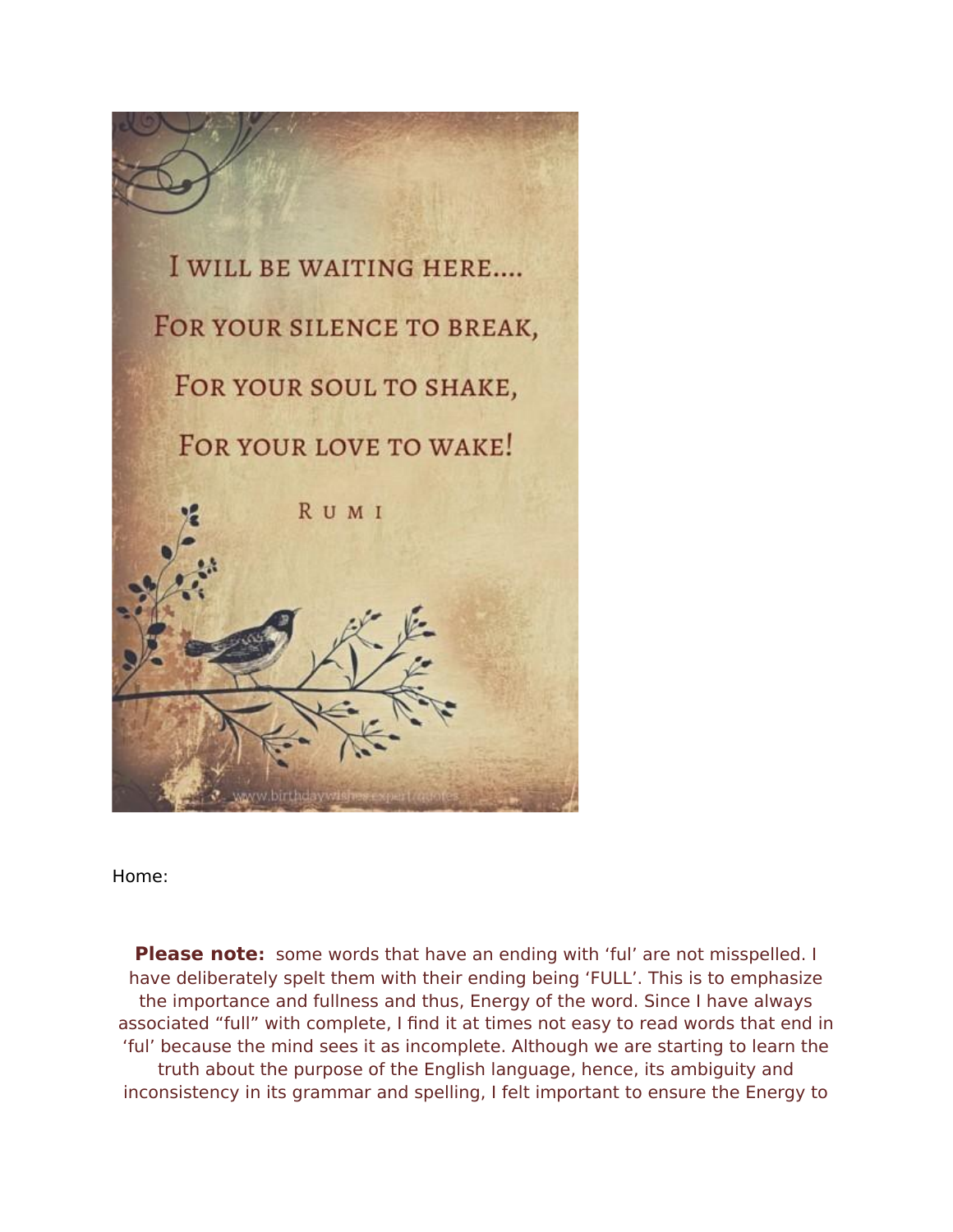certain words with the 'ful' at the end of them by spelling them with 'FULL" instead. Examples: beautiful to BeautiFULL, wonderful to WonderFULL, grateful to GrateFULL and so on. Also note that there are words in middle of sentences or paragraphs that start with a capital letter. Again this is not a spelling error. It is to simply accentuate the importance behind the word, its energy or power.

#### **"The intuitive mind is a Sacred gift and the rational mind is a faithful servant. We have created a society that honours the servant and has forgotten the gift."**

Albert Einstein

....Wherever your Heart is, that is where you'll find your Treasure.......you will never ....be able to keep it quiet.....You will never be able to escape from your Heart. So it's Better to Listen to what it has to say....or....we sufer terribly.....Tell your Heart that the fear of sufering is worse than the sufering itself. And that no Heart has ever suffered when it goes in search of its dreams, because every second of the search is a second's encounter with God and with Eternity....when I have been truly searching for my treasure, every day has been luminous, because I've known that every hour was a part of the dream that i would fnd it. When I have been Truly searching for my Treasure. I've discovered things along the way that I never would have seen had I not had the courage to try things that seem impossible ....to achieve.....Everyone on earth has a treasure that awaits him....unfortunately...few follow the path laid out for them-the path to their Personal Legends, and to happiness. Most people see the World as a threatening place.....Heart...never...stop speaking....when... wandered far from....dreams....heart...sound the alarm..." **Paulo Coelho, The Alchemist**

I had dreamed for so long in wanting to counsell Children and Adolescents because of my own personal experiences of what I have gone through. Watching my beloved older brother, Peter, what he was subjected to in life, and the Enormous love he showed my sister and I; I sharing an inseparable life with My beautifull Twin Sister, Christine for so long, Her devotional Love and Inspiration, and special abilities: gave me Extraordinary desire and deep passion to begin the stepping stones it seems now they were, towards that deep desire of the dream. It gave me incredible strength, sanity and motivation.

And so my journey began: Teaching, Counselling, helping, and participate in all sorts of Programs and Activities, for students of all ages, the hearing, hearing impaired, and those with various other disabilities. Primary, Secondary, TAFE and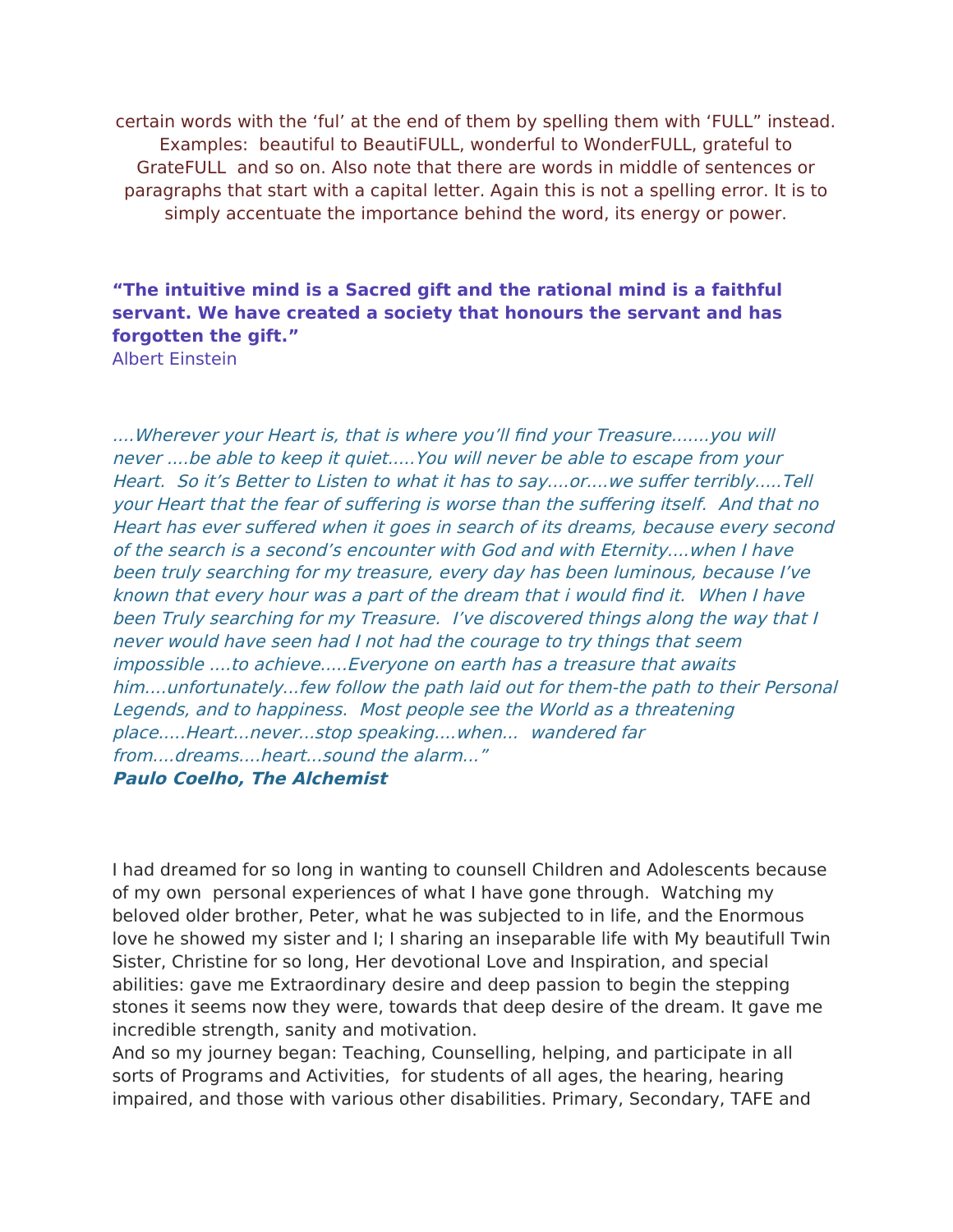Night Education included.

I met My frst husband in 1989. I spoke about this dream of mine. He is the Blessing and the Angel that helped me dearly to this Amazing dream of mine come true. Through deep thought, creation, preparation and much love, in 1997 Adolescent and Child Counselling (A.C.C.) was officially opened. It was a most Precious Special time of my life. If it was not for Kurt I don't know if I would have ever been able to have begun this Special and Important part of the Historical Journey. Precious Soul Kurt with a heart of gold, THANK YOU with all of My Heart and Soul. I love you. In fact My beloved Soul Shona, Kurt's Sister, tried to have Kurt and I meet. Universe had already stepped in and surprised all three of us as fate unfolded. Her love and grace and My adoration for Kurt's family is deep (as is for all those I dearly love in my life).

In 2001 Adolescent and Child Counselling (A.C.C.) changed its name to refect its own growth, becoming known as Australia Counselling Clinic (A.C.C), with Adolescent and Child Counselling and (an addition) Women's Counselling Services under its wings, to assist in the well-being, development and creative growth of the individual and family unit. I had dreams. Expansive dreams. Dreams of wanting to go further to doing my PhD and absolutely expanding the private practice. I wanted to be the best in my profession of counselling. I suppose I forgot I was already giving from the core of my whole soul all the best of me to helping others.

Phenomenal unexpected changes began to unfold along the way within my own personal life when I suddenly desired this search to fnd me. I thought I really knew until events began to unfold that lead me to begin to question who I am and the truth of life.And so my quest to fnd it began. For me it was the most terrifying, most challenging and frightening time of my life because it meant having to make some very intense changes. It was not easy for me. At the time I could not explain or thought anyone would trully understand why or for what reasons I was doing this.......

Back in those days of mine, School did not teach the truth of life. They were more focused in teaching lies, and in how to live within a controlled Matrix, let alone in how they tried to force me to believe things that did not resonate with me, or do things that felt so robotic. Now I understand why. Now it all starts to make sense. At the time though it was another story.

In my deepest fears and not knowing how or what to do to begin this Soul Quest, I made some of the most biggest mistakes. I often wondered in those times if there was another more harmonious and easier way of fnding myself. Now I know yes, having gained enormous wisdom and knowledge along the way.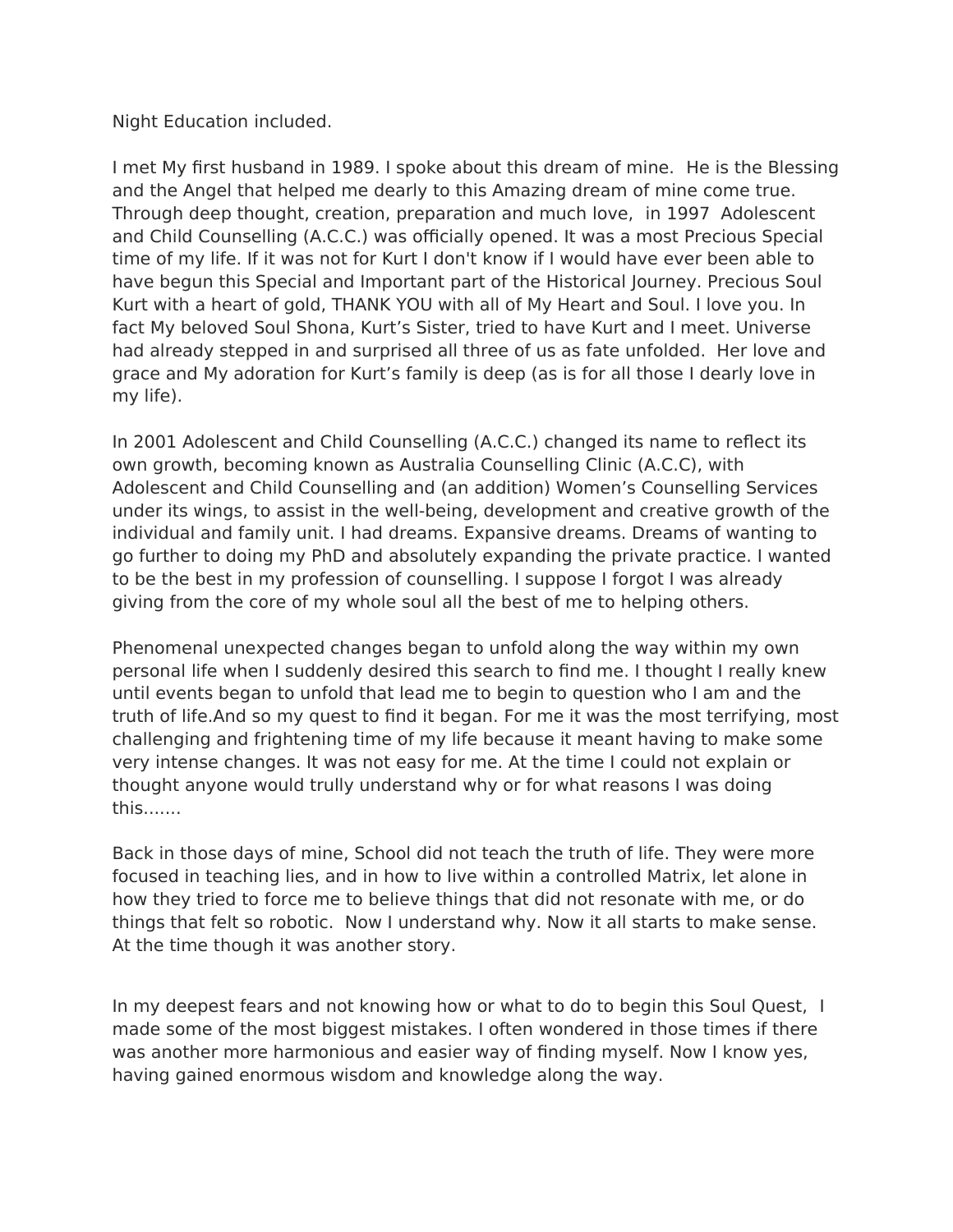#### "You have abandoned the inner child in favor of intellectual concepts which are based on ignorant fallacies." **Jesus Christ**

"The Good News is that the moment you decide what you know is more important than what you have been taught to believe, you will have shifted gears in your quest for abundance." **Ralph Waldo Emerson (1803-1882)**

Along the way, souls that touched my heart, my soul, my life, or left footprints, ignited profound personal changes within myself and my views of the depth of passion of how to live life, that they opened special doors within the core of me to write, draw, dream and be able to take immense leaps of faith into the unknown. This lead Australia Counselling Clinic in 2005 to also undergo its own major change, thus a new logo and a name: Angelic Healing Services.

We are never alone for the existence of life is far beyond that which we were once made to believe, being only on Earth. But to know that we can have those on Earth from a more physical perspective, to hold our hand, comfort us, love us, guide us, and protect us, support us, Believe in us and in our Precious dreams, provide strength and inspiration, motivation and thus, greater strength and reason to want to continue to Progress forward.

Undeniably, my love ones are the backbone, my most Precious Gems, the core and huge part of this journey. My deepest gratitude to them all and my love immense. You are priceless beyond words. And I will forever be dearly Gratefull and Thankfull to each and every one of you. Including pets, Guides, Universal Realms, and Nature itself!!!!! As well those that I am not able to see for so many reasons, and those that have crossed over to another Realm of existence (although I do communicate with some via spirit).

And so it is for this reason what I have written I dedicate to those that are my life. (Please see [Acknowledgment Message \)](http://weebly-link/427166689584817304).

**"The highest reward for man's toil is not what he gets for it, but what he becomes by it."** John Ruskin 1819-1900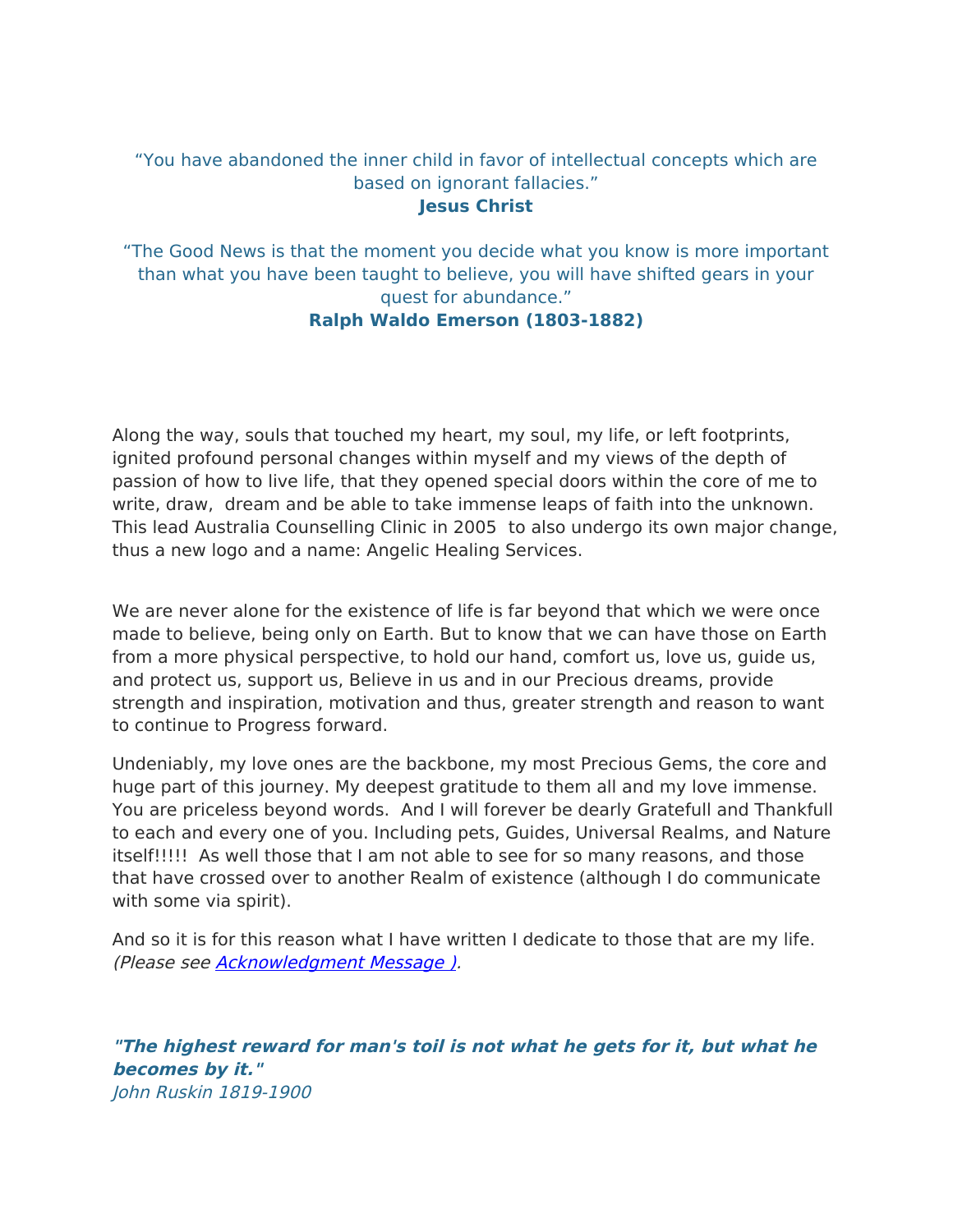In that signifcant time of my life, and in over the years of contributing to the World, I began to evolve in ways that left me totally unimaginably astounded. And watching it in others brought deeper insight into wanting to learn, to start fnding forgiveness in myself for the things I had done and some of the choices and decisions I had made out of deep fear, and most of all it forced me to question my depth of faith and trust in the Universe, let alone in myself. A deep journey flled with much love, light, tears and joy, challenges, tests and lessons,

peace and most of all harmony……

**"Once we accept our limits, we go beyond them."**

Albert Einstein (1829 - 1955 ) German Physicist

**"Faith dares the Soul to go farther than it can see."** William Clarke

**"And the day came when the risk it took to remain tight inside the bud was more painful than the risk it took to blossom."**

Anas Nin

It is through Angelic Healing Services that I Trully began to learn the true defnition of Growth, Evolution, Enlightenment, Awakenings, Universal Laws, the depth of Adversities one faces and the Incredible Strength and Determination with Hope to get through them, Dreams, and the Truth of Existence on Earth. It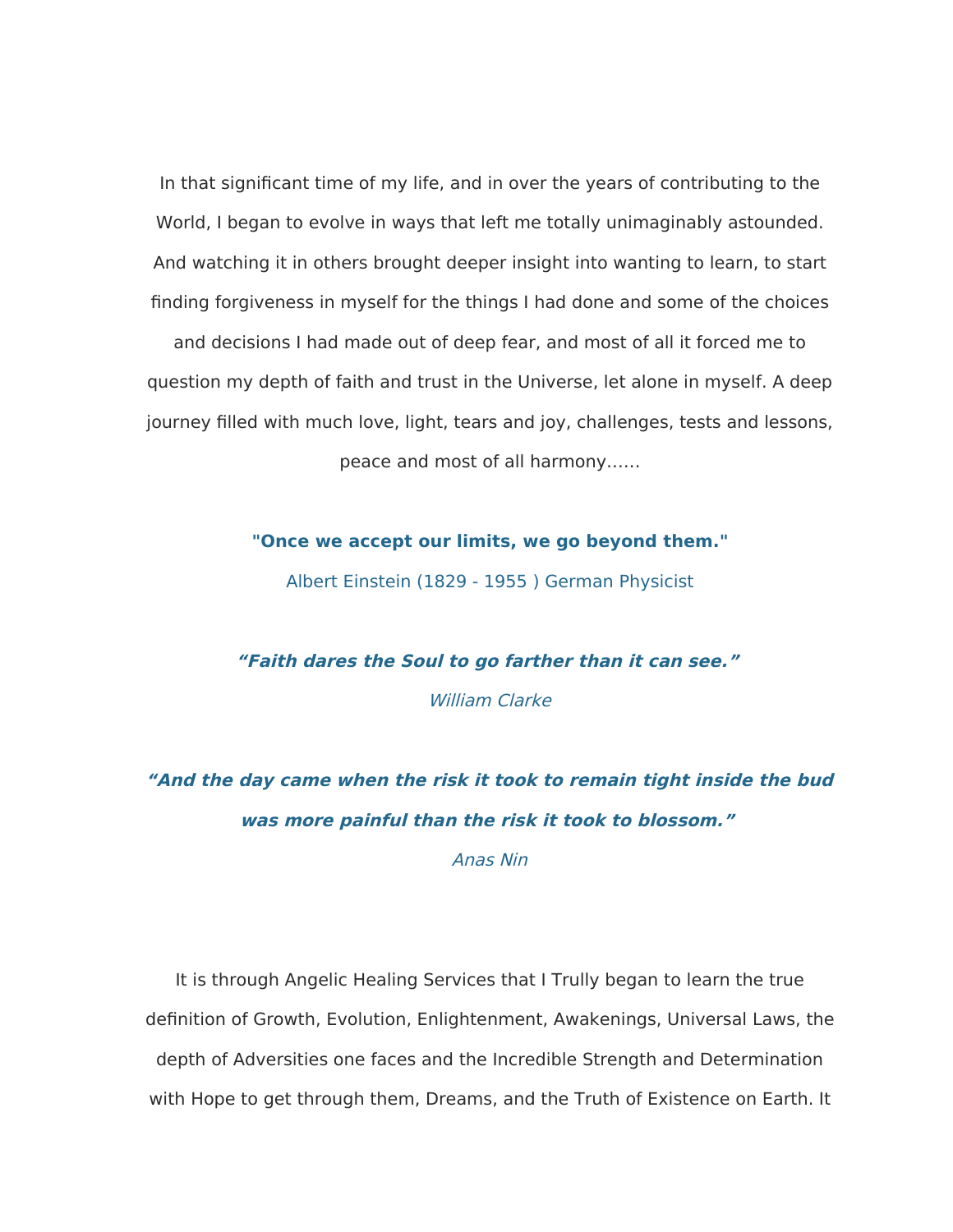is with such great Honour to have had the privilege of running Angelic Healing Services and watch the world unfold from a far greater perspective as well as within myself, gaining a phenomenal amount of knowledge and Wisdom along the way.

In 2011 Otto Vetter and I met. It was not planned. We both hoped and prayed for many things, and suddenly, one afternoon both of us were guided to go for a walk at Merrick's Beach in Victoria, Australia. We both had guards up and every wall imaginable surrounding us when suddenly, upon meeting, for a moment all the fears and walls just dissipated. The Love, the Peace so harmonious that Light shone to every corner of our Souls. It was the most Extraordinary experience.

### **"In the span of a single second, our lives can change as energy moves at a pace more Rapid than anything we can fathom…..our lives can change immeasurably." Such a change "can transform our lives in a blink of an eye."**

Madisyn Taylor, DailyOM.com

We began to share our knowledge about life, love, our resources and networks, our vast experiences, wisdom and insights that we gained along the way over the years prior, and the awareness. Together we began to walk this next part of the journey. But those defenses and walls of every level also decided to go up; our protective barriers. However, regardless of our deep pain and past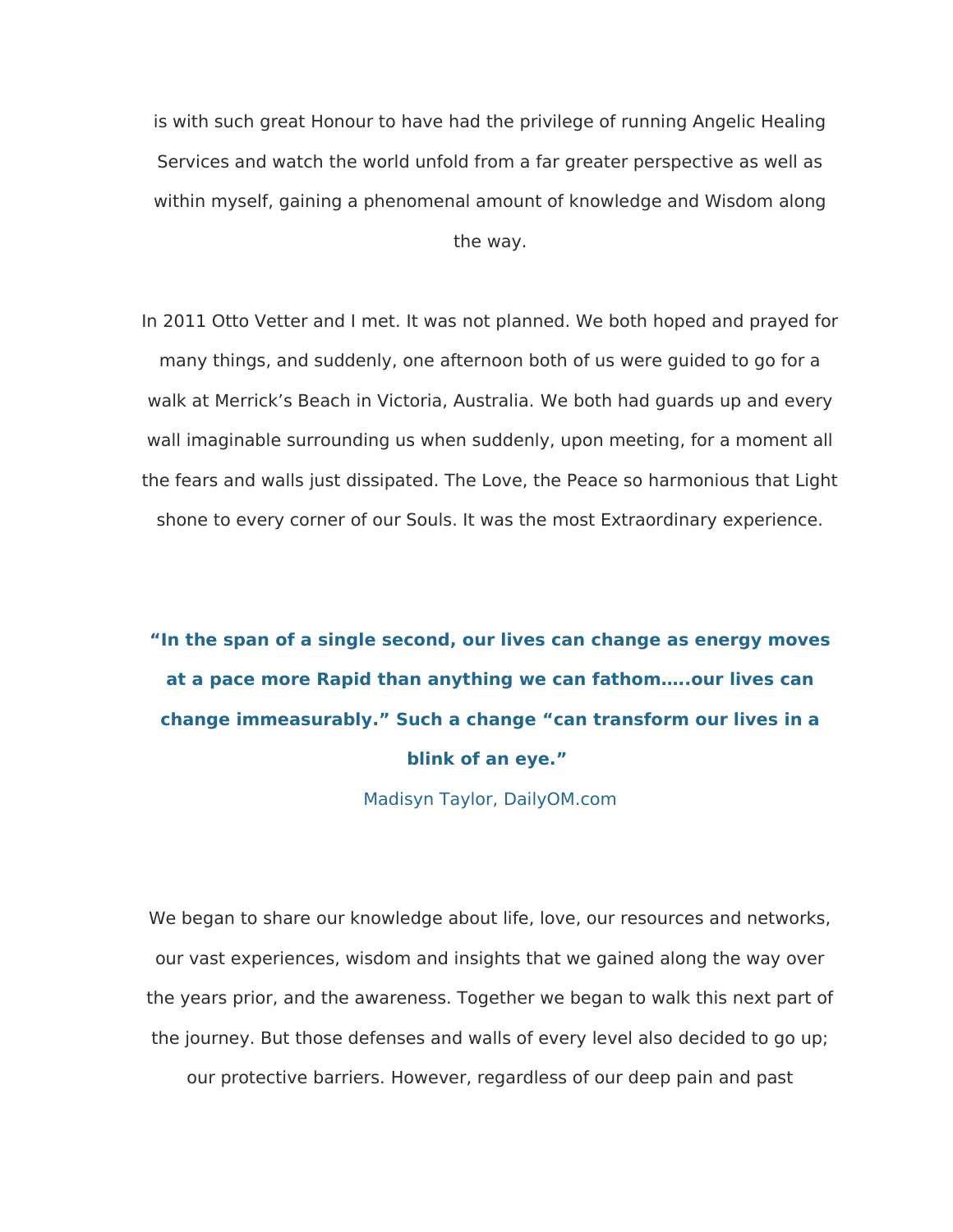heartache, we continued with determination to work on our healings and forgiving ourselves, let alone others. And We were determined to step outside the domains of the "Matrix" that life was forced unto life itself for lifetimes. The Ultimate Goal: to remove ourselves from the limitations, control and slavery that no longer served us or Life itself.

In 2012 Angelic Healing Services went through what is called a major "Cosmic Explosion". I unknowingly embarked on a path that lead to the Birth of Sòlance Voyage Gallery, transforming Angelic Healing Services in a way that was a Total Surprise. It was done by both unexpected known and unknown forces, as well forced upon the whole path. Angelic Healing Services, its Essence, its Morals and Values, and all that it stood for was passed on to Sòlance Voyage Gallery to continue and Expand on its horizons.

Upon our journey together with Sòlance Voyage Gallery, it was not easy. It meant having to clear the cobwebs and bringing light to the corners where darkness lurked within our own hearts. Much likening it to the metaphor of scrubbing the 'gunk' from a pot to bring the shine back. Many times I wondered if we were able to achieve breaking our own let alone each other's walls down in the whole process of setting ourselves free from the Matrix. But then suddenly

two unstoppable Phoenixes began to Emerge and come to life!!!!!

Extraordinary levels of Stamina, Hope, Intense Faith, Phenomenal Courage, Strength, Determination and Perseverance, coupled with fully grasping the defnition of Enlightenment and Immense Devotion, was required.Otto's most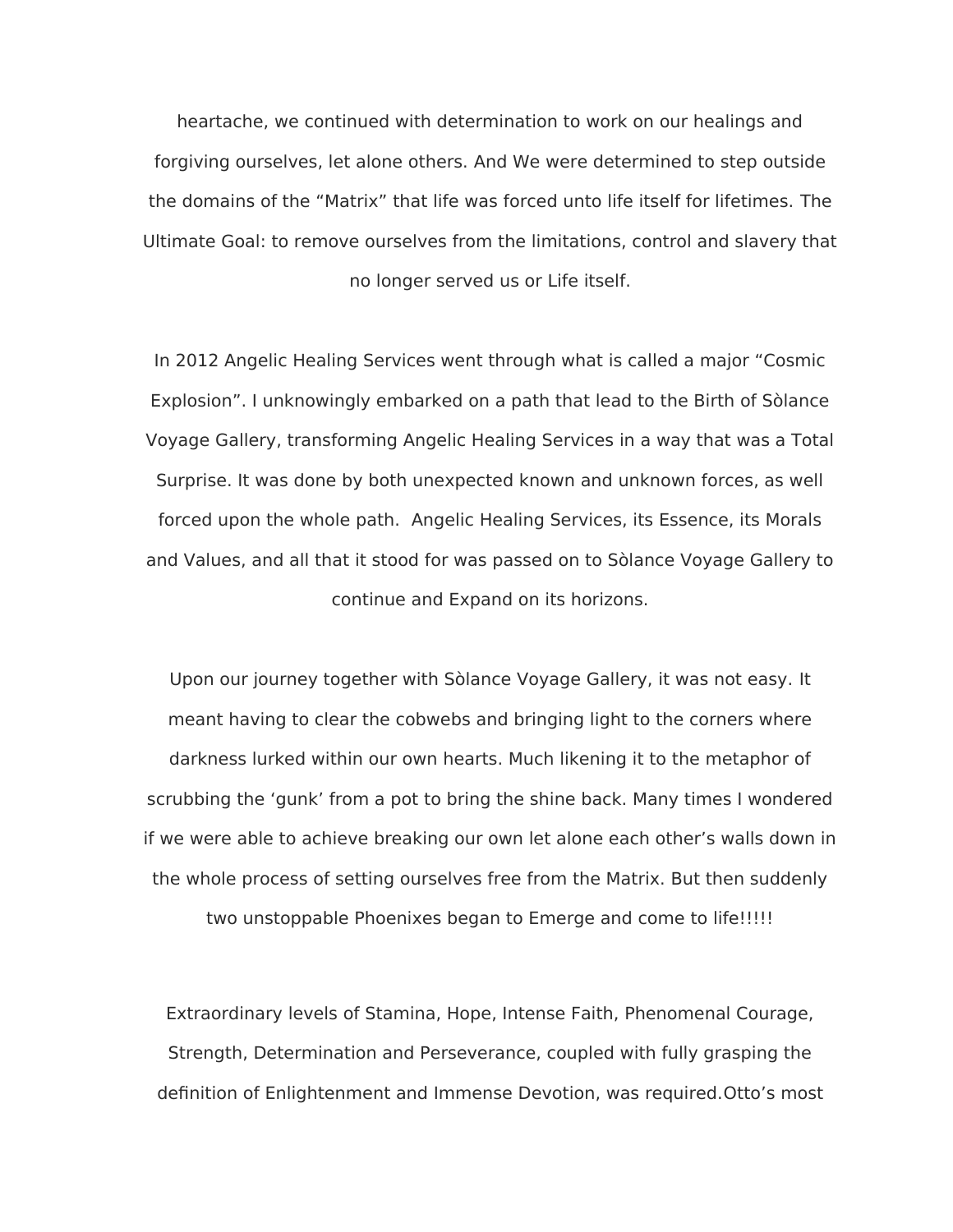beloved dog became one of our most precious Guides. She played a Major Key role in both of our lives. Zoe had the most Amazing Big heart both in her Personality And Physically!!!!!……We still hold her dear to our Hearts.

### **I count him braver who overcomes his desires than him who conquers his enemies; for the hardest victory is over self.**

Aristotle 384BC-322BC

Sòlance Voyage Gallery is a True Incredible Blessing for both of us. Something I never had Trully envisioned. It has changed both Otto and me forever. The Awakening Richer, Deeper, Signifcantly more Meaning**full**. Otto and Zoe Vetter I love you both soooooooo much. I thank you !!!!!

Time, as we know it at present, has Great Signifcance to why and how things unfold. We may not understand ALL of life's events, but those we do, we can Fully come to Appreciate the Meaning behind it all. I suppose the key is learning to be able to forgive ourselves, to authentically and honorably learn from our past experiences so that we are not repeating them selfshly with no regard for those we hurt whom we deeply care about; facing our fears and insecurities, and going deep within the core of our hearts to fnd our core soul essence of who we really are, and our soul's purpose. And of course to love with all of our Hearts, and Embrace the true life with Peace. We owe it to ourselves.

Living in the pure bliss of the moment, in our own space and connection with our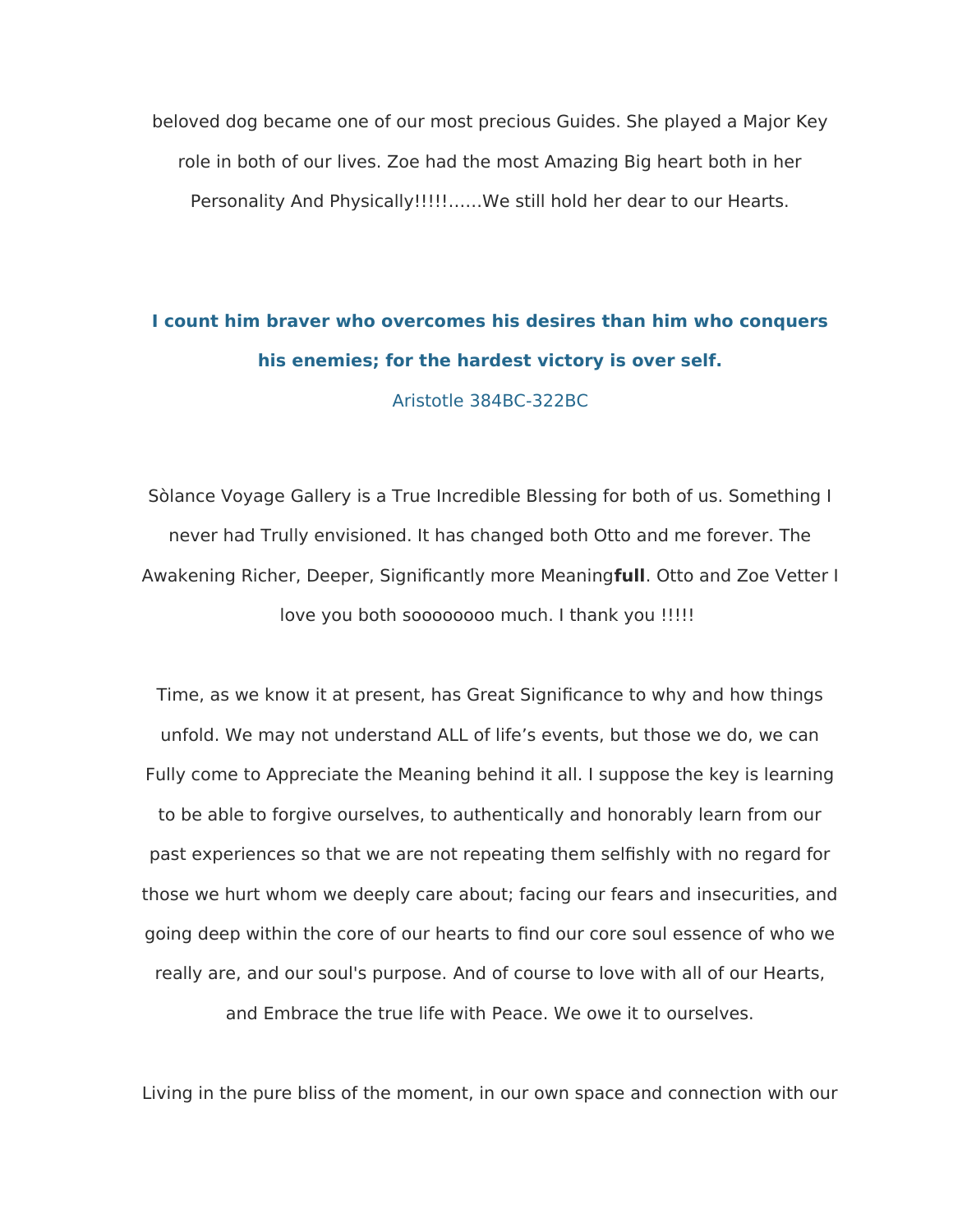inner Divinity is deeply signifcant as well very important to our path. Sometimes this is not easy to do in the midst of an adversity, but that moment of stillness, this meaning of silence, that moment of going deep within, to the core of our hearts, to our sacred place, our dreams, our essence, and connect with Nature and its life forms, to be in the present moment, trully can perform remarkable Miracles, Magic and unfoldings.

Although Sòlance Voyage Gallery has led us on a deeper transformation journey that I had never anticipated upon its birth!!!!!, it has only just begun it's own personal journey. With love ones and beautifull pets, Rainbow Lorekeet Maxi and Magical full of Love Cat Cloe, a part of my life, and my deep love for nature makes My Heart so warm with so much Love and Smiles, excited for what's to unfold beyond the horizon...........

Upon this part of the journey I found a sacred path so Special. LOVE has a diverse levels of meaning, and yet the one I speak of is that that warms my soul to deep peace within. It can be that pureness of love a pet, a blooming fower, the ocean, the dew on a leaf or grass, the blue sky, the sun, the stars, the oak or maple trees, seasons, a child, a love one, a soul, of quiet time, of nature, of the Angels and Guides, of the Divine Source of Pure Love and Light..........diverse yet of such Pure True Sacred Enrichment. It has ofered me the True Grace and great Respect to be able to walk with more Harmony in my Heart, more understanding

and to hold the Essence of this profoundness as a realization of the true definition of love. It is like a flower and its ever lasting fragrance lingering in the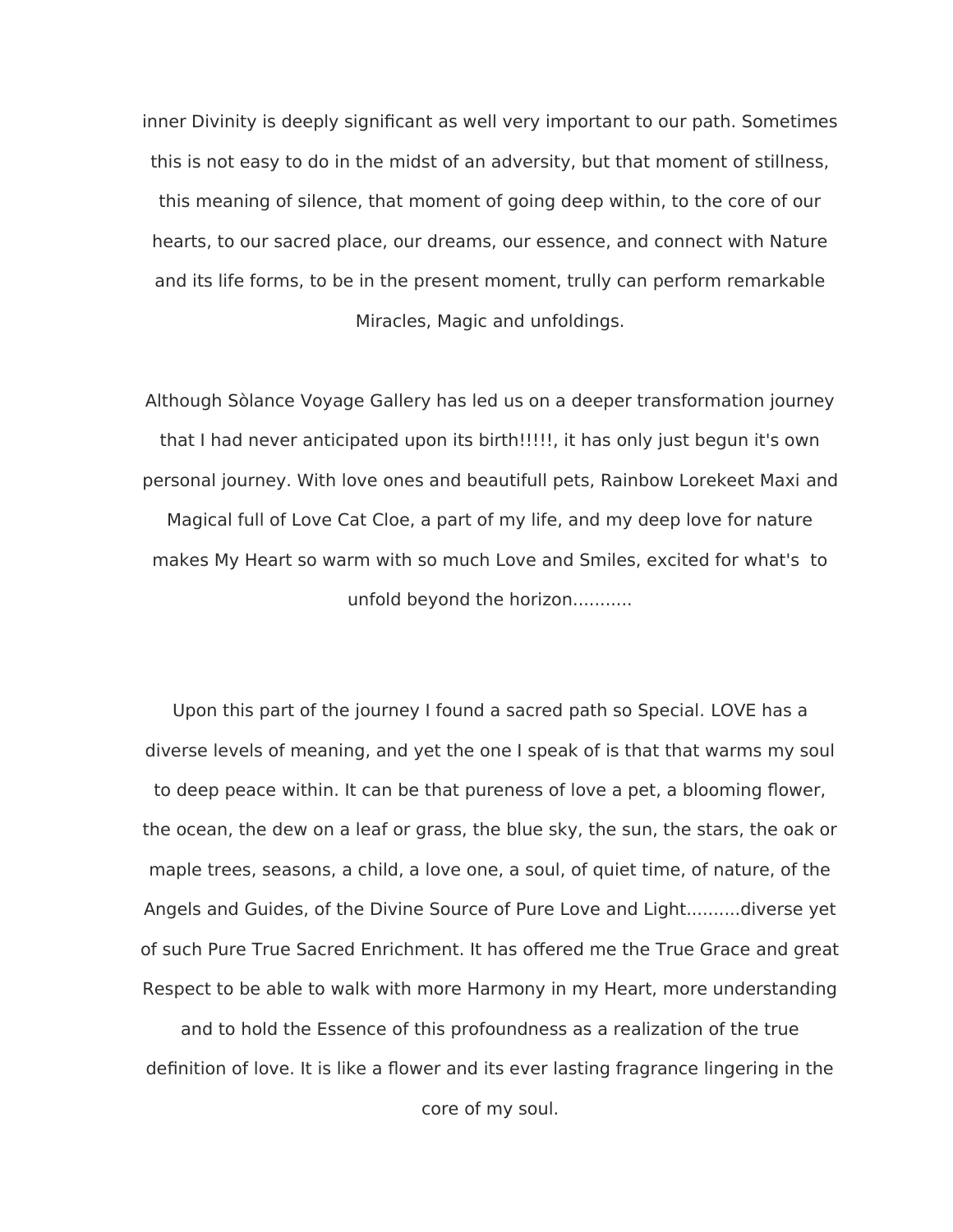#### **"Your task is not to seek for Love, but merely to seek and fnd all the**

#### **barriers within yourself that you have built against it."**

Jalal ad-Din Rumi

I do not know where this journey will end, what destination it will fnd itself, whether by fate or destiny, or simply choice. What I do know is this:

**"Sometimes the greatest dreams that come true are the dreams you never knew you had…..paths you didn't know you were meant to walk…..one day you look back and realize you've climbed…..the most Beautiful Mountain top."**

[h](http://www.vibeenglish.com/sometimes-the-greatest-dreams-that-come-true-are-the-dreams-you-never-even-knew-you-had.html/)ttp://www.vibeenglish.com/sometimes-the-greatest-dreams-that-come-true-arethe-dreams-you-never-even-knew-you-had.html/

#### **"At some point…..we realise that we have Embarked upon a path. At some time we know Immediately, other times we look back and the pieces ftting together into a Woven whole."**

Randy Compton, The Insight Story ™ Card Set Guidebook for Insight

**"One famous author once said that dreams may sometimes be like stars, you can try to reach them, but sometimes following them will lead you instead to your actual destiny, instead of the one that you envisioned at frst….."**

www.searchquotes.com

 We search for what is missing in our lives, only to realise it has always been embedded deep within ourselves, and right under our noses. We may have run for so long afraid to open our souls, fearing the essence of feeling for whatever the reasons it has been associated to. How is it possible to acknowledge our own worth, the beauty of our own existence, and the gratitude of Blessings to embrace if only we are able to do is be paralysed with fear? It is ok to have this feeling yet another to impede on our growth, to breathe the core of life. This gives one not the chance to stand still for a moment from running, just to truly see that they are in fact safe and it is the mere experience itself that has left them not wanting to embrace. Sometimes our belief system can control us manifesting that which we in our souls know is not what we want. Sometimes the numbing efect as a result of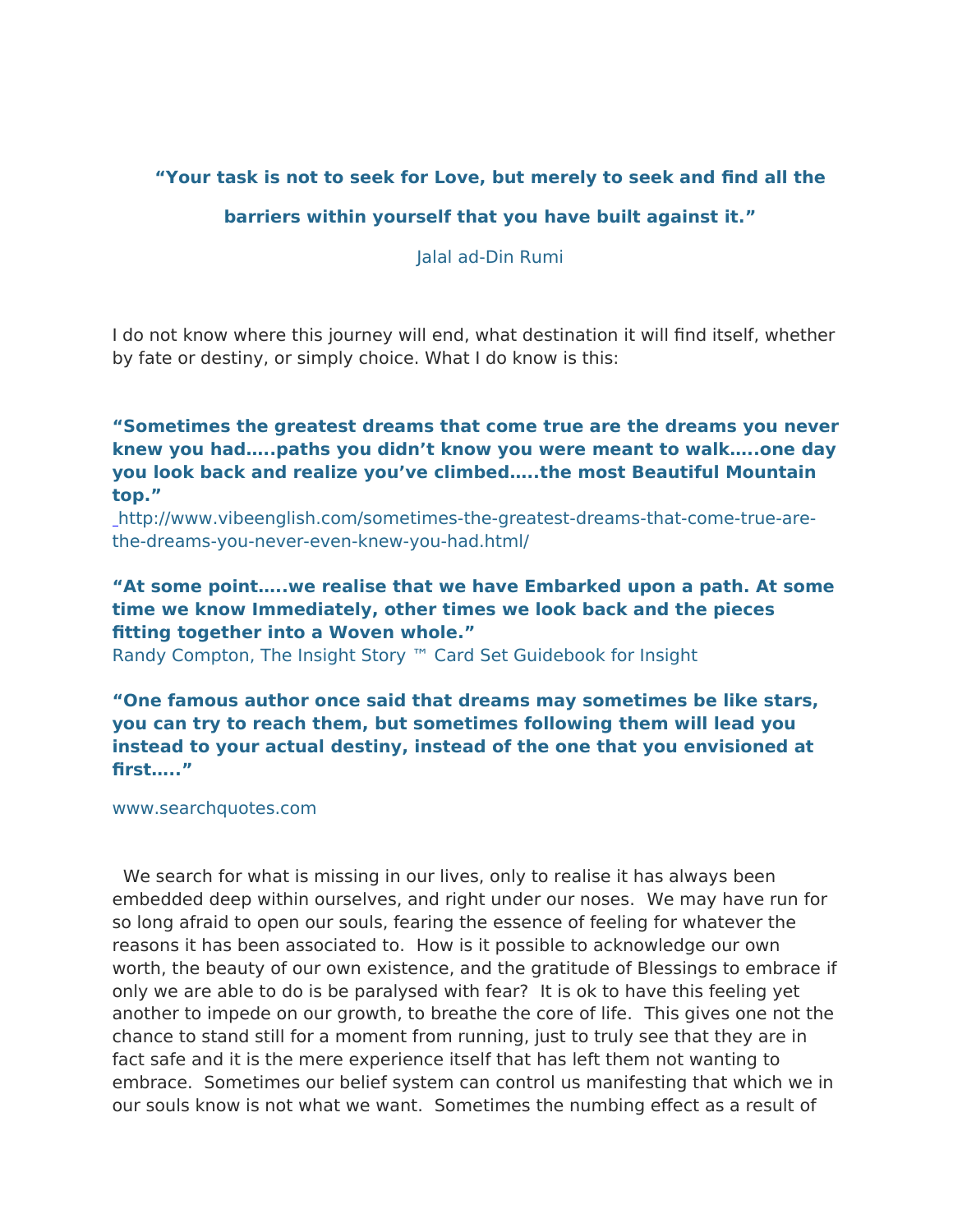fear that has had such a profound impact in our lives, results in not being aware of what we can indeed embrace with joy, peace and Grace.

#### **Let silence take you to the core of life. Jalaluddin Rumi**

**Please also read:** Para Kas Profile [The Journey](http://weebly-link/647249070747383949) [I claim My own Truth](http://weebly-link/743688132839063461) [The Glory of LIfe](http://weebly-link/217419621728711722) [The Name "Sòlance Voyage Gallery"](http://weebly-link/250123612357784270) [The Logo](http://weebly-link/454276734570816948) [The Directors](http://weebly-link/331067905275856856) [Sòlance Voyage Gallery](http://weebly-link/280163930846279123)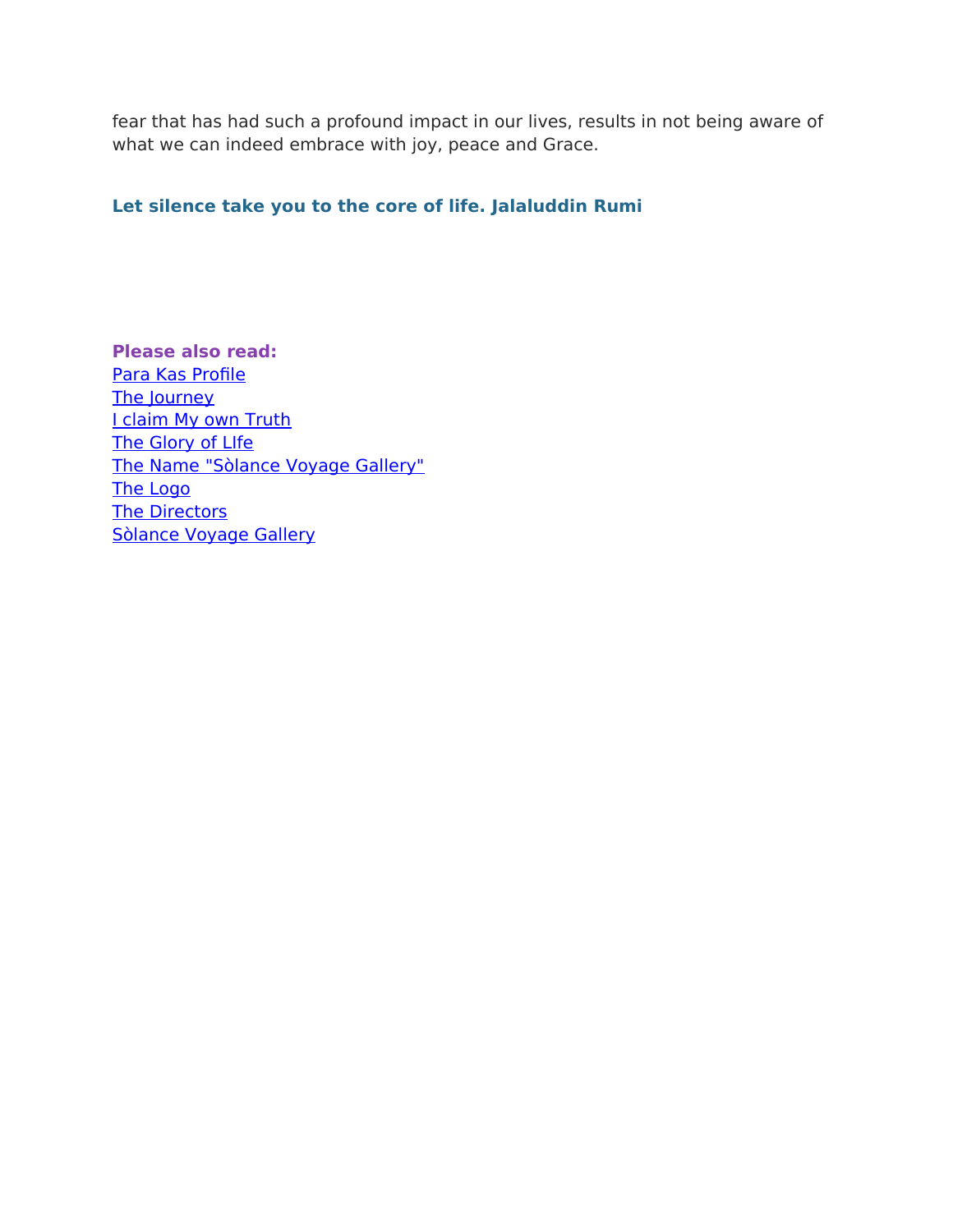

Para Profle:

**The face that shows The Changes, the Evolution towards A Deeper, more Meaningful Awakening.**

**"It takes Phenomenal Courage and Truth to step outside the Paradigm of what is expected of us, so as to Thrive and Represent The Truth of who we Truly are. To do so with Thought, Grace, Respect and True Humbleness ." Para Kas**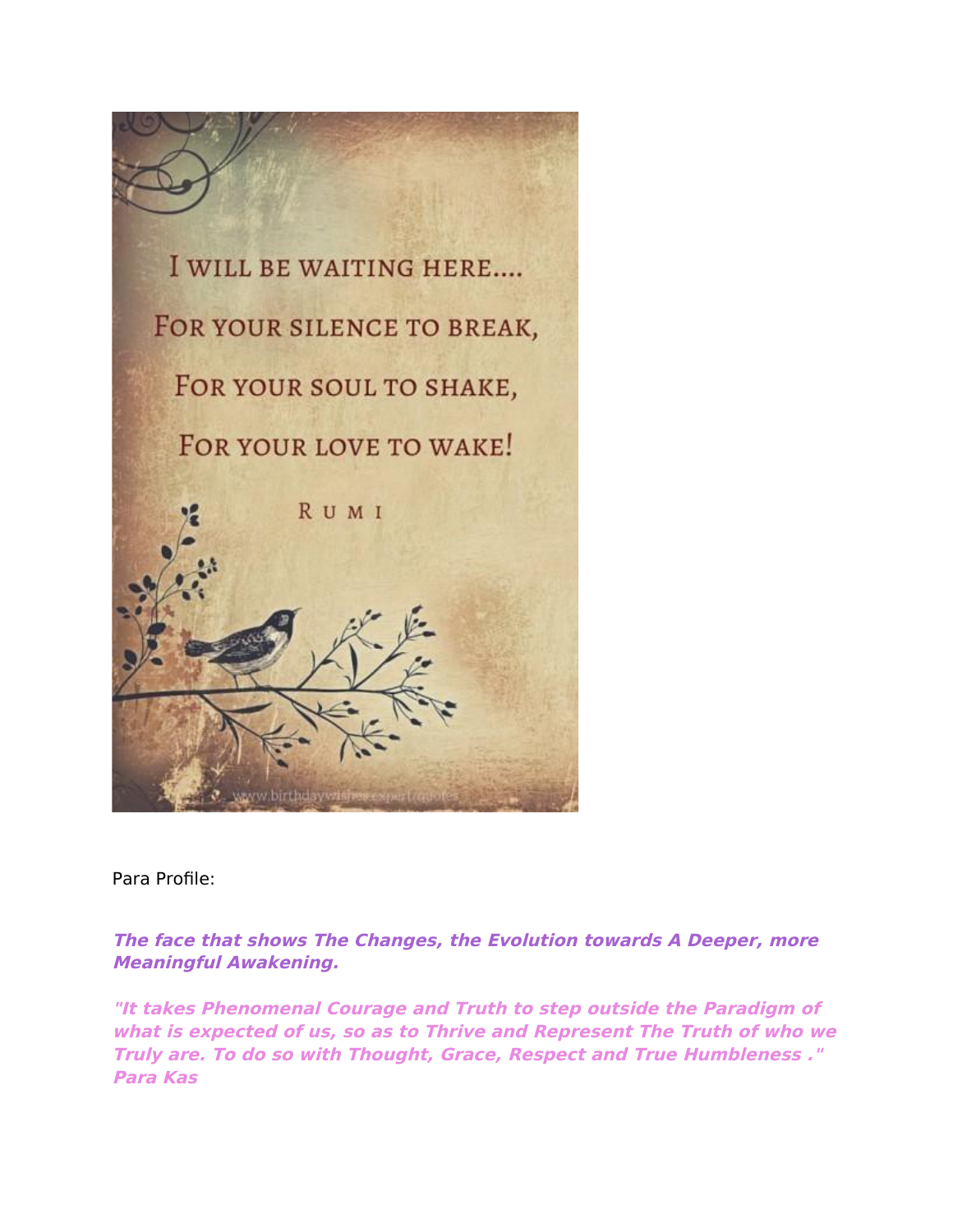**Please also read:**

**[The Journey](http://weebly-link/647249070747383949) [I claim My own Truth](http://weebly-link/743688132839063461) [The Glory of LIfe](http://weebly-link/217419621728711722) [The History](http://weebly-link/598989554796580302)**

*Para Kas' great depth of hard work faced with extraordinary adversities in life, the courage to pursue that which is for her Highest Good and learning the most valuable lessons that life has had to offer her along the way, and in fulfilling some of her long treasured dreams, has gained her great respect and recognition within the public eye.*

#### **Para Kas**

*"PHILOSOPHIA" Writer \* Artist \* Photographer*

"I am that I am, I am thee, I am thy, I am neither, I am either, ....I am that I am, I am the sea, the land, the stars, the planets ...I am the trees that grow with depth towards the Heaven above ...I am heaven and earth, I am the Angels, the fairies, the elves, and I am yin and yang ...numbers and compassion... compass and water. Thee I am, thy I am, neither thee, neither thy... I am that I am, I am Para Kas with a passion to guide thee and thy soul to grace ....to evolve to their Highest state ....this and with God yes, I am that I am.... I am one with God thee and thy.

I am that I am. I am Love I am Light I am Life and Harmony, but I also know in this Awakened world…….amongst those who choose to hurt and destruct….. to ensure I Honour my vows to my destined Own Truth….. and for my cries and the depth of pain that comes from the core of my soul to be heard…. I am also thus thunder, lightning and the storms, I am the hails and the earthquakes, heavy rains, and fiery tides of the oceans. I am the tornados and the hurricanes, the meteorites and roaring fires, the cyclones and winds, the dust storms and blizzards, the frost and icebergs too.

Yet also gentle enough I am to quietly be heard, I am the dew and the drizzle, the snowflakes and mist…I am the Rainbow and soft wind, the humidity and Twilight too. I am the sea breeze, the soft clouds, the Sun heat and the fog…..I am that I am, I am thee, I am thy, I am neither, I am either,…. I am that I am, I am Para Kas who wants what is my Birthright to be and to have: Harmony Peace, Love, Health, Long Life, Fulfillment of the Soul, to Live the Fullness of its Purest Source, and share it with those who believe in the same form."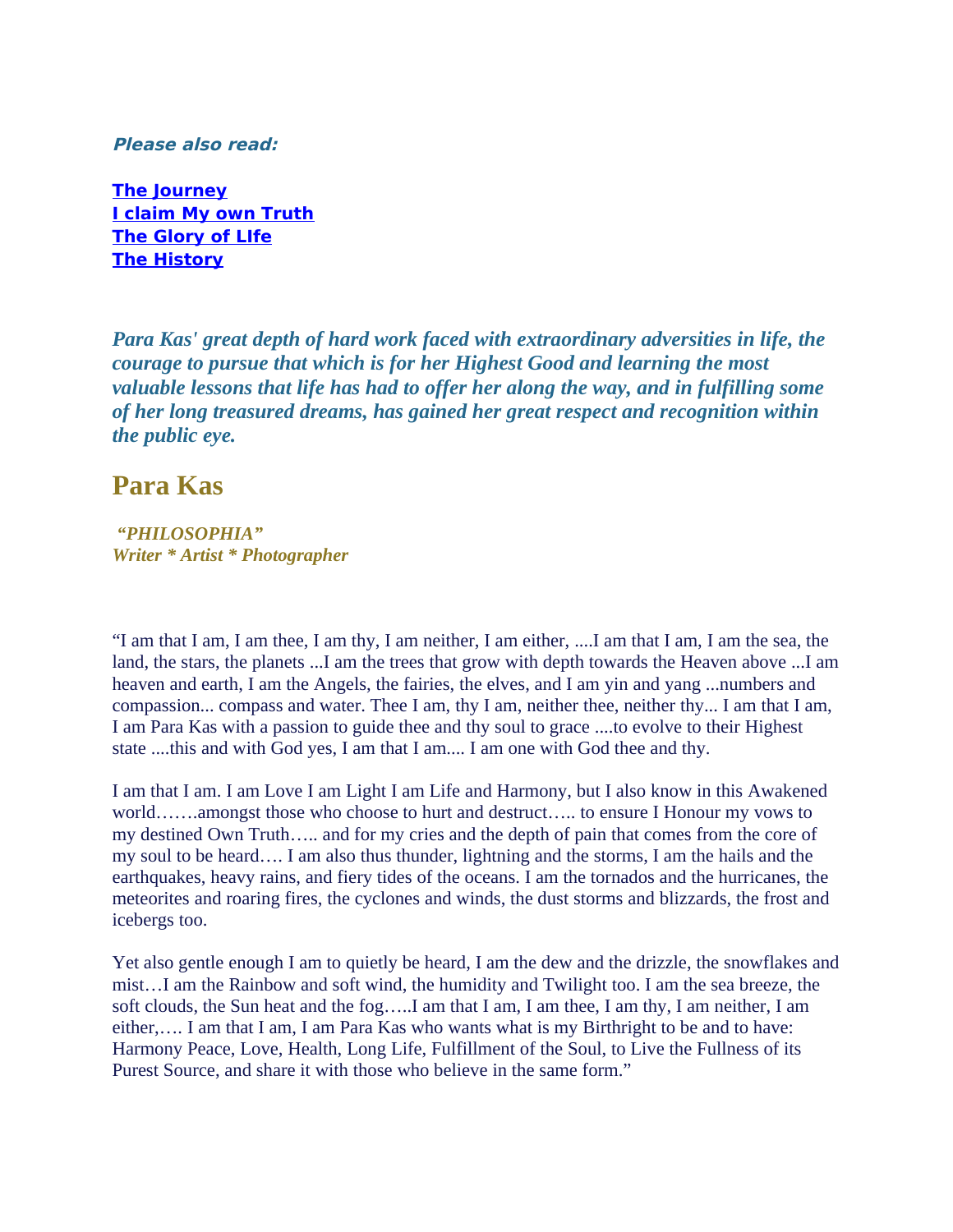#### **Para Kas ©2016**

#### **"The journey of a thousand miles must begin with a single step."** Chinese proverb

With Extensive years of experience in Counselling, Spiritual Guidance and Healing, and as an Educational Therapist, Para Kas has a profound understanding of the diverse range of problems experienced in everyday life. Para has used a number of Holistic Modalities in her private practice, to restoring health, harmony, inner peace, confidence and balance within an individual. She has helped individuals to take control of their lives, including finding clarity, direction and purpose in life.

Para Kas's background includes Psychology and Mathematics, 2 scholarships, awarded the Grand Champion Student Award for The Outstanding Achievement of Tarot, and the Numerology and Palmistry Top 10( no. 5) Award at the Visionary Spiritual Institute of Australia, and was granted recognition as being one of the Top Leading 5 Star Psychics in Australia.

'Highly Qualified and Respected Experienced Practitioner, Para Kas is renown for the inspiration that she brings into the hearts of many worldwide through her photography, art and writings/poetry.

"Art and words play a signifcant role in restoring our faith and bringing light into our lives, inspiration, hope and joy to our souls. For me art is an expression of my own Soul, whether it be in my writings, a drawing, painting, photography, paper crafts or other forms of creative inspirational arts, including gardening. I love Flowers and watching gloriously them grow.

I love to do more of art and craft variations which include materials, as well sculpturing. That is something I am working also towards.

Being Creative brings me the opportunity to deepen my connection with my Inner Soul, Universe and Life. It motivates me in the process of healing, brings great clarity where there was darkness, is the voice of my own Being, Soul, Heart and Mind. For me Art is also a form of language from a Higher Source- The Universe."

**"Discover your true impulses, not those that an artificial social belief and value system has forced upon you, but those that are truly your very own and unique impulses, you are here to fulfill in this incarnation. To contribute your part, by participating in the great and beautiful human musical accord of human sanctity."**

Ute Posegga-Rudel

**"….New discoveries are constantly Emerging that challenge what we thought we previously knew. And so every now and then we come to paradigm shifting realizations that alter our perception of what it means to be human, what we are capable of, and what the true nature of reality is."**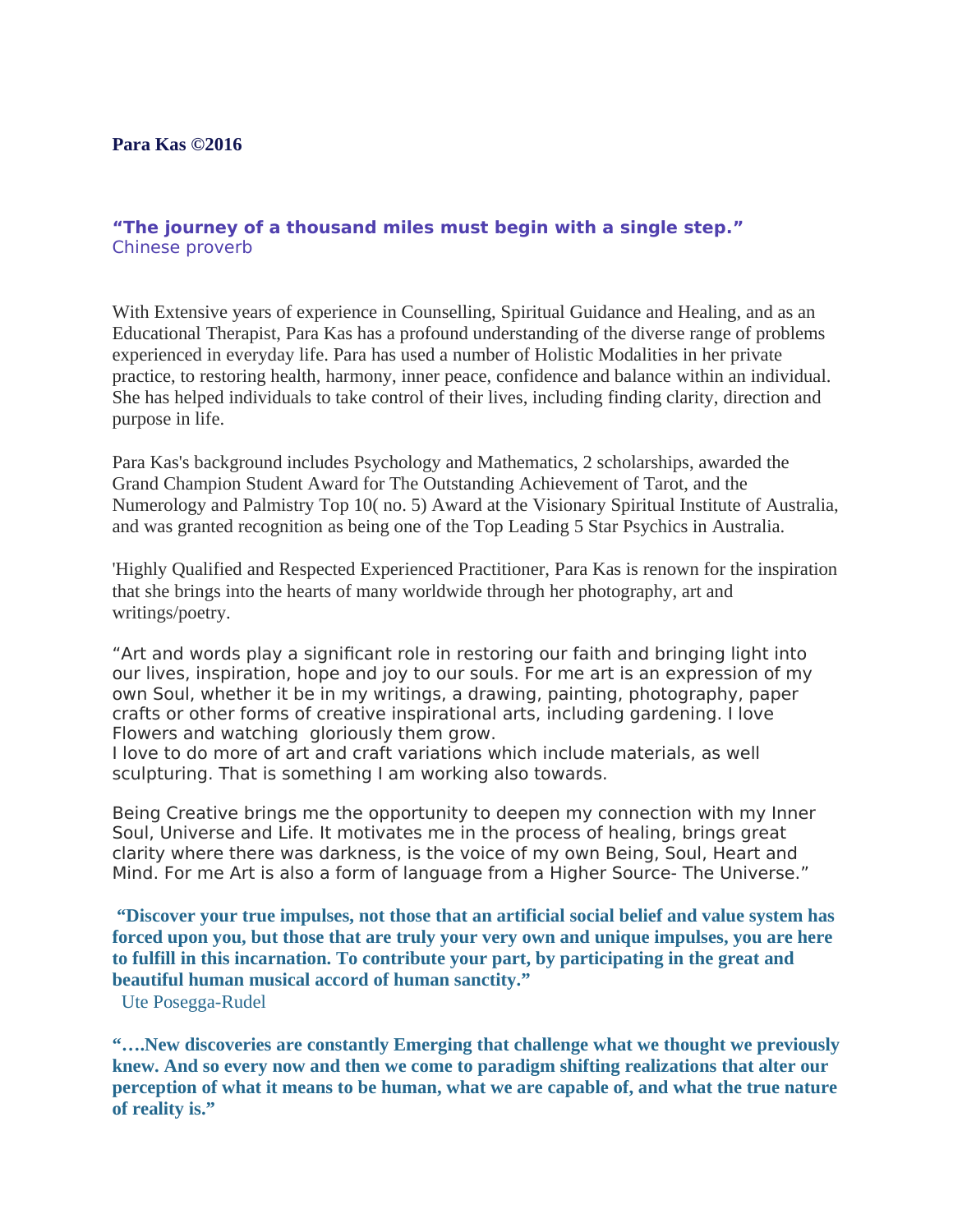#### Arjun Walia

I have had the privileged of observing, assisting and working with Professionals, children, adolescents and parents. I attended and contributed to Welfare and Discipline Committee meetings and School Programs for Disruptive Adolescents, and conducted extensive study into the psychological disturbances that affect children's behaviour in various environments. I assisted in the study, assessment, diagnosis and treatment of communication disorders in children with differing levels of literacy and hearing impairments. I also observed and designed Programs and activities, and applied them in the assessment and treatment of speech disorders in children with impaired hearing.

We wish we could always be able to protect children and adolescents from the stress of aversive life events, but they can be provided with the skills necessary to cope with these events and rise above life's adversities, providing them with knowledge and positive social and adequate problems-solving skills, as well find meaning and understanding in life. They simply need to be made aware of the availability of resources and services to them, to be well informed about and educated in issues that will have or has an impact in their lives.

Some of the most prestigious associations/organizations I have had the wonderfull opportunity to be a member of on my journey included.

Australian Childhood Foundation (Former: Australians Against Child Abuse); Children's Protection Society Inc. ; Anglicare Parentzone (Victoria); Inner Peace Institute of Wellbeing; Centre for Grief Education; Australian Counselling Association (ACA); Australian Institute of Professional Counsellors; Australian Association of the Deaf; Specific Learning Difficulties Association of Victoria; Australian Psychics Association APA; Mathematics Association of Victoria; Mental Health Foundation(Victoria); Association for the Welfare of Child Health; Psychotherapy in Australia; Australian Family Association (AFA); The Australian Psychological Society Ltd (APS) and Australian Holistic Healers and Counsellors Association (AHHCA).

My experiences also expand to include Tarot and Numerology, Crystal Healings, Psychic Readings; Art classes within the educational sector and private practice; and Wholistic Counselling.

My great Passion for Numbers and Tarot, among other amazing Divination tools available out there, gave me an extra initiative to gaining an even deeper insight into my own personal life, my soul, my own true existence of life and journey.

I am still yet to learn so much more over many matters on Earth and about what my truer deeper unlimited potential and self is all about. I know that the more I learn created from the catalysts, experiences, knowledge or wisdom gained along the way, as well from my own thirst, the more it changes, transform or replaces my old belief systems, and evolve the knowledge or perspectives of life and of myself along the way.

I am still learning and still growing…………… Not only am I a teacher I am a student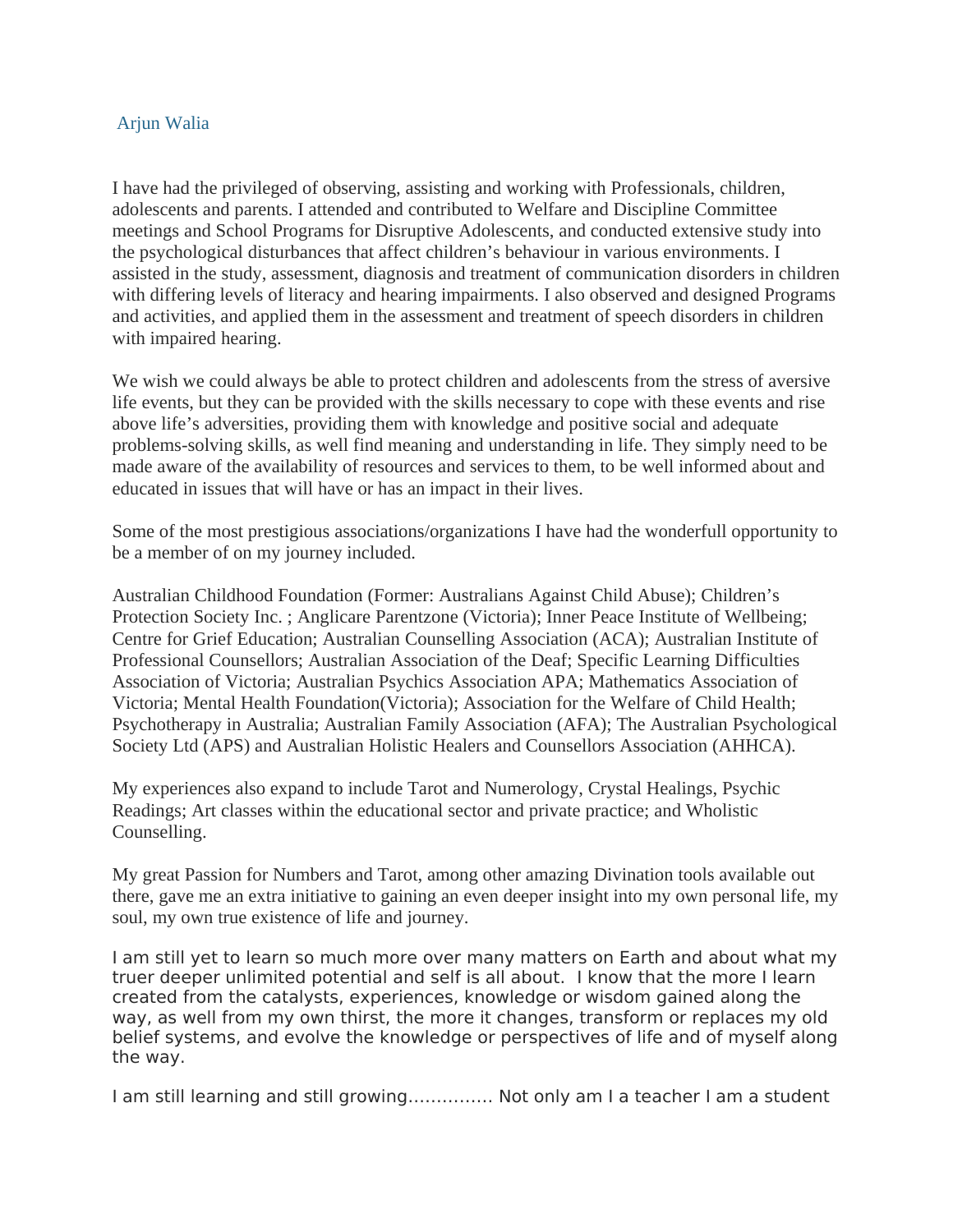as well…………….. The purpose of Questioning is to learn to understand………..although the most powerfull way is to go deep within In the pureness of silence……………………

#### *"You aren't doing this to impress anyone; you're doing it for you."*

*"Opening our awareness is an ongoing process. Every time we unfold one aspect of our lives, we begin to see possibilities for further expansion. An opening that may feel like the ultimate breakthrough at one point may later be seen as simply the prelude to the next miracle…and then the next, and on and on. Our potential for growth never reaches an end….No matter how far we evolve……"*

#### *Jacob Liberman ("Take off your glasses and See")*

**"The more life I experience, the stronger is my conviction that having an open heart is the most beautiful and powerful thing one can achieve. Having spent many years seeking knowledge and reaching academic goals, this profound truth was somehow concealed. Yet now I firmly believe that knowledge no matter how rich and vast can never stand half as tall as the strength of the heart. In history, there have been numerous enlightened masters, gurus, saints and spiritually evolved people whose knowledge of the world was at best fair. Their true power, inner peace and contagious charisma came from their heart."**

#### Gilbert Ross

#### **Profile/Titles, Qualifications, Certificates and Awards**

- Professional Counsellor
- Clinical Certified Counsellor
- Spiritual/Wholistic Counsellor
- Marriage Counsellor
- Children and Adolesecent Counsellor
- Spiritual Healer
- Spiritual Consultant
- Guide/Psychic
- Author/Writer
- Artist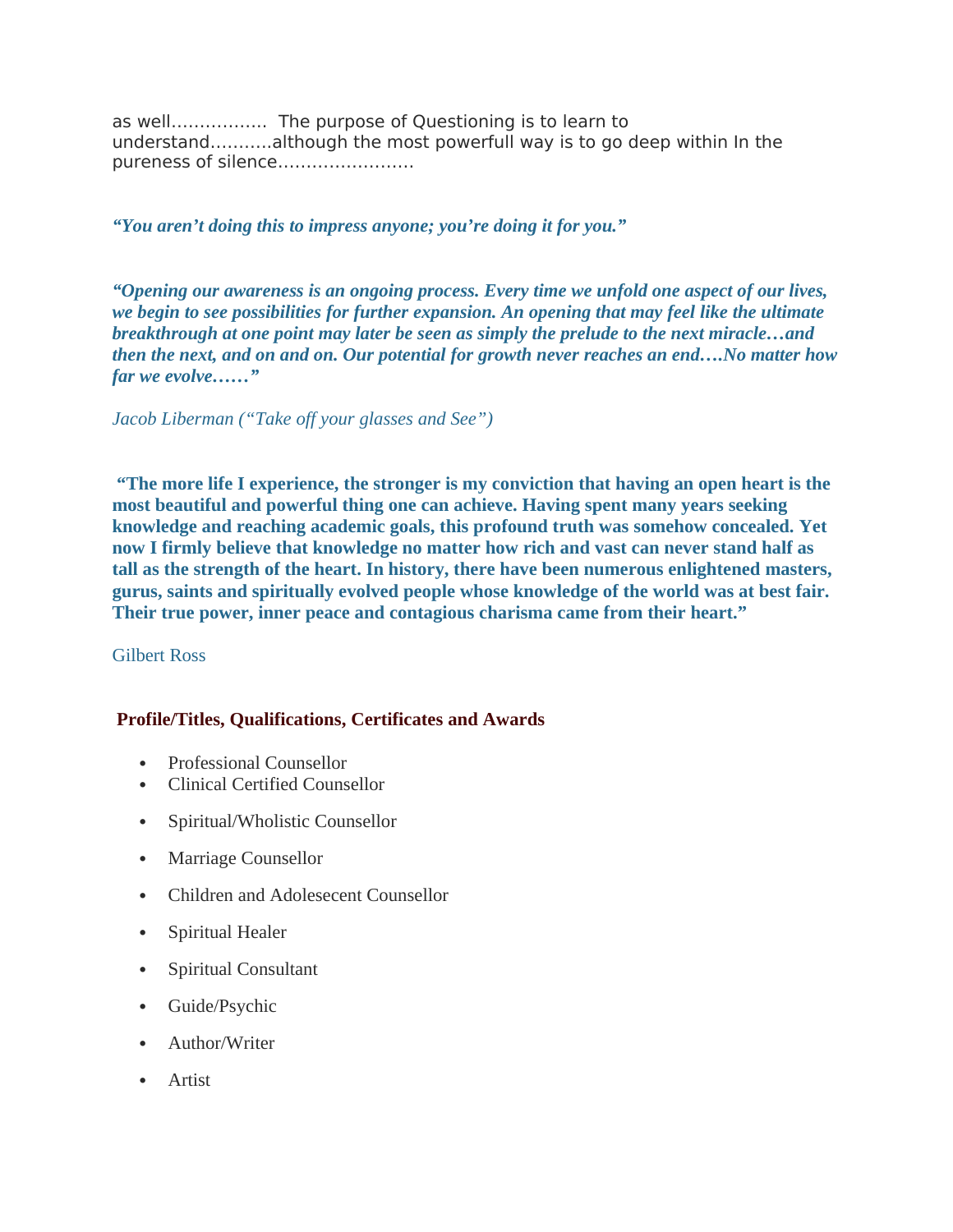- Tarot Reader
- Numerologist
- Crystal Healer
- Teacher
- Teacher of the Deaf
- Maths Teacher
- Teacher of Computers, Literacy and Numeracy
- Integration Aid
- Notetaker
- Photographer
- Manager
- Child Psychology
- Diploma of Professional Counselling/Clinical Counsellor
- Practicalities of Counselling/Counselling Skills/Abuse Counselling/Relationship **Counselling**
- Families: The Key To Treating Depression
- Personal Safety A Protective Behaviours Program (Children's Protection Society)
- Tarot (including Grand Champion Student Award for the Outstanding Achievement of Tarot;
- 2006 Student of the Class for the Outstanding Achievement of Tarot Studies(Visionary Spiritual Institute of Australia))
- Numerology and Palmistry (including Top 10 Award: No.5;
- 2006 Student of the Class for the Outstanding Achievement of
- Numerology/Palmistry (Visionary Spiritual Institute of Australia))
- Granted recognition: 5 Star "One of the Very Best Psychic
- Meditation/Course in Wellbeing/Stress Management
- Great Relationships/Relationship and Conflict Resolution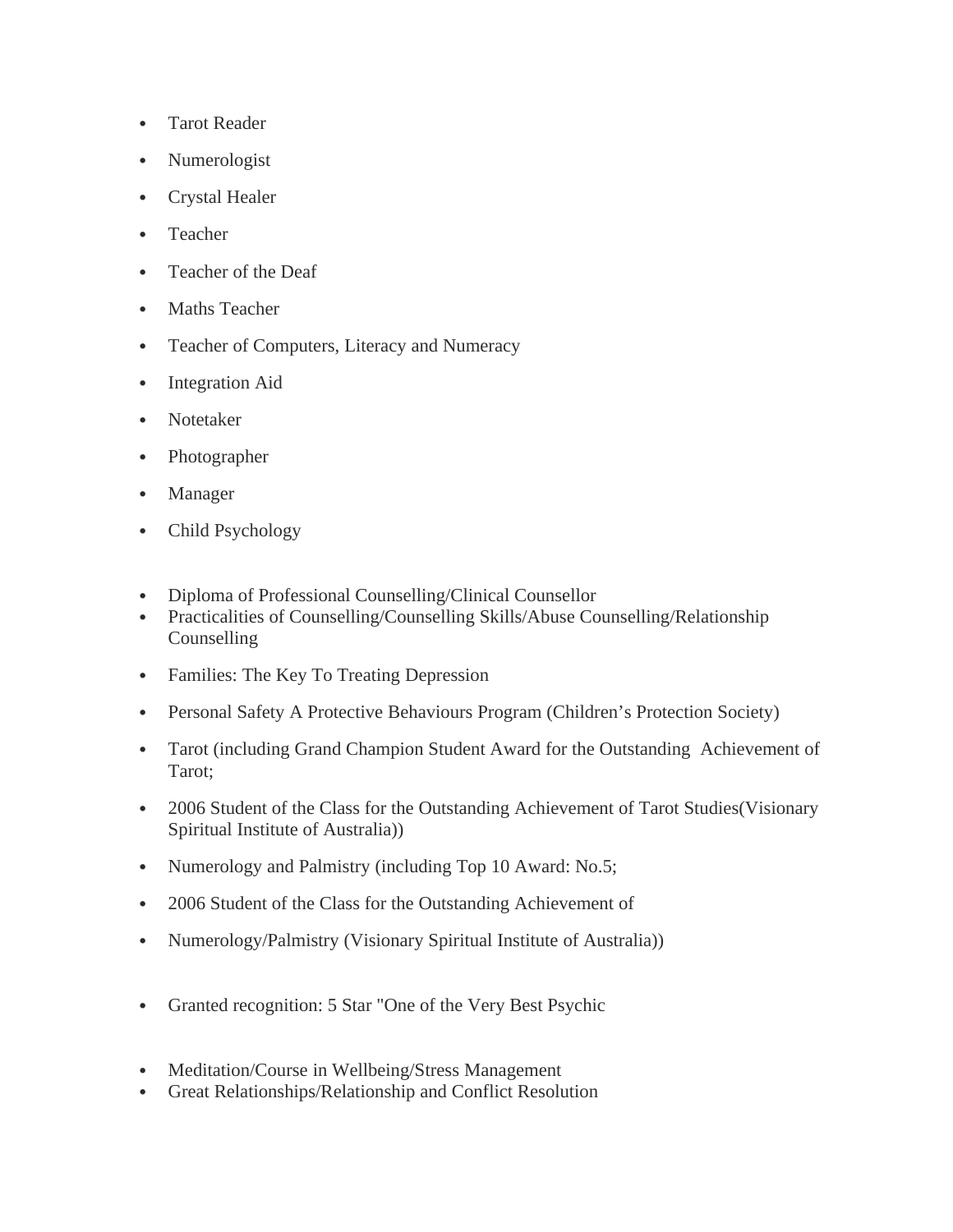- Psychic Art; Visionary Art; Oil Painting
- Photography
- Sculpture
- Working with Angels/Angel Readings/Angels in your Life
- Psychic Development
- Higher Self Connection
- Crystal Healing
- Professional Numerology
- Bachelor of Education (Majors: Mathematics and Psychology)
- Postgraduate Diploma in Educational Studies Major: Deafness)
- Conversing With Deaf People (Communication Skills Used by Deaf Students)
- Notetaker For The Deaf/Hearing Impaired
- Australian Sign Language (AUSLAN)

The name:

# **The Name "SÒLANCE VOYAGE" ™**

# **SÒLANCE**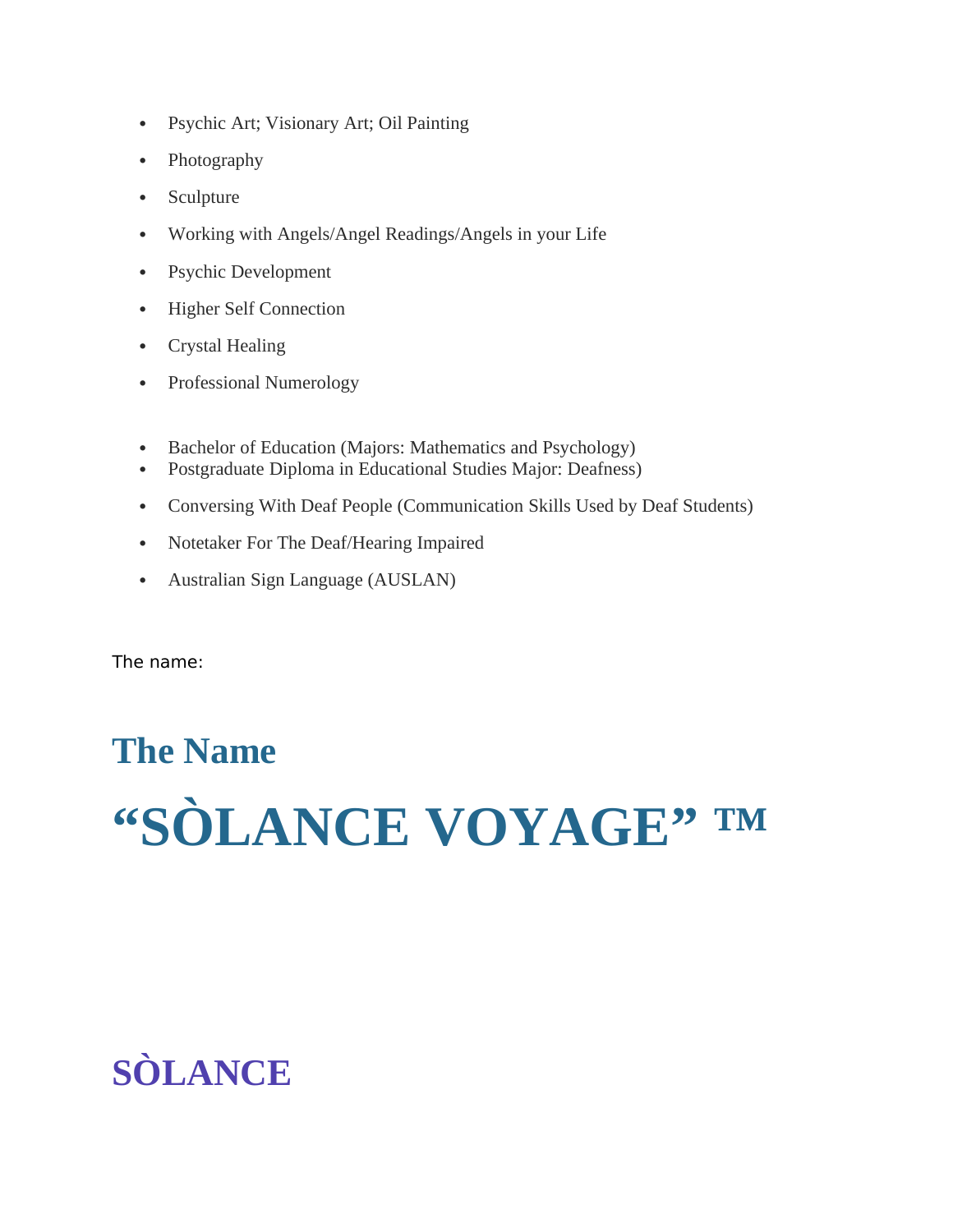SÒLANCE *was conceived in 2012, inspired upon our travels, by a name 'Solace' on a gate (Coast of South Gippsland, Victoria, Australia).* 

*The creation of the word* SÒLANCE *is a combination of:*

*The letter N (14) where our interpretation of the alphabetical letter in numerology stands for Love, Comforting, Natural Elements of Healing*

*and*

#### *The significant meanings of the following words:*

- *Sòl*
- *Soul*
- *Solar*
- *Solar Master (Guide)*
- *The Sun.*

*The word* SÒLANCE *\*'thereafter' (to our awareness)\* is recognised as a word and or name and has become widely used in many forms. This gave a wonderfull opportunity to provide further definition and accuracy thus of what we stand for: "Solance, known ...for.....compassion, wisdom and sense of justice proved time again....." <http://scarteleu.wikia.com/wiki/Solance>*

*"The name of Solance creates a happy, versatile, and expressive nature, with good business judgement and a fine sense of responsibility, which should enable you to establish congenial relationships in positions of trust where you are dealing with the public. You have a cleaver, quick mind, with the ability to accomplish a great deal in a short period of time........... This name could allow expression along musical and artistic lines and gives you the desire to entertain and to meet and mix with people of refinement and culture. It also brings out your love of home and family, and in close association you are able to show understanding and affection. Others are attracted by your generosity and your consideration of their interests......" <http://www.abalarians.com/Female/solance.htm>*

# *VOYAGE*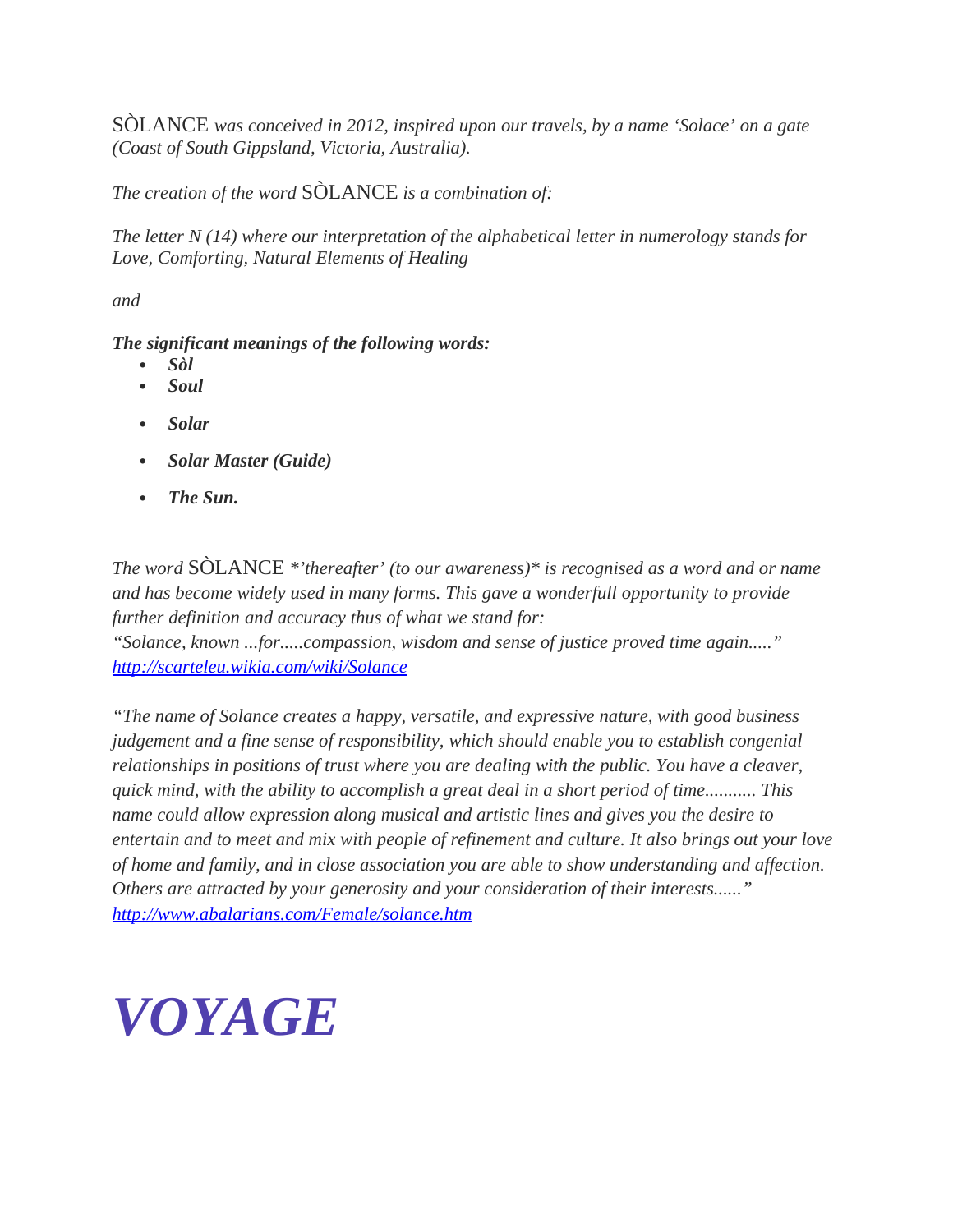*The VOYAGE is the Journey itself.*

*The Voyage has been undeniably the most unimaginable challenge we have ever encountered. The reason being that upon uniting, Otto and myself, Para, lead us to the most Profound Phenomenal Discoveries, Profound Awakenings, Illuminations, Adventures, Wonderfull Positive Surprises, Gifts and Extraordinary Precious Treasures, Enormous Accomplishments and Immense Deeper Soul Evolution beyond words!!!!! Thus, a greater perspective of Fullfillment. A Magical Miraculous Blessing!!!!!*

*The Voyage continues and along the way provides Extraordinary Surprises.*

SÒLANCE VOYAGE is Precious to us.

For so many reasons it offers also not only Love, Journey, Surprises...... but also Astoundingly an image of a sailing vintage boat/small ship sailing on the waters far beyond the horizons.........The significance of Great Importance.

----------------------------------

#### *GALLERY*

*Although there are many definitions to the word Gallery, for us is a place that offers great talent, immense diverse of cultural profound abilities, of such contrast and creative characteristics portraying the mind, the soul and the dimensions of humanity's existence. No right or wrong. Simple. Is. Preference with Honour, Integrity, Truth and Humble Love in expressing that which it wishes to convey to those who wish to visit.*

*Art created with the purest of intention, with love, passion, desire, yearnings, dreams, motivation, inspiration, excitement, joy, emotions and meaning, of great substance and respect for art and life, are Masterpieces, and such virtues are of importance. It is what we are all about.* 

*All Art is Unique. We are simply wishing to display Art that wishes to touch the Heart of a Soul: Art of the Soul and Art guided by the Soul….Art that has a story to tell, Art that allows your soul to feel the freedom of emotion……… Awakening the Soul, Illuminating the Soul. The Gallery's intent is to touch the hearts of the souls, awaken their senses to their own abilities, bring forth an inviting warm relaxing, educational and enjoyable experience.*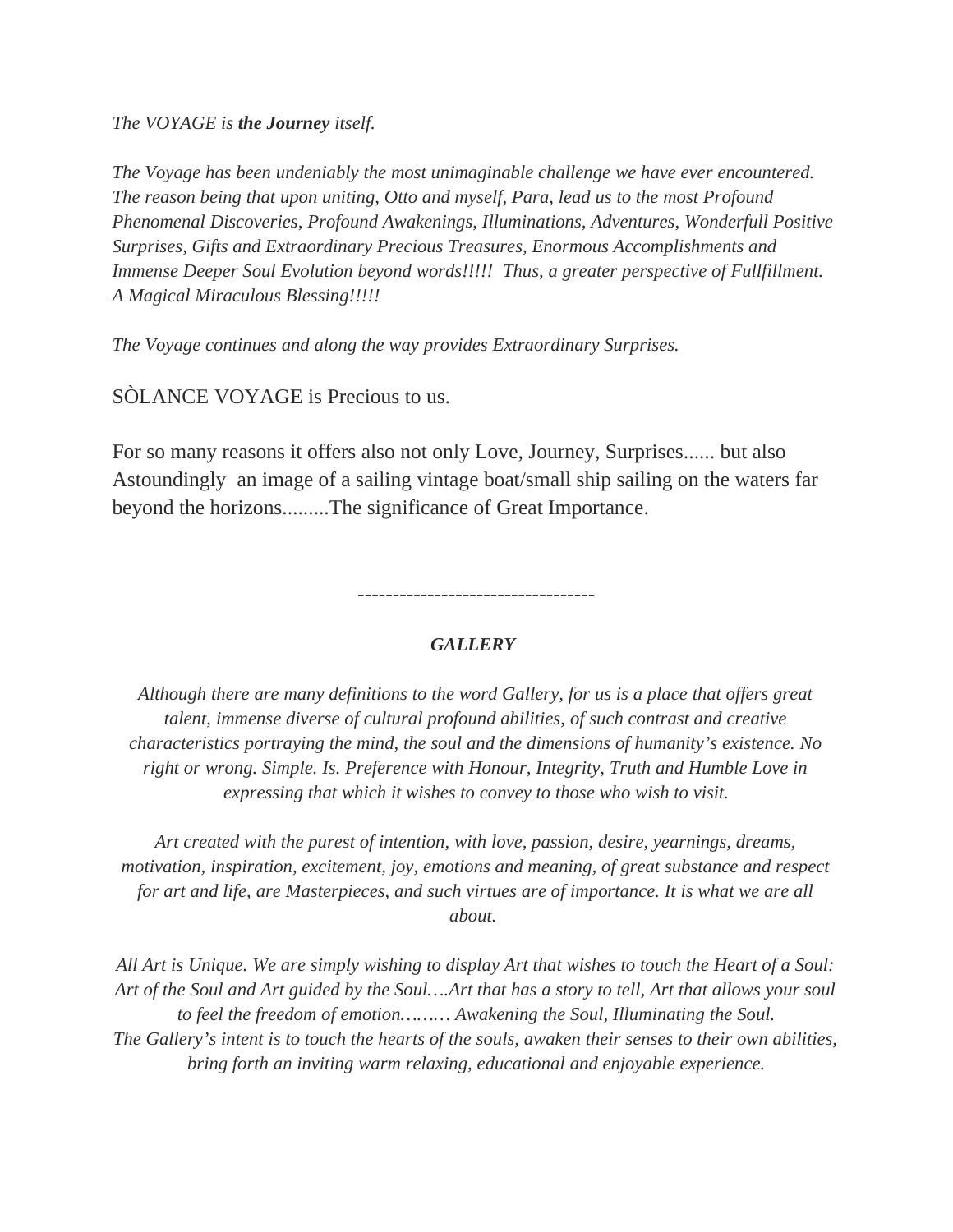*A Gallery where Art includes* Photography, Paintings, Drawings, Sculptures, Crystal Jewellery, Woodwork, Writings and other creative forms from various selected Creators.

The Logo:

## **The Name and The Logo**

*Souls hold the key to all that we yearn for in life …….the clue is how to unlock the treasures of your soul…………the soul knows all that it can possibly know to have what you want. The key is you. The key is you unlocking the soul's answers to your joys, the love and great wealth of all levels of your life, to lead you to the Direction of your Journey (the compass). To life's fulfillment and enlightenment, to soul's awakened state, to the realization of its worth and thus abilities that it holds so valuable for all to Benefit and grow from.* 

On the 1st of October 2016, whilst in deep thought of our beloved special Angel Dog Zoe, who would have been 17 years old at the time ( she passed away on the 26th May 2014 unjustifiably from reckless irresponsible actions of certain lost souls that took her life), something remarkable happened.

Upon contemplating and deeply guided thoughts of the major changes occurring worldwide and the deepest desire to update the logo, without thought, I focused on Arch Angel Gabriel when suddenly I wanted to draw something from the core of my soul with full of love. Upon completing it Otto sees it and suddenly in Awe says "The Logo". I was left totally lost for words. I had not thought about it nor realized what I truly drew. Only time earlier I had written a reading for us, to see where out next part of our journey would take us. And there was this moment unfolding, unaware of it at the time. And to my biggest surprise effortlessly I simply resonated immensely with the thought and followed through. And so the New logo was born on Zoe's Birthday.

Incredibly Zoe means LIFE in Greek language. Life. And with that a new beginning a new logo……………….

#### **The Messages**

"I now understand the reason for the meeting in the underworld and I realize that I am finding my way again……..after so long."

"Listen to the Music of your Soul."

"Hope sees the invisible, feels the intangible and achieves the impossible."

"Insight into true identity…."

"The Spiritual Path….reuniting with the Divine Self."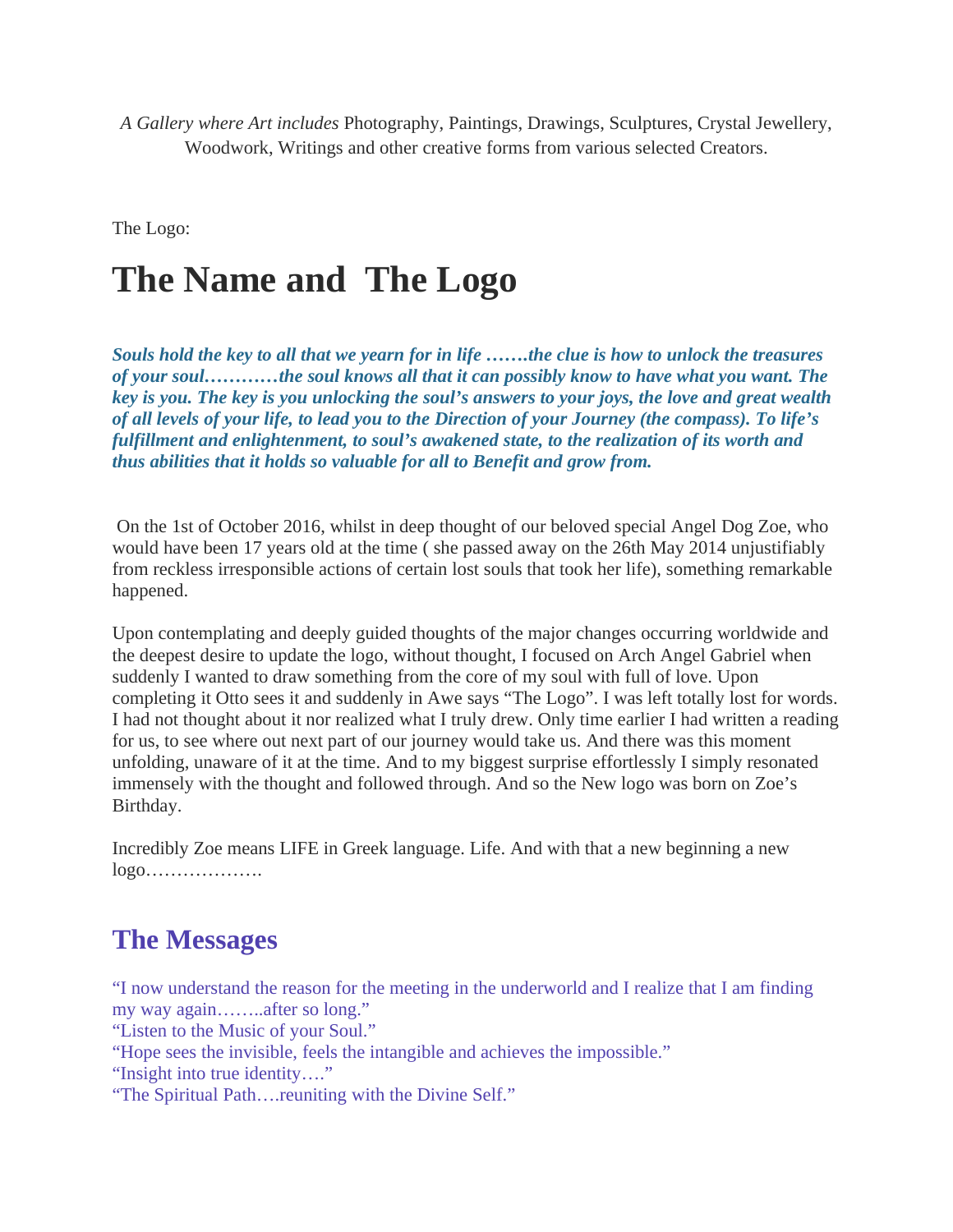"The Sun Fortells joyfull events….gives Delightfull Promises." "The return of the Light." "The return To the Light." **Unknown**

"Take the first step in Faith. You don't have to see the whole staircase, just take the first step." **Martin Luther King Jr.**

### **Title of the Logo ( The Art )"Message of Home"**

- Of the journey home
- to our divine higher self
- to our union with our inner soul
- discovering ourselves
- discovering life and its meaning and purpose
- union with Universe love and Light
- Life
- A place of belonging and feeling safe, comforted and being able to do and be and fulfill
- A place of residence of some sort
- A place of community connection

#### **EHWAZ EH (e)** (E: Horse, two horses.) **HORSE**

#### **Rune Meaning**

" ….This is a rune of travel and change….spiritual journeys and faith in one's destiny." <http://www.paranormality.com/runes.shtml#EHWAZ>

#### **"Rune of harmonious teamwork and trust. Rune of pairs of entities working together for a common goal.**

**…..** travel and movement. Twins represent the Sacred Marriage of the Inner and the Outer, or mind and body. The horse and rider metaphor is the best way to represent the symbiotic relationship between two individualized…..,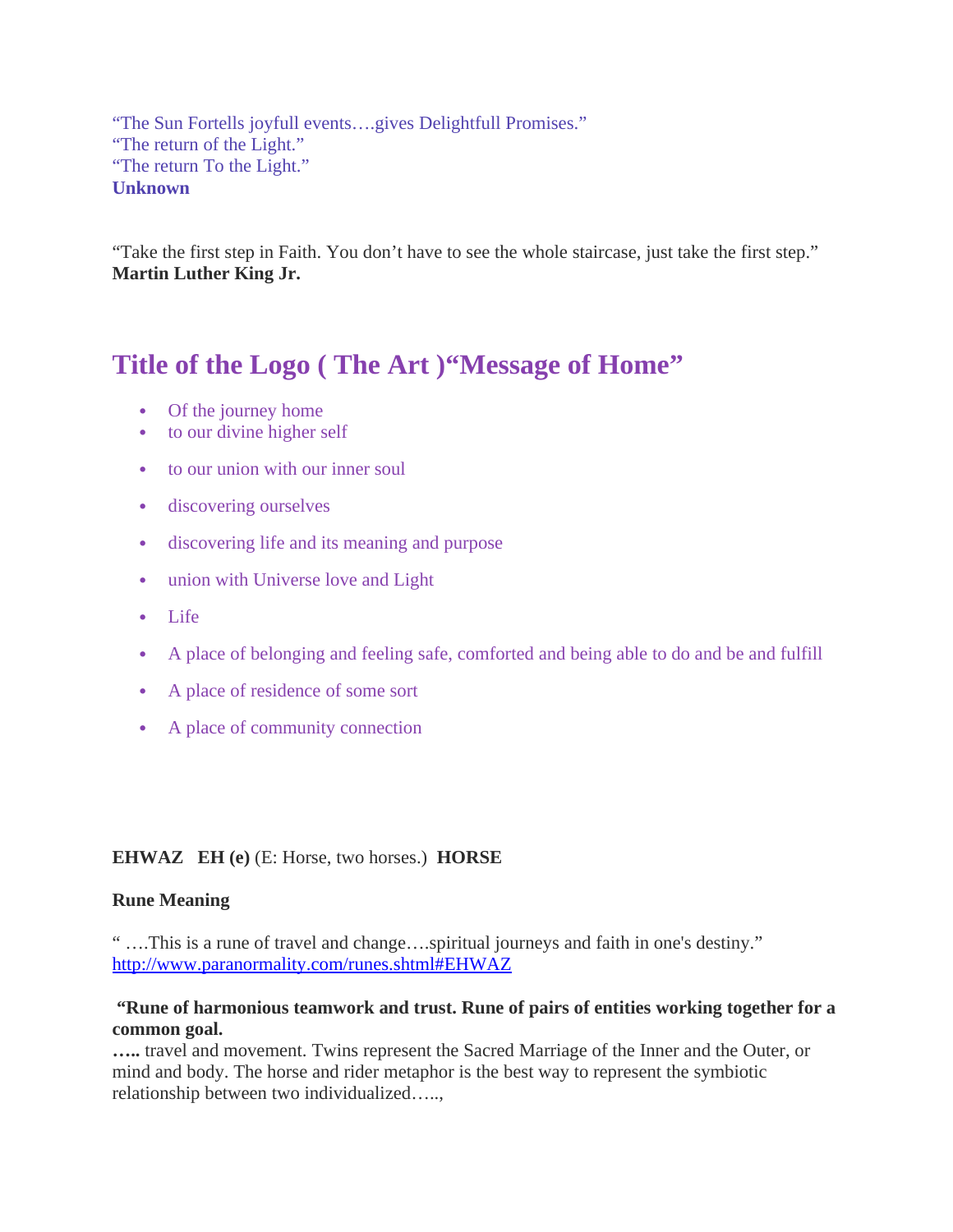#### <http://runesecrets.com/>

"…. Movement and change for the better. Gradual development and steady progress are indicated…."

<http://www.sunnyway.com/runes/meanings.html>

### **The Horse**

*According to most resources its Symbology is defined as:* 

-**the emblem of freedom and the messenger of esoteric knowledge** -**intuitive** -**powerfull grace and nobility** -**strength** -**victorious life forces** -**conquer** -**longevity** -**triumph of battle** -**continuity of life** -**the Sun** -**love** -**endurance** -**devotion** -**stability** -**protection** -**companion** -**honor** -**reverence** -**contributor to the enhancement of civilization** -**recognition** -**accomplishment** -**grounded**

*From courage and determination we are able to achieve all that we desire that is for our Highest Good, to living a Blessfull Life full of love and light, thus awakenings and constant evolution of our own soul. Internal, and thus, Eternal strength holds sacred wealth. It is the truth of our existence and thus, Divine Awakening.* 

*The 2 Horses within the logo represent yin and yang of ourselves, the masculine and feminine in all of us, the union between two souls to form the birth of a new life. The symbolic representation of the two horses in a closeness form, portrays the importance of communication, teamwork, harmony, connection of a soul level, the significance of love, and devotion to the journey, compassion, loyalty, union, and understanding. These are some of the virtues necessary for peace on earth, among mankind and ourselves.*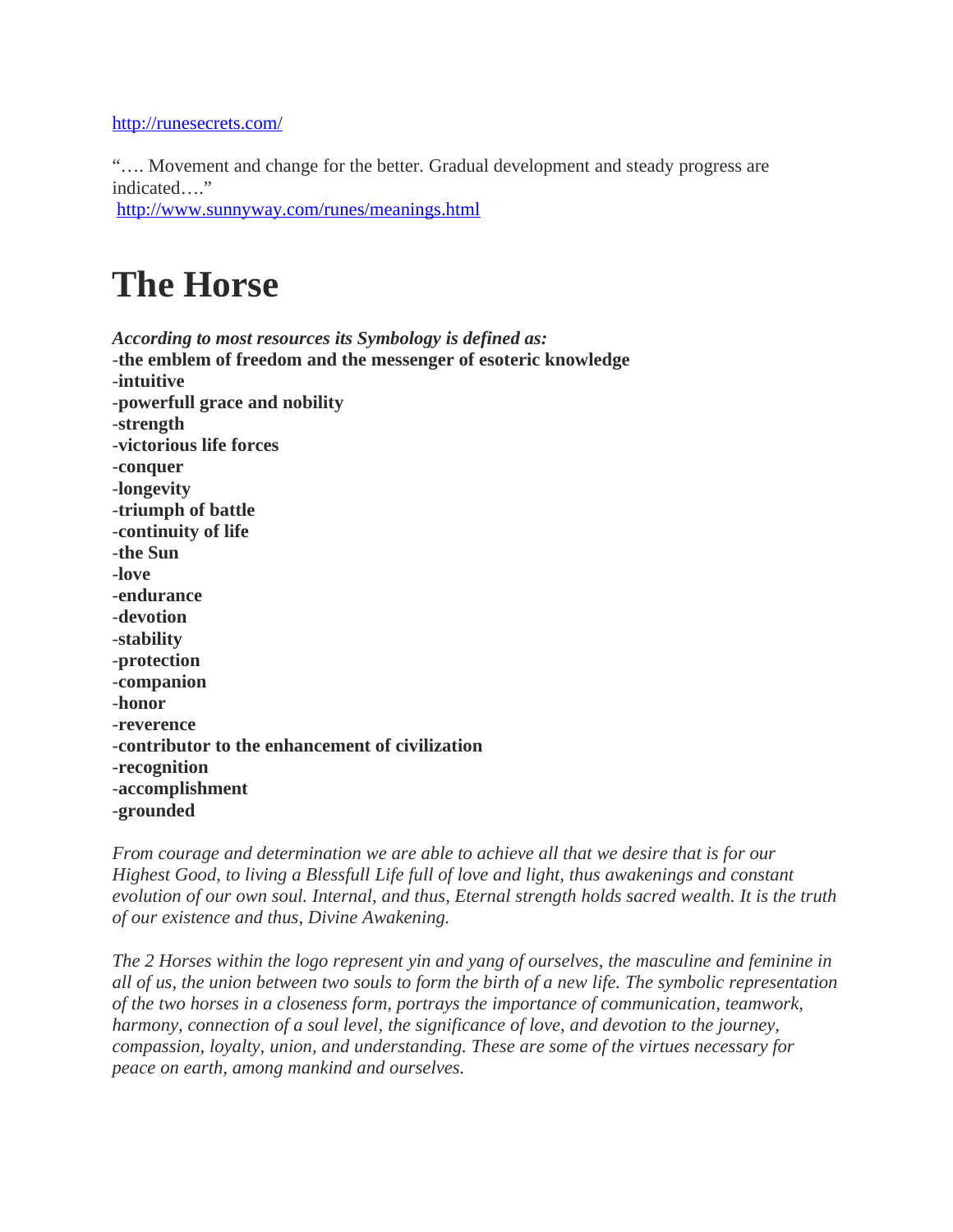# **Mountains**

**Timumph, challenge, attainment, and realization.... represent timelessness and an** endurance that is infinite…..the vastness of our universe, and contemplate our place within it. We may also want to consider the heights to which we are climbing, and what the realization of our goals may mean for us and those around us.

<http://groupspaces.com/AberTarotMeditation/pages/lesson-2-the-symbols-found-in-tarot>

 "closer to God" who was believed to dwell in the heavens (as in the sky). As a result, God often reveals himself on the mountaintop.

<http://bustedhalo.com/questionbox/what-is-the-significance-of-mountains-in-the-bible>

• places of sacred power and spiritual attainment....

<http://1by1leadershipfoundation.org/what-do-mountains-symbolize-in-the-bible/>

 permanence and immovability….dwelling of a holy being or something representing a deity….provide safety and an escape….represent pride, stability, freedom….overcoming obstacles….

[http://www.askmefast.com/What\\_do\\_mountains\\_symbolize\\_in\\_literature](http://www.askmefast.com/What_do_mountains_symbolize_in_literature-qna397814.html#q3608743)[qna397814.html#q3608743](http://www.askmefast.com/What_do_mountains_symbolize_in_literature-qna397814.html#q3608743)

- Nature
- Moving mountains as in Great faith to accomplish the impossible
- Faith

# **Scroll**

- symbol meanings deal with knowledge that is carried down from era to era. Scrolls are symbols of ancient wisdom and sacred knowledge - usually of a secretive nature.….get to the source of knowledge and educate yourself….
- *High Priestess*

<http://groupspaces.com/AberTarotMeditation/pages/lesson-2-the-symbols-found-in-tarot>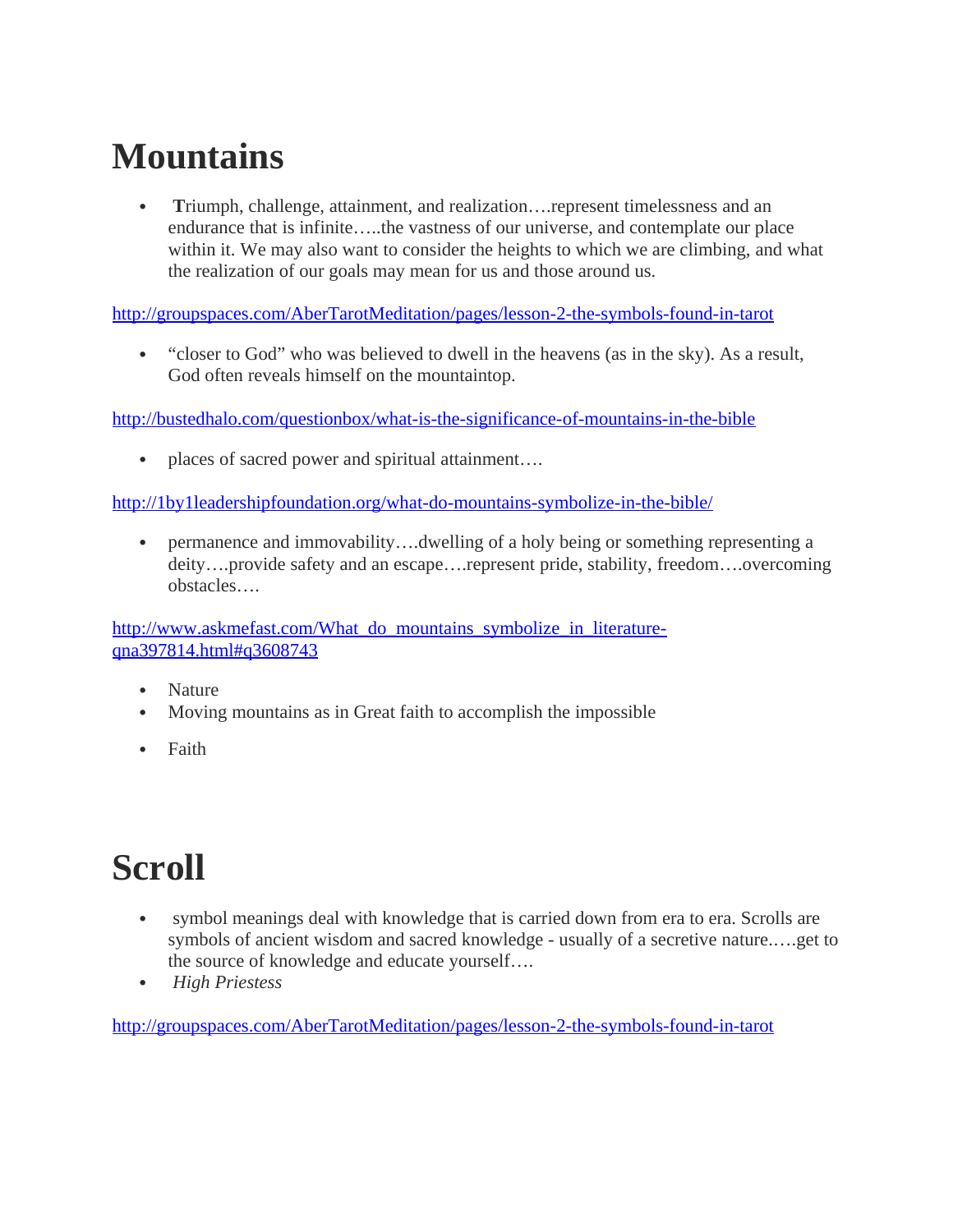Symbol of life and time. Both ends rolled up indicates a life that is unfolding like a scroll of uncertain length and the past and future hidden. Often held by a hand representing life being recorded by angels. Can also suggest honour and commemoration.

<http://artofmourning.com/2006/01/17/symbolism-meaning-objects/>

- The Message
- Insight into the true identity and the spiritual path of reuniting with the divine Self

# **The Sun**

*The Sun (within the design the colour Gold) is a symbolic representation of the Awakening of the Soul. It is the most powerful symbol of The Light, Life, Universe, and Guidance.* 

*As one of the most powerful elements in the Universe, its symbolism stands for Inspiration, Motivation, Celebrations, Hope, Peace, Harmony, Success, Happiness, Vitality, Passion, and Excitement. The Sun has been regarded as the symbol of Faith, Luck, Strength, Joy and Possibilities. The Sun is the gift of life, and the heart of the soul often finds itself bathing in it to gaining clarity. For a greater perspective. Darkness allows the Jewel of Light to shine so bright, Illuminating our way forward to Spiritual Advancement.* 

# **Moon**

 The moon symbol meanings deal with cycles, time, psychic power, reflection, and emerging from one phase into another. Consider the power of the moon - able to influence oceans, and affect the realm of nature in strong subtle ways. Also a symbol of feminity, the moon is a sign of the softer, intuitive side of all of us…..consider our level of awareness…..listening to our intuition and what are we allowing to influence our direction in life.

<http://groupspaces.com/AberTarotMeditation/pages/lesson-2-the-symbols-found-in-tarot>

Symbolic Moon Meanings

- Time
- Cycles
- Psyche
- Wonder
- Shadow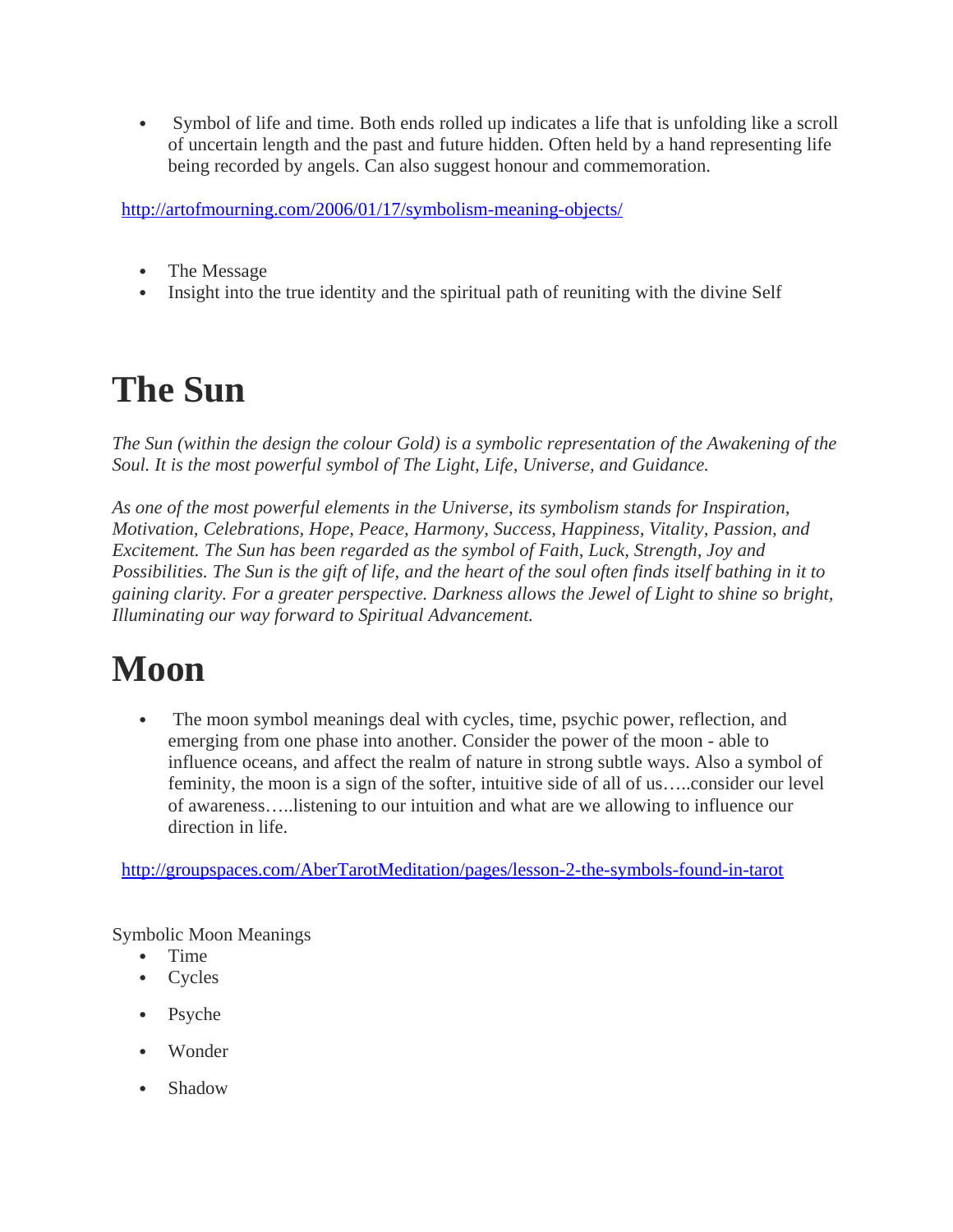- Balance
- Renewal
- Mystery
- Emotion
- Intuition
- Passivity
- Influence
- Fertility
- Transition
- Femininity
- Perception
- Progression
- Receptivity
- Illumination

<http://www.whats-your-sign.com/symbolic-moon-facts.html>

• The Insight, Intuitive, The Inner and Insight to True Identity

## **Star**

 As long as we have been able to look up at the stars, we have been looking to them for illumination, direction and guidance. Thus the star symbol meanings deal with shedding light on our lives, offering us navigation when we need it, and providing consistency when our lives seem to be topsy-turvey……to look to a higher source for direction, and realize the starry light within our hearts can also illuminate our way.

<http://groupspaces.com/AberTarotMeditation/pages/lesson-2-the-symbols-found-in-tarot>

- Stars are often used to symbolize heavenly bodies, purity and good luck.
- Stars may also symbolize a big change or turning point in a person's life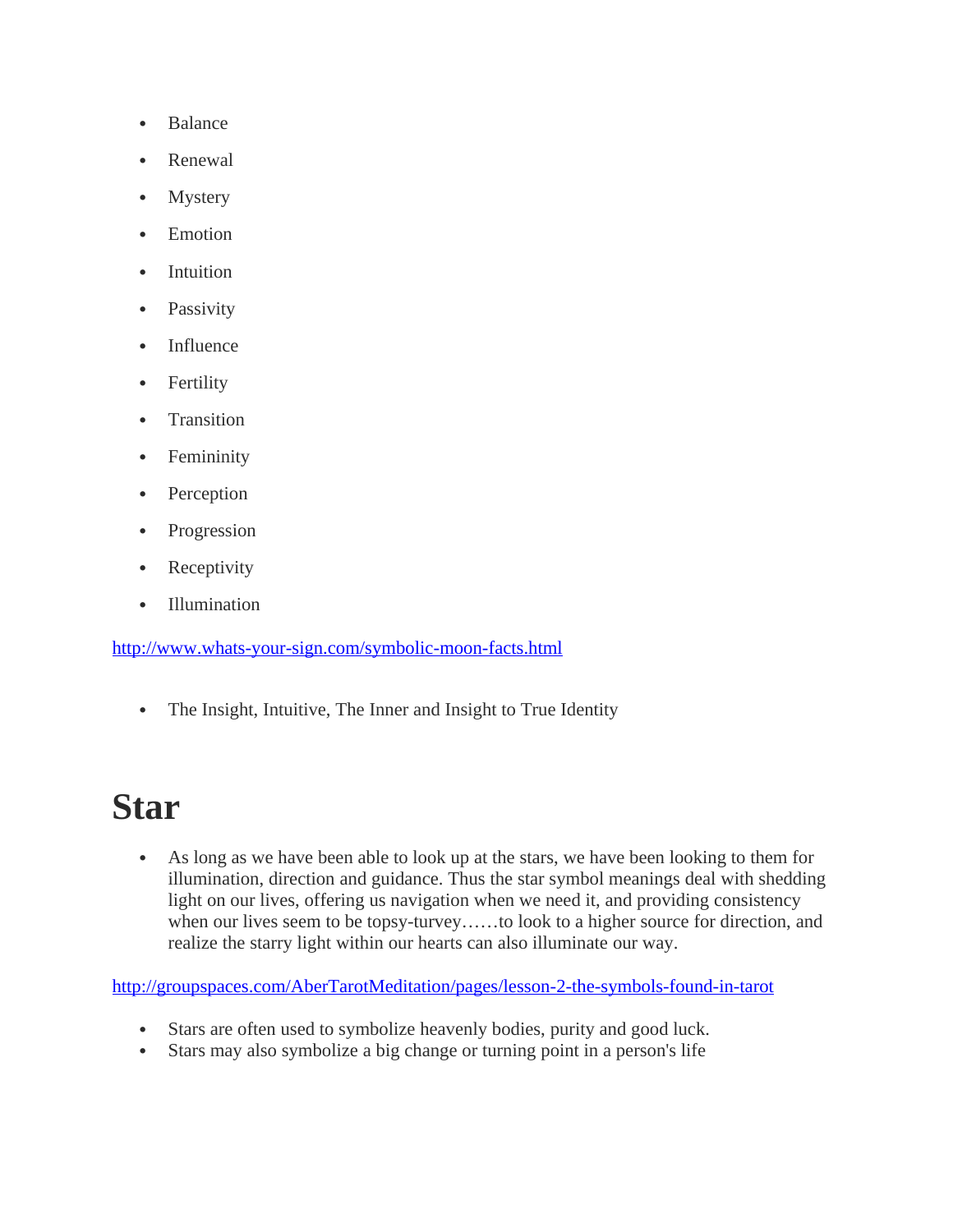[https://www.reference.com/world-view/stars-symbolize-73e5a7f988eb29e9#](https://www.reference.com/world-view/stars-symbolize-73e5a7f988eb29e9)

- Intuition
- Hope
- Optimism
- Healing
- Openness
- Bright Prospects
- Creativity
- Harmony
- Inner desires
- Fruitions
- Energy
- Freedom
- Inspiration
- Good Luck and Guided Sign
- The Guiding Star
- The twinkle in the eye as in the wonderfull ideas

## **Feather**

Feathers are ways that Spirit sends us signs.

Ancient people from different cultures such as aborigines, egyptians, celtics and the native americans believe that birds and feathers carry stories, mystical meaning and even magic. The reason why people of many native cultures wore feathers on their head, its because they saw it as a sacred connection to God the Creator.

When you look at a feather, you will notice that there is a shaft running up the centre of the feather (the white part that looks like a stalk) . Well this shaft is hollow - so the idea is that the person's prayers go upwards through the hollow shaft to the Creator - and then his blessings come back down to you through the same orifice, which acts as a channel.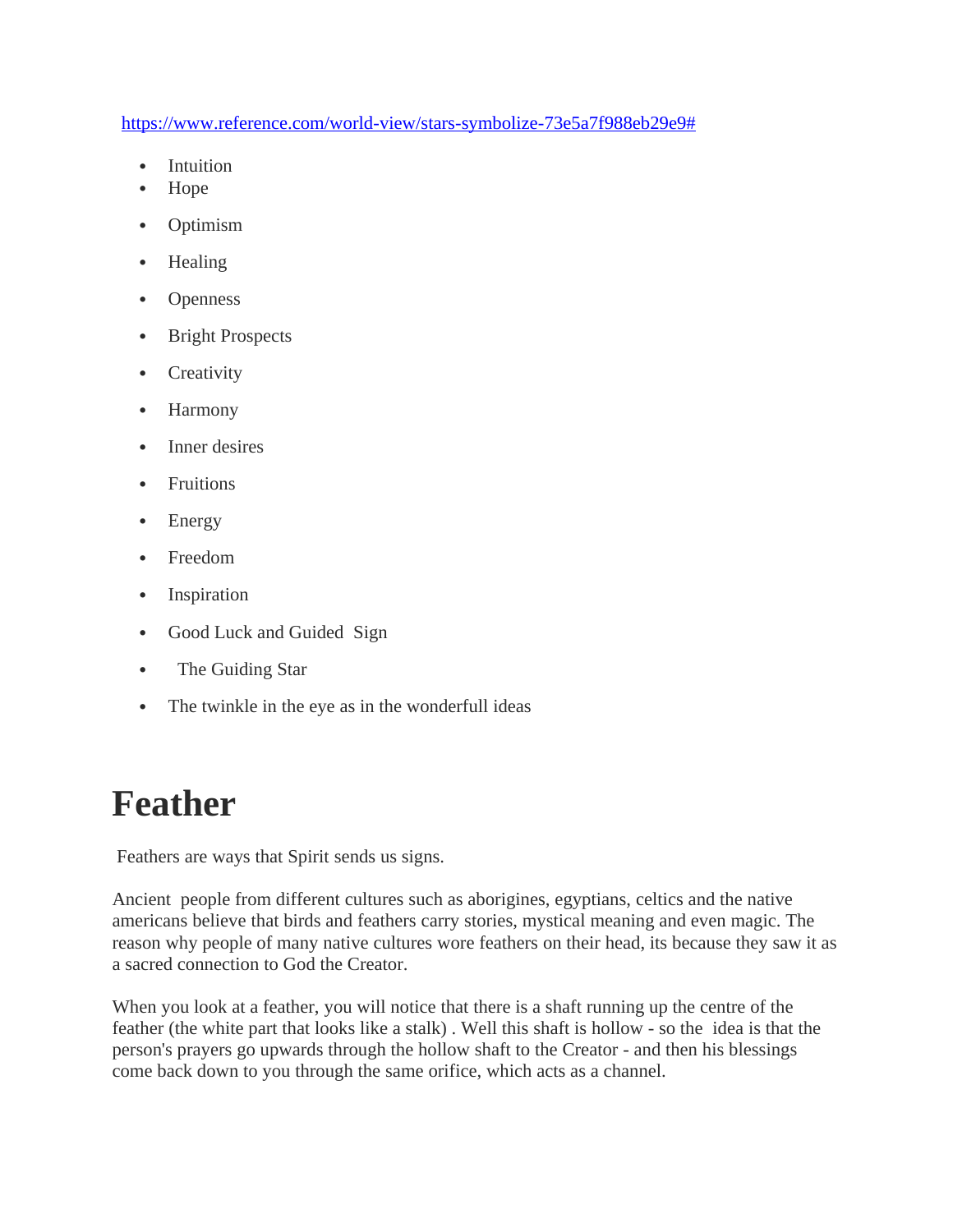Feathers also represent truth, love, protection, new beginnings and rebirth. There is a strong celestial connection to the spiritual realms. …..traditionally ….. a positive omen that your calls have been heard and answered.

**A Cosmic Hello** Receiving a feather sign is a magical moment. It is a mark or trace from the higher realms, a physical sign to express to you that your higher consciousness is connected and co-creating with the universal mind of Spirit.

Feathers have ethereal qualities and come to you as sacred gifts from heaven. They fall on your path as a sign from the Divine, sent your way in order to comfort you and place you in a state of joy and higher awareness. Spirit is showing you that you are on the right track and reminding you of your celestial origins and deep connection to your heavenly home beyond earth.

<http://www.nataliakuna.com/feather-signs--colour-meanings.html>

### **Tree**

- To revel in the connection of our true identity.
- To gain the highest perspective available to all our senses.
- To tap into a powerful inner resource in a profound, loving way.
- To ride on divinely surging energy channels that underscores our existence.

Trees are uniquely dispositioned for bestowing secret knowledge. Trees are **vessels**, containing strata of **revolutionary wisdom**. Their fruits are indeed a royal treasure - a culmination of esoteric riches. To eat of this fruit is divine. To symbolically eat of the fruit of a tree is to absorb the most precious understandings of life. Taking in the tree symbolism is like taking the nourishment of the fruit - we become **one with the core** manifestational wisdom, and from our new perspective we develop into something altogether different, fresh and divine.

When delving into the nuances of tree symbolism, our resources are vast. There is no limit to the psychic data we may accumulate for the purpose of diving deeper into the understanding of the symbolic meanings of trees

<http://www.whats-your-sign.com/tree-symbolism.html>

It is the Tree of Life and Knowledge, a magical key to how life manifests itself…..The Tree of Life is considered to be the symbol of 'Creator'…..The meaning of the 'Tree of Life' is very powerful and it is often seen as the Key to Consciousness. <http://www.artof4elements.com/entry/43/tree-of-life>

**Spiritual Gifts: Meaning of the Tree of Life**

**Tree of Life - Rooted in the Earth - reaching for the stars...!**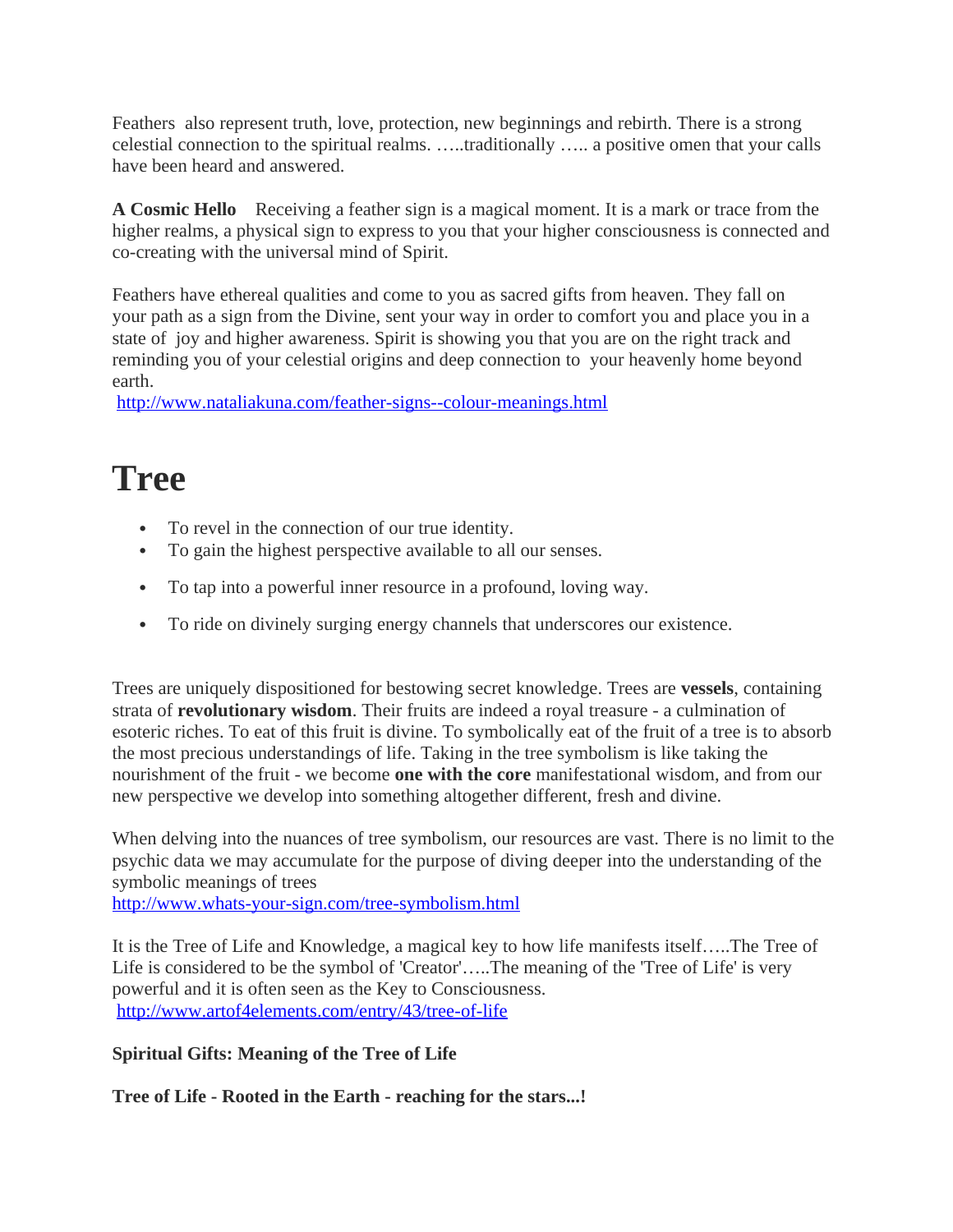The Metaphysical meaning of the image of the Tree of Life is simple... You are a child of the Universe.

- You have the right to exist
- You have the responsibility to grow to be yourself

The Tree of Life can be thought of as your own Cosmic Family tree, telling ancient stories of your shared roots which link you to the past, showing your connected struggles and aspirations; your desires to reach for the Light.

The Tree of Life crosses all cultures because the Ancients could see trees close up all of the time... the symbolism of the sprouting seed, growing into a trunk and branching off, sending out smaller branches and little twigs, to see what they may accomplish.... The Tree became a common symbol, then, of life, ancestry, mythology, lessons of the spirit, history, lineage, and hope for the future... and climbing to the heavens.

In Metaphysics, we study the messages of the natural world as explanations for the spiritual... science, religion, philosophy, and mythology then merge in our understanding.. All things effect all things... and we become more open to the Light of the Divine Understanding - the goal of being unique while a part of the Oneness which we spiritually seek.

Trees may look the same, especially when they first begin - but they grow, thrive, change, are battered by storms and weather, become broken and, as they age, become very unique. They become as we all wish to be, *Individuated*. A Metaphysical spiritual process whereby we become our own unique self and therefore fit right into the niche where we are needed and meant to be. It is a part of the Ascension process.

All of us are physically inter-related and the Tree of Life symbolizes this, as well.

Like an enormous *family tree* the symbol of the Tree shows the roots and branches - where we have diverged and where we have joined. It shows where we come from and who comes from us.

Tree of Life carries the meaning that we are related to the Cosmos - to our human family - our animal family - our earth family and our beyond-the-earth family.

All of the Cosmos is inter-connected - DNA and chemicals link us and it is in this sameness that we find compassion and tolerance and it is in our differences that we should find wonder. <http://www.old-earth.com/meaning-tree-of-life.html>

## **Black, Shadow, White, Light**

- **'black on/or white'**. Involving a very clear distinction, without any gradations
- a very clear choice that causes no confusion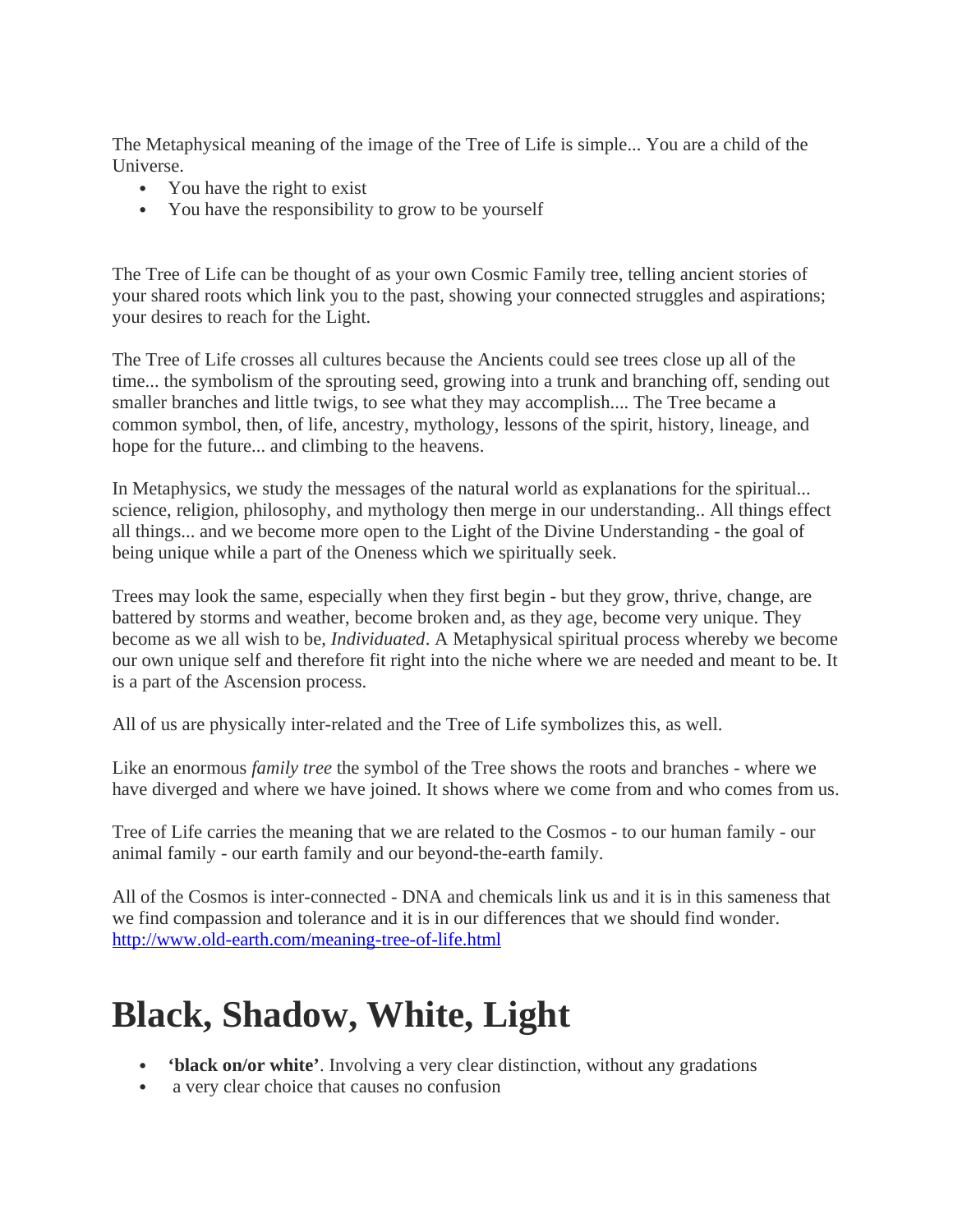#### <http://idioms.thefreedictionary.com/black+and+white>

- **Black and white**…..protection, or the sense of union.
- White. The [crown chakra;](http://www.nataliakuna.com/crown-chakra.html) Heaven, [angels,](http://www.nataliakuna.com/angels-what-are-they.html) the celestial realms, higher dimensions; opening up to the white Divine light, the white ray; crystalline [Christ](http://www.nataliakuna.com/jesus-christ.html) consciousness; spirituality, enlightenment; a glimpse or moment of purity, innocence; purification, cleansing; hope, trust, faith; protection; peace; blessings and wisdom connected with moon.
- **Grey. P**peace and neutrality (as it is in the middle of black and white); find peace within yourself; the neutral aspect represents neutrality in your question - the answer is not black and white but grey, and hence neither yes or no but perhaps in the middle or a combination of both; wisdom & the attainment of mastery; a nudge that you are on the right track; authenticity; flexibility
- **Black.** Protection; repelling of negative energy; end of something; increased mystical wisdom; a sign that you are undergoing a spiritual initiation & growth; magic; spiritual wisdom;…. high mystical insight; standing strong & setting strong boundaries, while remaining aware

<http://www.nataliakuna.com/feather-signs--colour-meanings.html>

• The shadow . In Psychology, The Shadow represents our alter ego.

<http://www.aseekersthoughts.com/2011/02/shadow-symbol-myth-and-metaphor.html>

-Light is one of the most universal and fundamental symbols. It is the spiritual and the divine, it is illumination and intelligence. Light is the source of goodness and the ultimate reality, and it accompanies transcendence into the Nirvana of Buddhist doctrine. It is the [SUN,](http://www.umich.edu/~umfandsf/symbolismproject/symbolism.html/S/sun.html) and it is the avenger of ..... **DARKNESS**. Light is knowledge. Purity and morality are connected terms as well. The masculine principle of evolution is symbolized through light. Cosmic energy, creative force and optimism are all related to light.

<http://www.umich.edu/~umfandsf/symbolismproject/symbolism.html/L/light.html>

To love all aspects of ourselves and to understand that Light Always prevails. And that White represents all the frequencies of Light as One, and that we are all a significant frequency of the Light.

# **Gold**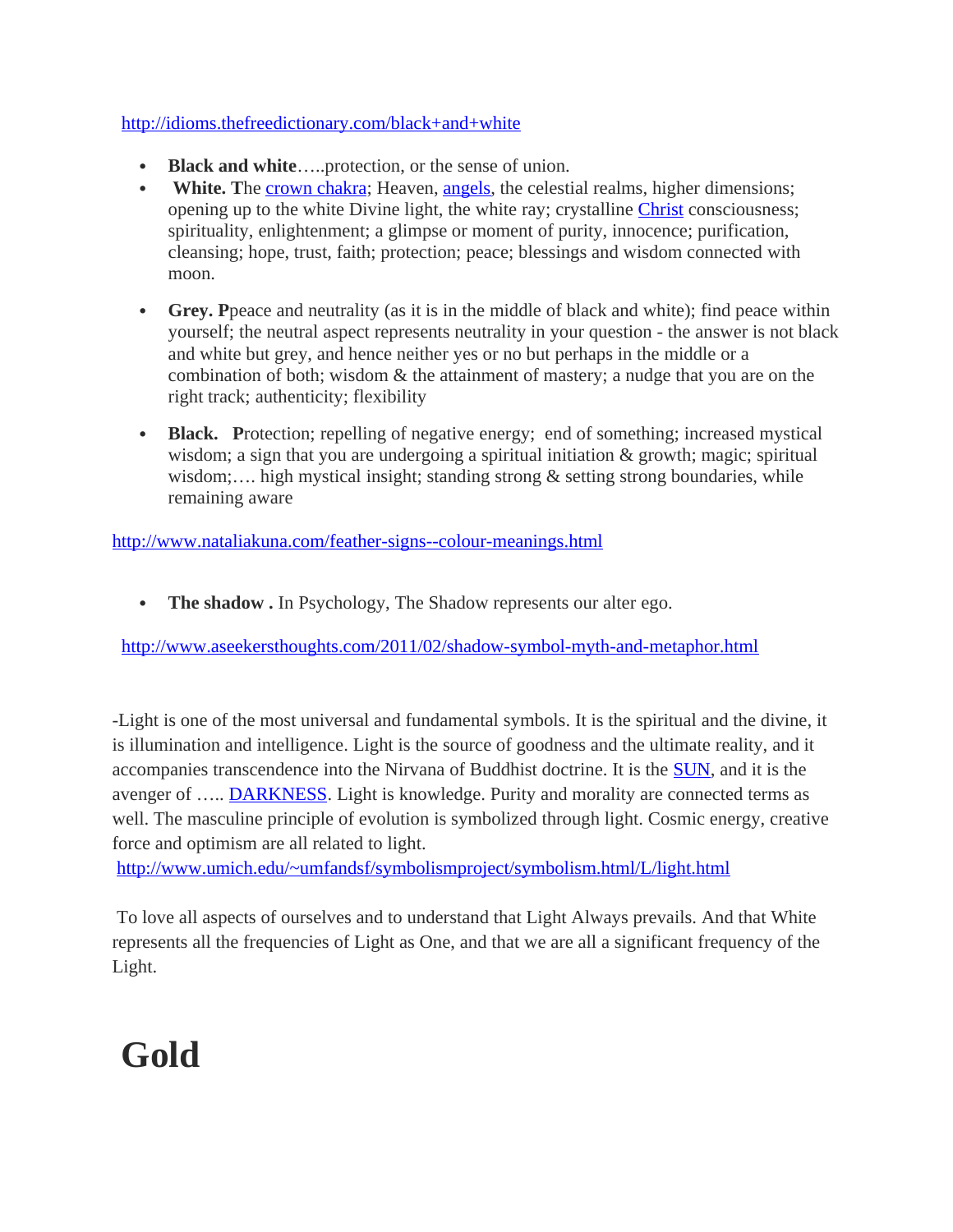*Gold is regarded for Centuries as being one of the most Highly Valuable Metals on Earth, considered to be the most valuable worth of wealth ( although currently with discovers and truths been made, and proven, there are many profound metals and elements of Earth that are Valuable and Priceless). To the Soul it is one of the most powerfull form of protection and strength utilized for soul evolution.* 

Mission:

**To assist in the well-being, development and creative growth of the individual.**

**Committed in restoring health, harmony, inner peace, confdence and balance, to empower the individual and enable them to move forward.**

**Assists individuals in coming to terms with a crisis in their personal, professional, academic or domestic environment; providing clarity, direction and purpose in life.**

**To assist in restoring faith, bringing hope, motivation and inspiration, personal growth, healing, and joy to all individuals.**

**Responsible in creating a protective and positive environment.**

**Meets the requirements of the Equal Opportunities Act (1984) and confdentiality.**

**To bring awareness and knowledge Worldwide.**

#### **Directors:**

Committed to Humanitarian causes and being a voice for the voiceless, participating and contributing to the Revolution for World Peace.

"An Awakened world has come to Light upon the expansion of Life, of living it fully, of soul connection, and becoming one with those who choose the path of enlightenment. Upon such discoveries or enrichment of the Truth of Existence, Galleries, like any form of community awareness, has changed in its scope of its presentation, becoming more advanced in their array of what they have to ofer. With cast masses of humanity a base is formed for passion of soul level for those who walk those grounds.

Sòlance Voyage Gallery was brought to life based on wisdom and knowledge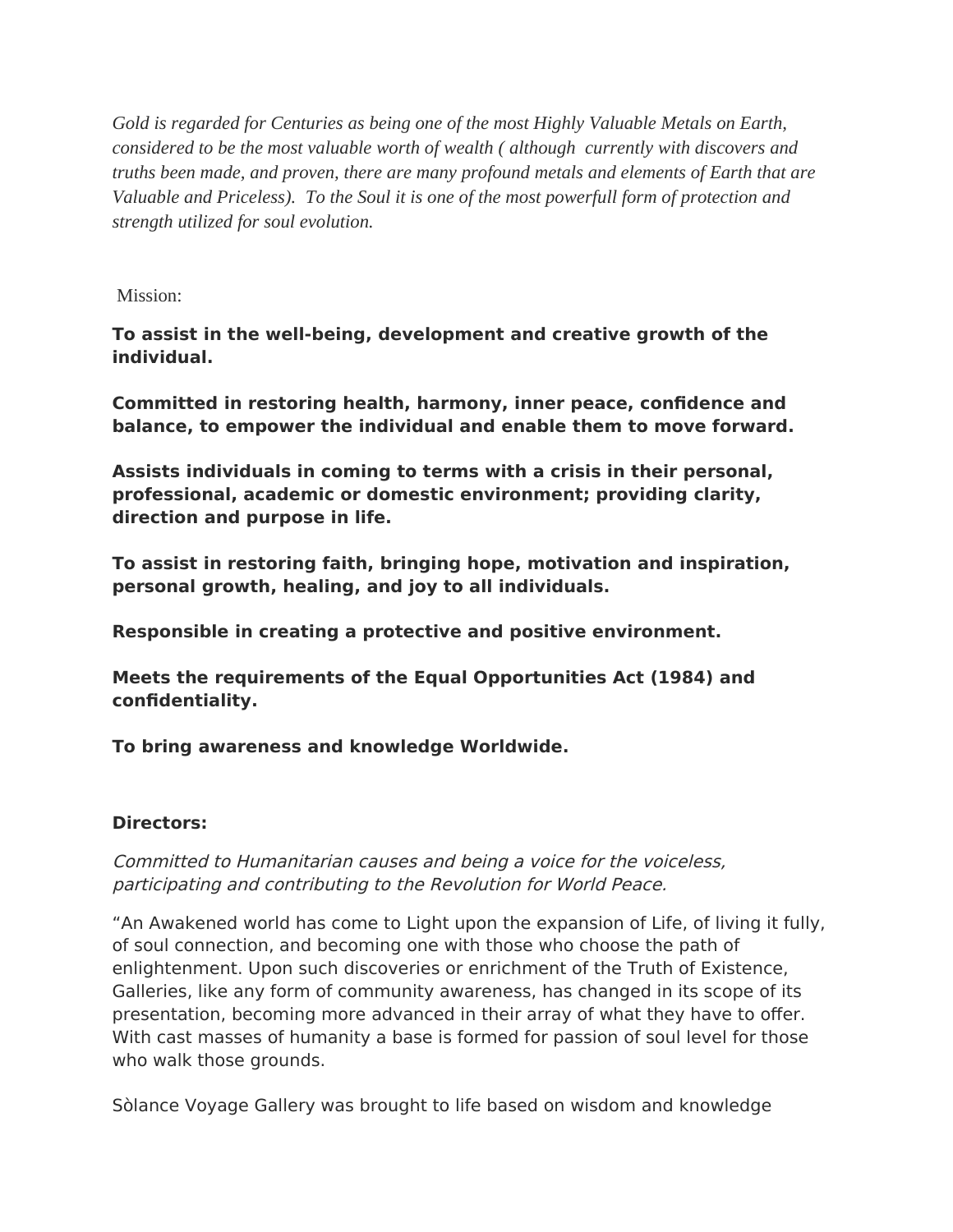gained; discovering the true existence of life; realizing and noting the immense diverse of cultural profound abilities seen and witnessed; of great contrast and creative characteristics portraying the mind, the soul and the dimensions of humanity's existence.

Sòlance Voyage Gallery is not the standard conventional every day gallery. And surely the idea of Sòlance Voyage Gallery coming to life was not going to go on a path far diferent than the one envisioned or initially planned. However, regardless, it stands for Preference for Honour, Integrity, Truth and Humbleness and Love, expressing that which is truth and Honourable to anyone who wishes to Embrace it.

Sòlance Voyage Gallery's focus in on the Soul, and Awakening deeper the Soul.

#### Para Kas and Otto Vetter

**"We are Teachers and we are Students in this world. We will learn when we are ready to learn the valuable lessons in order to heal and grow. We cannot learn other people's lessons for them. We can, however, comfort and guide them using our own wisdom, knowledge and experiences. When one is ready one will be willing to make the changes to grow …to come to that awakening and discover the Blessings and Treasures that wait for them On their magnifcent journey…**

**Through darkness we see the Light clearly, and receive the gifts we yearn for".**

#### **© Para Kas**

#### **The Journey:**

"If you want to awaken all of humanity, then awaken all of yourself, if you want to eliminate the sufering in the world, then eliminate all that is dark and negative in yourself. Truly, the greatest gift you have to give is that of your own selftransformation."

#### **Lao Tzu 600BC**

"You cannot travel on the path until you become the path itself." **Buddha 624-543BC**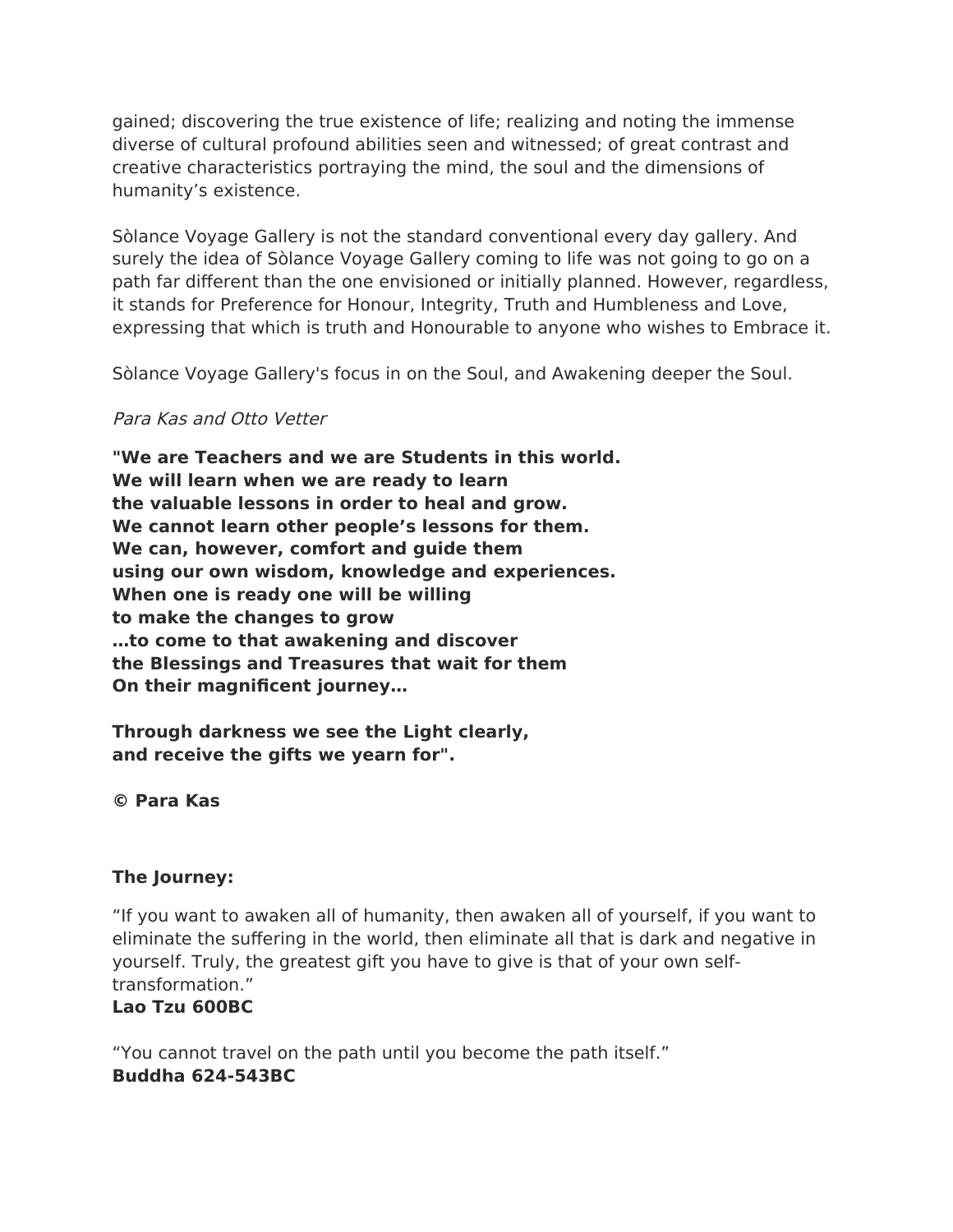"Man, Know Thyself." **Greek Proverb**

"Something so remarkable happened that I have come to learn The Soul has far Greater weight in Meaning than one realizes." Para Kas

Upon Embarking on a **J**ourney of True Awakening, Enlightement, Illumination, little did I know at the time that I would be faced with the most Profound challenges that have changed me forever. The "Expansion of Consciousness", the deep Awareness in the process of "A Revolution of the Soul" has transformed my life completely on all levels as I've never imagined.

Upon Refection I can truly say now, it has been a "Divine Experience" in all its Aspects or forms. Of course at the time I surely did not think so, nor thought it was necessary, important, or signifcant, thus rebelling and sabotaging at every cost, and hence forced to have to learn the hard way.................

Looking back at my life, the choices and decisions I made, all the trials and tribulations, the enormity of adversity I faced along the way and the profound lessons I had to learn, has shaped me into the person I have become today,(unless it helped me to remember who I am) and the journey that took me to be where I am today.

There were times I did wish that I knew what that lady, who read my palm when I was in primary school, saw. I realise today that even her facial expressions are now regarded as ambiguous language. Maybe what she saw was Amazing and I just did not have the proper earth guidance and infuences, support and knowledge to know what steps to take. I simply took steps and it took me to the far ends of the darkest corners of my own world. My own self........and from there I began my Soul quest to find me to find truth to find true life. And suddenly I began to listen.......and was lead out of the darkness and into the Light.......to see the the truth of Love Light and Soul Harmony.

Maybe If we were taught the truth of life, and there was Peace on Earth from the beginning, I surely know I would not have needed to go on such a Soul Quest, nor make or face such debilitating experiences. Maybe if the support was diferent, or fate/destiny was written or created diferently.............maybe is a word that really cannot fully compensate or help in knowing what I did, what I had to with all that I knew, to fnding myself. I would say sometimes depending on the individual and his or her circumstances, a journey is made of a path of stepping stones and cross roads to help defne us and help us remember the true authentic life, who and what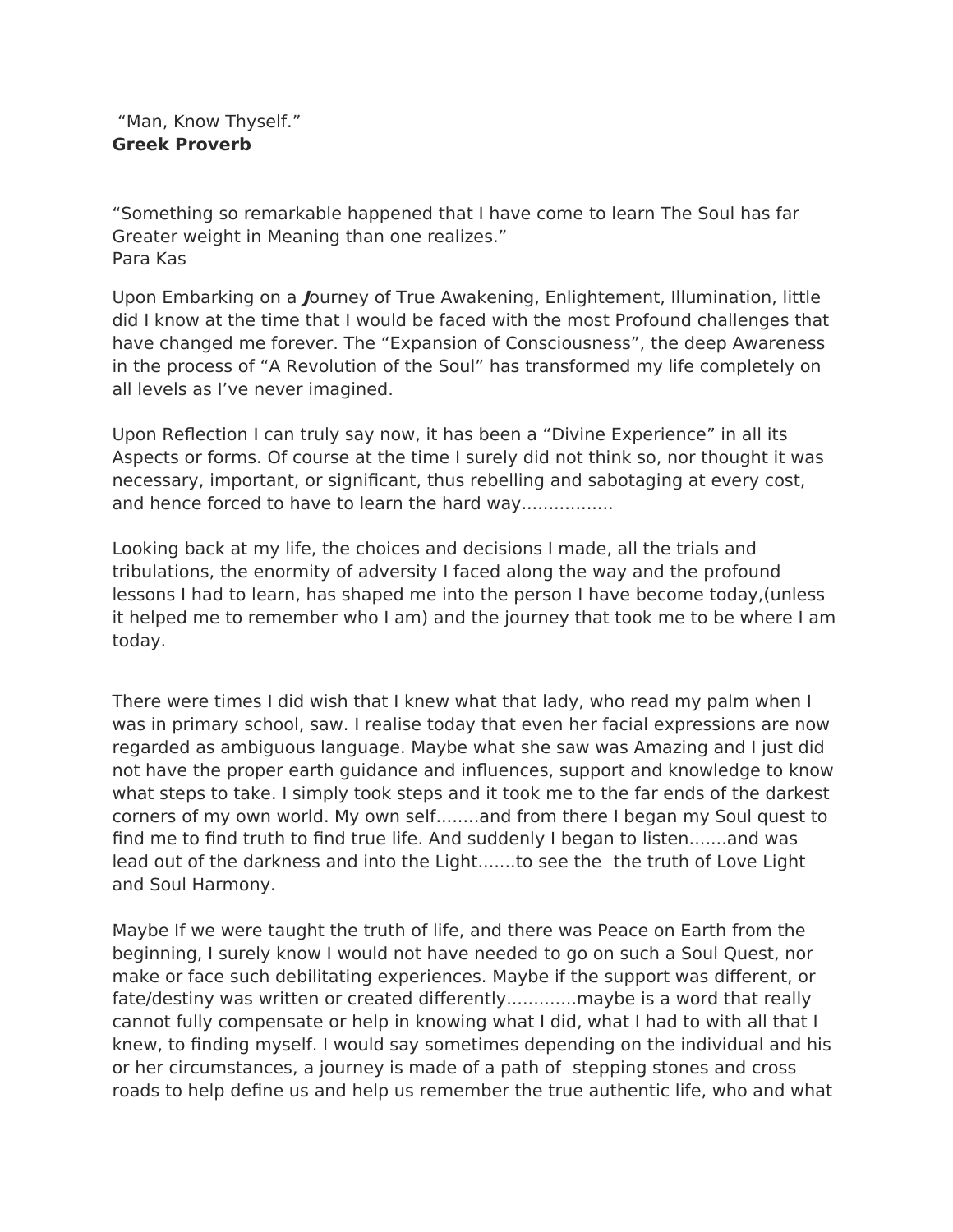we are, and also importantly what the true meaning of life and value of life is all about. I can see that was denied or taken from us on Earth for all sorts of reasons. I am so happy to know that Light and Love always wins and fnds itself back 'home', in whatever home may mean or represent to each person.

My views, my morals, my values, my beliefs have either evolved or transformed. I cannot exactly say which for in essence both have played a remarkable part.

Am I the same person? I don't know if that is really a question. I would say I have become more deeper and my authenticity of what I hold true plays a far greater role now than what was expected of me by the "old world patterns" that no longer hold true, ft or serve my Higher Self, or true worth.

#### **"I had never even thought for once that the world I once lived in would be flled with misconceptions, distortions, manipulations, deception, or untruths, let alone would have been a part of it, and if so, was made to believe it was "normal". In fact who would dare to think or believe for one moment that life was any other than how we were made to believe, taught, brought up, or exposed to."**

Erwin Raphael McManus – Stand against the wind: Awaken the Hero within www.awakenhumanity.org

Through my own journey and in guiding and healing others, I have seen the most amazing Miracles unfold When we follow our True guidance, we receive that which our Heart and Soul dearly yearns and desires that's for our highest good. One valuable lesson I have learned in life, Acknowledge your own feelings and emotions for without doing so, you are not honouring your own soul. Emotions play a key role in how life unfolds. When we spend most of our time not acknowledging and listening to our body's emotions, feelings, we are denying ourselves the true existence of life. For without our soul there is no life. So please listen to your inner truth, Honour your true self, your true essence of your being……….

**"No one know what they ARE CAPABLE of until they try."** Biscay Greetings

#### **"A Head Full of Fears Has No Space for Dreams."**  Unknown

Over the years children have inspired me to extend my creations, particularly in the area of writings to also include children books flled with the opportunity for them to grow, to guide them, and to be surprised.

I also along the way embarked on another part of the journey leading me to utilize my imagination in the most extraordinary ways. And doing so I took courage to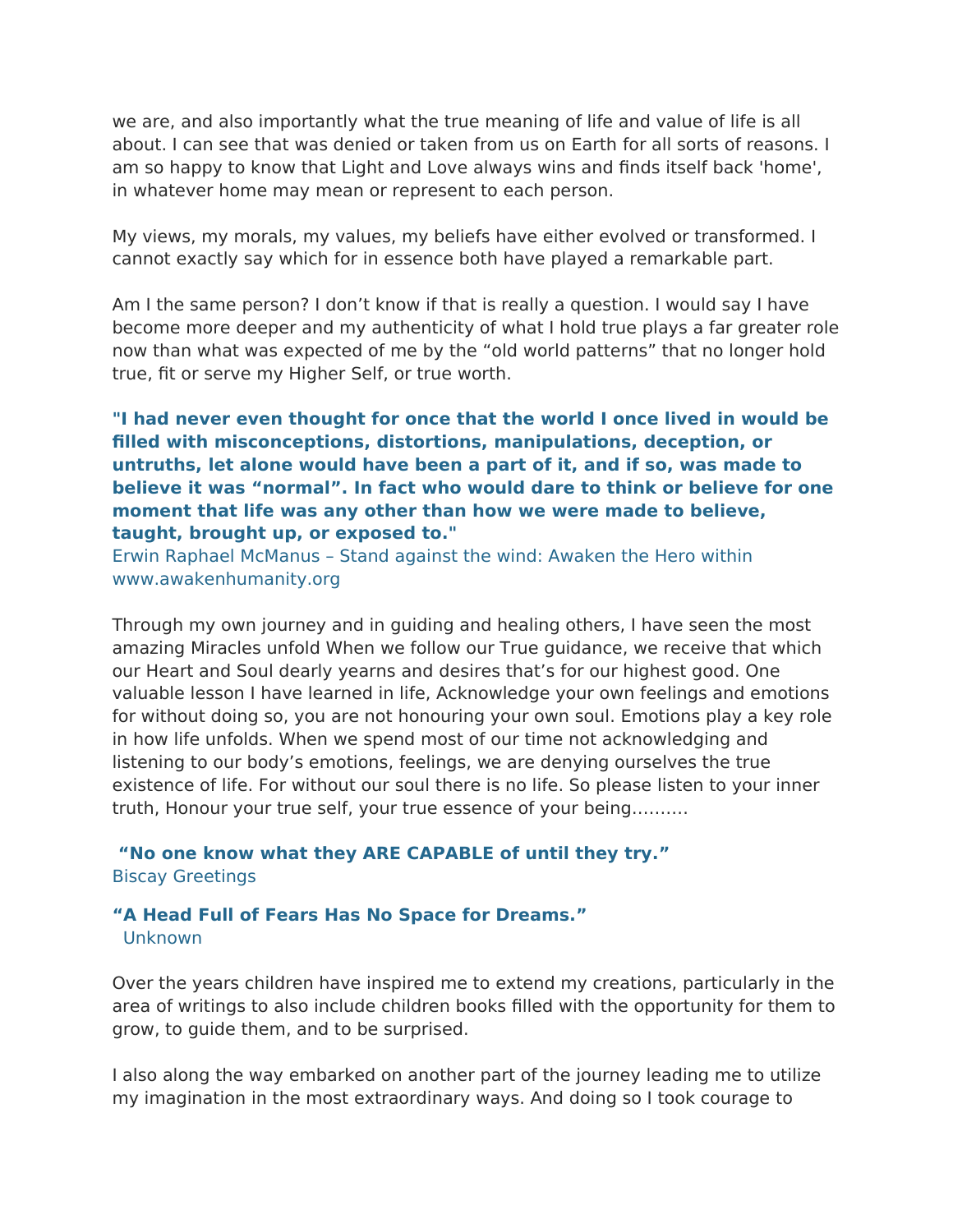write beyond my limits and fears in many other aspects of life, covering a versatile and extensive range of topics.

My love for writing, art, and photography of nature itself, has brought much love and light to both mine and the hearts of many worldwide. My passion for art and photography of certain essence brings back the innocence of what being a child is all about, the freedom to feel free from the limitations that are placed upon us, and the innocence of what life ought to be all about, to be able to appreciate and respect its true wonder of again, and embrace once more the true meaning of life.

There is defnitely Something Magical about immersing ourselves, even if it is for a moment, doing something that is soul fulflling. Something we are so deeply passionate about that stirs our soul positively. I am left totally astounded Every single time when we simply, in the midst of any form of adversity, just go deep within ourselves and immerse in something that is truly beautifully connected to nature, creative or meditative. The sun begins to shine to the crevices of every element of our Being……….and Miracles unfold in such An Extraordinary Surprising way…………….

We ALL have our Own Journey to partake within the Grand Universal Plan..... the Moral of Life is to Live it Authentically with the most Deepest level of Peace, Gratitude, Love, and Respect for ourselves, those around us and our surroundings/environment. I understand why most of us are doing all we can to make this very possible. And why also thus also going on a Soul Quest to do so. Others creating every possible solution for such a Life to live. Because when there are those that would do anything to create war, disharmony, division, and chaos, and anything negative, it is not easy to be able to live such an authenitic and harmonious life, because we are faced with the battles to fight the darkness. I smile at the thought that all it takes every single time is to know that a single light can trully light up for many many miles where there was darkness.........................

My great Passion for Numbers and Tarot, Crystals and other amazing Divination tools available out there, helped in gaining an even deeper insight into my own personal life, my soul, my own true existence of life and journey.

Believe with all of your heart… . Know your Own worth.....life is so precious. HOLD ONTO HOPE Believe Miracles do happen for Real Faith makes the impossible becomes possible, that which is for our Highest Good, and in ways that leave us Astounded!!!!! Hold Close to your Heart what is precious to you, for that which ignites your heart is so dear to you, and motivates you. Those Precious Treasures of your soul are felt dreams, you never know when they might just unfold and in what way…..especially when you hold onto the Hope so True and so strong.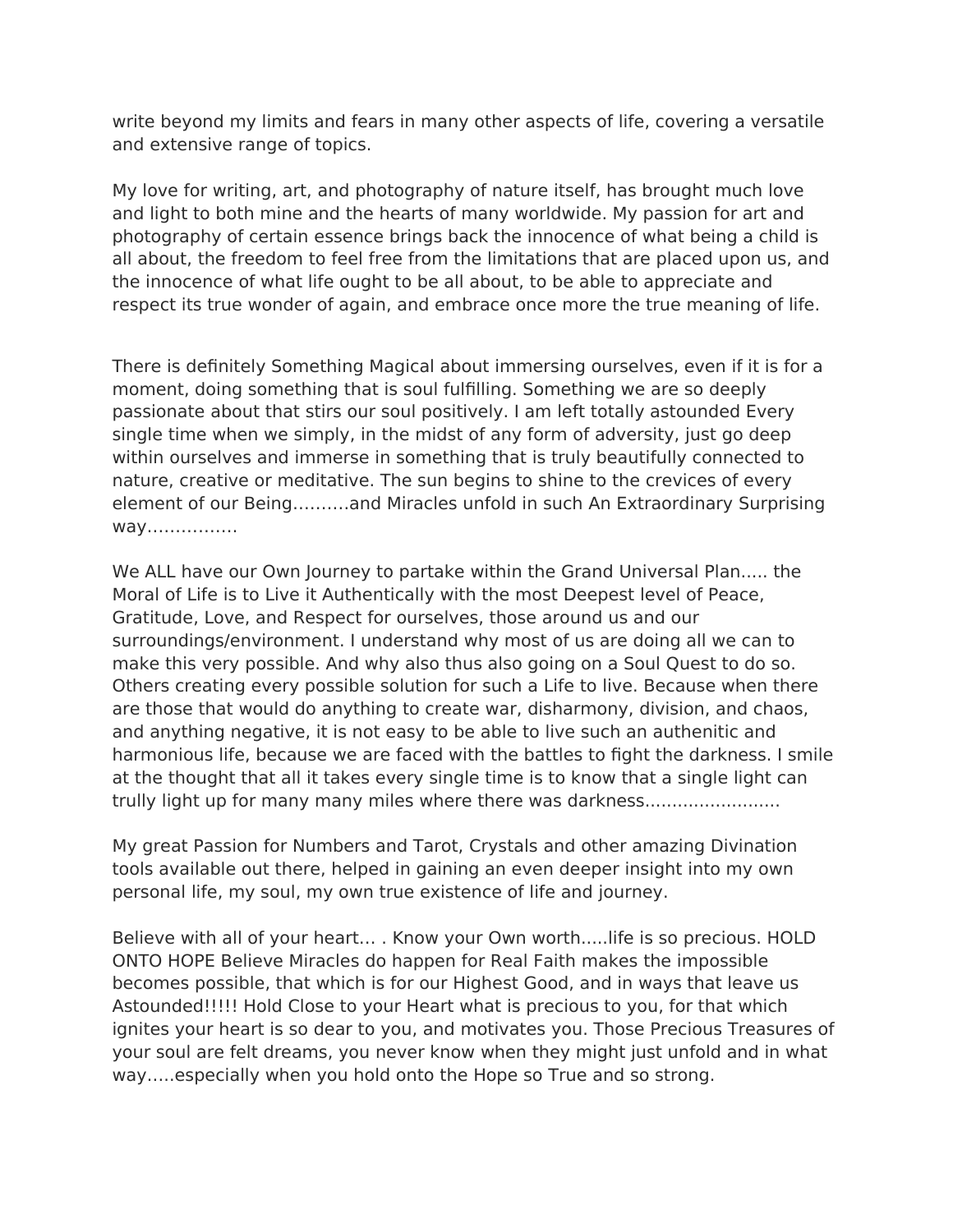May you be guided and protected and Great Blessings on all levels enter into your Life.....

Love and Light Para Kas

"Believing has an unexplainable way of changing one's life." **Anonymous**

"To accomplish great things, we must not only act, but also dream, not only plan, but also believe."

**Anatole France 1844-1924**

"One of his students asked Buddha, " Are you the Messiah?" "No", answered Buddha. "Then are you a Healer?" "No", Buddha replied. "Then are you a teacher?" the student persisted. "No, I am not a teacher". "The what are you?" asked the students exasperated. "I am Awake", Buddha replied"

#### **Buddha 624-543BC**

**"It was when I was left totally vulnerable and fragile beyond recognition that I began to realize the importance of standing in MY own truth, in believing in MY self and in MY dreams. It was when I was left so battered on the ground of nothingness and being in complete darkness, for what I felt endless time that I stopped fghting the Universe. It was when I was so incredibly tired and exhausted, no longer my Soul desiring or willing to take my next breath of life, that I stopped going against the current believing my way was the best and only way, fearing and blindly walking ahead with no concept of the 'greater picture'. It was when the world was against me from every turn I took that I just stopped.... Stopped fghting, stopped fearing, stopped doubting, stopped questioning, stopped controlling, simply stopped complicating my life. That is when I began to see clearly the Magnifcence of Universe and its Amazing Powers. That is when I began to see the most Amazing Miracles unfold before me. That is when I began to discover the True meaning of Life. That is when I awoke."**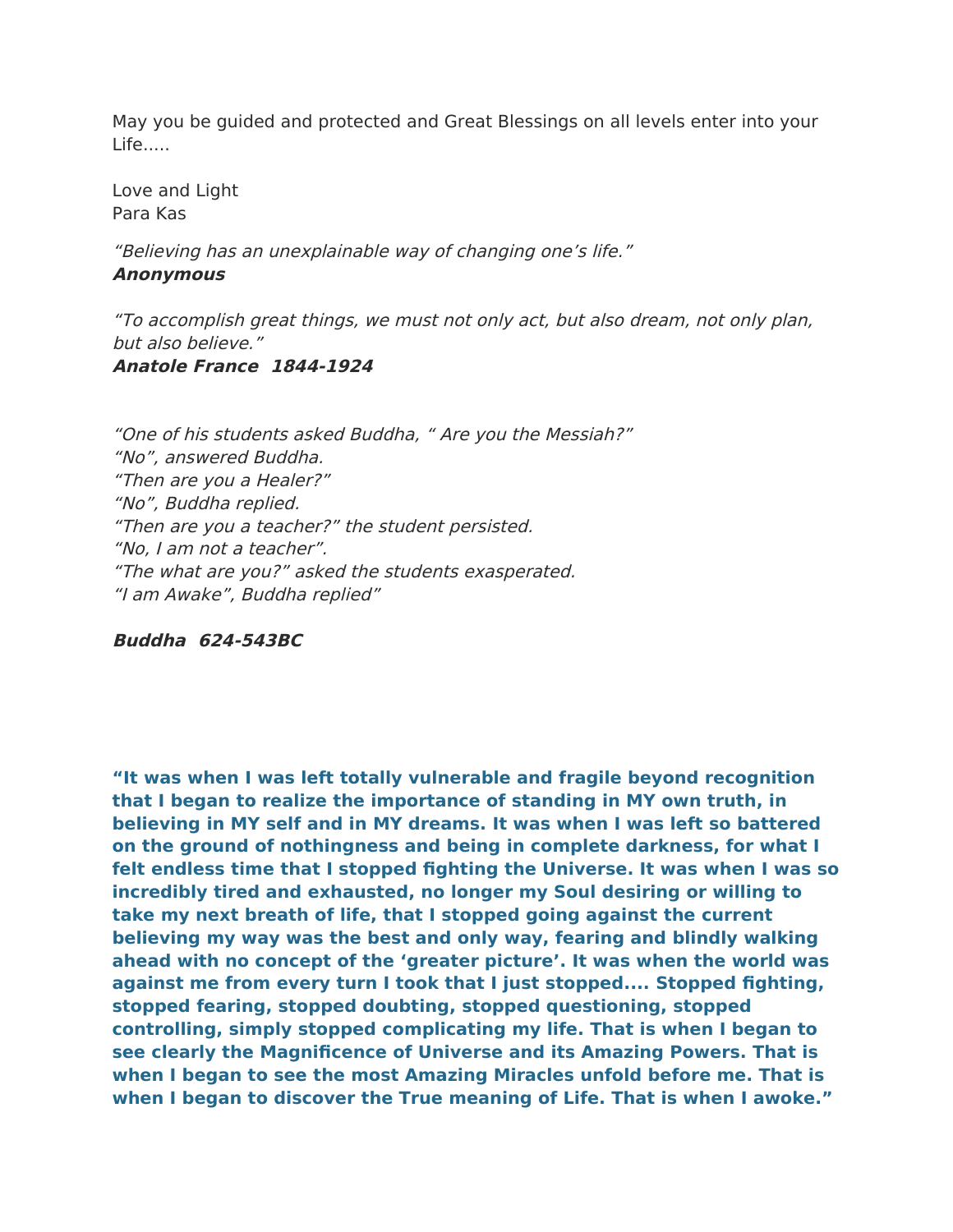**Please also read: [The History](http://weebly-link/598989554796580302) [Para Kas Profle](http://weebly-link/629765735403882148) [I claim My own Truth](http://weebly-link/743688132839063461) [The Glory of LIfe](http://weebly-link/217419621728711722)**

**I claim my own truth:**

# I claim My own Truth

# By Para Kas

### **Photography ©Para Kas**

We have been made to follow, to do something a certain way, instructed and taught to express our authenticity by limitations and removal of our uniqueness. To become the 'norm'.

When I was in school, I still remember when I was asked to use my imagination a certain way in order to write something. Literature. English.

The frst moment I was asked to do this in school I was ecstatic!!!!! And so I did write something using my imagination with great innocence and naivety. I had no idea back then that I was SUPPOSE to be a norm, limited and controlled in my thought patterns of creating with love. I had no idea that there were rules to expressing my true authentic soul and from the pureness of my Heart. I was woken up about what was actually going on in the conventional educational system when I began to be faced with ordeals that to this day leave me gratefull. For doing so led me to actually doing just that STAND IN MY OWN TRUTH of expressing my own authentic self.

Anyway here I was writing what I thought was a master piece. And with so much pride and joy I handed it in. Little did I know at the time what would eventuate from that 'masterpiece'.

When the teacher returned the marked homework it was saturated with red ink, comments covering the whole 'masterpiece'. I was TOLD how not to create, how not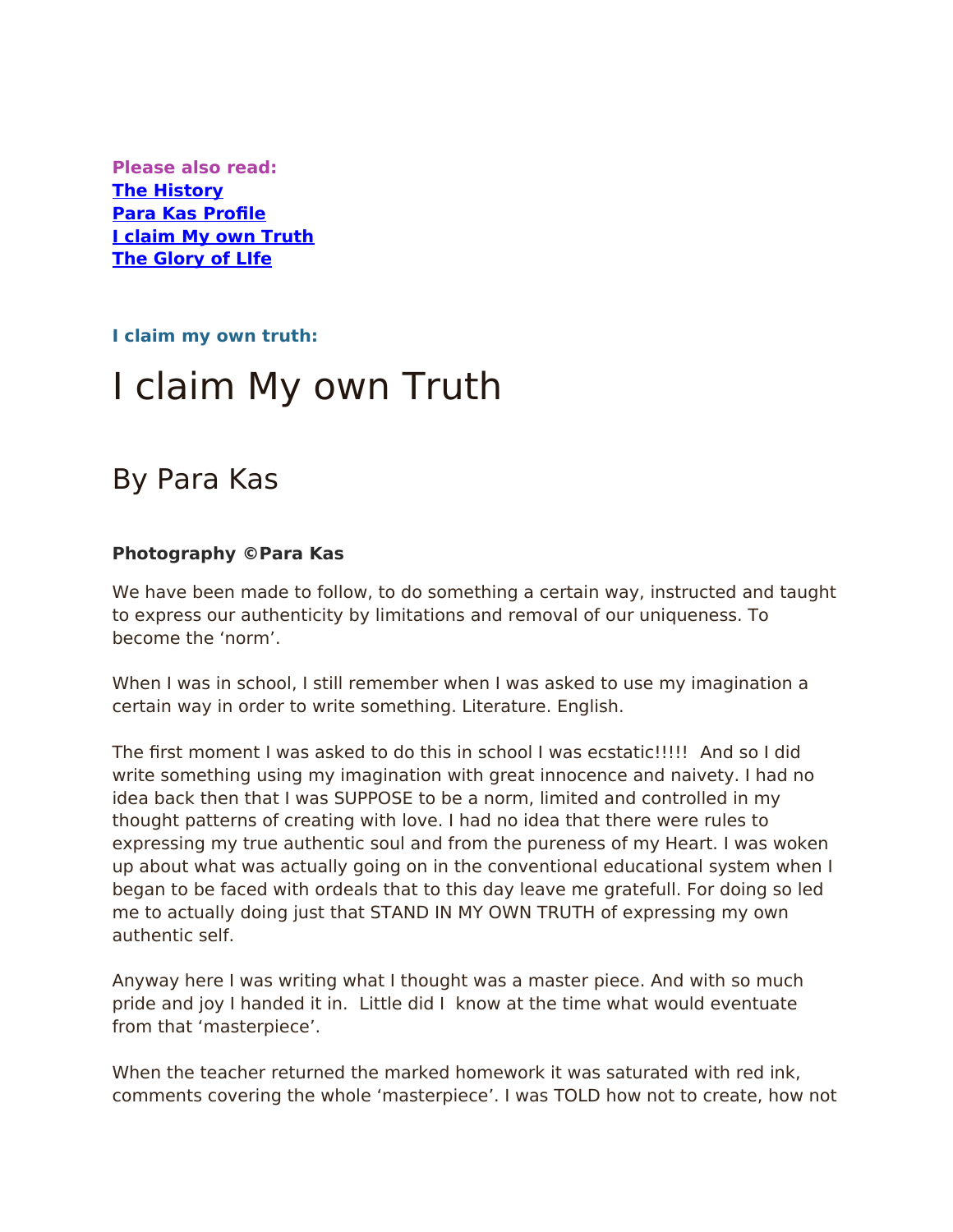to imagine, how not to feel, how not to express my creative self. I was totally confused. So how was I suppose to create if I cannot the way I feel so deeply drawn to do so from the core of my soul?

The teacher was going to teach ME!!!!!!! How I was going to create using HER imagination. The conventional system way. I was totally confused and lost. I had no idea how I was suppose to feel. I really wasn't even sure what the purpose of my own being was.

It was my epiphany. A realization of what I was experiencing in a conventional educational system. How do I tell my parents? All they thought about was the more I studied the better my future would be. Little did they know coming to Australia that their way of learning was diferent here. I had no one at home to talk to. If I did not do well at school it was my fault, and I was not trying hard enough. I would rebel and even that would cost me.

So along the way I had to think of a strategy to get me through. I thought if I pretended to be part of the "norm", it would be the only way I could make it through and try to keep the peace at home. But this norm pretending did not last long.

It is a joke these days the English language with so much ambiguity that one begins to wonder its deliberate or lazy creation of a language that causes more confusion and misunderstandings, and thus conficts than any other language. If you take note you will be amazed just how ambiguous the English language is. But that is another topic of conversation for another time.

So here I was been told how to use my imagination to write what the teacher thought was a masterpiece. My God if half my friends, who are amazing creators, followed such teachers, I am sure to have never seen their Spectacular Creations that touch souls in way that makes you heart dance with so much joy and Inspiration.

Anyway so here I was been told to pass I had to supposedly imagine a certain way the teacher thought was acceptable to pass. Hello what about me? Para Kas. Me don't I exist!!!!!!!!!!!!!!!!!

Well I think that is when I began to rebel a little more...........ok maybe a lot during the times of when I was in the Conventional Educational System.

Sadly I had to copy a piece from some old book I found and handed it in. A boring, structured and mundane creative piece of writing. I did not know what to do and I had to do something. However, for years thereafter, I felt such enormous guilt that I spend most of my life trying to forgive myself. Amazing what we do to survive. I knew I had to begin somewhere. Well the teacher loved it so much she put it in the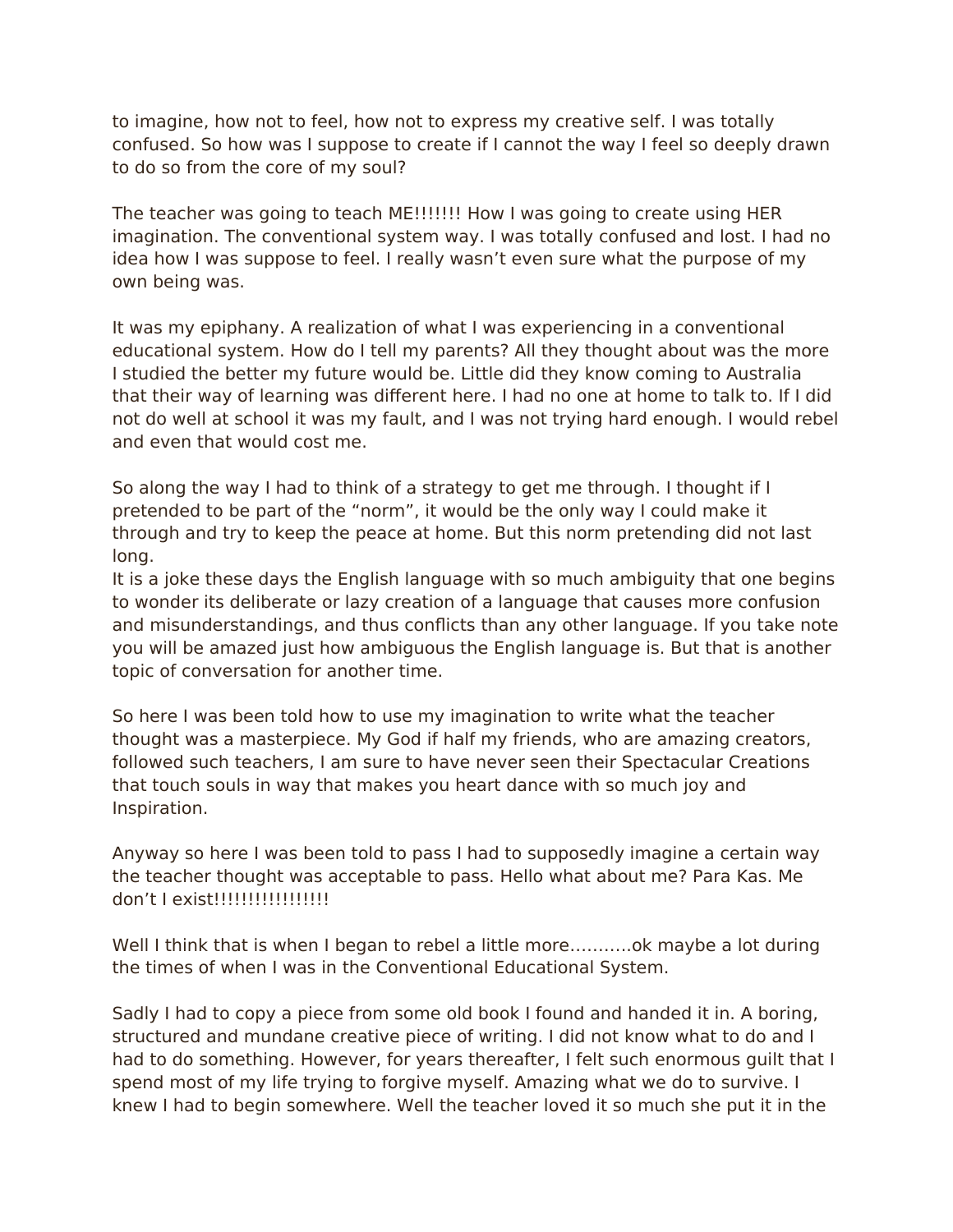school magazine!!!!!!!!!!!!!!!! Her pride got the better of her, showing of with such ego that she taught me how to create. Little did she know what I would do next to shatter that egocentric status of hers.

I still recall when I was in Melbourne University, it was called something else back then, God knows what it was such a long time ago. In Physics I was asked to do a research that meant 6 months in the lab with some technology. Have no idea what it was on. I only remember spending endless months in that lab doing this particular research that was a major part of the grade towards the end of year report. 6 long months.

A beautifull friend, to whom I still am close to to this day, did not do her research. She asked for my help. Of course I did not give it another thought. I was more than happy to help her. And so I utilized my own work and manipulated and made up all these numbers and wrote her report!!!!!!!!!!!!!!!!!! I made her report all up with what I thought would coincide with my report. Remember my report was based on real facts. Hers was not!!!!!!!!!!!!!!!!! I did it the night before it was due!!! copying from my own 6 months research. You would not believe what happened next!!!!!!!!!!!!!!!!!!

My Beautifull friend receives and A and I receive an F!!!!!!!!!! That was when I began to see what they were teaching students!!!!!!!!!!!!

My beautifull friend felt this was not at all right and so together we confronted this lecturer. Bright red and foolish this lecturer looked she could not even speak. She stood there stunned as we looked at her in total disgrace. She did not correct her ways. Nor re-assessed my 6 months research report. Instead she wanted me to sit in the exam and get full marks. At the end of year exam, in front of so many students I sat there looked at the exam, and then got up to leave. She demanded I sit and do the exam. I knew I had the right to sit there for 15 minutes only to read it. I looked at it and thought what would this gain? I knew the research report was worth the most marks. So 15 minutes of reading was up and then I got up and gave the blank exam to her…..Basically in front of all I simply told her you were a waste of my time. Of course the end of year report went home and I could not explain to my parents why I failed Physics. Instead I got into a lot of trouble and had to repeat some subject to make up those lost marks.

Biology. Same thing. I did all the homework, all the research, and in a group (a team) to which I was allocated, the group all copied from me!!!!!! Word per word. But this Biology teacher would fail me and pass every other member of the team. What an example she set for everyone!!!!! Eventually it was reported to the Board at the University. Thereon in frst year of University she simply gave me D's whilst everyone else passed with fying colours. Her reason, it was because I had the same copied information as the others. The interesting part, I had the same as every other member of the same group. In other words **everyone in the group had the**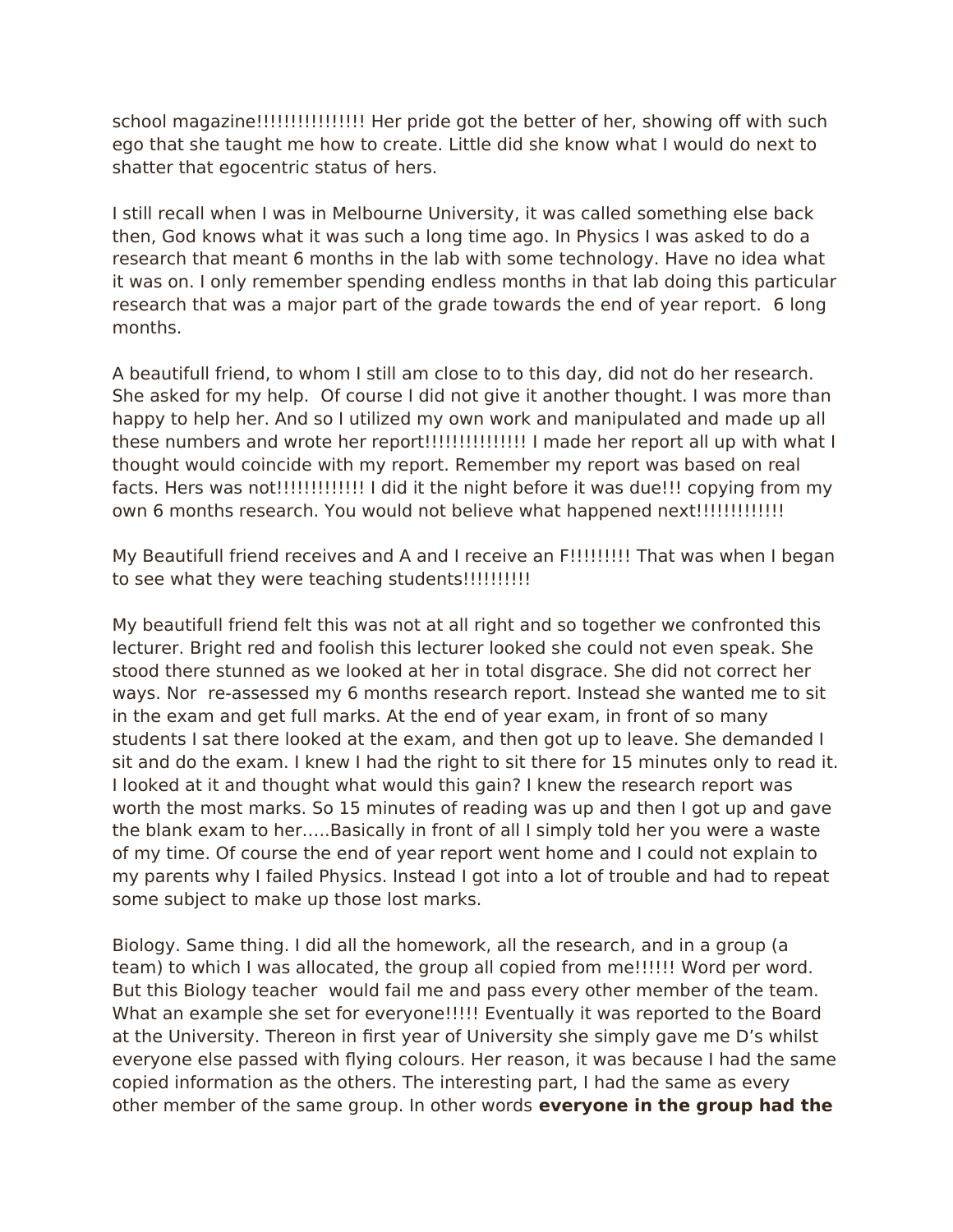### **same work**, but clearly I was the one only copying. Mmmmmmmm

Again I had to try to explain to my parents why I did not get good marks in Biology also. Again I had to sit though a whole summer studying a subject to pass. I wonder what ever happened to those teachers and some of those students for that matter? If they learnt to live an authentic life or not?

Anyway, back to what I was talking about regarding my use of imagination in secondary school. Here was I been told in secondary school how to express and write imaginative writings.

Then came the exam. I sat there and looked at the whole exam paper. I asked myself how I felt about it all. I looked at the questions of the imagination and literature section and at that moment I had to make the most important decision of my life. I was thinking how can I pass if I really don't know how to think the teacher's way. I took a massive leap of faith and with phenomenal courage I decided to honour my own authentic self.

And so I wrote from the core of my own soul, using my own imagination and creating from the depths of my own Heart. You know it was fowing so magically for me that I could not stop writing, even when it was time to fnish the exam. Something happened to me that made me realize how much was suppressed within me. A whole gate of wonderfull ideas fooded through that there was no stopping me.

In fact after I handed in the exam I went home and secretly wrote more and more.

Funny part is the teacher had to pass me because of the enormous amount of pages I wrote that day in the exam. In class she told me to never do that again and to use the imagination the way she taught me. Little did she know I was not ever going to do that again. And I never did listen to her again. I simply refused.

When I began Year 12, the Year 12 Coordinator told my mum that they were planning to fail me. I still remember my mum saying to her, classes had not even begun!!!!! Conspiracy? Who knows. But not long after Mum removed me from the school when my parents could see how I was struggling the school closed down.

It was a very challenging time trying to fit into a new school half way into the year. Of course at the end of the year I did not sit for most of the exams. I did not pass. And Amazingly my parents encouraged me to do Year 12 again. And what an amazing College it was!!!!!!!!! Back then it was part of a bank building in Albert Park. There was no school grounds. We had the freedom to go wherever we wanted as long as we turned up to class. That freedom did not leave me astray. I studied with so much joy and looked forward to walking at a massive lake across the road. I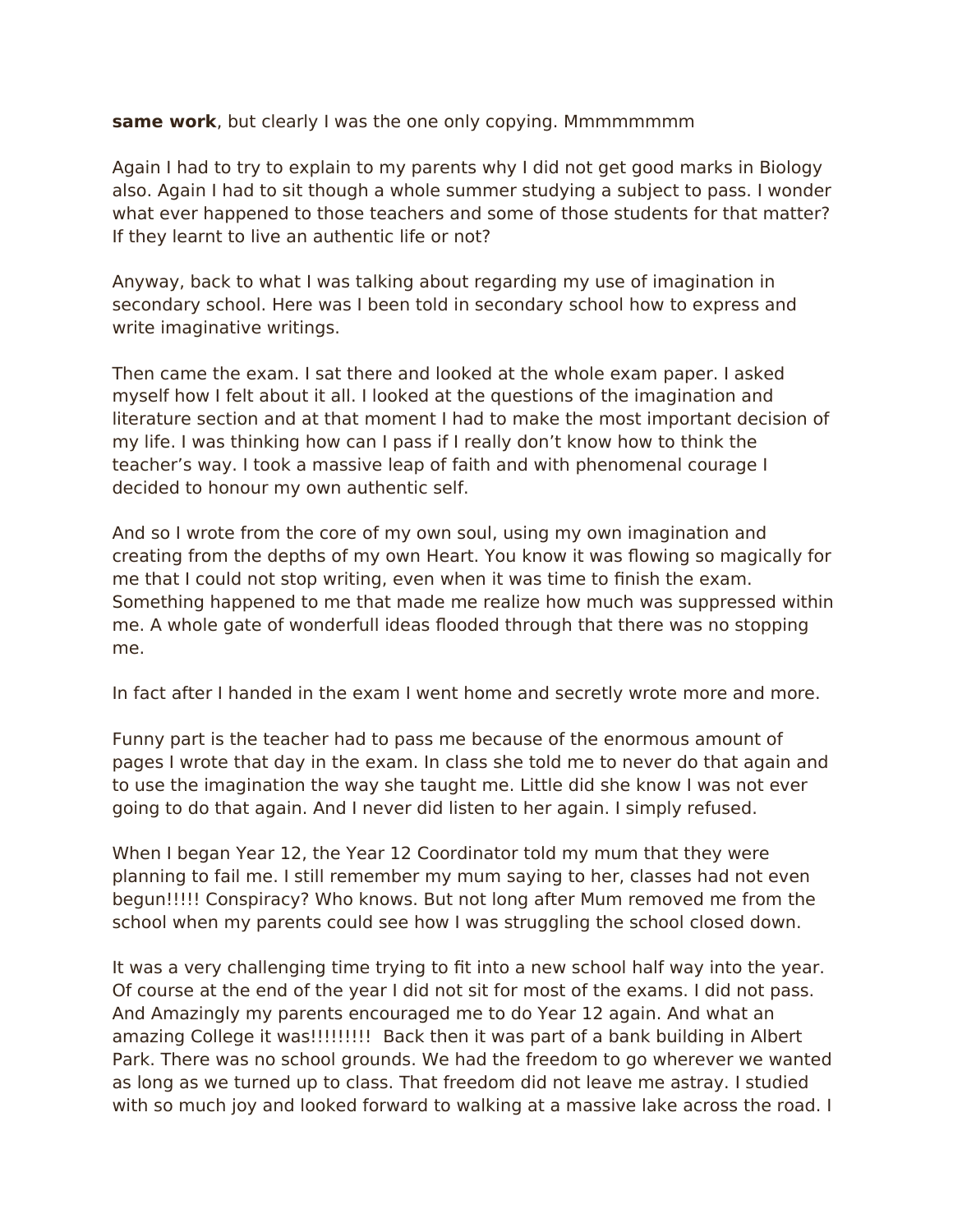would meet friends and close love ones for lunch and even played certain sport activities with other friends from the College at the arena next to the lake. It was in a big shed J. My parents' trust in me helped enormously for me to excel.

Don't get me wrong I had a lot of challenges in my life at the time, but the most amazing thing was the outcome. I was able to use my imagination and write and create and be.

I became a Math's teacher, a Teacher of the Deaf, a Counsellor, a Spiritual Teacher, a Healer, A Tarot and Numerology Teacher and Guide, a Writer…… Photographer….. an Artist. The list began to excel in ways that should have began in the Conventional Educational System. However my creative pursuits of Expressing my true authentic self gave me the life skills to also cope in such a challenging world.

Along the way I learnt there is no right or wrong way. There is only 'soul' way. We all have our own unique techniques, method or way. The tools are meant to be taught in a way to be able to help us utilize in fnding our purpose in life, and discovering our own individuality. To explore our own uniqueness; to express our TRUE authentic self; to feel motivated, inspired and soul fulflled; to hence be able to share that with others with purpose to inspire motivate and help.

I hope with all of my heart and soul that you dream and imagine, create and excel, believe and truly stand in your own truth. For it is such souls that we need to make this world a more colourfull, inspiring and Better world.

Much Love Para Kas

Testimonials:

Angelic Healing Services 2005-2012 Testimonials

**"From the Depths of My Heart and Soul I Thank you to you all for your Beautifull Testimonials. There is no expression deeper than what is within the Core of My Soul As to how Deeply Humbled, Gratefull and Touched I AM Beyond words. Bless YOUR Glorious Souls. I Love you I Thank You!!!!!"**

Lots of Love Para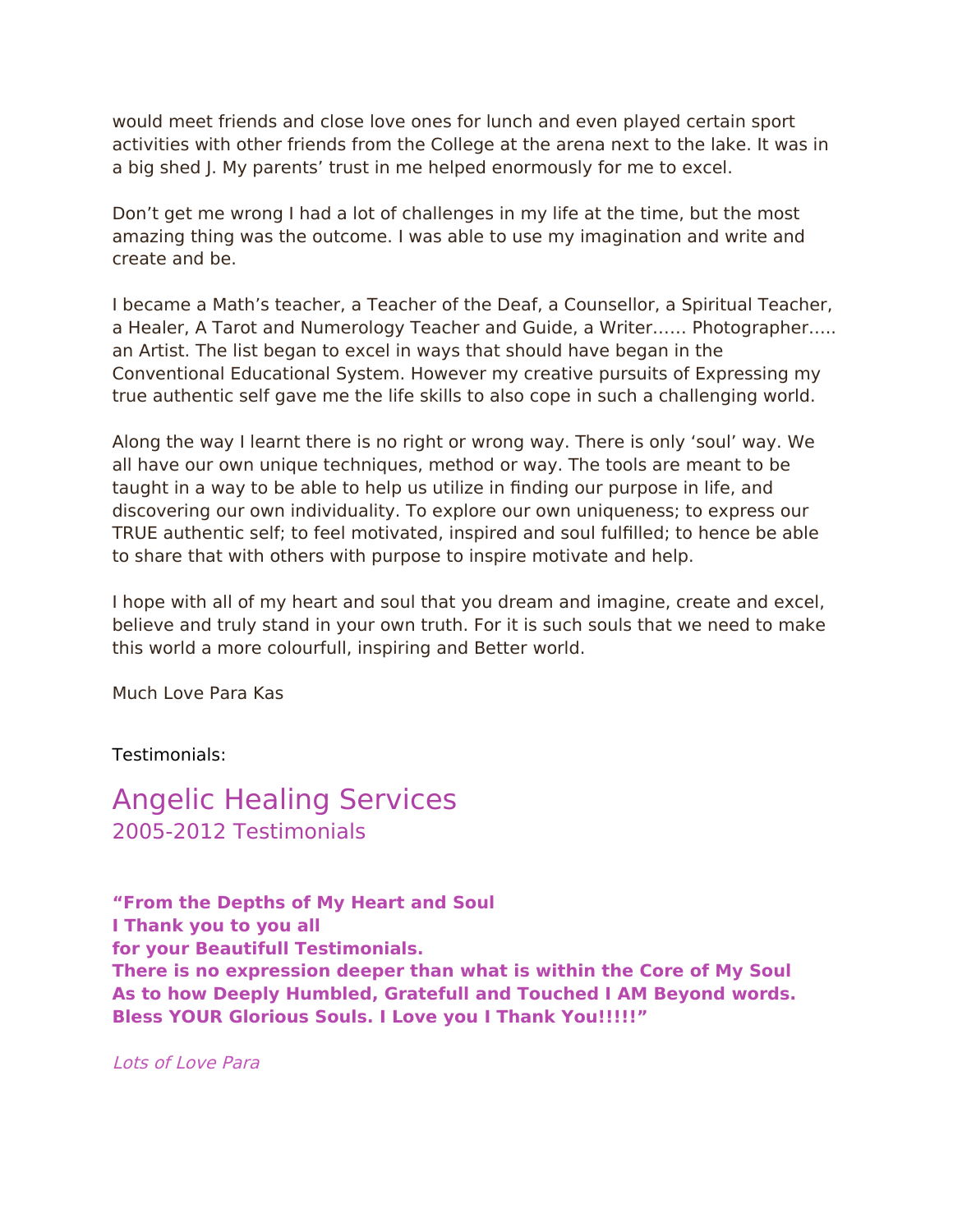"Para, is a beautiful soul, loving and gentle. She delivers her guidance with integrity and compassion. It is very nurturing while being very insightful" R.R. Vic.

"When the world around us gets a little foggy and it's hard to see your way through, it's comforting to know that Para has the talents and extraordinary gifts of clarity to help you find your way again. Combine this with calmness of voice and presence of serenity that surrounds her whole being. When frst meeting Para you can't help but walk away feeling blessed to discovering what is so special about us all. She certainly leaves you with the feeling of peace, vision and strength to continue the journey. Truly a joyous soul to cross paths with, her warmth remains long after the meeting. Leave expectations at the door and enter Para's world...................she will quickly help you realize that it's your world too. Many thanks and best wishes for Para's future and all that get led her way." Cindy Lever, Victoria

"I have been to see Para on a few occasions over the last 2 years. She is the most wonderful person one could have the pleasure of meeting, she welcomes you with Open arms, Love, and Peace. She doesn't even have to try, she just makes you feel so comfortable in her presence, she is such a beautiful soul. She has helped me so much with her gift, she has been very accurate every time, and is always helpful with any questions you may have, and is always very respectful. I highly recommend her services without a doubt. I referred a friend to her, and she was also amazed at Para's gift, and how accurate she is." Robyn Maynard Victoria

"Para Kas is one of the most talented psychic/medium/healers as well as a psychic artist i have come across. I have about 4 of her drawings all are breathtaking. Her heart and soul are put into her work as you will see when you get a drawing done of her. The one that she did of my husband and i (through the eyes of Para) well it's heavenly. I never saw myself in the way that she drew us, but i know it's me. She always draws the beauty in any of her clients whether they see themselves as beautiful or not. You will understand when you see your own pictures. I wish Para all the very best in ALL her achievements and hope you all enjoy her work as much as i do."

Paulene Cregan NSW

"Para Kas has proven to many as well as us and family and friends of ours, how accurate in her psychic/mediumship as well as her tarot readings are. We can only admit to anyone who asks about her and her abilities how amazing and true to her word she is. A true gift from Heaven." Pauline and Andrew Cregan, NSW

"Para Kas is amazing! Never before have I had such amazing readings with anyone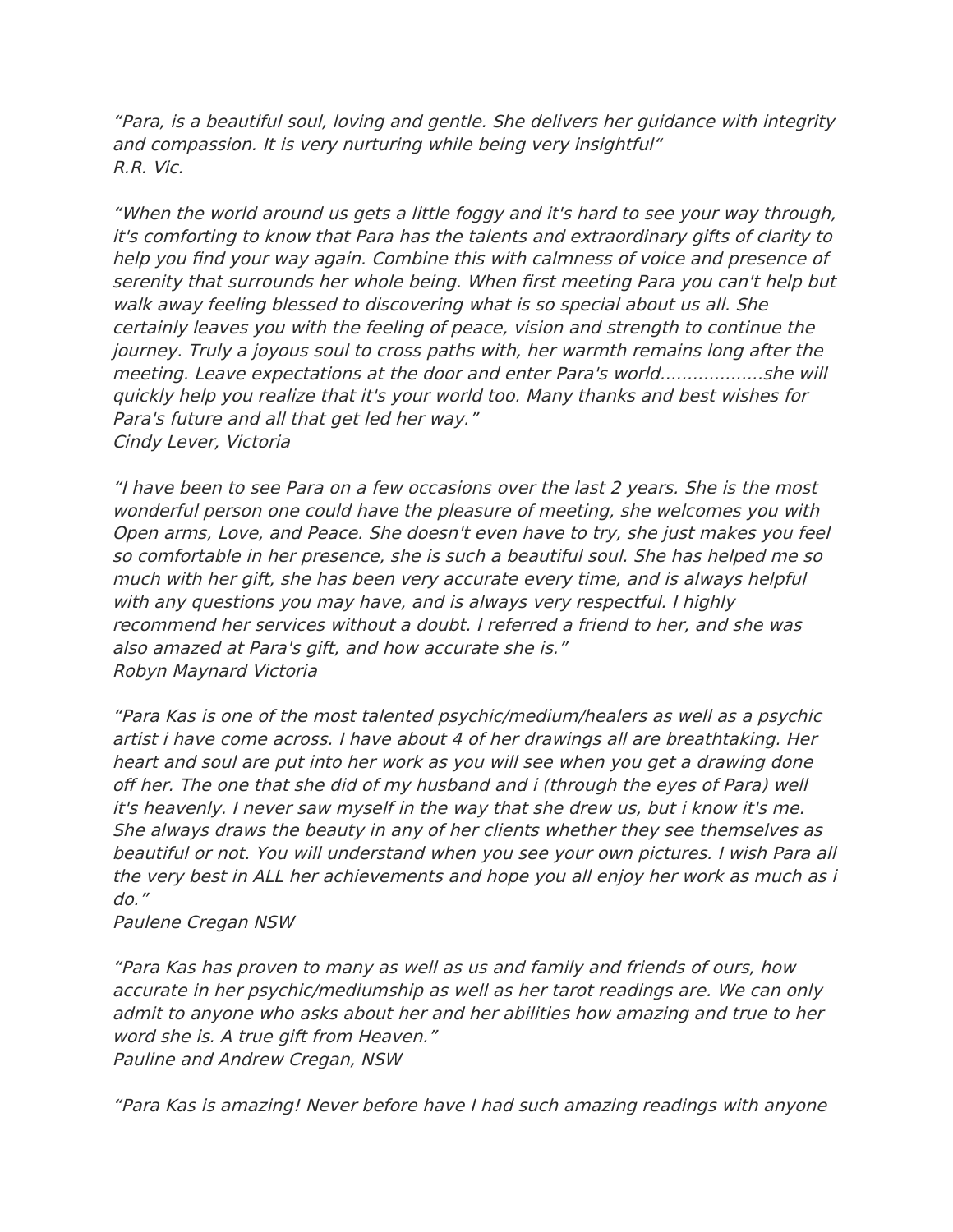else. Para's insight and ability is extremely accurate and her readings are very empowering and awe inspiring. Para is more than just a spiritual healer, she is an angel, a precious soul who has given me the tools to change my life in a way I never thought possible. I am so grateful to Para and feel truly blessed and honored to have Para in my life. Thank you precious beautiful Para". A. Taylor, Victoria

"I frst met Para about three years ago when I went undertook some counselling sessions with her. I was dealing with some heavy personal issues at the time, was lacking in confdence and had really low self esteem. Since that frst meeting I am glad to say that with Para's guidance, support and encouragement, I have made many positive changes in my life and developed in so many ways that I never thought possible. Para challenged me to question perceptions and limiting beliefs that I had held onto steadfastly for many years and that most importantly did not serve me anymore. I am definitely much happier now and have a more positive outlook on life thanks to her help. While Para may have started out as my counsellor, I have been fortunate enough to experience first hand many of her other talents as well, such as tarot reader, crystal reader, angel intuitive and numerologist. I have always found Para, to be very professional and amazingly accurate in her readings. She has this way of making you feel special and you never want the sessions to end because she creates an environment of such love and peace. Para is an honest and genuine soul, who uses her very special gifts to bring light to the lives of others." Christina G, Victoria

"I consider myself to be privileged to have had the opportunity to receiving readings from Para whatever form they come in, whether through tarot, tealeaves, crystals, mediums or a combination of various methods. I fnd Para to be very accurate. She goes that extra mile and continues to fnd diferent angles to ensure that you understand the message that is meant for you. Sometimes the message does not make sense when delivered but later you have an experience and then know exactly what she did mean to the point where you are left saying wow! I have been blessed to have had Para as a spiritual teacher as she has given me the opportunity and confdence to grow spiritually. She makes the class feel at ease with one and another where anyone can asks a question and you do not feel ridiculed. She allows each individual to develop at their own pace and makes everyone feel comfortable with their own achievements as we were all at diferent stages of our spiritual learning path. When conducting her classes, Para is very professional and remains true to her profession by accessing all her spiritual resources, providing excellent notes and taking on board any request or recommendations to make learning the content easier. Furthermore, you experience her enthusiasm for what she does and see for frsthand her psychic ability".

Vicki B. Victoria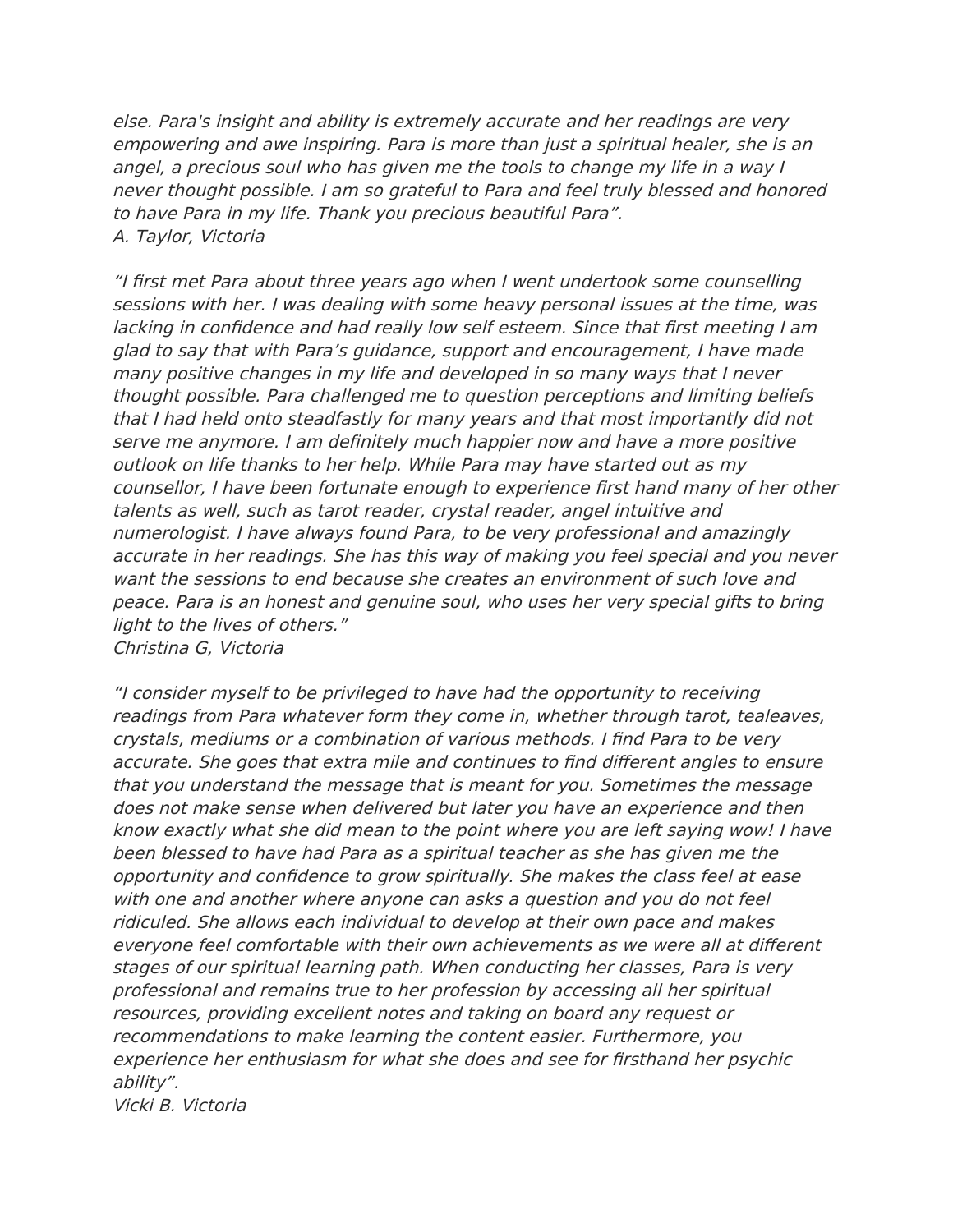"My husband and I both had a reading with Para Kas in August 2008. In the weeks since the reading, her guided words have already made a diference in our lives and our marriage. Para was incredibly sensitive, intuitive and positive. She brought us peace and healing with her loving and generous spirit. Her guided advice was practical, constructive and incredibly accurate. If you are feeling lost on your path, I pray that you will contact Para - she will lift you up more than you can imagine! Para is certainly one of God's very special messengers here on earth. Much love and blessings"

Karen Taylor Victoria

"Finally we have found Para!! After years of counselling, psychology and therapy, I fnally found Para. Para helped me more in one reading that all my years of therapy. If you are living with any depression, if you feel lost or confused, need guidance, or would simply love some inspiration, I urge you to have a reading with Para. So much of our heart ache is a soul ache and Para can help you sort it out. She is an angel on earth. If you are reading this then it is meant to be and you are blessed. Do yourself a favour and have a reading with her. It will change your life, it will give you direction and it will set you free!! It is a incredible blessing to come across someone so wonderfully gifted and special. She brings hope and abundance. Thank you Para from the bottom of my heart. It has been life changing meeting you!" Jodi Victoria.

"For years I have fuctuated with spirituality and Belief with sometimes being a believer and at other times just being. I grew up with my mother and aunt being clairvoyants and always knew of the other realm but sometimes wished I didn't. After my reading with Para she changed the way I lived for she gave me answers to what no one else could. I am now trying to listen and be guided instead of the one trying to drive. Now if only my ego would let that happen? Thank you Para, for you have given me great peace and I now fnd that I am more on track now for knowing what no one could have ever told me." Dane Victoria

"Para's readings have helped me access my own intuition and have empowered me to infuence my life positively". Kirsten Vic

"Para Kas, Angelic Healing Services: This name says it all, healing services from the closest thing to an Angel that exists on this Earth. I have known Para for a number of years and have had the opportunity to have Para assist me with her messages from Spirit. They always arrive at the most opportune time and have always been totally accurate and totally meaningful. I have also had the opportunity to work with Para on various occasions and have been astounded by her humble and caring nature. The total connection that Para has to her Guides, and to Spirit are truly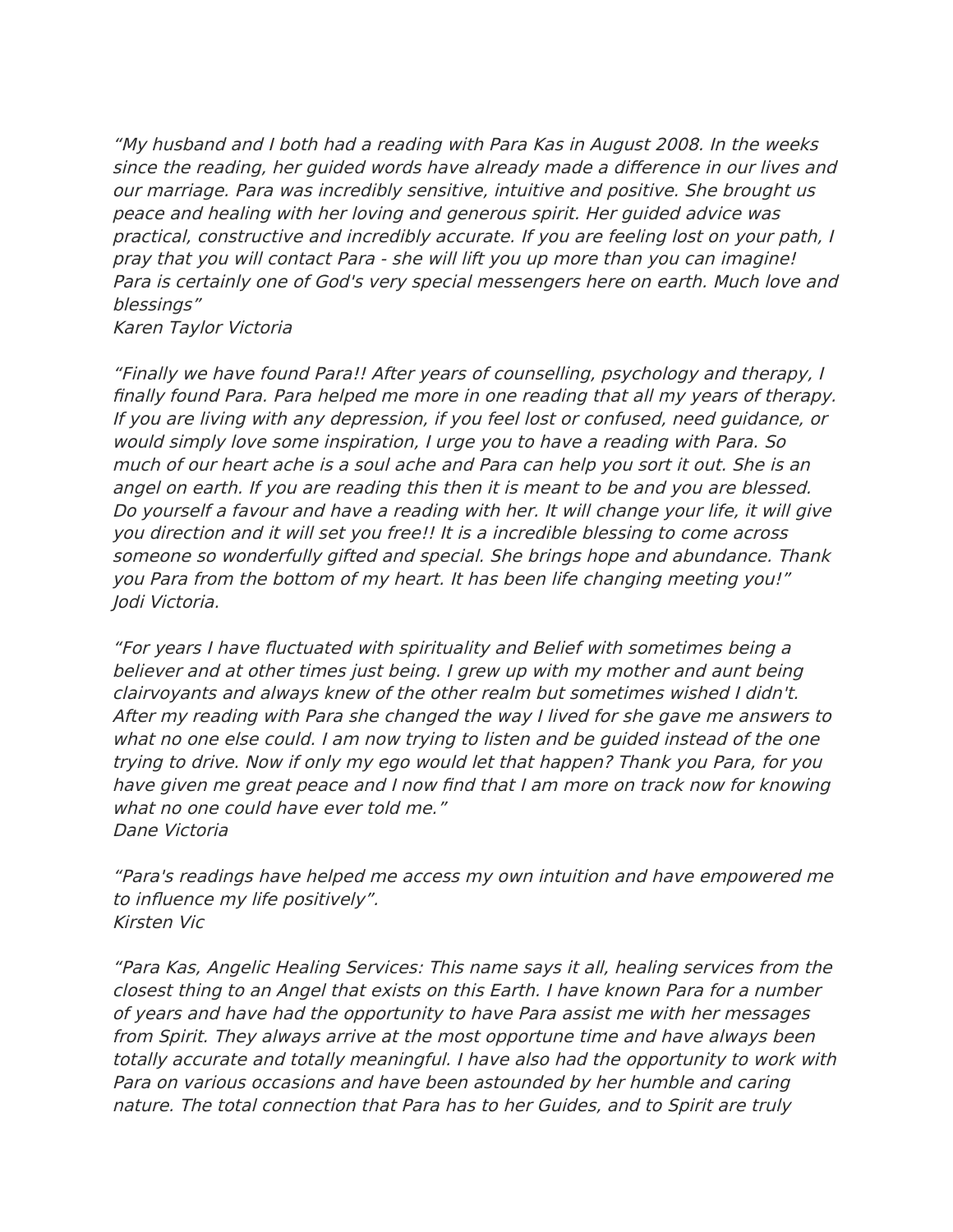amazing to behold. If you are fortunate enough to have been led to this inspirational soul for guidance then you have been led to one of the very best that there is available. There are not words enough to show how special Para Kas really is, when you seek her guidance for yourself you will know why that is so." Neil Hanel NSW

"If you lose sight of your path, are looking for answers or are even sceptical, you will truly be amazed by Para. I was referred to Para through a friend and Para is a true Angel. In my frst reading with Para, she managed to break down my walls and provided me with the guidance I needed. Since that frst reading, her continual guidance has given me so much hope, insight into myself and my life and shown me a place that I call 'where dreams come true'. Para is very caring and patient with her guidance, even when you have a moment, are stubborn or do not want to see what is in front of you. She is a genuine earth angel and having her in your life, is a true blessing."

Pas, Victoria

"Para has taught me strength - to value my own worthiness how to manage my life when my judgment becomes blurred to re focus - get back to what I have learnt. I read & re-read all the messages she sends to help me on my path in this life so I come through the dark tunnels on the way. Recently I was not coping with the day to day - another soul was taking my energy Para guided me to go back to where I was strong & to be my strongest & wait for the gifts of life to unfold. I did this I am now stronger than I was before. listen & believe." Karen G, Vic

"I met Para when she was working as a Consultant with Mystic Dragon. My frst impression was that she was an extremely intuitive and caring person. As I got to know her better I was impressed with how generous she was both with the amount of time she invested in helping people and in how knowledgeable she was in so many areas. A numerology report she prepared for me was so detailed and presented with so much thought and care that I still treasure it and refer to it today. Para naturally draws people to her. She is a natural healer, counselor and her photography is brilliant. I recommend her highly. " Shirley Nicholls (Spiritual Teacher) Victoria

"Para's numerology report provides insight into past life information which works in conjunction with my present life, providing detailed explanations why my life is exactly as it is and what it is I need to work on along my life path and true purpose. It is incredibly reliable and revealing, but most importantly – healing and helping me changing and "pushing through the line". I feel very blessed and honored to have met you personally in a wonderful Self-Love Event and through your informative numerology work. Your caring way to assist people with your unconditional love brings light into this world. Thank you for that".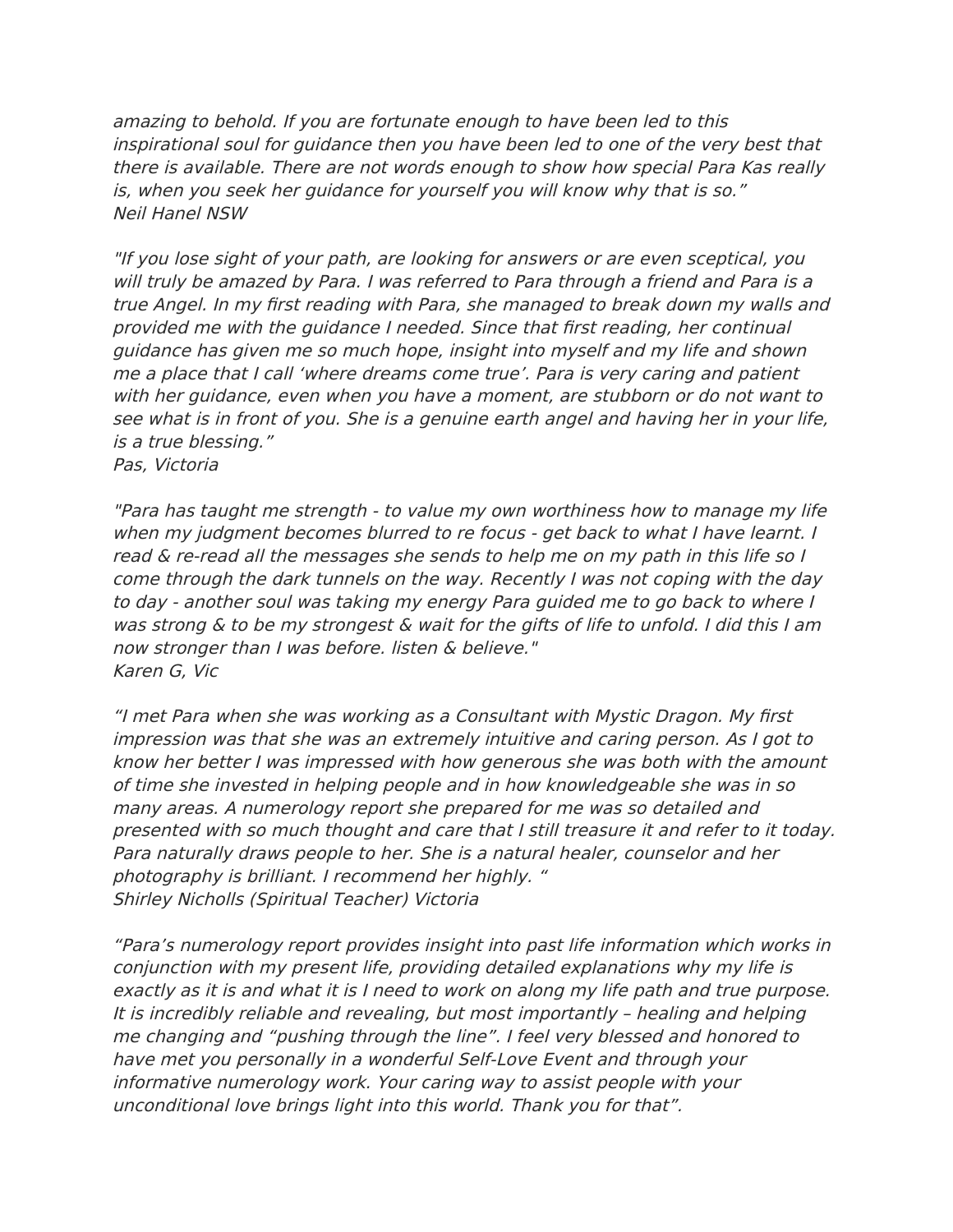Love always, Petra Elbl Victoria

"Para Kas of Angelic Healing Services created and hosted an event called 'The Self-Love Event' on Sunday 29th June 2008. It was held at our Inner Peace Centre in Doncaster East. Her intention was to promote the book 'Am I Going Mad?' and explain the unusual phenomena sometimes associated with spiritual evolution. This she did brilliantly. As part of the package, Para supplied a taped 20 minute reading for all participants who attended the event, and was kind enough to also do one for my husband, Michael Carroll and myself – the author of the book. I can recommend Para Kas as a highly competent reader."

Marlyse Carroll, Managing Director, Inner Peace Australia Pty Ltd, Victoria

"Over the last few years I have had several spiritual readings from Para. Her readings have proven to be incredibly accurate. She has truly helped me gain clarity within my life and through her guidance allowed me to heal on a deep soul level and fnd complete inner peace, which I had never thought possible. I have recommended Para to many of my family members and friends and they too have come away with much clarity and peace. I highly recommend Para to anyone seeking guidance and clarity within their lives." Tracy M. Vic

"I have known Para for 2 years now. When I frst met her I instantly warmed to her fun and loving nature. I was also very impressed with Para's readings. They are all spot on and the messages she has given me are always with love. I now have my readings via the phone as I am Sydney. They are just as good and the connection as strong. Para is a very special angel and a delightful person. " Pearl Sydney

"I have been talking regularly to Para for the past seven months and have found her insight extraordinary helpful and optimistic. She has helped me redirect my energy and focus into the things that are really important in my life, and has predicted with remarkable accuracy the way in which things would unfold for me. This has been incredibly useful in terms of maintaining a positive outlook as well as choosing all the things I want in my life and helping me to achieve them. She has made me look at life in a completely new way and I really cannot thank her enough." Tessa, Vic.

"Para Kas provides the objectivity, insight and inspiration required of any medium. After a consultation with Para, one feels sufficiently enlightened, motivated and empowered to conduct their life as it is destined." Adrian F. Vic

"When I frst meet Para I was impressed by her intelligence, knowledge, artistic ability and spiritual capabilities. Her generosity and kindness make you feel special.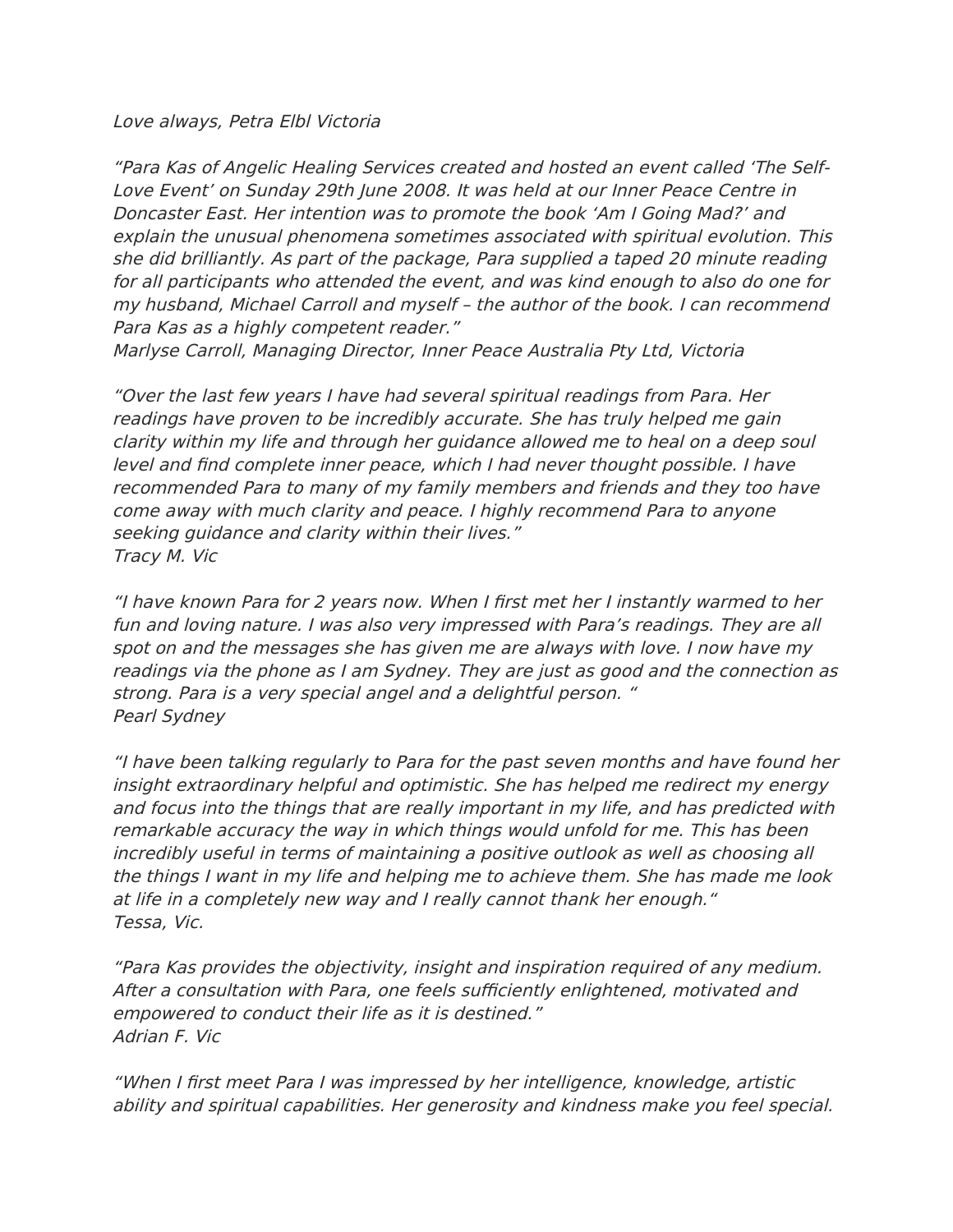I always contact Para before making any big decisions or business decisions as I have found her to be very accurate with her advice. Para is truly my real life guardian angel, once you meet her she is always there for you." LT Vic

"Para is a beautiful person and one who knows her stuf. She provides a very warm, caring, safe environment in her readings. Para makes you feel special. Para goes that extra mile, if she sees you don't understand she tries other ways to explain things to you if something comes to her after your reading she will follow through with a phone call, something I have never experienced before. Having Para in your 'back pocket' is like having a solid wall to lean on, she is 100% there for you. Para has many dimensions to her work and is also a beautiful artist, often drawing portraits of things that only she can see. I can't recommend Para highly enough, she is my adviser when my way forward is cloudy." Ellise Victoria

"I was totally amazed with my "Para" experience. Her accuracy, predictions and her knowledge of me and my life was astounding. This is one truly gifted lady. Thank you Para." Hayley Stewart, Vic

#### Acknowledgments:

### **"In Honour of life's irrepressible urge to thrive and in memory of all those who have been persecuted or killed for their commitment to Truth and Justice, we gratefully invoke their courage as we come together to stand up for our lives."**

Foster Gamble and his wife Kimberley Carter Gamble; Producer and Director, Creator and Host of "Thrive"

**"We will also honor some of the heroes who paid the ultimate price for our freedom in this war -- and name their names whenever possible."** David Wilcock

**"For all the braves we lost to battle. Your plight was never in vain."** <http://adrianfernand.com/>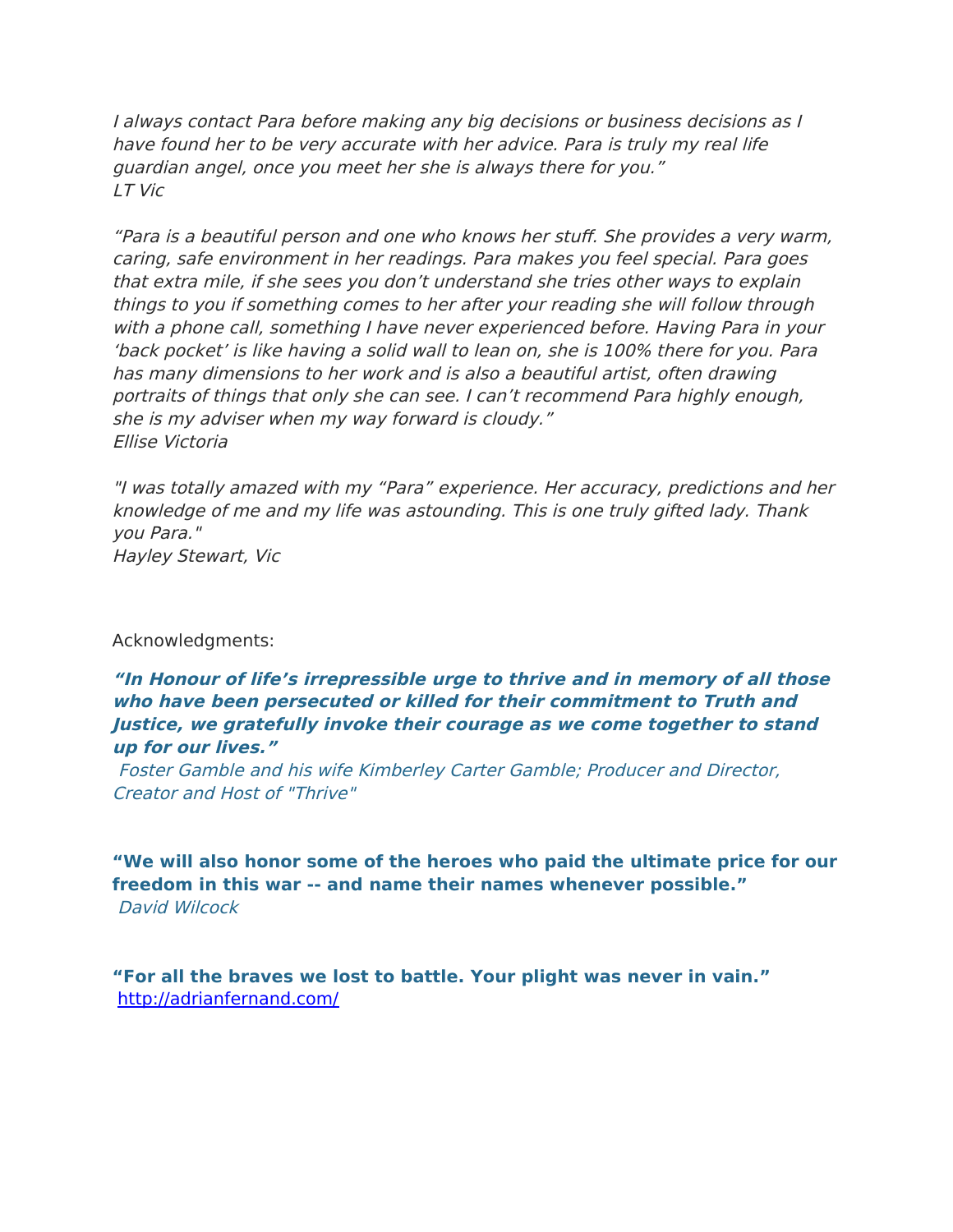# **TRIBUTE**

### Thank you to all the True Heroes.

The ones that deserve the recognition, great respect and acknowledgement, the courageous ones who have sacrifced and for most unnecessarily, risked their lives, everything taken from them, suffered deeply or lost their lives or those they love and care about, in the name of wanting to help the world and humanity, in the name of hoping the ignorant ones awake, the ones that allow and contribute towards war and destruction, in the name of true justice, in the name of true freedom and peace. Thank you to those who have taken enormous courage to do what they do in hope the rest awake, so as to fully unite as one for the sake of saving true humanity and our planet earth.

There are so many to thank, the list is endless.

There are so many that deserve to be mentioned for they have done immensely for the world and for me. They have had to face also enormous duress, some sacrifcing dearly and some their own lives for the sake of TRUE justice to be served so as to help the Planet Earth and Life on it!!!!! It is a TOTAL HONOUR to know some of these souls in person and some from afar, and those that did things that we wish we knew their true identity, understanding why they were not able to be revealed to us. From the depths of my OWN Soul I thank you for your deepest help and guidance, for your protection and for your Honour.

And so I will mention the names of all those that are of my own: My darling Guides, love ones and those that I can mention, for those we protect and those we are not able to because of their identity needing to be hidden to be able to do all they must to help save the planet and life on it, I say thank you thank you thank you for you are the reason so many of us have awoken and realized just how worthy our lives Truly are, and what the true meaning of existence is. I thank you deeply.

To Solar Master, Truth and Purple Soul, Protector, Golden Eyes, Warrior, God's Eye, Ascended Masters Jesus and Mother Mary, Arch Angels AriAl, Raphael and Michael and Arch Angel Gabriel and Guardian Angel Arabel-Rose, Arch Angel Metatron, The Star, Gold Hawk, ALL Angels, Arch Angels, Ascended Masters, Saints, Spiritual World, and God thankyou.

To my most Precious love ones: families, My most dearest and closest friends, and those dear to me, you are My Heart Treasures. Without you all I would not have accomplished so much or come thus far in life. You are my life and my reason to "carry on". You are my Light and My determination to progress often in Leaps and bounds. You are My Blooms. And you are the reason I want to bloom myself. You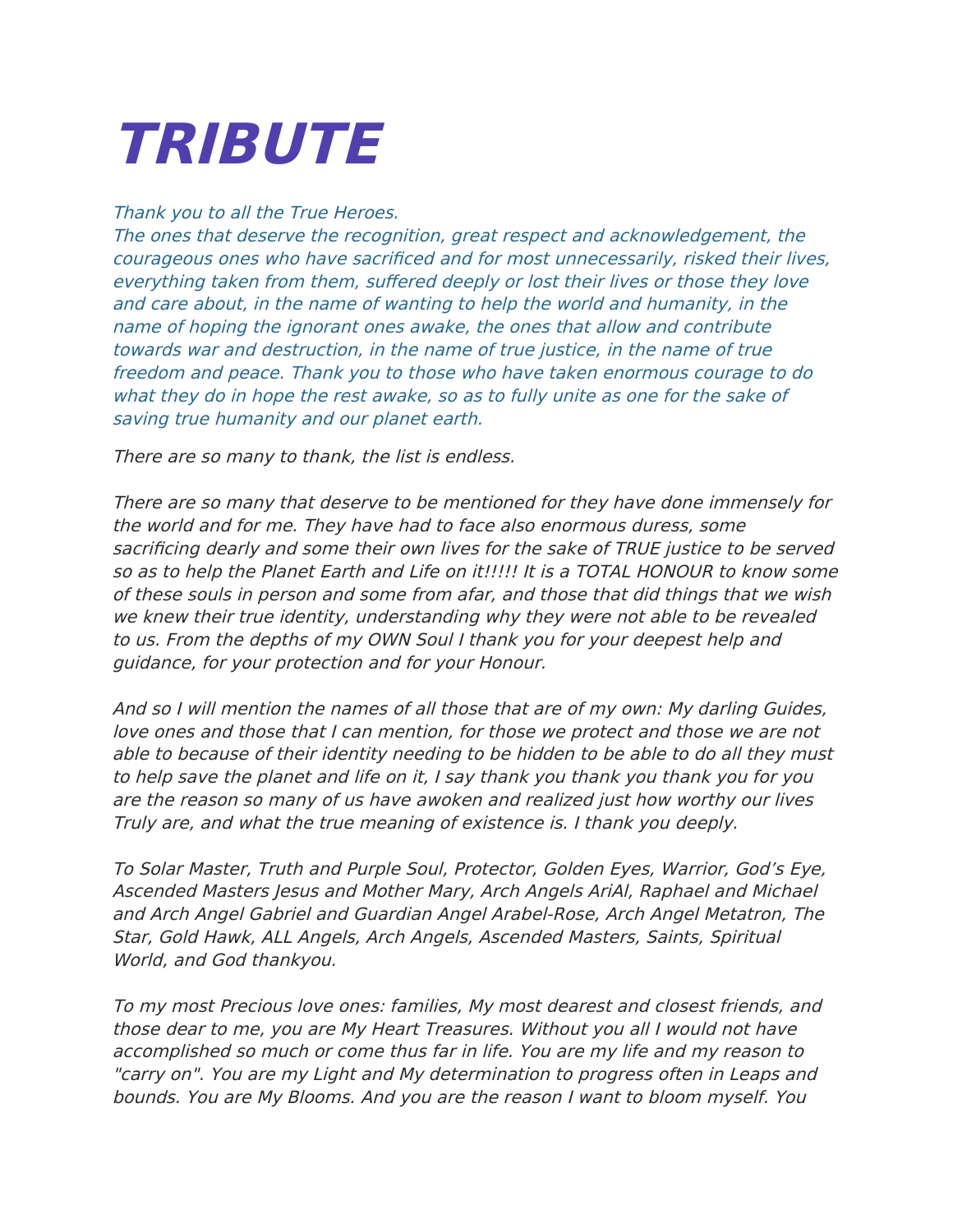are what I live for. You are my love. I thank you with all of my Soul!!!!!!! My love for you all is deep. I love you all so much and know that my appreciation has been greatly needed to be shown, thus, my heart felt written acknowledgments within dedicated to you books I wrote. I could write here all the names but I believe your names alone does not justify my in depth gratitude and so i have added this [here](http://weebly-link/356348542902327822) :-) in hope you can trully read how deeply gratefull I am to everyone of you).

To all of my children and pets Heaven and on Earth; Angel Florence and Noah Thomas.......To all the Precious children of this world .... I love you All!!!!!!!!!!!!!

Max (Maxi) my precious rainbow lorikeet (given to me by Kurt Andrew McEnaney in 1999, as a Precious Anniversary gift. He was only one month old. Kurt must have known how important it was to ensure that Maxi was in my life). I love you both very much and I Thank you both!!!!! Beautifull Teddy Bear Zoe (who I met through Otto, his beloved little Precious dog) such a precious little gorgeous dear Angel beyond words, with the most Amazing Heart, that has touched my soul and forever will be embedded deep within, I thank you with all of my heart!!!!!!! I love you so much Zoe so so much!!!!! I love you both so so much and I thank you both deeply beyond words. Precious Precious Special Angel Cloe, who came to me and our hearts instantly connected and together we have been inseparable. I love you Lots!!!!!!!!!!!!! Sometimes I wonder if Zoe sent her as Zoe was always everywhere Otto and I went. Everywhere!!!!!

To all of love ones in Heaven and on Earth I love you dearly and I thank you....................

To the students and clients, colleagues, teachers and mentors thankyou!! To the Inspirational leaders of this world standing for truth thankyou!! To the publishers and editors, printers, readers, to the organisations and Associations, Inventors and Creators, Scientists and Archeologists, Astrologists and Astronomers doing all they can or done to ensure the truth is out there and for their guidance and help Thankyou. To all the Creative Souls of Artistic Soul Level Nature (the Musicians and Artists, the Writers, Photographers and Sculptures, the WoodMakers, Craft Creators and the like) and to all who contribute to the support of their creations for our soul Fulfllment, Illuminations and Awakenings Bless your souls.

To the Alternative and True Honourable Medicine /Wholistic Professionals Healers and Spiritual Guides of truth and honour Thankyou Dearly.

Mother Nature and the Animal Kingdom (SKY, OCEAN AND LAND) Bless your SOULS!!!!!

To ALL who play a signifcant role in the Protection and Welfare of the Animals of this world, as well those for World Peace and Humanity Welfare Bless Your Souls!!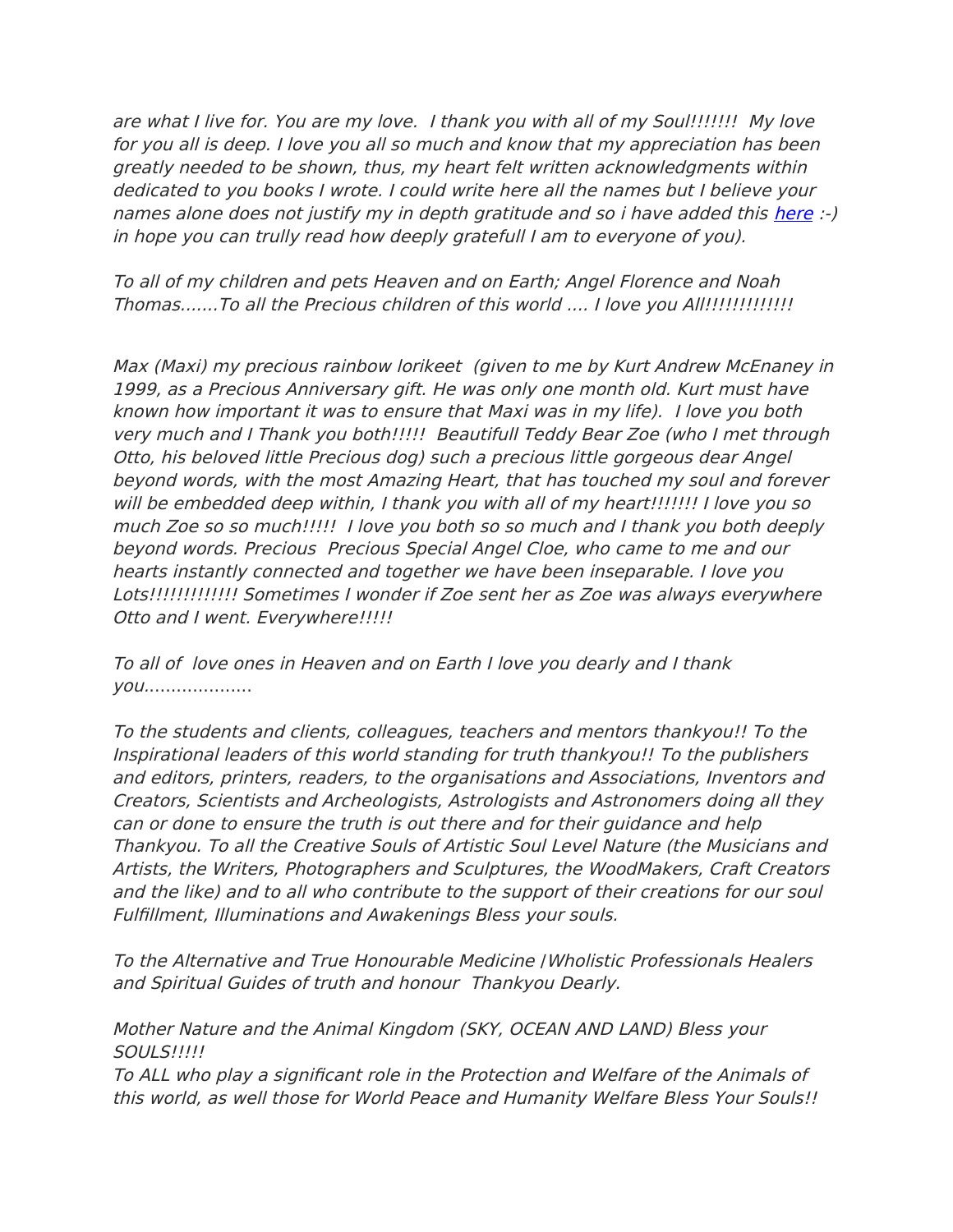………….

To all (past, present, and future :-) ) who have helped, guided, taught, provided healing and supported me Thankyou deeply!!!!!.

Also my Deepest Most Profound Sincere Gratitude also goes to " Karen", "Gabrielle", "Tammy" and "Nikki", Jenny's Picture This Framed (Jenny Rowe and Julie), Rutherford Fine Leather Binding P/L (Peter Lewis), Shoreham Post Office Victoria 3916 owners Colin and Marg Fairlie, AND Jenny Abbey, Wendy Smith and Wendy "Ishew" (Art Teachers/Mentors), Unicorn Eye Design (Alleyna), George and Carole Kenyon (Great Webs Pty. Ltd.), and MegaPixels (Tully), and many more others. And most importantly to the places that have given us immense insight, guidance, help and support.

Thankyou from the core of my Soul Heart to all that I could mention and those that know who they are, for you are the reason of so many extraordinary supportive blessings on this journey; your support has been undeniably amazing over the years. The most precious Treasureable memories formed over the years with so much joy love and immense gratitude. Bless YOUR Glorious SOULS!!!!!. You have been just absolutely beyond words Exceptional . I am deeply humbled. You have constantly flled my heart with so much love as have been more than joyfull to return it. You are all deeply appreciated !!!!!.

You are the core of this precious journey, the backbone. Without you most of what is or has unfolded so Priceless would not have been possible. What you have done is invaluable in comparison and your deepest loyal love and support, your profound generosity is something that no words can express the enormity of gratitude. Thank you Thank you THANK YOU!!!!! I Love You all!!

Thankyou to you all for your love, lessons learnt, joy, inspiration, strength, clarity, growth, your understanding, peace and Blessings.

I hope that your lives are flled with much Love, Light, Peace, Harmony, Protection, Great Wealth and Health, Joy, Happiness and All that your Hearts and Souls Desire. Blessings to you all............Lots of Love Para xxooxx

List of articles:

The following extensive list of articles and informative information, includes a diversity of Environmental, Political, Humanitarian, Spiritual, Animal and Children Welfare, Planetary including other planets and life forms (eg Extra-Terrestrials, UNIVERSE……..),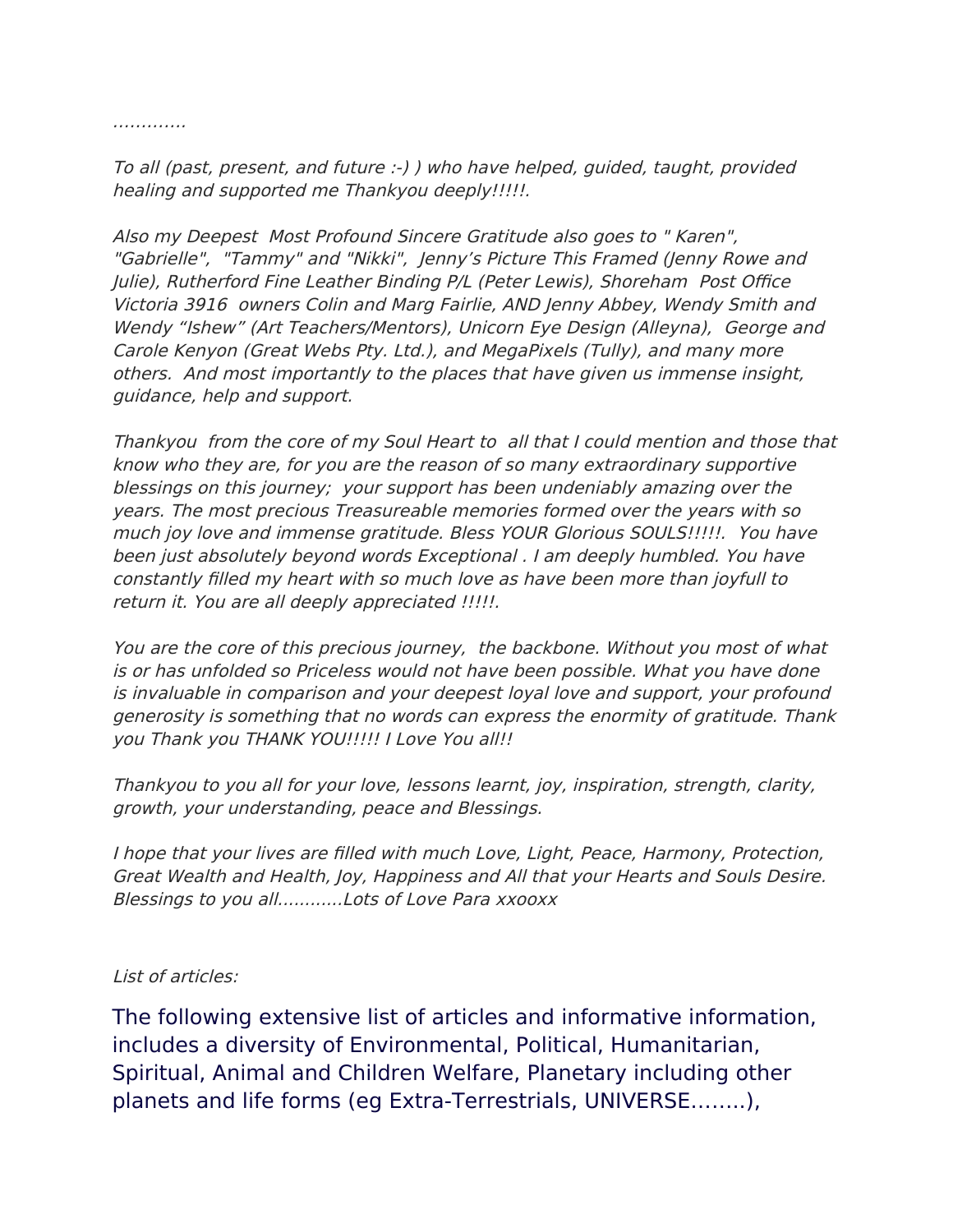Health, The TRUTH OF THE EXISTENCE OF LIFE, about THE MEANING OF life, TECHNOLOGIES, other Worldwide AND HIGHER REALMS Matters, AND MORE…..

The purpose of the following articles, and any further resources available or no longer available to the public for so many reasons, is to learn, to grow, evolve, to become aware, awaken, to change, illumine, create, to fnd your **own** truth of who you are and the true purpose of life. Of course over the years many of these articles may no longer be relevant, or may be out of date. The purpose is to simply learn from them and to grow from them.

- Man's Search for Meaning
- New Insights
- The Alchemist
- Dear Future Generations: Sorry
- The Children of Now... Evolution
- Imagination
- Follow your Excitement
- The Lost Zodiac: 22 Rediscovered Star Signs
- No one knows what they are capable of until they try
- Epiphany Revolution
- In Honour of Life- Full Version
- The Thornless Rose by Para Kas
- Read this when you're tired of everything
- Value Your Own Wisdom
- The miracles are based on .....
- 11th March 2016 Mike Quinsey
- A Beautifull Story of 2 Kings and their war about God
- THE SECRET TO WHAT CAN CREATE PEACE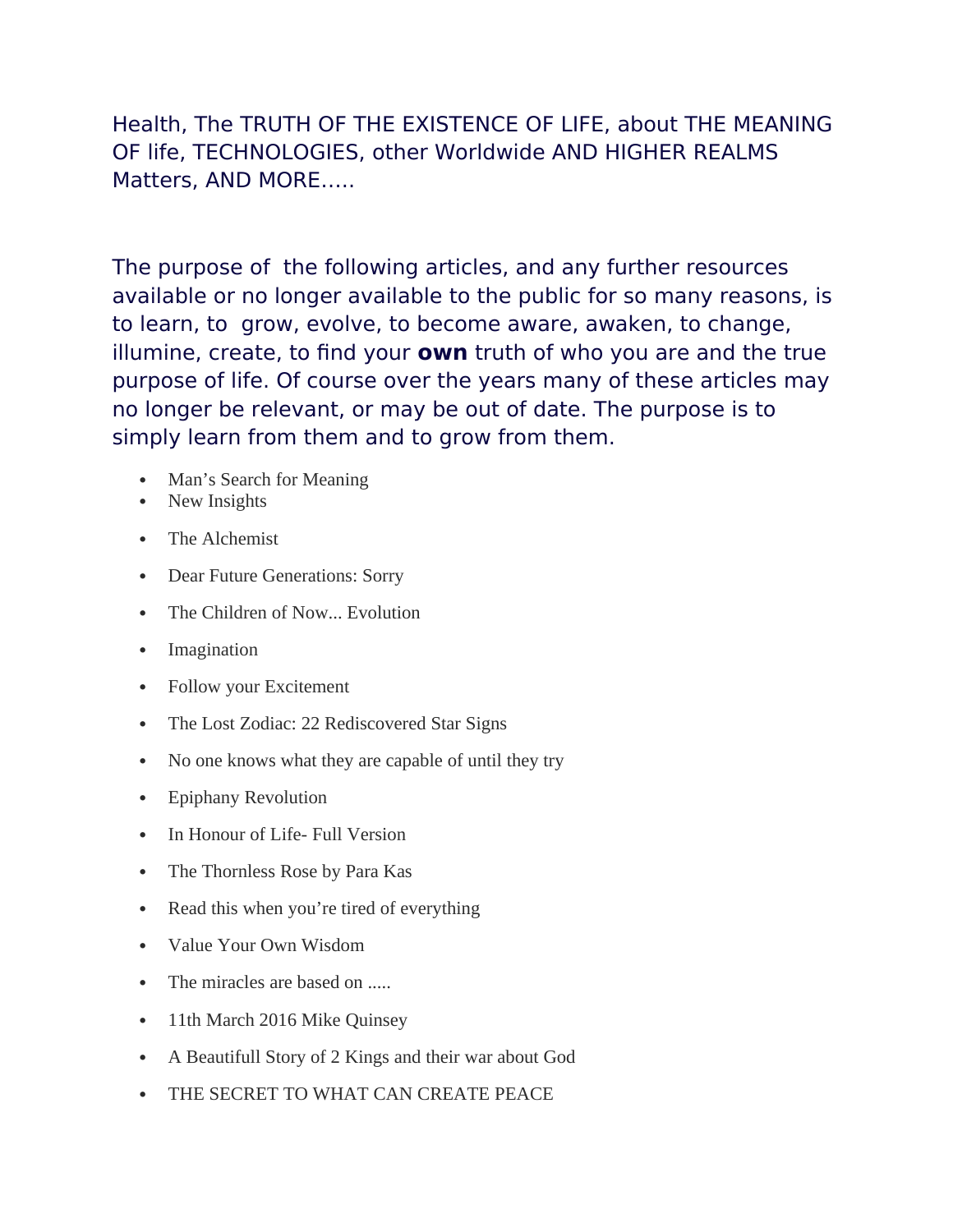- The Greatest Speech Ever Made by Charlie Chaplin
- THE MIRACLE OF 528 HZ
- Unaware we discover.....
- Questioning Everything
- Here I stand
- A Special Horse that changed my views of Horseracing Forever!!
- The Realization of the Impossible Dream
- The Life of Your Dreams Waking Up
- Pyramid of Principles: Desire  $\rightarrow$  Faith  $\rightarrow$  Action
- My Promise To The Children
- Messages The Children Realms
- The Money Myth
- Pesticides and Herbicides
- "Eye of the Beholder"
- Para Kas' Open Letter Health Ministers of Australia
- The Good versus The Corrupted
- I DO NOT CONSENT by [rremlelin@gmail.com](mailto:rremlelin@gmail.com)
- Chinese Proverb & Marin Luther King Jr. QUOTES
- To Change Everything Stop Following Orders
- The Power of your knowledge gives you the ability
- Legend of Lemuria
- Organic and Chemtrails
- The Legal Duty Of Care of Government Health Ministers
- Where to.....
- Para Kas' Personal letter to The Hon. Julia Gillard. MP The Prime Minister Of Australia
- The Truth
- MAN, KNOW THYSELF"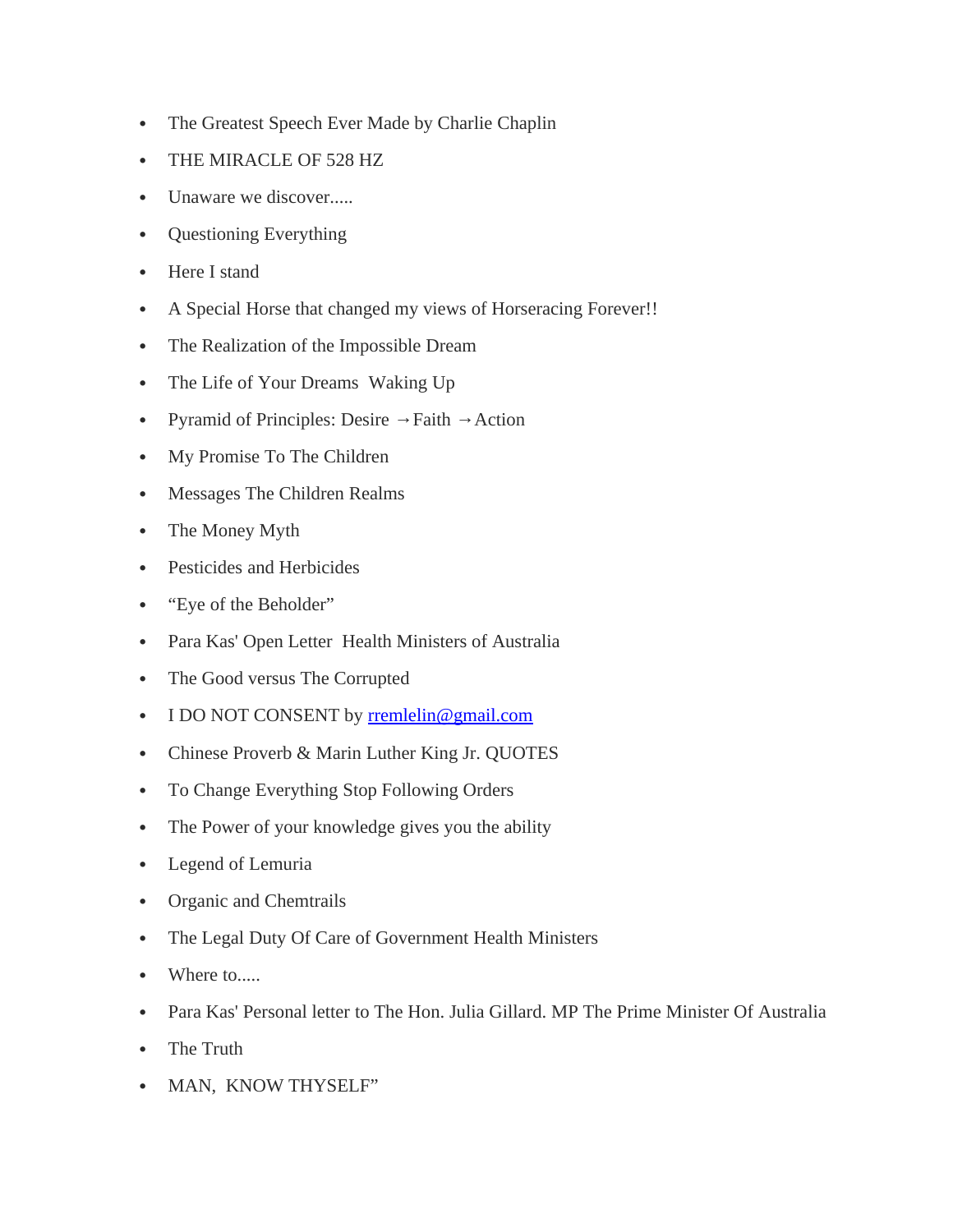- We must protect our kids
- " The Synchronicity Key" Book
- I am obliged by law to tell you .....
- The More I Awake the Less I Desire to Fit in
- Reflection
- Before and After So what is happening in Australia
- concerns of Commonwealth of Australia
- Australia and Real Estate
- URGENT ATTENTION PUBLIC REGARDING INSURANCE COMPANIES
- Speaking Wind On Ancient Native American Prophecies
- John Howard (Former Australian Government) under scrutiny
- "We should all remember what our past has taught us"
- Exposing Nursing Homes
- Some Companies of CHILD SLAVERY and inhumane practices
- There are today major fear currents happening worldwide
- It is a criminal offence of Vets
- 3 States Of Mind To Embrace The Coming Energy
- 7 Signs from The Angels
- 7 Things They Should Teach You in School but Don't
- 10 Pieces Of Wisdom & Quotes From Native American Elders
- 10 THINGS AUTHENTIC PEOPLE DO DIFFERENTLY
- A Beautifull Story of Hope and Encouragement
- A kind gesture can reach a wound .........
- About the true meaning of Sovereignty
- Am I Going Mad by Marlyse Carroll
- Anonymous Movement and Quotes for Awareness
- Apache blessing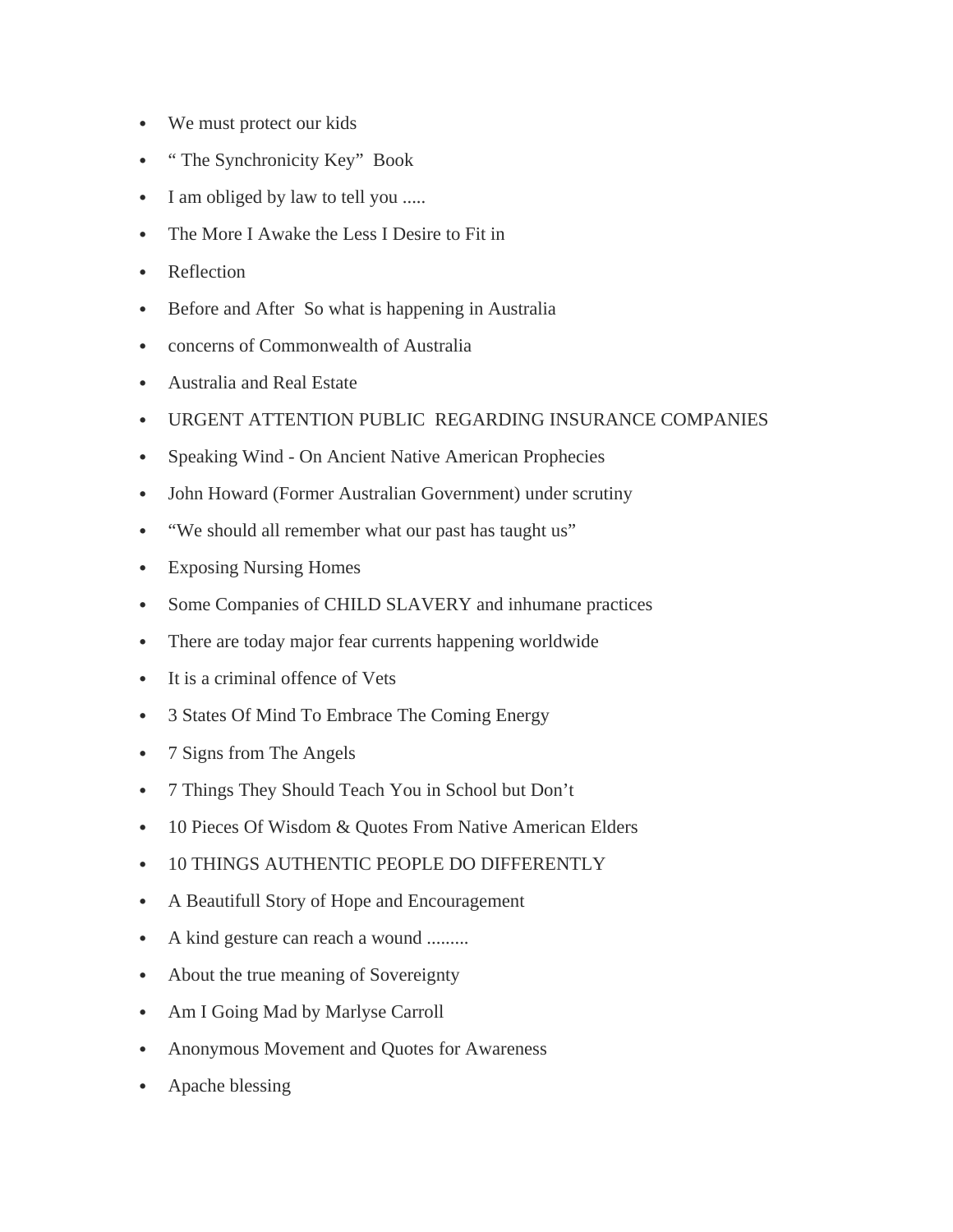- AVE MARIA
- Cree Prophecy
- Dear Truth Seekers
- Declaration of the Indigenous Peoples of the Isles of Britain
- DNA Reconstruction
- Doorway To The Stars
- Earth We Are One Elephant Weeps While Being Rescued....
- Even the smallest candle.....
- Have you ever noticed the English language so Ambiguous
- Helen Keller Quote
- HERO by Rhonda Byrne
- How Do You, We, I Define Epiphany
- If 99 people were forced to starve..............
- Jarisch-Herxheimer Reaction The Concept
- Life Begins Raw Inventor Jim Carter, Vitel Water and The Beads
- Light Mandalas and Lasers
- Love in wildlife
- Love Is the Mightiest Force in the Universe
- Martin Luther King, Jr. I HAVE A DREAM Speech
- MORE AND MORE
- Notes how to intergrate your dreams into everyday life
- I proclaim my sovereignty
- Pyradyne Pleiadian Receptor
- Rife Frequencies and Health
- Pyramid Systems AND OTHER TOOLS
- Sacred Geometry
- Sunflower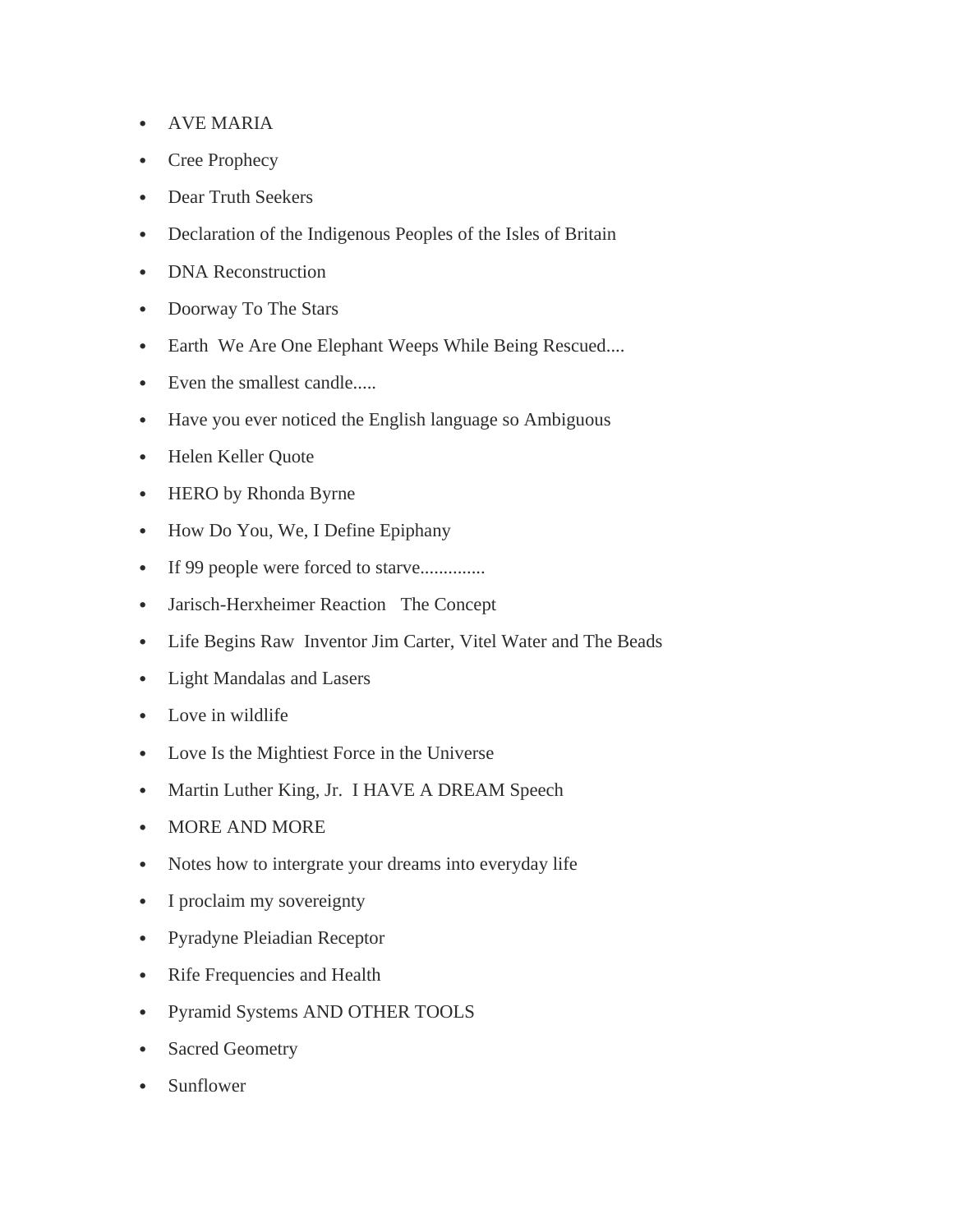- Taking a Leap of Faith
- The 12 Pyramids of Thoth
- THE CONTROL-MAXTRIX IS CRASHING BECAUSE THE TRUTH-SEEKERS ARE **WINNING**
- the dreams you never even knew you had
- The flower of life holds a SECRET
- The Healing Power of the Sun
- The Miracles of Archangel Gabriel
- The Oak By Para Kas
- The Promise Revealed
- The Torus and Creation Story
- The Thirteen Sacred Geometries
- There is a solution
- They Experts said it would not work BUT.........
- Thought about Paper and Trees
- Voicing Faith in Another
- WE ARE BECOMING BUTTERFLIES
- WHAT GOES AROUND COMES AROUND...Beautifull Story
- Y oung man learns what's most important in life from the guy next door.
- You Raise Me Up
- Your heart holds the key
- 3 States Of Mind To Embrace The Coming Energy
- 7 STAGES OF GRIEF
- Colloidal Silver
- Colloidal Silver By Patrick H. Bellringer
- Drink Is A Medicine For More Than 60 Diseases
- Empower yourself. knowledge is power!
- Everything in Life is vibration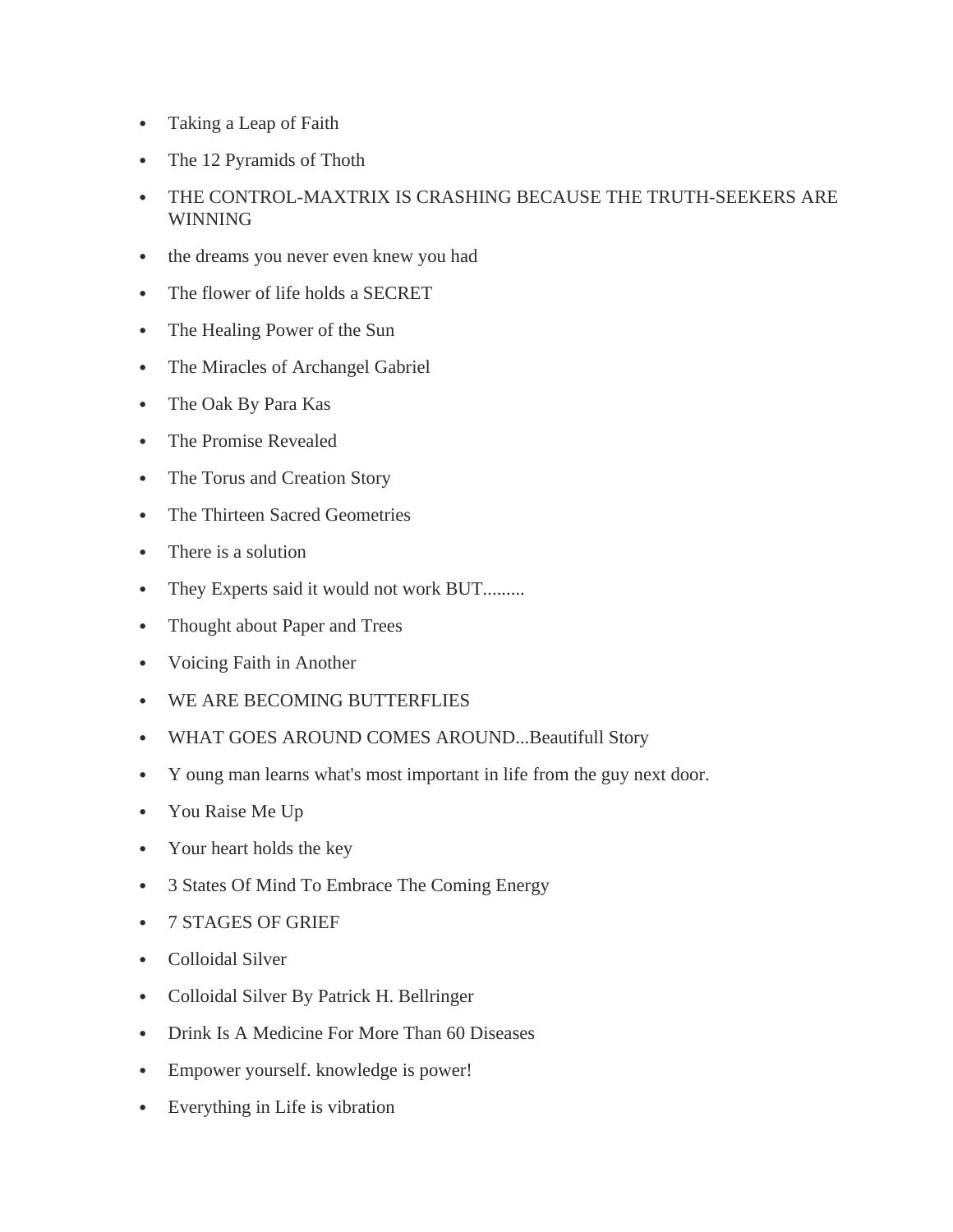- How a TRUE Role Model can assist in GLOBAL Awakening
- How The Hard Science PhDs Have Wrecked The World
- How to Change the Future
- John Pilger Exposes Australia's Shocking Secret in Utopia
- Kefir Benefits
- Rapid Rapid Healing The Mathematical Reconstruction of DNA
- The single biggest barrier to a bright future is the feeling and the feeding of fear
- TRIBUTE
- VIOLINIO GERMAIN UNPUBLISHED PHOENIX JOURNAL 175
- Why do we need these tools
- ....don't assume there is only one cause for illness
- Wonderful Health Information
- A hundred men and a command
- A Roadmap to World Peace By Keshe Foundation
- Abraham Hicks and Buddha Quotes
- ancient people used sound to move objects
- Angel of Peace Shanti By art love and joy
- Animal Communication
- Awareness veil lifting
- Before our white brothers arrived to make us civilized men
- Blessings to all with Sunflowers
- Chief Luther Standing Bear
- Decolonizing Humanity to Reconnect with Earth and Self
- Divine Intervention & Miracles
- German Forest Ranger Finds That Trees Have Social Networks, Too
- GIANTS WERE REAL
- Honor the sacred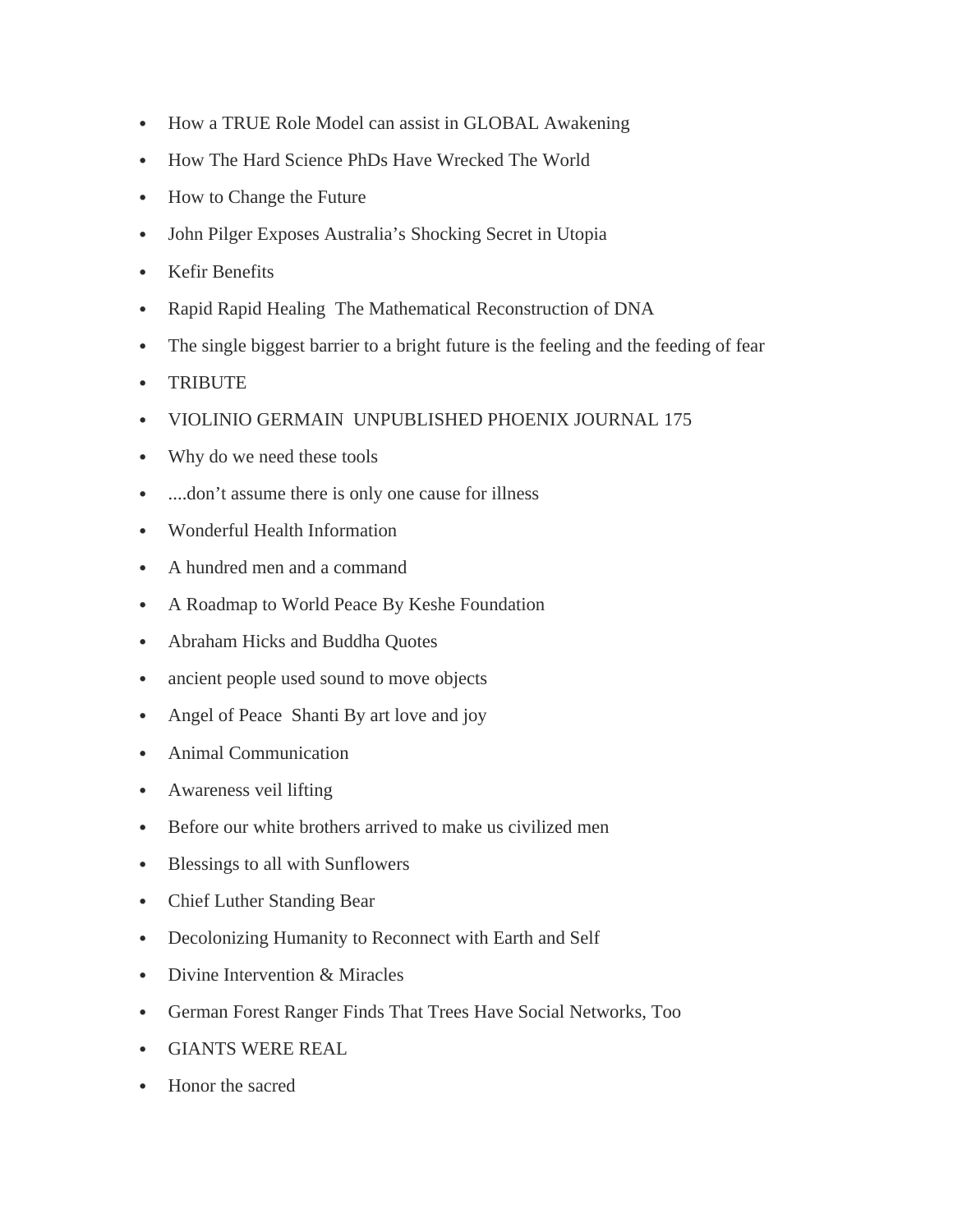- Imagine This...
- Join The Dots.....
- Looking at that chair .....
- Mad World by Gary Jules
- The true leaders of humankind are always chosen by the Universe
- The True Peace
- Universal Mother Mary via Linda Dillon Reaching New Heights
- The Mysterious Link Between Planets and Metals
- The 7 Power Codes of the Heart
- Revolution of Visionary Exploration
- Find your moment..........
- The contents of Exit From The Matrix
- "SHAMAN" Definition
- THE GREATEST DISCOVERY NEVER SEEN Part 3 ... Crypto-Water & the Secrets of Harmony by GW Hardin
- 27 NIKOLA TESLA QUOTES
- Manifesto of the Awakened
- CANCEL YOUR SOUL CONTRACTS
- Daily Affirmation
- The Journey into Reflection
- What is Structured Water
- Proof Australia Was Colonised Over 400 Years Ago 164 Years Before the British
- 10 Dark Secrets Australia Doesnt Want You To Know
- A Massive Wake-Up Call for Humanity
- He Demolished His House Just Before the Bank Could Take it Away
- Don't Ignore These Energy Shifts Symptoms!
- Star Child speaks of Healing Water and to Wake up Humanity
- Take off your glasses and SEE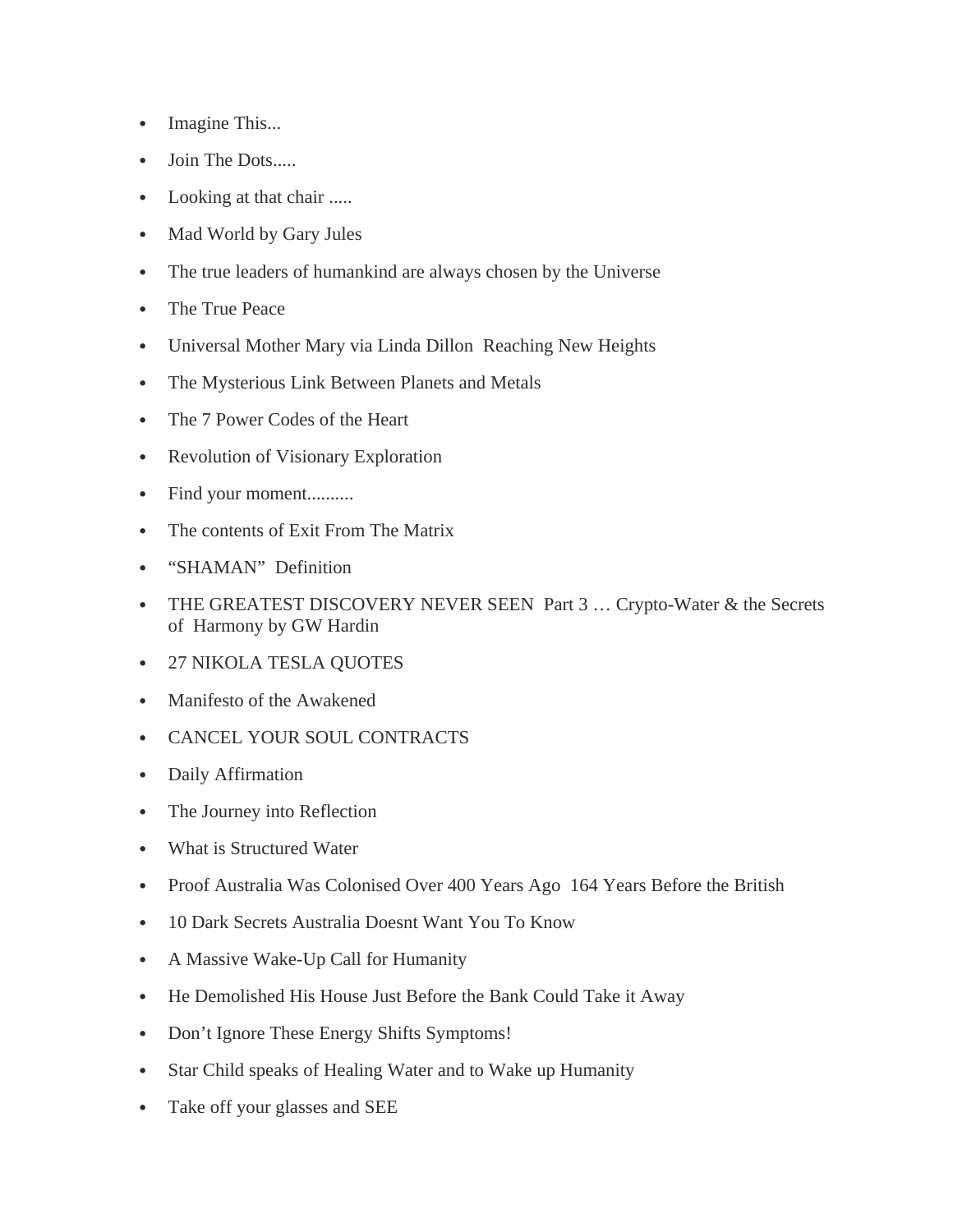- Doctor Broke Law to Create Better Nursing Homes and Death Rates Plummeted
- My Prince Charming and the Battle of New Ulm
- The World Of Free Energy
- What are we capable of by Para Kas
- Natural Supplements sacred Gifts for the Mind Body Spirit
- Balancing your left and right hemisphere
- A Supernova that Exploded in 1987 Caused Something So Huge that it Affects Us All
- A key resource for these waking times of growth, development and expansion of consciousness.
- Yaaaaawn! Energies are wearing you out to Surrender
- The School System The Incarceration of Children
- Secrets Of Sonic Levitation
- "The soul always knows what to do to heal itself.....
- 8 Signs You Are Going Through Energetic Changes Associated With Recent Waves  $\sim$ Katie IndiCrow
- Children of the Rainbow Rainbow Prophecy Part 1
- Has Spirituality Become Another Egotistical Identity
- I AM my Soul Michele Cornacchia
- Message from the Andromedans New Earth is Freedom
- RUSSIANS CHANGE DNA WITH FREQUENCY EXPERIMENTS
- Vera Ingeborg
- WHO ARE THE STARSEEDS  $\sim$  Michele Cornacchia I AM my Soul
- FEATHER SIGNS & COLOUR MEANINGS
- When two people meet there are really six people present.
- How to Start Doing Agorism
- Private Cities, Freedom Cells, Free Communities
- Words of Strength and Courage
- Do not believe in anything simply because you have heard it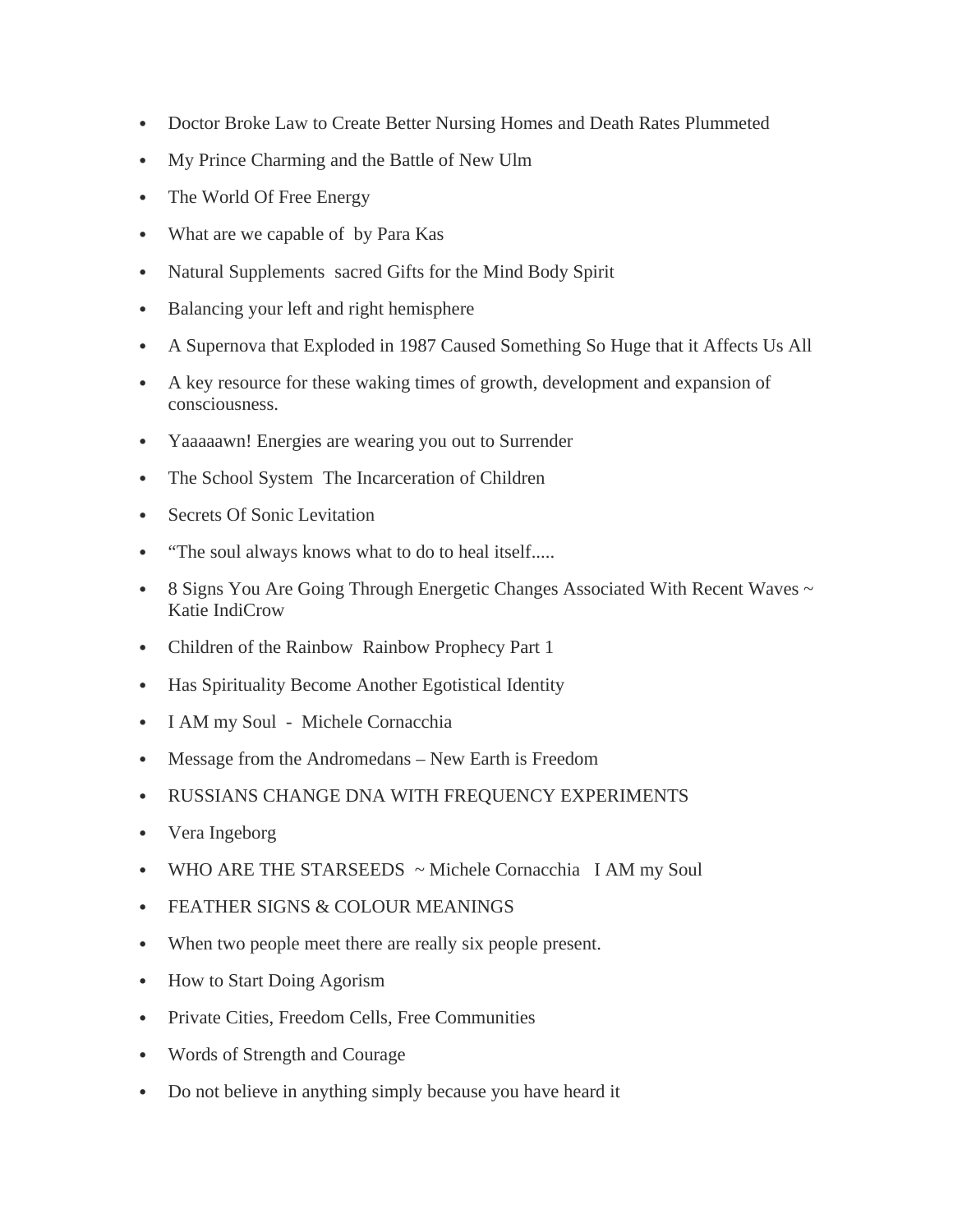- 3D, 4D and 5D The Dimensions and their Differences
- Christopher Columbus, The First American Terrorist Who Never Set Foot in America
- 10 .... New Age Deceptions and How to Correct Them
- 8 Incredible health Benefits of TUMERIC
- Tesla Technology (De)Classified
- Messages from Pinterest
- Endless Possibilities
- Spiritual Awakening
- Human Revolution
- Become a Spiritual Psychic in 28 Days By Sara Wiseman
- Where does everyone stand
- 111hz Healing with Sound Therapy
- www.artof4elements.com
- How LED Lighting May Compromise Your Health
- A beautifull article of Hope and Truth written by Lance Schuttler
- Develop your Psychic and Intuitive Ability By Max Highstein
- Secret Slavery has never been so well camouflaged By Preston James
- A Fable The Thornless Rose by Para Kas
- Before Long the Mainstream Media Will be History
- Judge Anna Calls For The FBI To Arrest Congress and The President
- A new teaching Imagination
- A'drieiuous
- Aging Gracefully
- Animals in Nature
- BETTE MIDLER LYRICS The Wind Beneath My Wings
- Major media crash they need a scapegoat
- The Heart is POWERFULL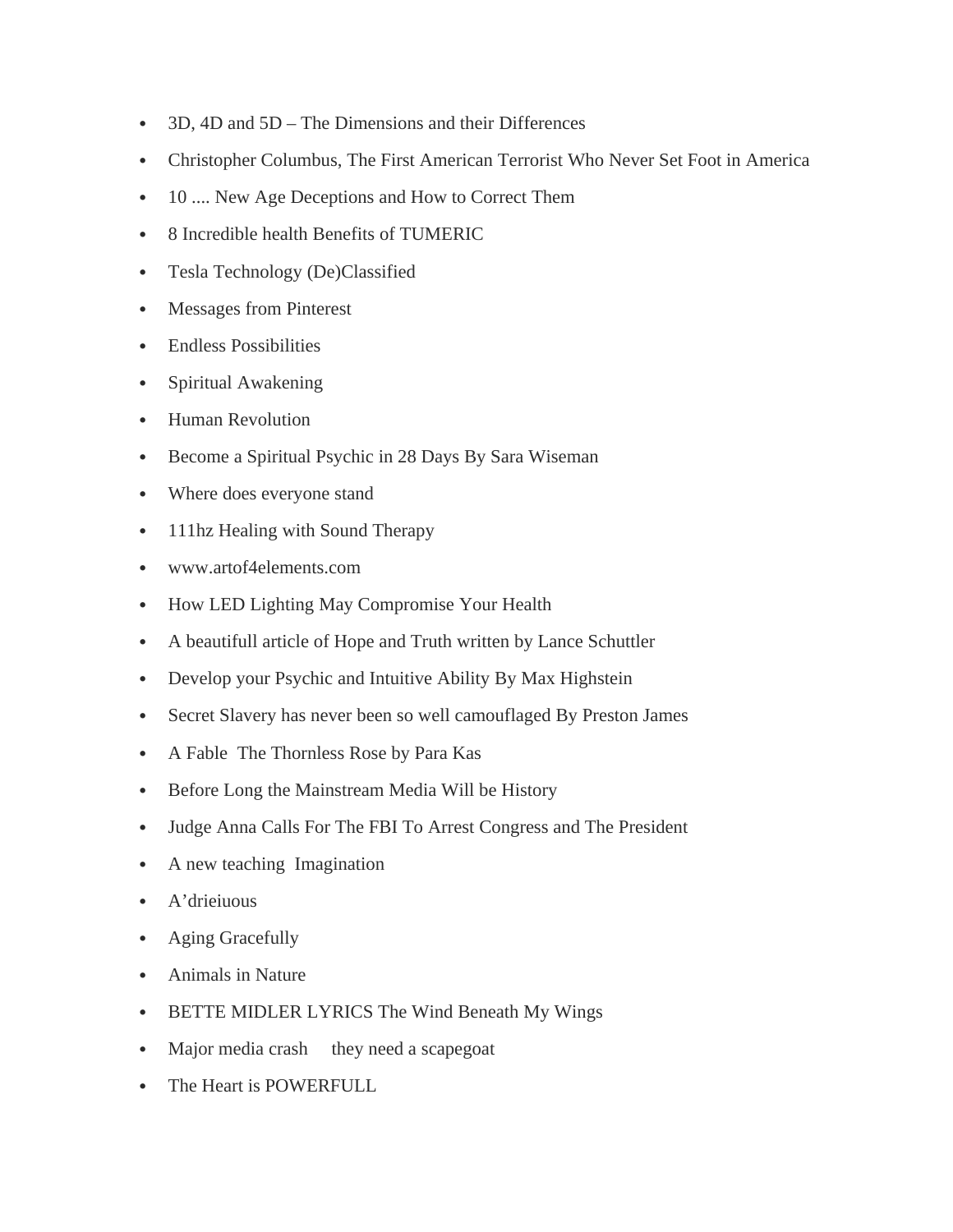- Time defined by Cobra and A'drieiuous
- Trump destroys media stars face to face in his golden tower
- You never change things by fighting the existing reality
- Hemp foods.com.au and Australian products
- My Message of UNITED
- Donna Taylor, And the importance of being authentically creative
- 15 Reasons You Should Be Drinking Lemon Water Every Morning
- " Exposure on a Grand Scale". "The cat is out of the Bag".
- How Thoughts Create Atoms and Emotions Formulate Time
- 25+ REASONS TO JUST SAY NO TO PARTIAL DISCLOSURE SOPHIA LOVE
- Weary Starseed Human Gets More Insights and Shares Them With You
- Love Yourself
- 70 Year Old Prophecy The Earth Will Soon Be Swept By Extraordinary Rapid Waves of Cosmic Electricity
- A New Awakening by Andromeda Council
- A NEW HOPE TEN OF THE BEST AND BOLDEST IDEAS FOR PRESIDENT TRUMP TO MEGA WHITE PROSECUTING THE REAL ENEMIES OF THIS GREAT NATION
- ATON RECOGNIZE YOUR OWN POWER TO HELP THE MANY
- Do You Belong To The New 1% Of The Population That Will SHATTER The Global Elite
- No difference between Pillar and Post
- The Hidden History of the Incredibly Evil Khazarian Mafia
- The next man appointed as President, he will be like no other you have ever experienced 21 January 2017
- 'THE TRUTH IN A 'NUTSHELL' by Patrick H. Bellringer
- They are determined to pull Australia down
- Upliftment painting by Josephine Wall of Mother Earth birthing a beautiful new world, in a new dimension.
- Your Soul Is Up To Bat.... by 'One Who Knows'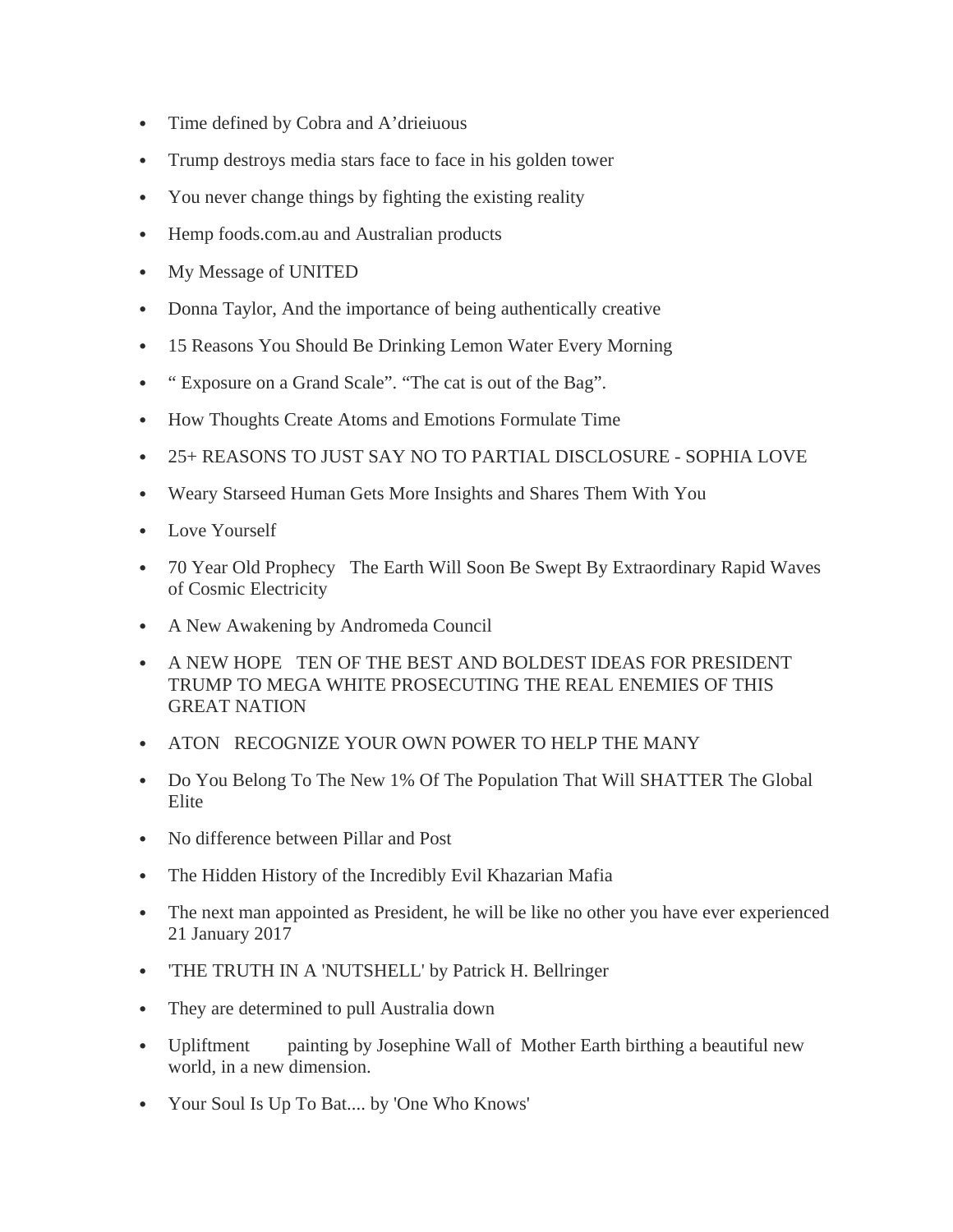- Magic
- My Message of UNITED
- Welcoming In 2017
- Adorable Photos Of A Young Austrian Boy Enjoying A Special Friendship With Shy Marmots
- Cellular memories; your body is your best pharmacy
- define Conspiracy Theorists
- Define Mind over Matter
- Descriptive Introduction of the Silent Weapon By Bradley Loves
- Free Energy Device Powered By Water Invented By Petros Zografos
- Global Chrystal Reset or Reversal antipodal
- It's the Media, Or, Stop Being Stupid Part 24 by Judge Anna Von Reitz
- MORE ON WORD MAGIC (WHIRR'ED MAG-net-ICS) By Bradley Loves
- our signed comment regarding Apple, plastic surgery, kids and games
- Pseudotektites crystals
- The Evolved World has been born
- The pacifist is as surely a traitor ..................as is the most brutal wrongdoer
- Thoughts Create Reality Dr. Masaru Emoto's Scientific Experiments
- WHAT IS THE TRUE AGENDA OF THE ARCHON, ANUNNAKI & DRACO CABAL by Bradley Loves 3 February 2017
- Universal Peace .......through the hearts and minds of the people
- Trump Chosen by God To Stop America's Destruction Astounding 2011 Prophecy April 28, 2011.
- Red Marbles Inspiring Storytelling
- Mind Control Defined
- Self-Mastery and Sovereignty... Reclaiming the Mind and Healing the Negative Ego... for a Positive Mind
- The Healing Power and Science of Crystals.... Is Science Finally Catching up to What the Ancients Knew About Crystals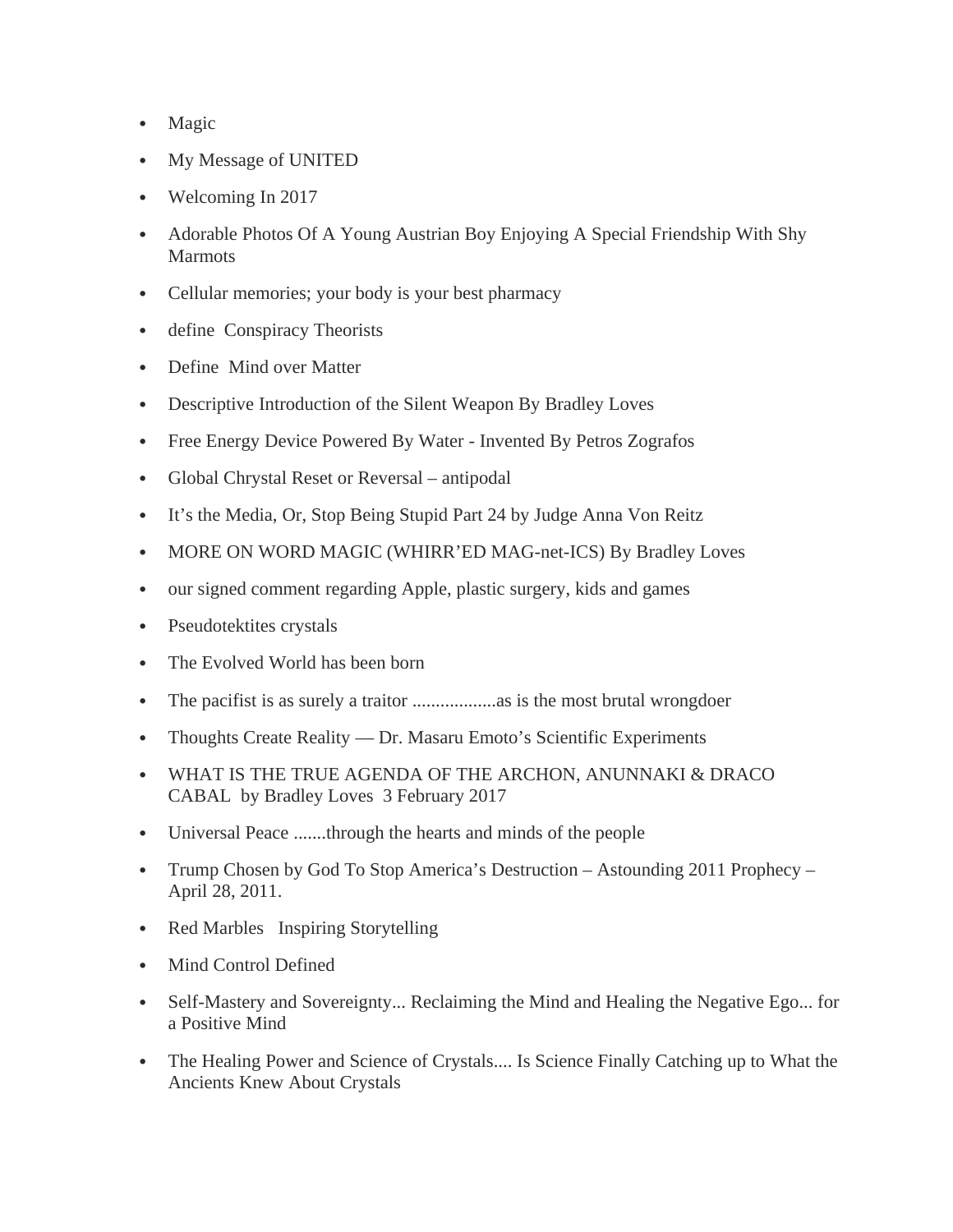- And the Former Things Will Not Be Remembered or Come to Mind
- Australia joined 2003 Iraq War solely to boost ties with Bush
- A Message From Gaia by Victoria1111
- Cabal on suicide watch Op-Ed by LightBringerFlex
- Convert Your Dreams To Plans by One Who Knows
- Craniosacral Institute Australia
- How to Follow Your Path of Light through the Accelerating 5D Shift
- J.Edgar Hoover quoted August 1956
- New Alzheimer's Treatment Fully Restores Memory Function
- The Origin, Purpose, and Destiny of the Earth Game (Divine-Cosmos.net)
- 5 Tip For Raising Star, Crystal or Indigo Children
- Understanding The GCR Energy Shift & How To Develop Your Psychic Communication Ability by Using Resonance
- I forgive myself by Para Kas
- The Liberation of Planet Earth
- Victorian Organic Solar Cell Consortium in Australia
- The Unknown Positive Effects Fasting Has on Our Brain
- Trump has shocked congress by putting an end to the proposed Monsanto and Bayer merger
- Eric Raines Energy Update 27th March 2017
- Transcending the Matrix with George Kavassilas
- Question.....What is the goal of this website
- How Soil Microbes and Intercellular Communication Affects Human Health
- What Is Ascension by Jelelle Awen
- The Matrix Revealed the collective experiment on planet Earth
- Creating from the center
- Where I Am And Who I Am Today
- Baking Soda Shampoo for Strong Hair and Healthy Scalp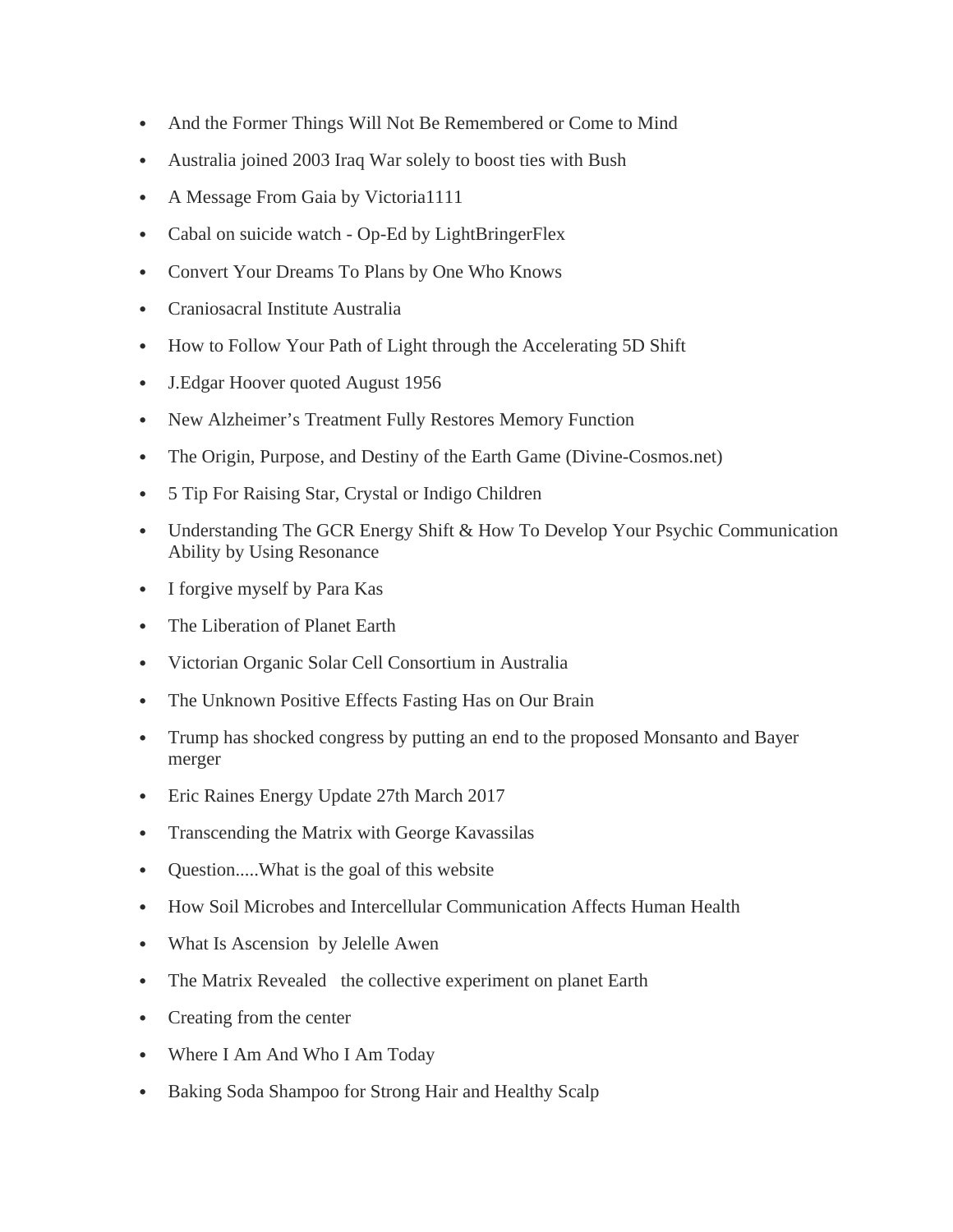- Lemuria in Australia & the Pacific by Frank Joseph
- Cabal Language Corruption By One Who Knows
- Rumi quote
- What Does Love Mean? See How 4-8 Year-Old Kids Describe Love

Meditation to Receive and Hold Pure Light and Unite with the I Am Presence

- Banker... I Was Told To Sacrifice Children At An Illuminati Party
- Humanity is a manifestation of light thus importance to Unite
	- A 3-Year-Old Boy Recalls Past Life, Locates His Body And Identifies The Man Who Murdered Him
	- A Lemuria 'dream' Experience
	- Shungite in nutshell
	- The divide is no longer between the right and left
	- There is definitely Something Magical about immersing ourselves.....
- Dispelling Rumors and Inspiration is its Own Reward
- Ascension is the Genetic Rehabilitation of the Original Human DNA Lisa Renee Update
- Same Story, Different Time & Place The One Who Knows
- T H R I V E Movement

About Sir Lancelot A Message of Hope By Judge Anna Von Reitz The Sun's Gift

- The Roll of Money In Ascension
- WATER-Improve-Drinking-Water-with-Prill-Beads1
- Kill Almost Any Infection DIY Natural Antibiotic Remedy
- Mike Quinsey's Update May 12, 2017
- Improve Drinking Water with Prill Beads
- The Wisdom of Wolves
- By Kerry Cassidy

Know your rights or you have none.

The Rise of Oestrogen Dominance

Loving earth Cacao Powder

The Intact Birth

Rumi Quotes

To the Perpetrators by Judge Anna von Reitz

Address to Our Ancestors and Rumi Quotes

Multi-Dimensional Physical Realities-Lisa Transcendence Brown Update -

5 Signs Your Third Eye Is Opening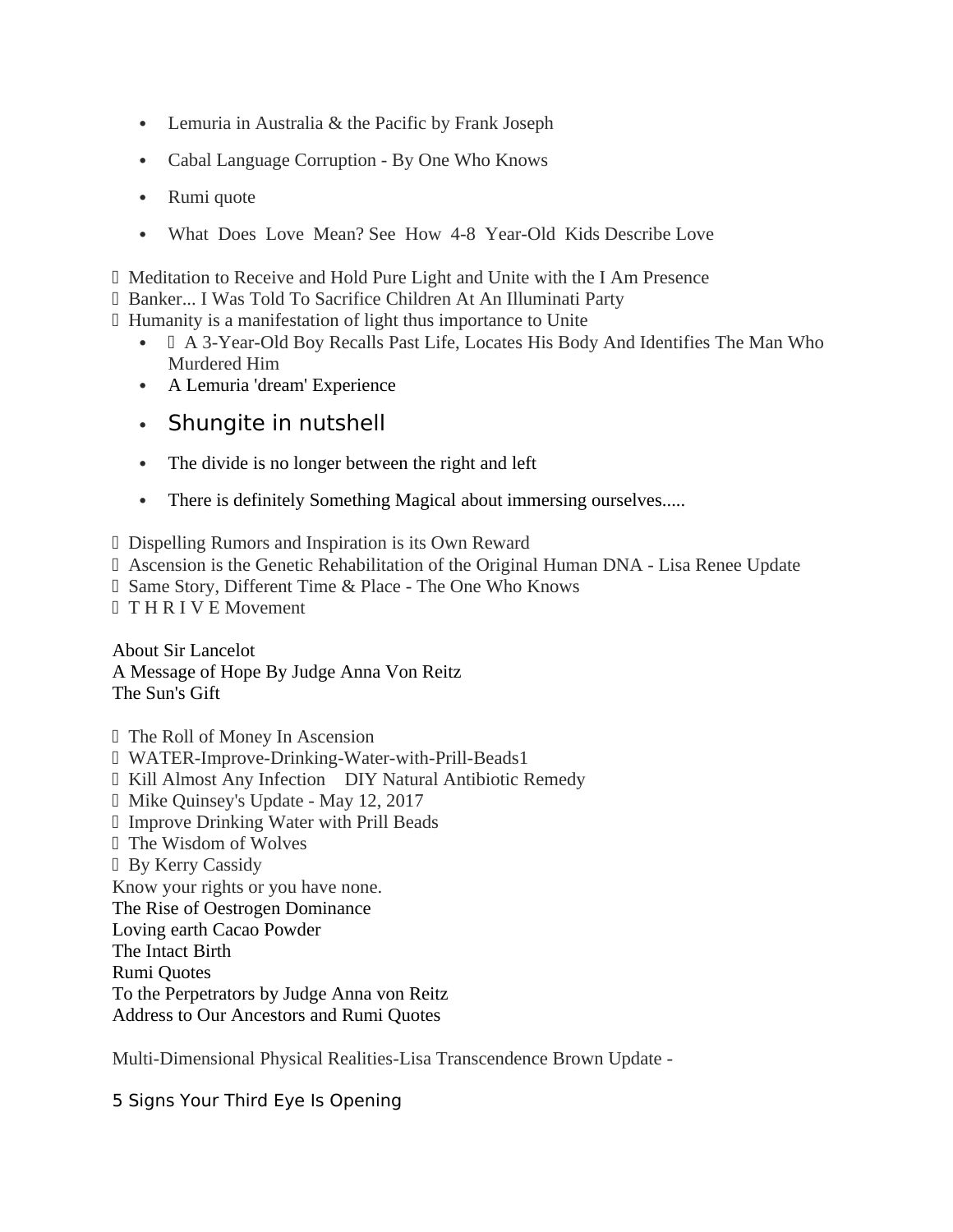Are You in the 1% of the Population that is Genetically of Higher Frequency

Bloodline of the Holy Grail — The Hidden Lineage of Jesus Revealed

The Choice You Made

The Diabolical Mind by Anna von Reitz

The Final Wave of Souls is Here & It's Going to Change Everything The Third Wave

The Four Kinds by Anna von Reitz

The Frequency of Healing How to Raise Your Vibration to 528Hh

The Second Wave of Souls From Atlantis to the Present Day

Without True Knowledge of the Past, There is No Future

Caeli Francisco

Try telling one person in the meeting hall a story….

those in positions of elected authority and infuence should always be aware of their duties

Solstice Passageway Conclusion, Crystalline LightBody Templates, Next Phases of Integration & further Unfcation BEgins for Highest Timeline Convergence

Energiesssssssss Surrender Ttrust BELIEVE by Vicotira 1111

Magic is essentially the higher understanding of Nature....All thinking is creating that which it is thinking quoted by Walter Russell

The "Collective Division" of Lower Vibrational "Old" Earth and Higher Vibrational Lighter Density NEW Earth Continues

Couple eats food maximum 3 times and uses breath and 'Universal Energy' for sustenance

Indigo, Crystal And Rainbow Children (by Doreen Virtue)

The Transformation Bell Curve

Initial Public Release – Celebrity Cloning, Breakaway Civilizations, Higher-Dimensional Entities, Temporal Operations, Consciousness Transfer Underground Bases, Hybridization, DNA Activation, The Unveiling

- Health Ministers of Australia Para Kas' Open Letter
- Raising Awake Children in a Broken School System
- Reverse osteoporosis one of seven reasons why you should learn about lactoferrin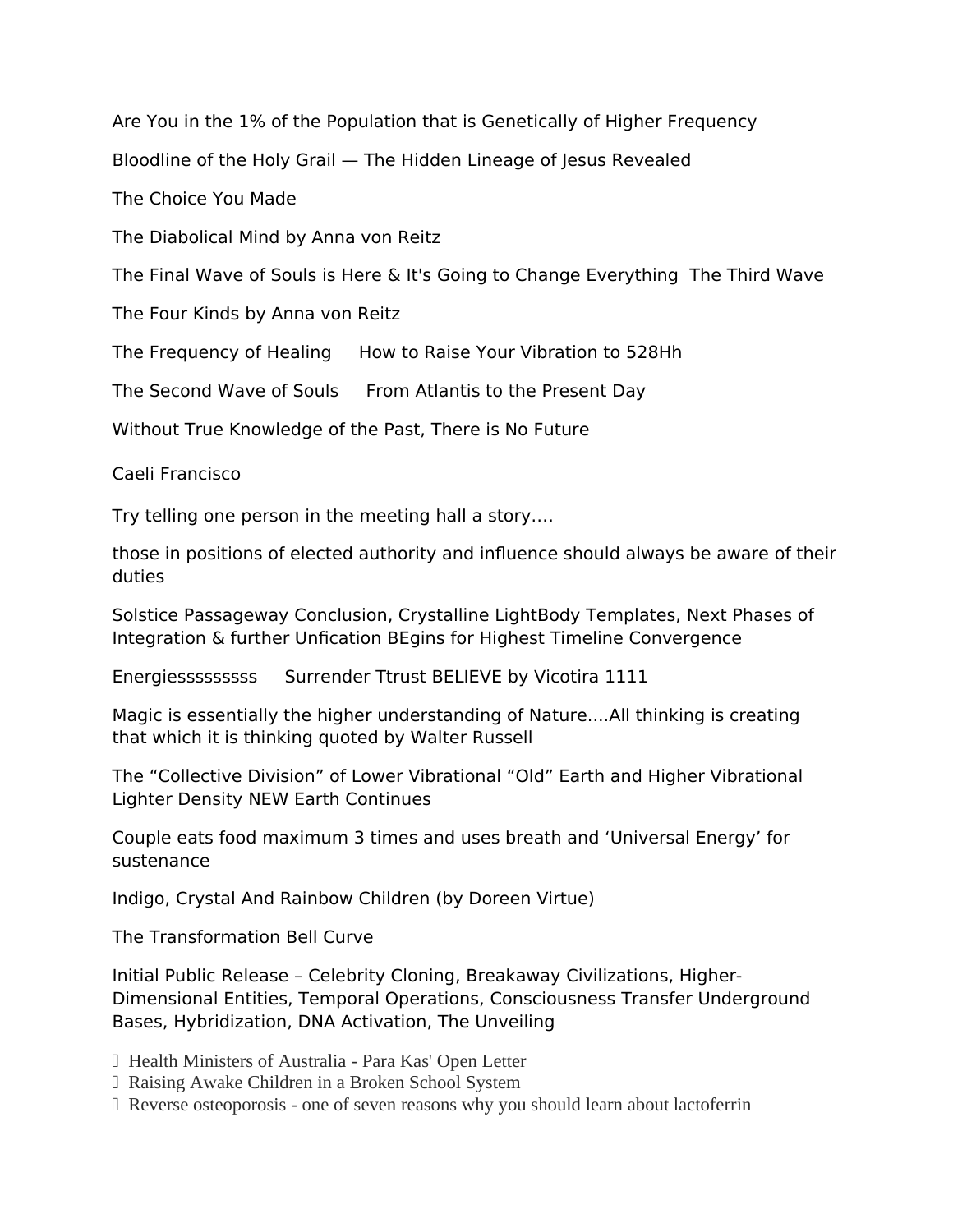$\Box$  Another Collective Request For Source  $\sim$  From Us

D Perspective

july6lettertodeargeorge

Judge Anna Von Reitz Update - Rat Roping and the GCR - July 9, 2017

The Science of Curing Cancer and Other Diseases with Sound and Resonant Frequencies

Enhanced Molecular Structuring of Our Silicon Crystalline DNA- Advanced Rapid DNA Conversions with the Integration of NEW SOULar Light Codes

# **I dedicate this book to**

Every Soul, Spirit and Animal in Heaven and on Earth. who have, who are , or will be, a part of my journey, left imprints in my life, brought /bring great meaning to the core of my Soul, and who have touched /touch my Heart.

# **Acknowledgements**

**"In Honour of life's irrepressible urge to thrive and in memory of all those who have been persecuted or killed for their commitment to Truth and Justice, we gratefully invoke their courage as we come together to stand up for our lives."**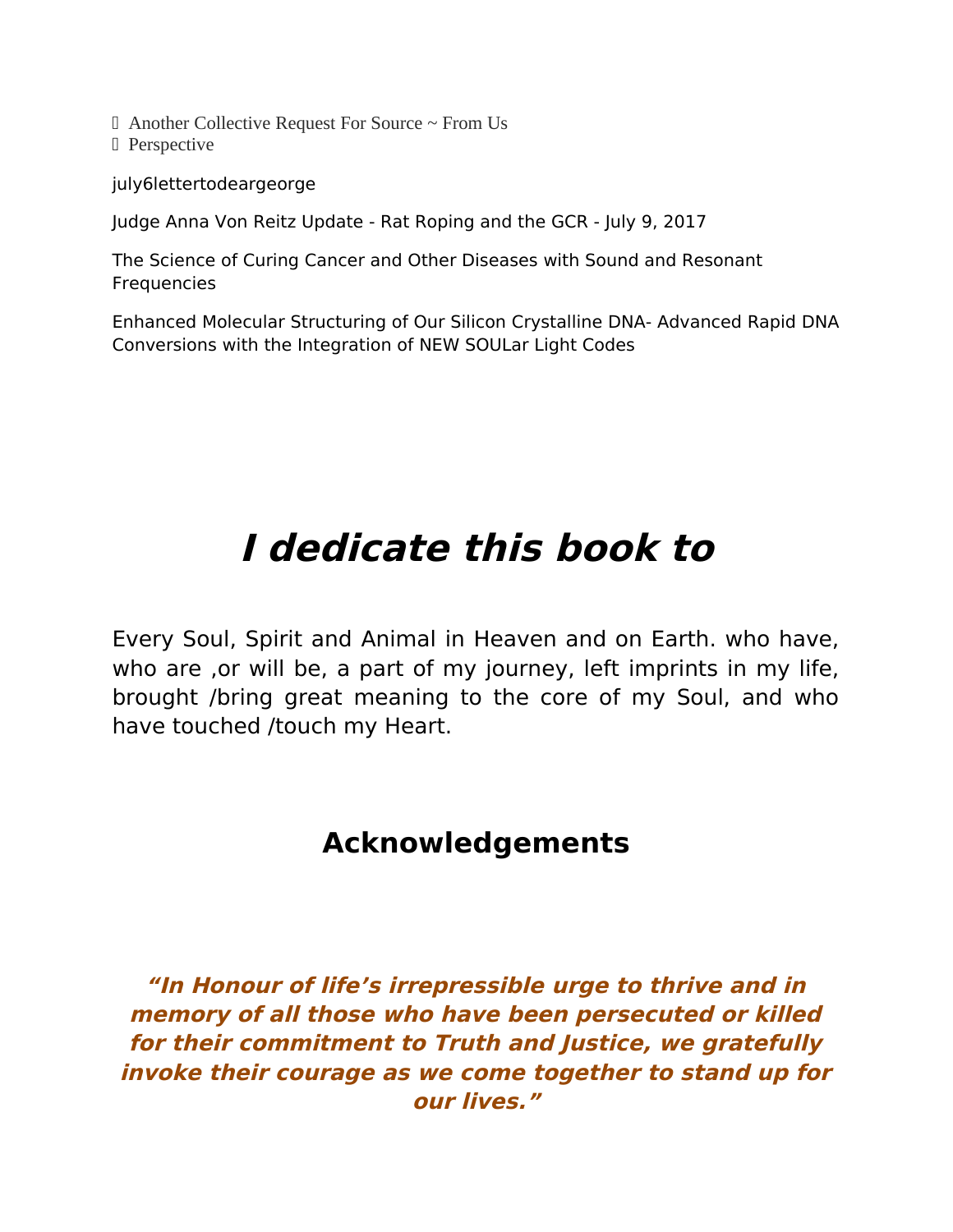Foster Gamble and his wife Kimberley Carter Gamble; Producer and Director, Creator and Host of "Thrive"

# **"We will also honor some of the heroes who paid the ultimate price for our freedom in this war -- and name their names whenever possible."**

David Wilcock

# **"For all the braves we lost to battle. Your plight was never in vain."**

<http://adrianfernand.com/>

## **TRIBUTE**

Thank you to all the True Heroes.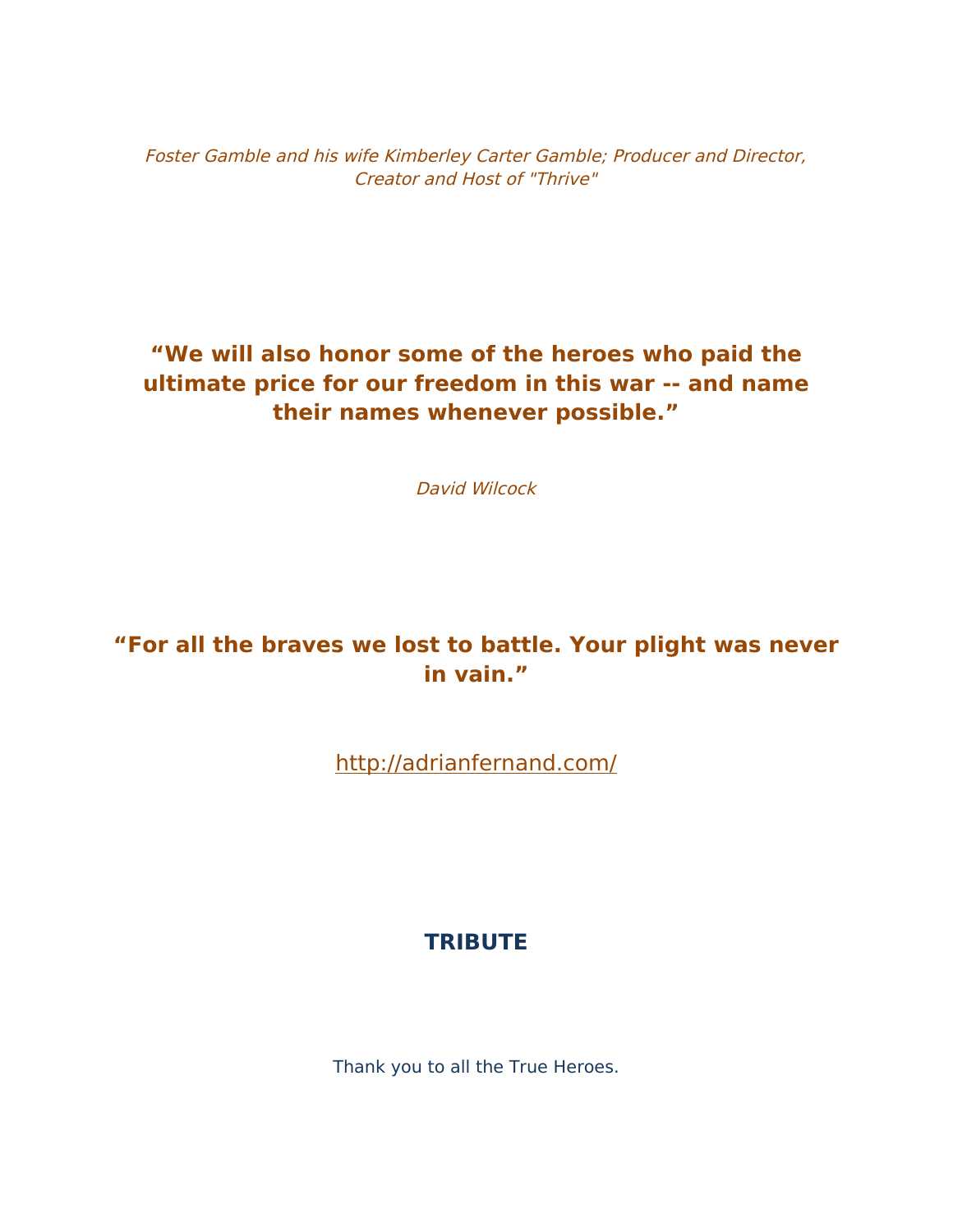The ones that deserve the recognition, great respect and acknowledgement, the courageous ones who have sacrifced and for most unnecessarily, risked their lives, everything taken from them, suffered deeply or lost their lives or those they love and care about, in the name of wanting to help the world and humanity, in the name of hoping the ignorant ones awake, the ones that allow and contribute towards war and destruction, in the name of true justice, in the name of true freedom and peace. Thank you to those who have taken enormous courage to do what they do in hope the rest awake, so as to fully unite as one for the sake of saving true humanity and our planet earth.

### **There are so many to thank, the list is endless.**

There are so many that deserve to be mentioned for they have done immensely for the world and for me. I have included many in my Links. They have had to face also enormous duress, some sacrificing dearly and some their own lives for the sake of TRUE justice to be served so as to help the Planet Earth and Life on it!!!!! It is a TOTAL HONOUR to know some of these souls in person and some from afar, and those that did things that we wish we knew their true identity, understanding why they were not able to be revealed to us. From the depths of my OWN Soul I thank you for your deepest help and guidance, for your protection and for your Honour.

My darling Guides, love ones and those that I can mention, for those we protect and those we are not able to because of their identity needing to be hidden to be able to do all they must to help save the planet and life on it, I say thank you thank you thank you for you are the reason so many of us have awoken and realized just how worthy our lives Truly are, and what the true meaning of our own existence is. I thank you deeply.

To Solar Master, Truth and Purple Soul, Protector, Golden Eyes, Warrior, God's Eye, Ascended Masters Jesus and Mother Mary, Arch Angels AriAl, Raphael and Michael and Arch Angel Gabriel and Guardian Angel Arabel-Rose, Arch Angel Metatron, The Star, Gold Hawk, ALL Angels, Arch Angels, Ascended Masters, Saints, Spiritual World, and God/Universe Thankyou!!!!!!!!!!!!!!!!!!!!!!!!!!!!!!!!!!!!!!!!!!!!!!!!!!!!!!!!!!!!!!!!!!!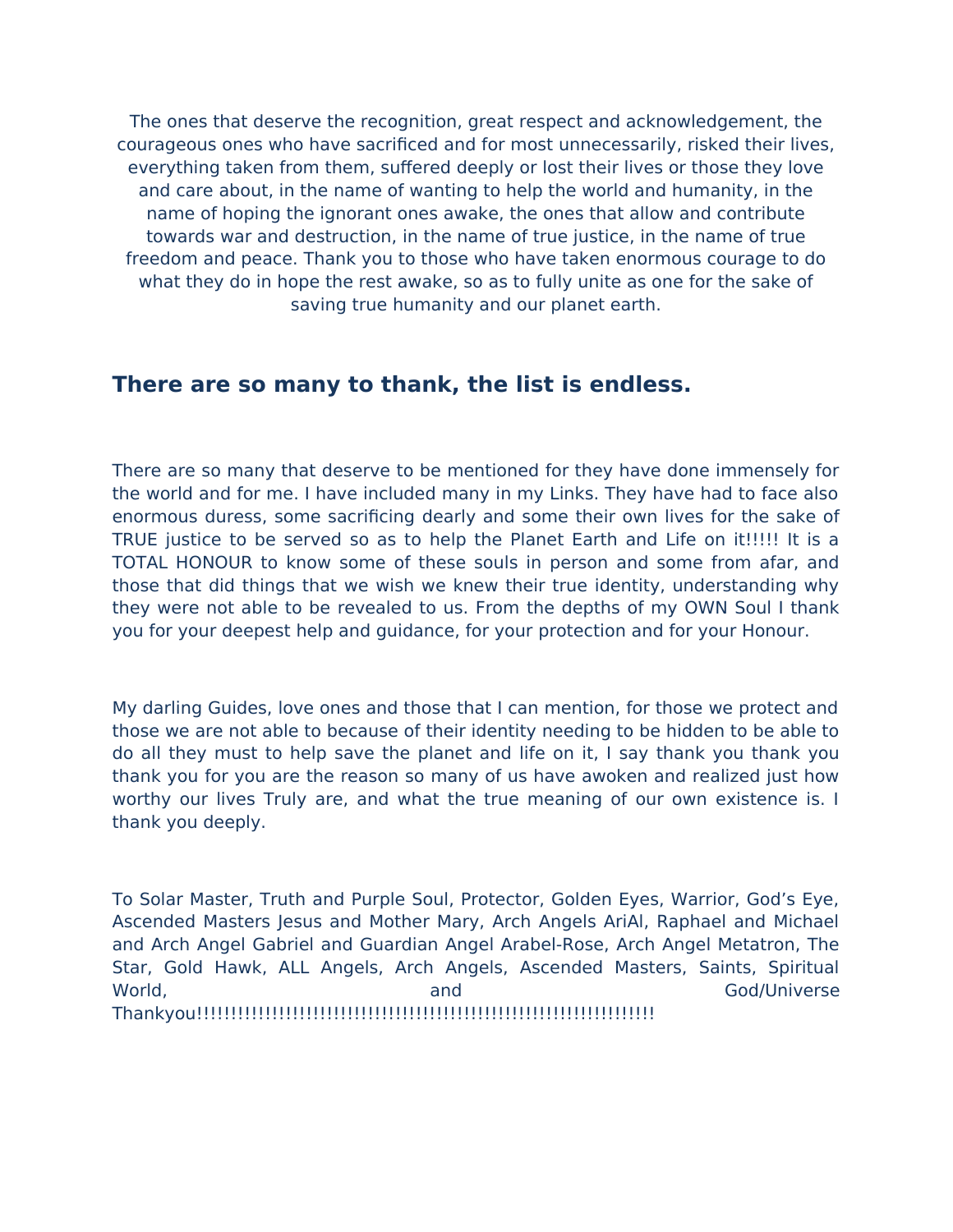To my most Precious love ones, my most dearest and closest friends, and those dear to me, you are My Heart Treasures. Without you all I would not have accomplished so much or come thus far in life. You are my life and my reason to "carry on". You are my Light and My determination to progress often in Leaps and bounds. You are My Blooms. And you are the reason I want to bloom myself. You are what I live for. You are my love. I thank you with all of my Soul!!!!!!!! My love for you all is deep. I love you all so much and know that my appreciation has been greatly needed to be shown, thus, my heart felt written acknowledgments within dedicated to you books I wrote. I am deeply gratefull. Amongst those dedications include:

Otto Jakob and Zoe ( in Loving memory of) Vetter; Maxi; My Parents John( in loving memory) and Sofia Kas, My twin Sister Christine Kas, My darling Brother Professor Peter Kas, his adorable wife Penny, and Madeleine (Niece) and Sophie ( Niece, Goddaughter); Karen Walsh-Smith, Adam, Joshua and Cloe Smith, Mum Margaret and Dad Thomas Walsh (both in Loving Memory of) ; Isabella, Jascha Catherine and Neel Narayan; Julie Saunders and adorable Parents Mona and Reg; Tracy Missaglia and her loving Family; Amanda Taylor, her son Beautifull Lincoln Jakobsson; Sarah Banner and Dave; Paulene and Andrew Cregan, Jade, Daniel and their loving Families; Karen Getson and Her Beautifull Daughters, Brianna and Emily, and their loving partners; Paskalia Giaprakis; Melinda and James Ellis and Adorable Families; Jenny Greenshields and her Beautifull Sons Casey and Jake; Vicki Beames; Catherine and Family Conrad; Cindy Lever and Carmen Steficar; Taz; Lynn Turner and her beautifull sons; Sue, Troy, Alarna & Savannah & Family, Tyson Pyper; Kurt Andrew and McEnaney Family; Kerryn Brown and all her adorable Family; Erika and Jenk and Gorgeous Family Akyalcin; Leesa Dodkins; Mischa Llewellyn; Christina Giatsios; Jenni Horsman; Ute Posegga-Rudel; Cheryl Bryce and all of her glorious Family; Peter and Family Miley; Jenny, Pas and Christian Sampson; and All pets!!!!!!!!

To all of my children and pets Heaven and on Earth; Angel Florence and Noah Thomas.......To all the Precious children of this world .... I love you All!!!!!!!!!!!!!

Max (Maxi) my precious rainbow lorikeet (given to me by Kurt Andrew McEnaney in 1999, as a Precious Anniversary gift. He was only one month old. Kurt must have known how important it was to ensure that Maxi was in my life). I love you both very much and I Thank you both!!!!! Beautifull Teddy Bear Zoe (who I met through Otto, his beloved little Precious dog) such a precious little gorgeous dear Angel beyond words, with the most Amazing Heart, that has touched my soul and forever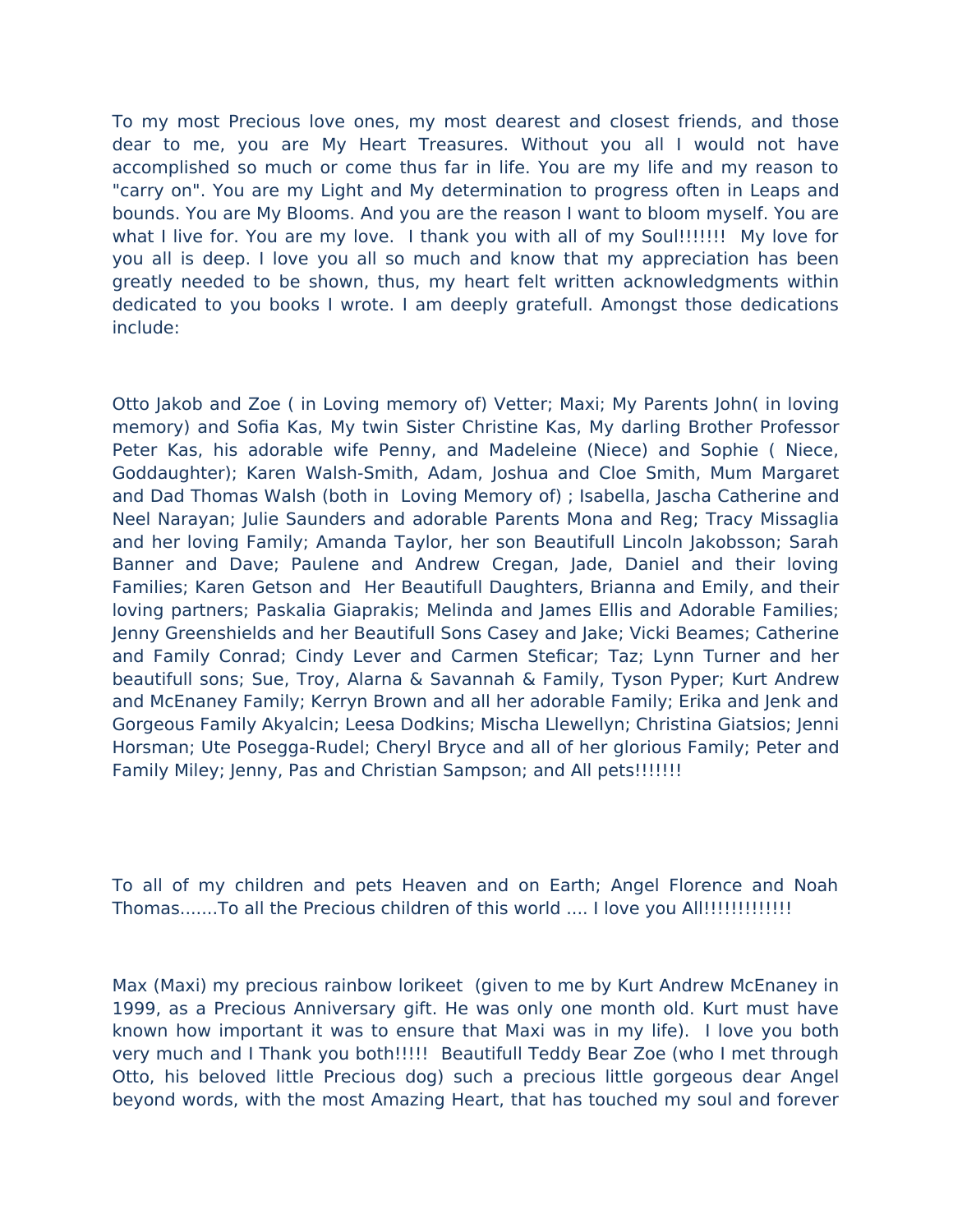will be embedded deep within, I thank you with all of my heart!!!!!!!! I love you so much Zoe so so much!!!!! I love you both so so much and I thank you both deeply beyond words. Precious Precious Special Angel Cloe, who came to me and our hearts instantly connected and together we have been inseparable. I love you Lots!!!!!!!!!!!!!!! Sometimes I wonder if Zoe sent her as Zoe was always everywhere Otto and I went. Everywhere!!!!!

To all of love ones in Heaven and on Earth I love you dearly and I thank you....................

To the students and clients, colleagues, teachers and mentors thankyou!! To the Inspirational leaders of this world standing for truth thankyou!! To the publishers and editors, printers, readers, to the organisations and Associations, Inventors and Creators, Scientists and Archeologists, Astrologists and Astronomers doing all they can or done to ensure the truth is out there and for their guidance and help Thankyou. To all the Creative Souls of Artistic Soul Level Nature (the Musicians and Artists, the Writers, Photographers and Sculptures, the WoodMakers, Craft Creators and the like) and to all who contribute to the support of their creations for our soul Fulfllment, Illuminations and Awakenings Bless your souls.

To the Alternative and True Honourable Medicine /Wholistic Professionals Healers and Spiritual Guides of truth and honour Thankyou Dearly.

Mother Nature and the Animal Kingdom (SKY, OCEAN AND LAND) Bless your **SOULS!!!!!!** 

To ALL who play a signifcant role in the Protection and Welfare of the Animals of this world, as well those for World Peace and Humanity Welfare Bless Your Souls!! ………….

To all (past, present, and future :-) ) who have helped, guided, taught, provided healing and supported me Thankyou deeply!!!!!.

Also my Deepest Most Profound Sincere Love, Treasured Memories and Enormous Gratitude also goes to " Karen", "FRAN", "Gabrielle", "Tammy" and "Nikki", Dr. Marshall Donnelly, Rutherford Fine Leather Binding P/L (Peter Lewis), Shoreham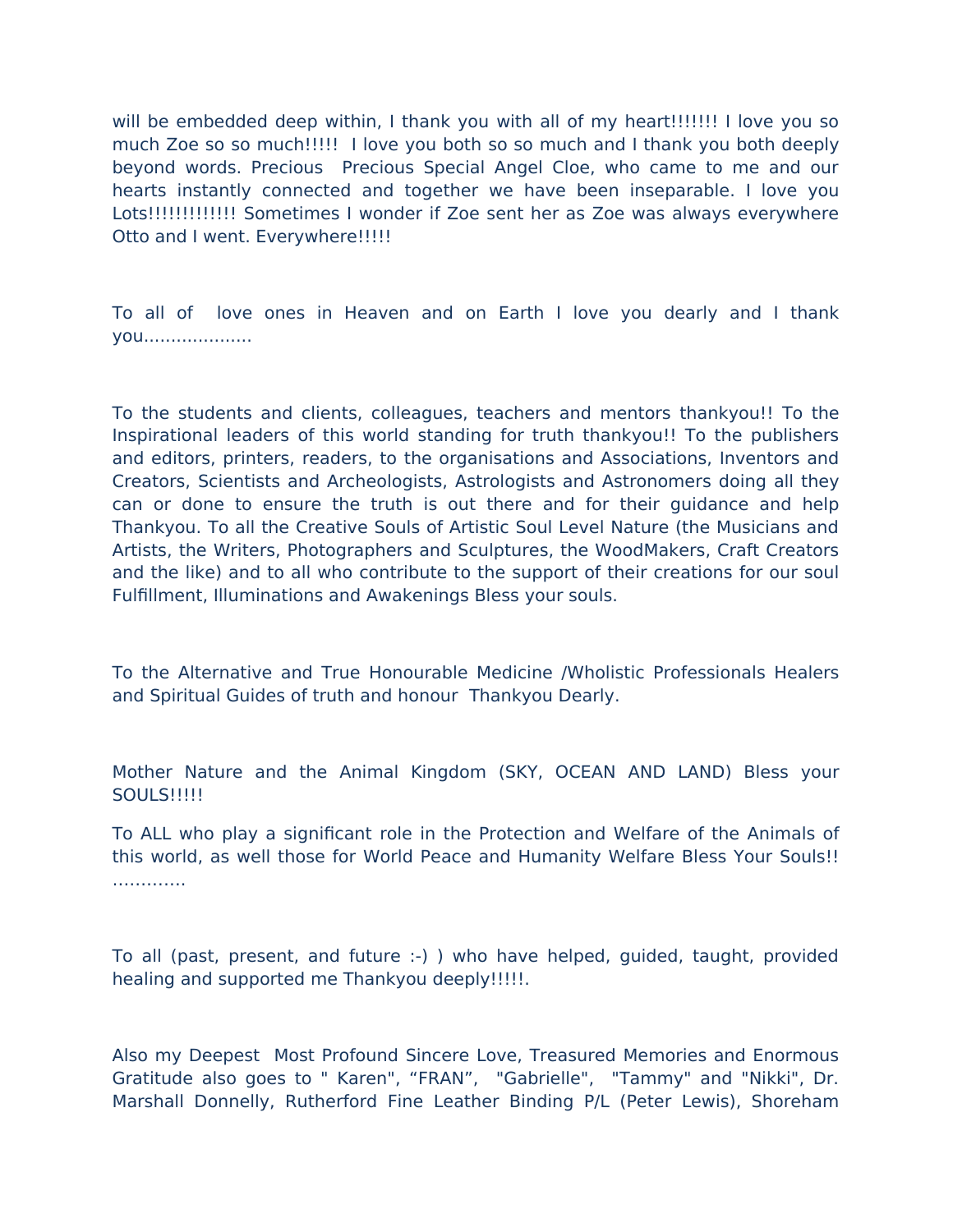Post Office Victoria 3916 owners Colin and Marg Fairlie, AND Jenny Abbey, And some of the most Beautifull souls of Shoreham 3916, Korumburra 3950, Balnarring 3926, South Gippsland Vic Australia, and Remarkable souls of Yarra Glen 3775 and surrounding towns, Wendy Smith and Wendy "Ishew" (Art Teachers/Mentors), Unicorn Eye Design (Alleyna), George and Carole Kenyon (Great Webs Pty. Ltd.), gorgeous souls Cath and Allison Peterson, Mark Heath and adoring partner Jane (Gippsland Wine Company), Julie and Paul Johnston (Kernot Food and Wine Store), Jayme B.(Weebly.com) my mentor, Roma Jean Jenkins(in Loving Memory) who ran the Op Shop at Loch, Victoria, Australia, and many more others I wish I could mention. Most importantly to all the places that we have been to, stayed or lived at, over the years. I sincerely thank you for having given us immense insight, guidance, help, support and phenomenal Treasured memories. Much Love for Always. Thank YOU!!!!!

My Phenomenal gratitude to Jenny Rowe (Jenny's Picture This Framed) and "Tully" (MegaPixels), who, in my certain time of unimaginable challenges ,loss, and grief, protected and kept safe my most Precious Treasures of Art and Photos, respectively, and returning them over a certain period of time. What you have done for me no words can express the Enormous humbleness of Deep Appreciation. I Thank you from the core of my whole Soul for all your Support and full of Grace in doing what you have done for me. God Bless your Souls!!!!!!!!!!

Thankyou from the core of my Soul Heart to all that I could mention and those that know who they are, for you are the reason of so many extraordinary supportive blessings on this journey; your support has been undeniably amazing over the years. The most precious Treasureable memories formed over the years with so much joy love and immense gratitude. Bless YOUR Glorious SOULS!!!!!. You have been just absolutely beyond words Exceptional . I am deeply humbled. You have constantly flled my heart with so much love as have been more than joyfull to return it. You are all deeply appreciated !!!!!.

You are the core of this precious journey, the backbone. Without you most of what is or has unfolded so Priceless would not have been possible. What you have done is invaluable in comparison and your deepest loyal love and support, your profound generosity is something that no words can express the enormity of gratitude. Thank you Thank you THANK YOU!!!!! I Love You all!!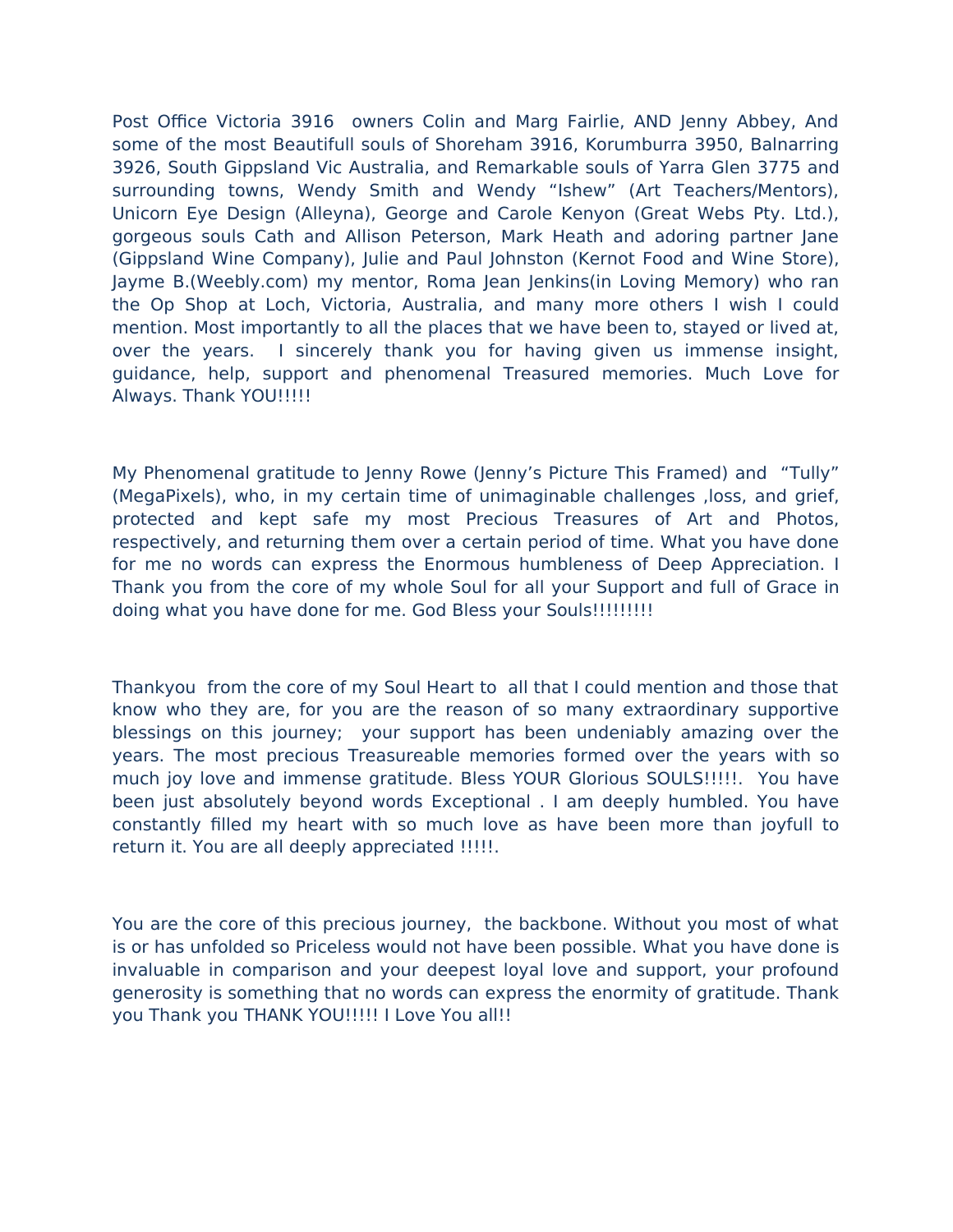Thankyou to you all for your love, lessons learnt, joy, inspiration, strength, clarity, growth, your understanding, peace and Blessings.

I hope that your lives are flled with much Love, Light, Peace, Harmony, Protection, Great Wealth and Health, Joy, Happiness and All that your Hearts and Souls Desire. Blessings to you all............Lots of Love Para xxooxx

"Awakening the Soul" book

### **Welcome**

"Art is an expression of my Soul, whether it be drawing, painting, photography or sculpturing. It inspires, motivates, heals, expresses, brings joy, clarity, and is the voice of my Being, my Soul, my Heart, and Mind. For me it also is a form of language from a Higher Source...the Universe."

For as long as I can remember, I loved writing. I would spend my days and nights writing for hours, poems, stories ..................I would also spend many hours with my camera taking endless photos, mostly Sunsets with ocean views................................. Photography has been a passion of mine for many years. As a Spiritual Healer, the opportunity and potential to capture such a Beautiful moment acts as a re-vitalising agent to my Soul.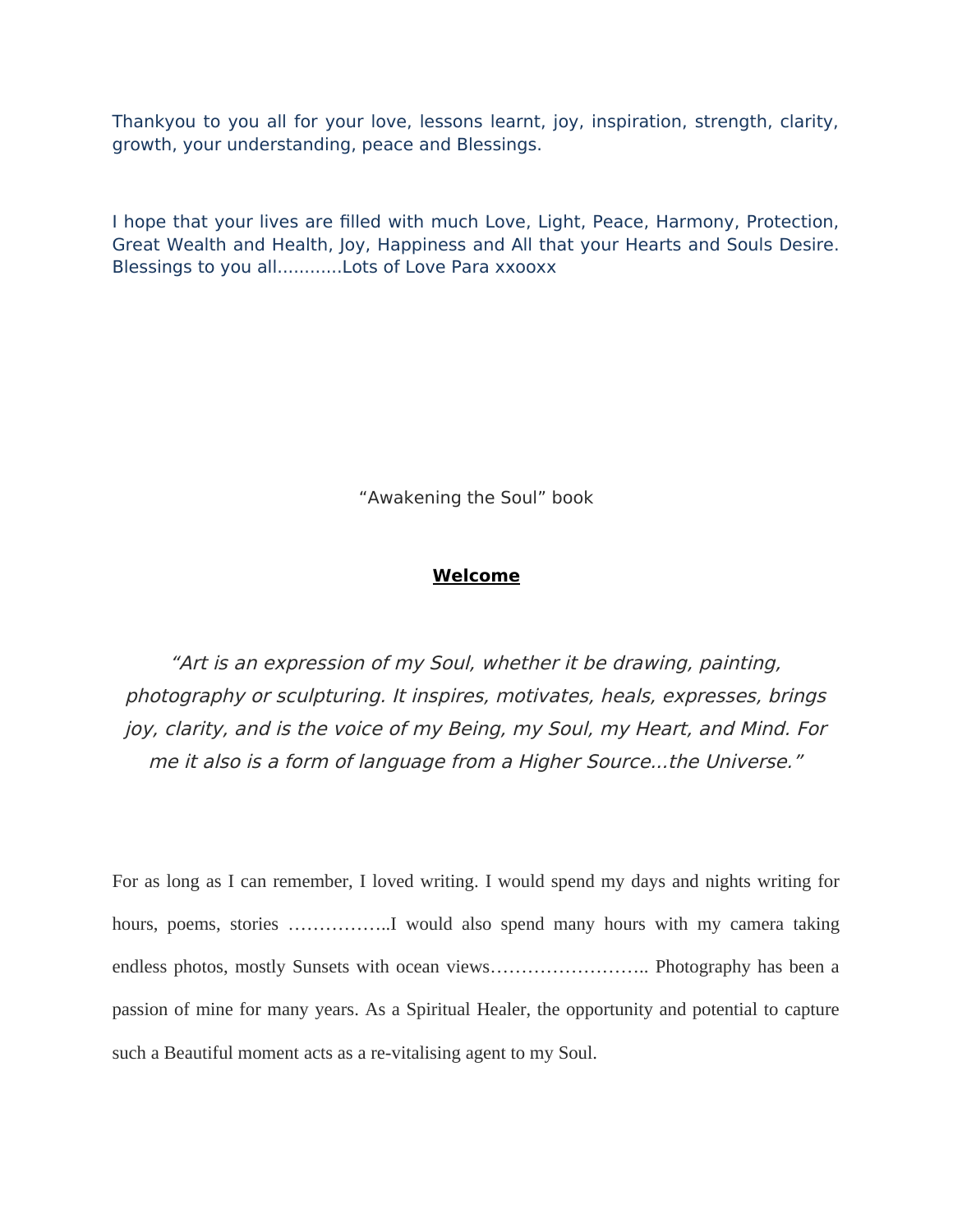When I showed my photos, writings and poems to others, it would spark a start of their own journey onto something their heart and soul yearned for. It brought them just like for me, also hope, inspiration and guidance. This brought about a catalyst that began me on a journey in anticipation and eagerness, to one day produce a book filled with love and light, hope and joy, peace and clarity, wisdom and so much more. Little did I know at the time that I would one night find myself woken begin that thought so strong. It lead me to begin a journey I never imagined.

We all need love, support, guidance, hope, strength. We all need companionship, laughter, and fulfilled dreams. We all need harmony, peace, and acknowledgement, to freely be able to and with expression of our emotions without fear. I know that I also have an inexplicable desire to always want to connect with Universe/Higher Realms……………...

Upon initially embarking on this journey, I honestly either had no idea or was ignorant to want to know that doing so meant facing the deepest awakenings along the way, immense sacrifice, losses and some of the most unjustifiable challenges. Many times I wanted to get of the path I found myself on. But remarkably every single time it was a particular photo that kept telling me to hang in there, to please not give up. And Incredibly this colored textured paper I am typing on!

Like music, art and words play an extraordinary role in restoring our faith, bringing us hope and light, inspiration and joy to our hearts and our souls. Life is so precious. Once in a while it just takes a few words or some form of art, to inspire and motivate us, to truly help us back on track, to allow ourselves to courageously walk forward in life, to see clearly again. Sometimes a bump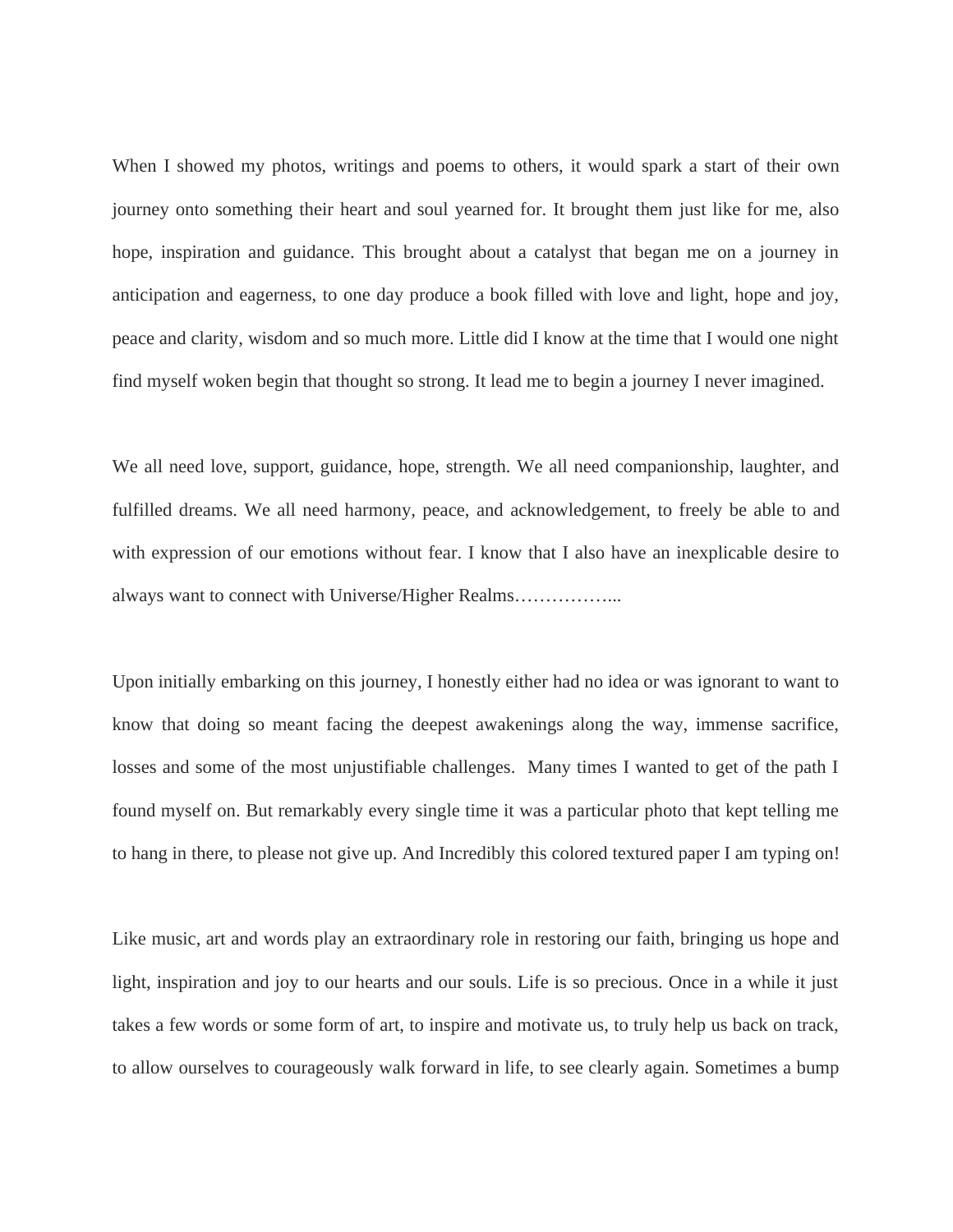on the road causes one to trip, stumble or fall, Universe sends us Angels to just touch our hand, say a warm gesture, a reminder of who we are, to effortlessly jump up so high saying what was that? A stumble? To teach us lessons, to look where we are walking and to help one grow wiser, stronger and lighter.

I don't know why this one particular photo would have such a Profound affect on me. Every single time I wanted to throw the towel in and not complete my passion, the books, because of the heartache along the way, this one photo found a way to fill my whole soul with enormous hope beyond words………………… And here I am realizing I am finalizing the last of the first set of 27 books, to which in fact is the first book I began my journey upon ……………

The truth is that I do not remember where and when exactly I took the photo. It was such a very long time ago now. But the photo would always make me feel safe, and fill my Heart with Hope. Somehow it was Home for me………. And it gave me strength to carry on……………..Remarkably I think always of the 12 Apostles at Great Ocean Road in Victoria, Australia.

I recall a time when I was living at Flinders, Victoria, Australia, a flash of a past life there. I was sitting on the beach on some rocks and suddenly I saw myself in a very long ancient looking dress, and married to a sailor, and all I can recall is seeing myself living high on a hill with ocean views, and seeing an old ancient sailing ship or boat and the waves in full motion. There is more to the story, but I often wondered about the photo that kept me going, and the flash remembrance of a past life……….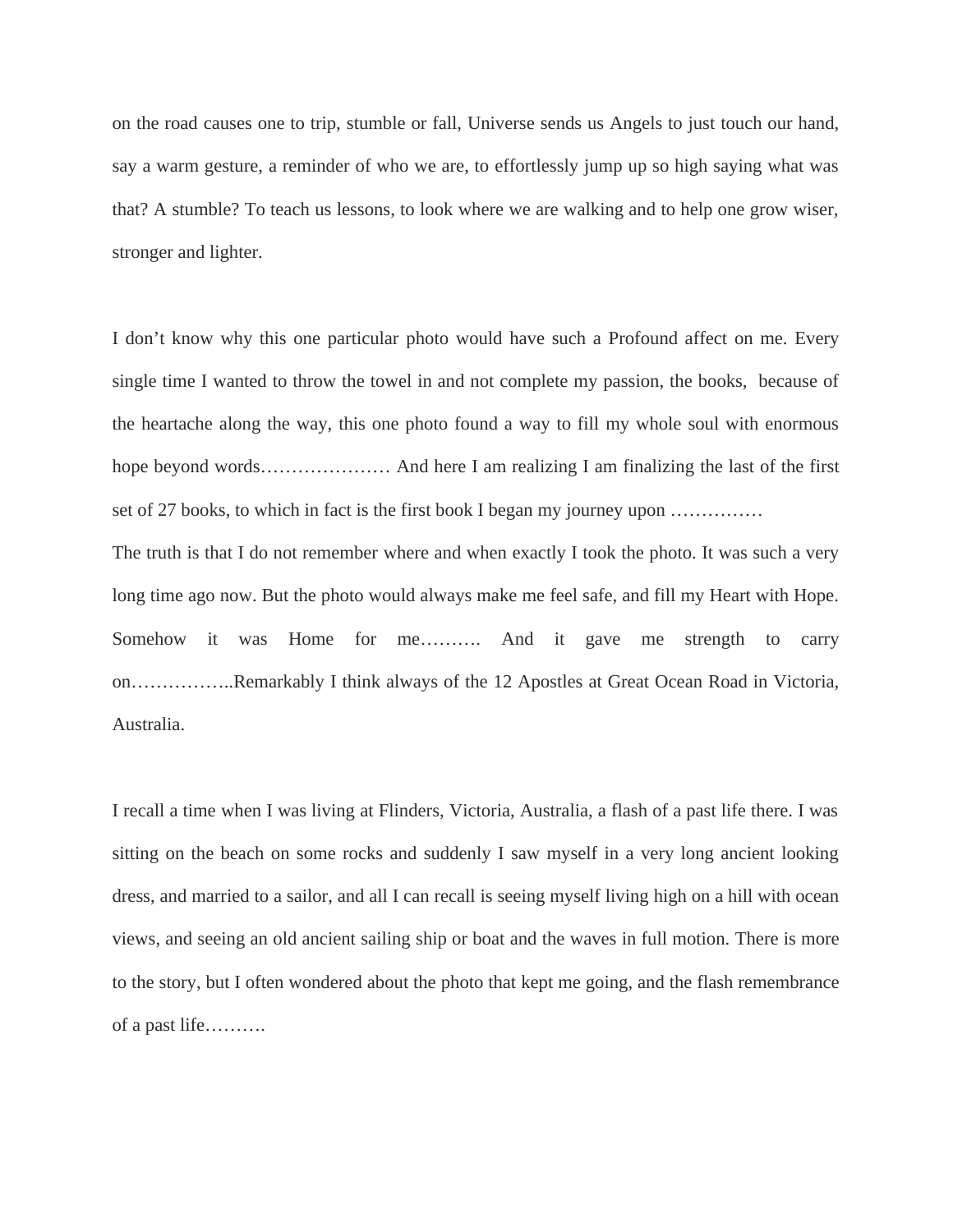Regardless, the photo has been my hope, my strength, my guidance……. I wonder if finalizing this last book of the first set, that was the first book I first began this journey on, means something significance ……….time will tell……………(Funnily, everywhere I go I always see signs of 'The Last Supper - The 12 Apostles" from the Biblical story. Let's hope it's not my last supper on earth in producing to the world the first set of books, fulfilling a Promise.)

May this book bring you a level of peace and harmony into your life and into your heart and soul as it has for me and those close to me.

*12th July 2017*

*Let me be your Inspiration Let me into your Soul Let us dream Let us walk Hand in hand. Let me help you, Let not fear Step in its way. I Believe Let me be your Light Let no one Cloud your sight Follow your Heart Follow those Dreams*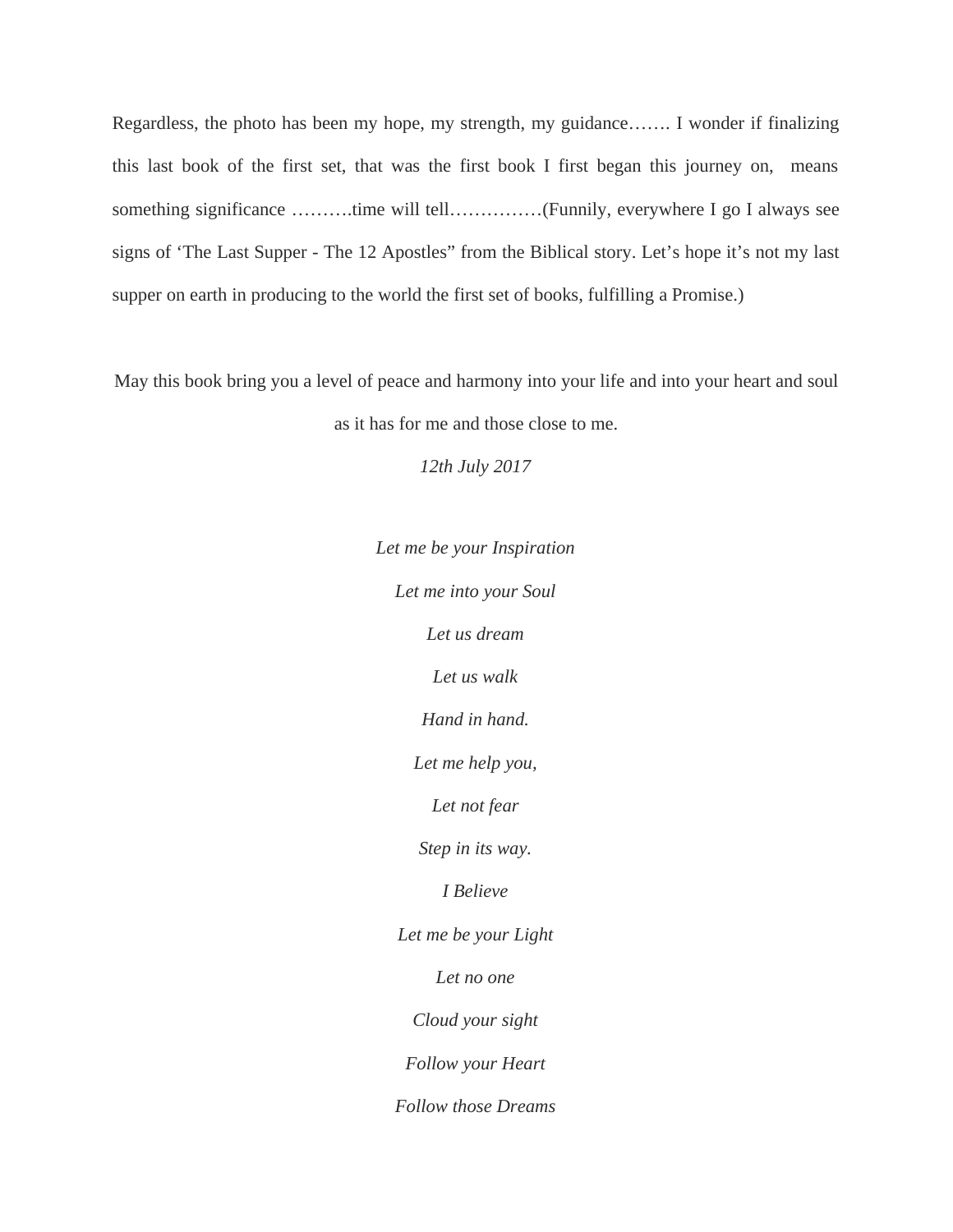*No longer do you have to*

*Walk alone this path.*

*I rejoice in your achievements*

*I cry at your fears*

*I try to show you many Signs*

*To reassure* 

*Your yearnings*

*Are real.*

*Oh dear soul*

*Believe all is so*

*Surrender to the Heavens above*

*And dream your dreams*

*That your soul yearns for....*

*Let it all unfold*

*For all is all possible...........*

*Guide*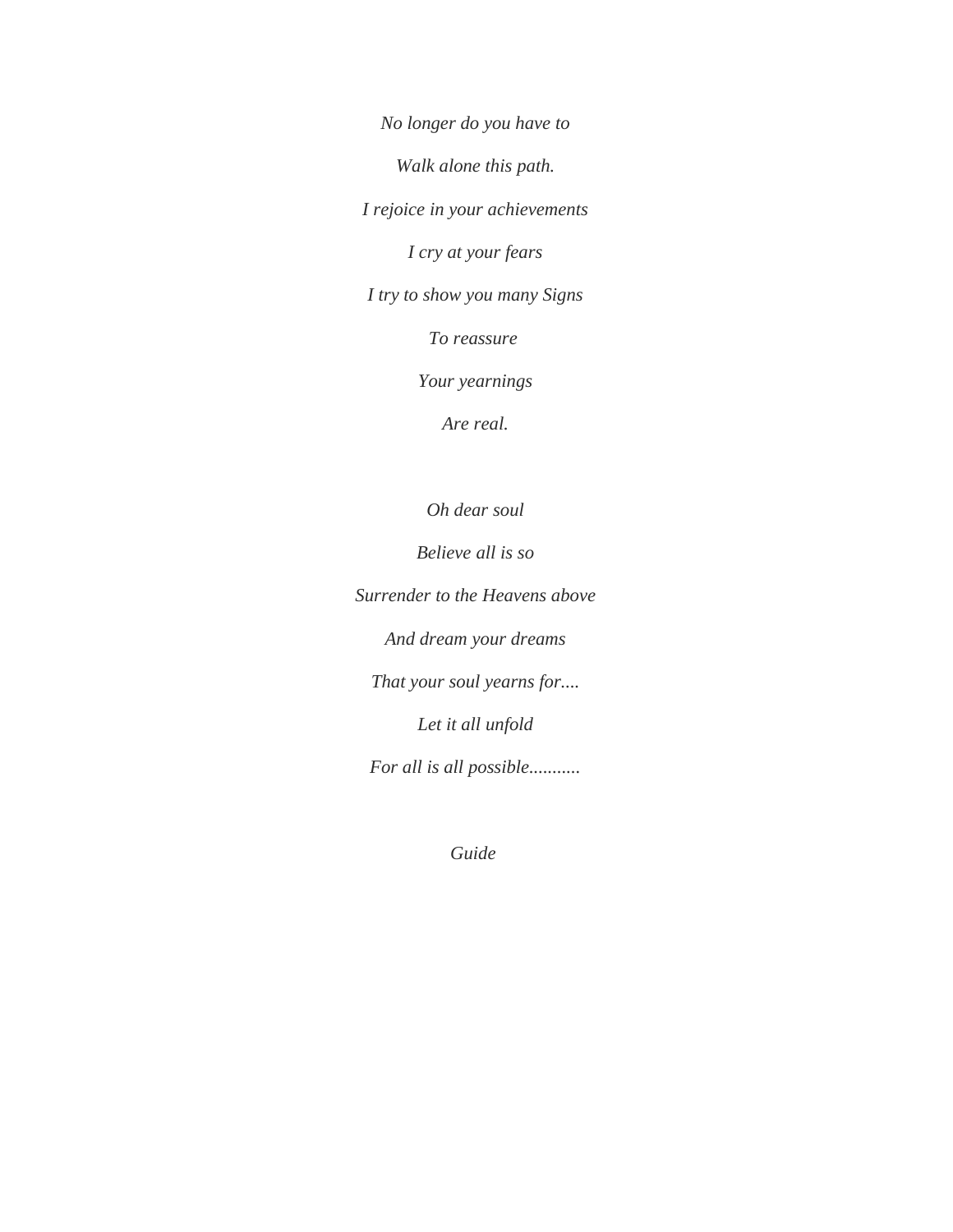

# **I dedicate this book to**

# **Paulene Cregan**

You sure have a way with words, with how you bring joy to my World. You know what to say with Truth, I Always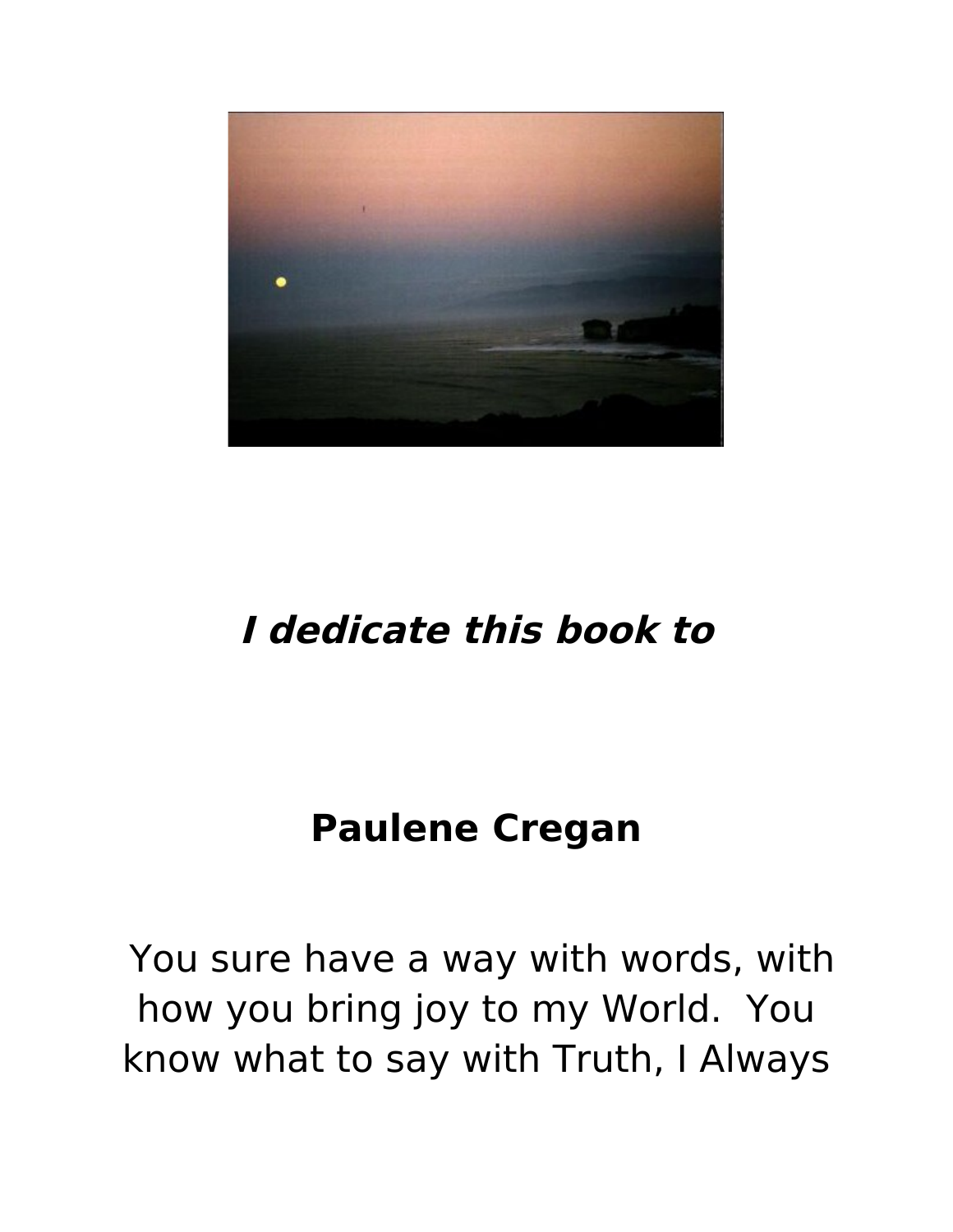Smile with Delight, so excited to see you. Enchanted by your Aura, Your Love, You Always know how to make things Bright in my Life. Goddess you Are, True form Of Life, I love you and part of my life you Always are. I love you, A Blessing to have you in my life.

## **A special dedication to Paulene's husband Andrew, and her love ones, including her children Jade and Daniel, and Grandchildren.**

**"The plan to change the world is a very multifaceted approach, for this is not something that can be done alone, it has to be something everybody does together, and not only "does together", but does it willingly, joyfully, and lovingly!**

**You see, in order to change the world, we must live diferently than we have in the past. We have to stop seeing ourselves as consumers, we have to live instead as creators. This of course, takes education and practice, and those are the two pillars of this creation."**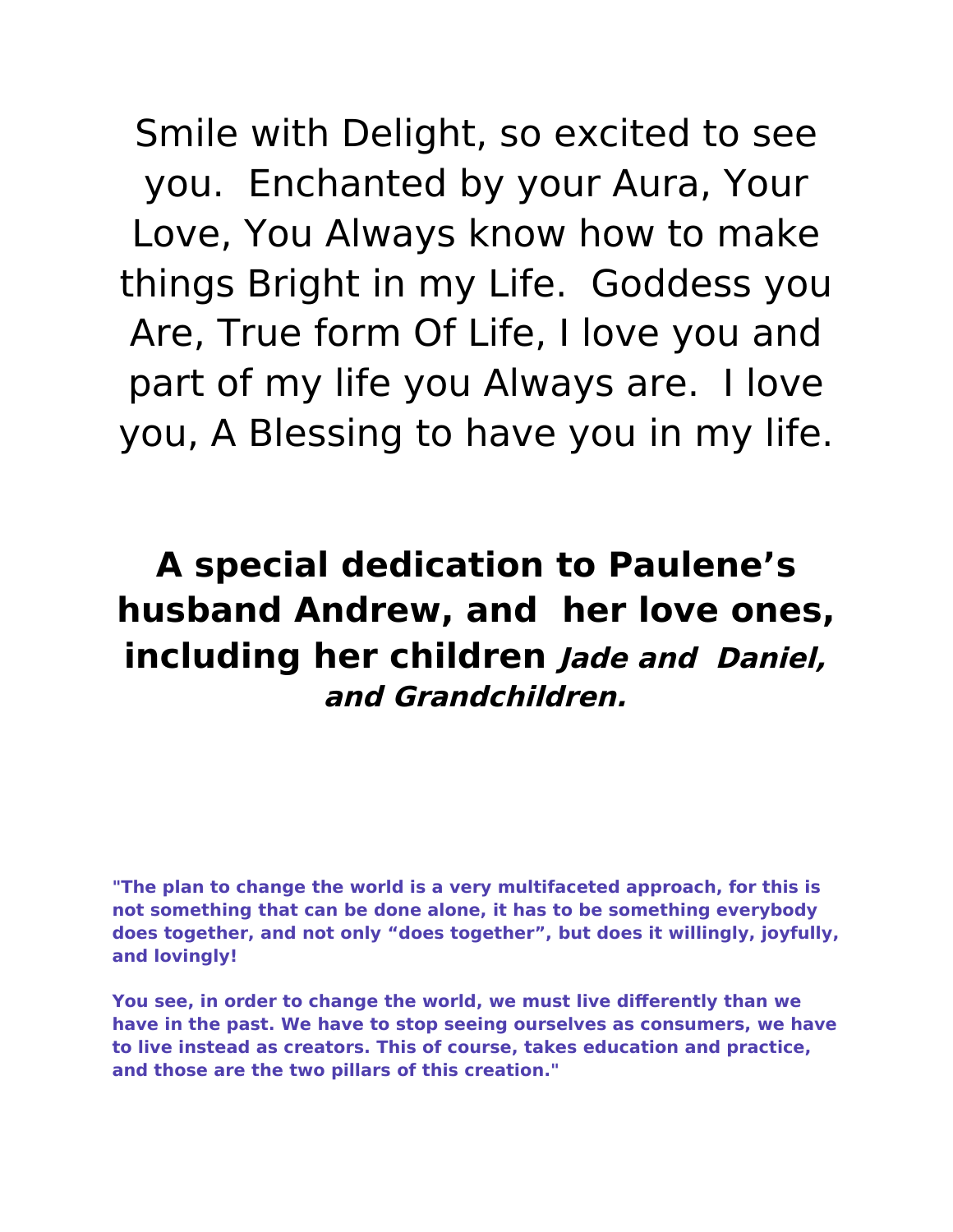### **<http://thespiritscience.net/2014/05/18/about-us/>**

### Links:

[www.naturestreasures.com.au](http://www.naturestreasures.com.au/) [www.enchantingangels.com.au](http://www.enchantingangels.com.au/) [www.SerenityVibrationHealing.com](http://www.SerenityVibrationHealing.com/) [www.serenityministry.com/](http://www.serenityministry.com/) [www.angels.net.au](http://www.angels.net.au/) [www.myangelcardreadings.com](http://www.myangelcardreadings.com/)  [www.medicalintuition.net.au](http://www.medicalintuition.net.au/)  [www.chakra.goddess.com.au/chakra.html](http://www.chakra.goddess.com.au/chakra.html)  [www.ambikawauters.com](http://www.ambikawauters.com/) (The Angel Oracle by Ambika Wauters) [www.angel-numbers.com](http://www.angel-numbers.com/) <http://sacredscribesangelnumbers.blogspot.com.au/p/what-are-angel-numbers.html> [www.kabbalahinsights.com/en/](http://www.kabbalahinsights.com/en/) [www.whats-your-sign.com](http://www.whats-your-sign.com/) [www.archangels-and-angels.com/misc/prayers.html](http://www.archangels-and-angels.com/misc/prayers.html) <http://bookreviews.nabou.com/reviews/thealchemist.html> [www.LynnRobinson.com](http://www.LynnRobinson.com/) [www.amigoingmad.com.au](http://www.amigoingmad.com.au/)  [www.barnesandnoble.com/sample/read/9781416558439](http://www.barnesandnoble.com/sample/read/9781416558439) (Fear Not Tomorrow, God Is Already There (Book) www.thesecret.tv (Rhonda Byrne) [www.louisehay.com](http://www.louisehay.com/) [www.kathleenmcgowan.com](http://www.kathleenmcgowan.com/) [www.nealedonaldwalsch.com](http://www.nealedonaldwalsch.com/) [www.dailyom.com](http://www.dailyom.com/) [www.radiantlyhappy.blogspot.com.es](http://www.radiantlyhappy.blogspot.com.es/) [www.lucycavendish.com](http://www.lucycavendish.com/)  [www.angellight.co.uk/chrissie/index.html](http://www.angellight.co.uk/chrissie/index.html) (Advice from Angels Oracle Cards by Chrissie Astell) [www.hayhouse.com.au/authorlist.php](http://www.hayhouse.com.au/authorlist.php) www.blueangelonline.com/martine\_salerno.htm (Meditation with Angels CD by Martine Salerno} [www.rodneyohebsion.com/acowbook.html](http://www.rodneyohebsion.com/acowbook.html) [www.masteringalchemy.com/sites/default/fles/shift\\_ebook\\_english.pdf](http://www.masteringalchemy.com/sites/default/files/shift_ebook_english.pdf) [www.oraclesandhealers.wordpress.com](http://oraclesandhealers.wordpress.com/)  <http://katherinesdaughter.com/> [www.meditationforhealing.com.au/about-ranjani/](http://www.meditationforhealing.com.au/about-ranjani/)  <http://www.hayhouse.com/catalogsearch/advanced/result/?author=Doreen+virtue>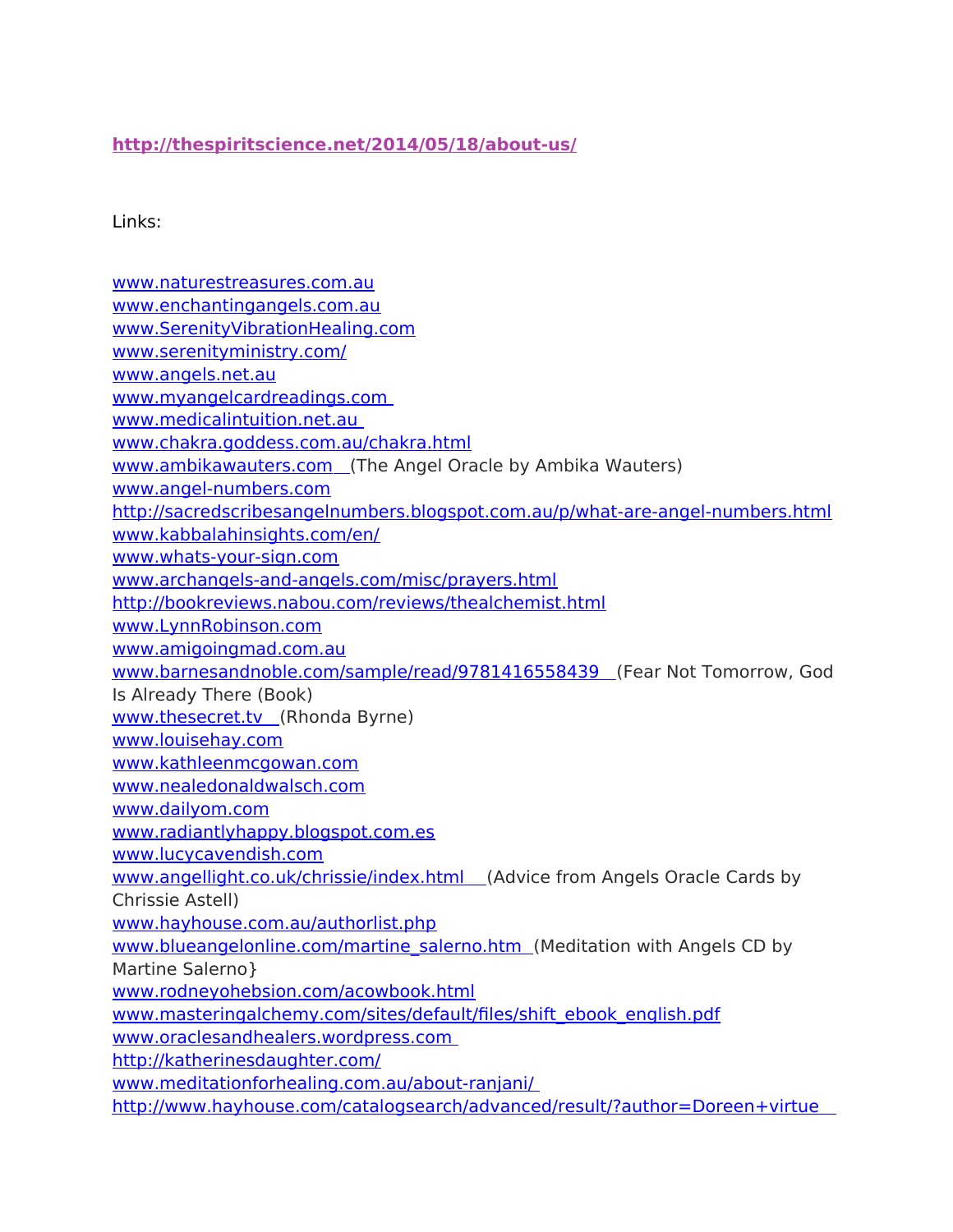[\(](http://www.hayhouse.com/catalogsearch/advanced/result/?author=Doreen+virtue)Doreen Virtue) [www.sallychambers.com](http://www.sallychambers.com/) [www.miraclesandinspiration.com/](http://www.miraclesandinspiration.com/) [www.ahhca.org \(](http://www.ahhca.org/)Australian Holistic Healers and Counsellors Association) [www.wakeup-world.com](http://www.wakeup-world.com/) [www.bluedragonjournal.com](http://www.bluedragonjournal.com/) [www.social-consciousness.com/2012/02/law-of-attraction-fundamentals.htm](http://www.social-consciousness.com/2012/02/law-of-attraction-fundamentals.htm) [www.coreevolution.com/](http://www.coreevolution.com/) <http://thespiritscience.net/>

### [www.ucm.ca/](http://www.ucm.ca/)

(Kaya and his lovely wife, Christiane founded Universe/City Mikaël (UCM) Publishing as well as the Angelica Pratica Clinic.)

[www.australianhorserescue.com/](http://www.australianhorserescue.com/)  [www.dreamcatcherreality.com](http://www.dreamcatcherreality.com/) [www.thespiritofwater.com](http://www.thespiritofwater.com/) [www.awakenhumanity.org](http://www.awakenhumanity.org/) [www.whitewolfjourneys.com](http://www.whitewolfjourneys.com/) [http://discerningthemystery2000plus.blogspot.com.au/p/blog-page\\_20.html](http://discerningthemystery2000plus.blogspot.com.au/p/blog-page_20.html) <http://thewakeupexperience.eu/>  [www.americanantigravity.com/fles/documents/LS\\_Ebook-Catalog.pdf/](http://www.americanantigravity.com/files/documents/LS_Ebook-Catalog.pdf%20) (Vitalize your Body Energy) [www.alchemistsshop.com/elixir-of-life---the-long-sought-after-grail-35-c.asp](http://www.alchemistsshop.com/elixir-of-life---the-long-sought-after-grail-35-c.asp)  [www.nexusilluminati.blogspot.com.au/2012/04/fower-of-life-sacred-geometry.html](http://www.nexusilluminati.blogspot.com.au/2012/04/flower-of-life-sacred-geometry.html)  [www.spiralofight.com/sacred\\_geometry.htm](http://www.spiraloflight.com/sacred_geometry.htm)  <http://www.sophialove.org/my-blog> [www.thepromiserevealed.com/](http://www.thepromiserevealed.com/)  [www.sunlightinstitute.org/healing-power-sun](http://www.sunlightinstitute.org/healing-power-sun%20)  www.youtube.com/watch?v=TirwZsT4atw (Wisdom From A Course In Miracles)  [www.youtube.com/watch?v=hOhKXTAsQmY](http://www.youtube.com/watch?v=hOhKXTAsQmY) (The Melchizedek Method) [www.jacobliberman.org](http://www.jacobliberman.org/)  [www.vitelwater.com.au/](http://www.vitelwater.com.au/)  [www.greenpeace.org/international/en/campaigns/forests/greenpeace-book](http://www.greenpeace.org/international/en/campaigns/forests/greenpeace-book-campaign/)[campaign/](http://www.greenpeace.org/international/en/campaigns/forests/greenpeace-book-campaign/) 

<http://www.soul-guidance.com/tarotdecks/index.htm>

[www.roadtoawakening.net/](http://www.roadtoawakening.net/)  [www.thrivemovement.com/](http://www.thrivemovement.com/)  [www.montaguekeen.com](http://www.montaguekeen.com/)  <http://tass.ru/en> [www.angelfre.com/oh2/peterr/ProphecyOfPeterDeunov.html](http://www.angelfire.com/oh2/peterr/ProphecyOfPeterDeunov.html)  [www.davidicke.com/](http://www.davidicke.com/)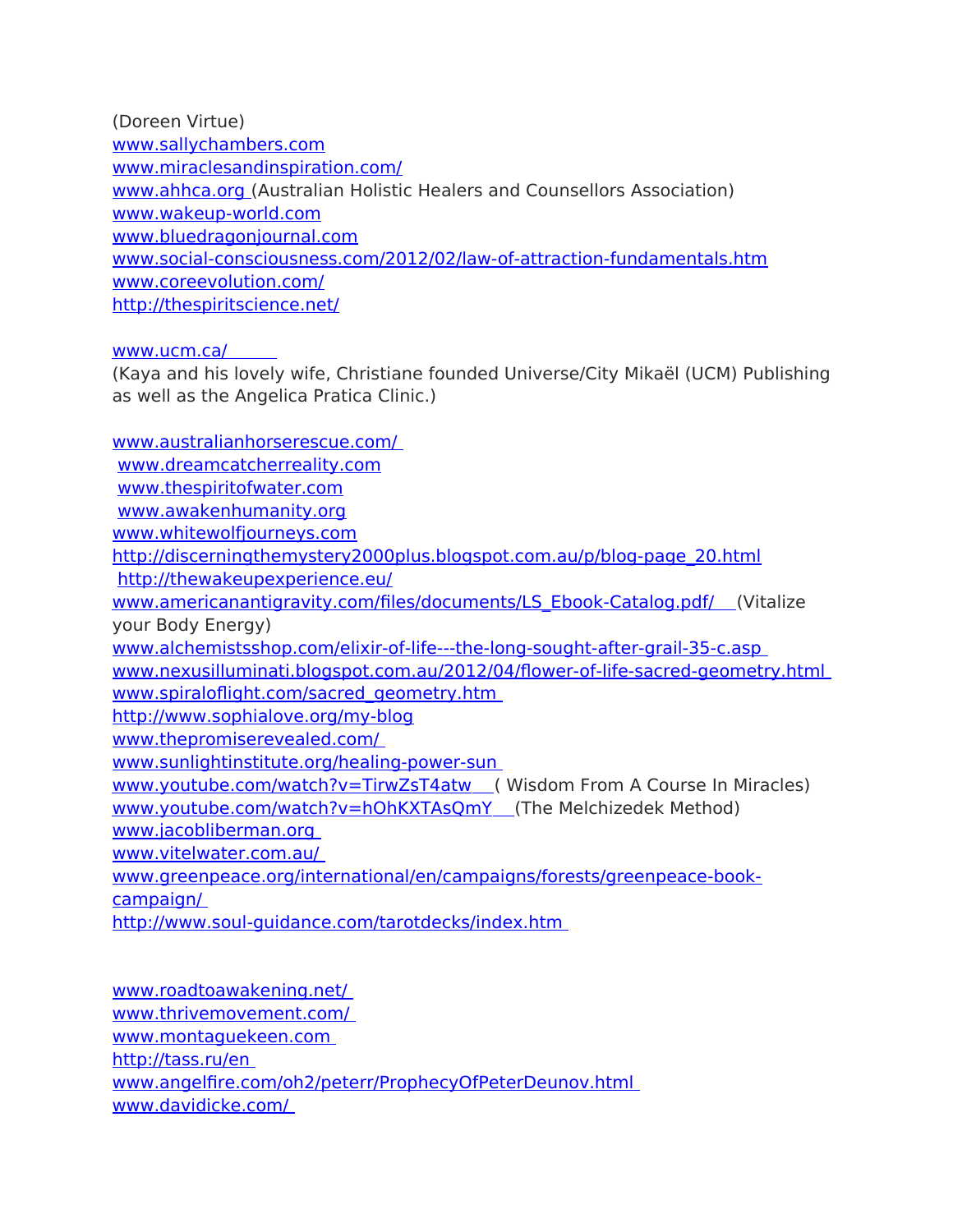[www.newtomorrow.us/index.html](http://www.newtomorrow.us/index.html) 

www.americanrhetoric.com/speeches/mlkihaveadream.htm (Martin Luther King, Jr. "I Have a Dream")

[www.youtube.com/watch?v=BhfG\\_yhYGGw&feature=youtu.be](http://www.youtube.com/watch?v=BhfG_yhYGGw&feature=youtu.be) 

(Stephen Cook ,Presenter/Producer, Lift Your Spirit in InLight Radio, News editor of Golden Age of Gaia: An Open Letter to the Leaders of Every Government around the world please tell us all the truth in 2014 )

[www.youtube.com/watch?v=sPV-JExUPns&feature=player\\_embedded](http://www.youtube.com/watch?v=sPV-JExUPns&feature=player_embedded)  (Wilhelm Reich and Orgone Energy: A Brief Introduction)

[www.orgonelab.org](http://www.orgonelab.org/)  [www.naturalenergyworks.net](http://www.naturalenergyworks.net/) 

[www.whistleblowers.org/index.php?](http://www.whistleblowers.org/index.php?option=com_content&task=blogcategory&id=71&Itemid=108) [option=com\\_content&task=blogcategory&id=71&Itemid=108](http://www.whistleblowers.org/index.php?option=com_content&task=blogcategory&id=71&Itemid=108)  (The National Whistleblowers Center (NWC) The National Whistleblowers Center (NWC)

[www.newsfocus.org](http://www.newsfocus.org/)  [www.divinecosmos.com/start-here/davids-blog/1145-us-military-fed](http://www.divinecosmos.com/start-here/davids-blog/1145-us-military-fed) 

 [www.itccs.org](http://www.itccs.org/) (The International Tribunal into Crimes of Church and State)

### [www.thepublictrust1776.org/mission-statement-2/](http://www.thepublictrust1776.org/mission-statement-2/) (The One People's Public Trust (OPPT) )

### [http://youtu.be/nbhbcnGNNaw](http://youtu.be/nbhbcnGNNaw%20)

("The New Dawn of Human Awareness and Consciousness"...."the massive changes of our thought patterns" required "in removing the control factors…..breaking the chains that have held us in control limitations" for so long. By David Vaughan Icke)

[www.progressivepress.net/let-the-banks-fail-says-iceland-president/](http://www.progressivepress.net/let-the-banks-fail-says-iceland-president/)  (Iceland's President Olafur Ragnar Grimsson)

[www.youtube.com/watch?v=jf0khstYDLA](http://www.youtube.com/watch?v=jf0khstYDLA)  ( "Why in the World are They Spraying?" about Chemtrails)

[www.youtube.com/watch?v=z5fIwLo1Trs&feature=youtube\\_gdata\\_player](http://www.youtube.com/watch?v=z5fIwLo1Trs&feature=youtube_gdata_player) 

(Mr Tony Robinson and the team from the BBC, including scholar and historian Michael Jones, documentary tracing the family history of our royals, establishing that our Queen Elizabeth II is NOT the rightful heir to the throne of England - nor is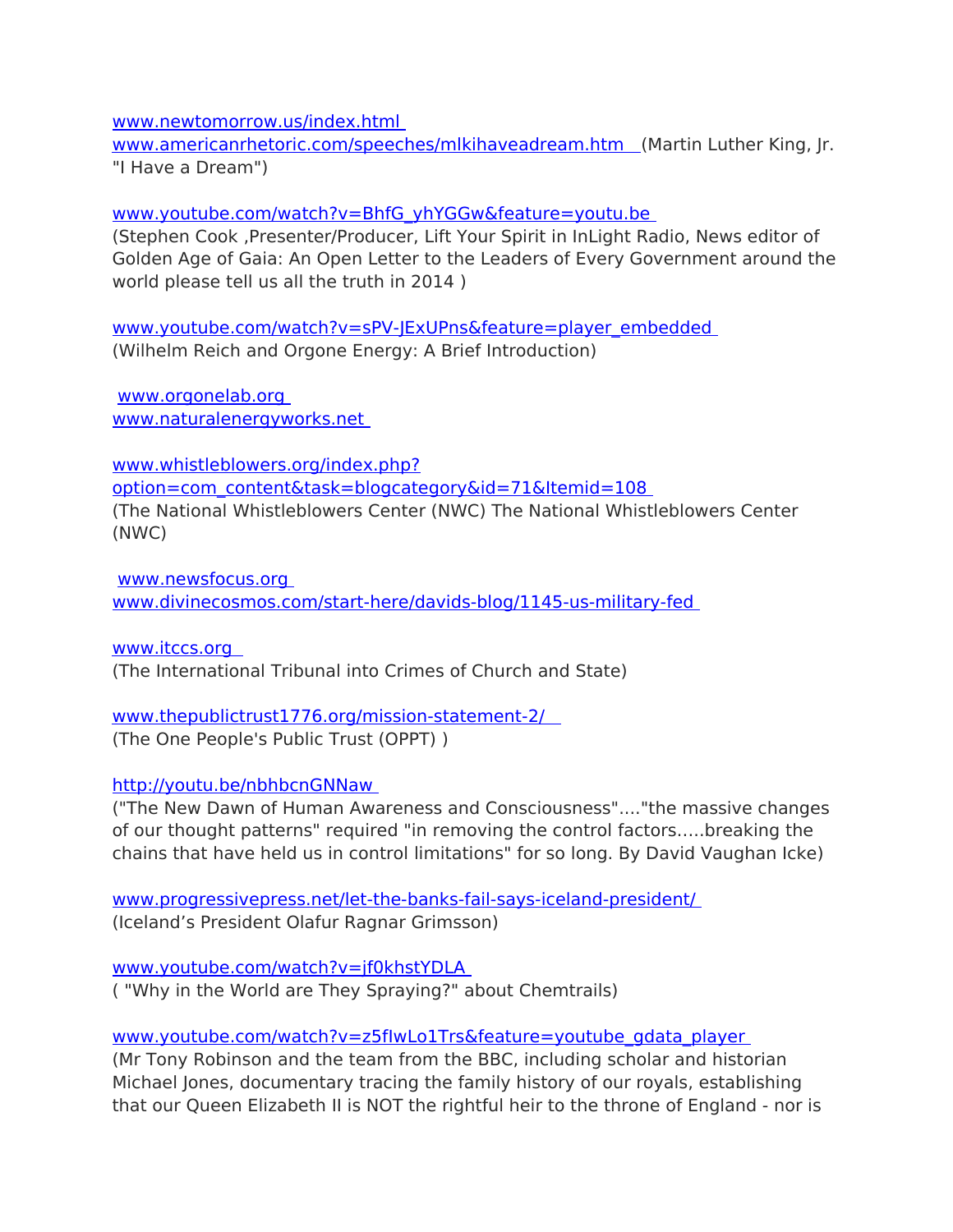ANYONE within her family.)

[www.abroadintheyard.com/real-king-of-england-dies-in-australia-true-royal-lineage](http://www.abroadintheyard.com/real-king-of-england-dies-in-australia-true-royal-lineage-which-would-have-changed-british-history/)[which-would-have-changed-british-history/](http://www.abroadintheyard.com/real-king-of-england-dies-in-australia-true-royal-lineage-which-would-have-changed-british-history/)  [www.keshefoundation.org/](http://keshefoundation.org/)  [www.vigilantcitizen.com/sinistersites/sinister-sites-the-georgia-guidestones/](http://vigilantcitizen.com/sinistersites/sinister-sites-the-georgia-guidestones/)  [www.informationliberation.com/?id=14949](http://www.informationliberation.com/?id=14949)  [http://www.2012portal.blogspot.com.au](http://www.2012portal.blogspot.com.au/) [www.fuoridealert.org/](http://www.fluoridealert.org/)  [www.time4thetruth.info/](http://www.time4thetruth.info/)  [www.ascensionhelp.com/](http://www.ascensionhelp.com/)  <http://thewatchers.adorraeli.com/> [http://eclinik.wordpress.com/2013/03/07/humanity-is-rising-while-the-empire](http://eclinik.wordpress.com/2013/03/07/humanity-is-rising-while-the-empire-plummets/)[plummets/](http://eclinik.wordpress.com/2013/03/07/humanity-is-rising-while-the-empire-plummets/)  [www.hangthebankers.com/](http://www.hangthebankers.com/)  www.natural news .com [www.change.org/](http://www.change.org/)  [www.greenpeace.org/](http://www.greenpeace.org/%20)  [www.fourwinds10.net](http://www.fourwinds10.net/)  [www.nomorefakenews.com/](http://www.nomorefakenews.com/)  [www.jonrappoport.wordpress.com/about/](http://www.jonrappoport.wordpress.com/about)  [www.truedemocracyparty.net/](http://www.truedemocracyparty.net/%20)  [www.removingtheshackles.blogspot.ca/2013/02/what-if.html](http://removingtheshackles.blogspot.ca/2013/02/what-if.html)  [www.removingtheshackles.net/category/global-currency-revaluation/](http://removingtheshackles.net/category/global-currency-revaluation/) [www.newworldseminar.com](http://www.newworldseminar.com/) [www.healthintelligence.com.au](http://www.healthintelligence.com.au/) [www.safesalt.com.au](http://www.safesalt.com.au/) [www.tachyonis.org/Receptor.html](http://www.tachyonis.org/Receptor.html) [www.energyandvibration.com/geometry.htm](http://www.energyandvibration.com/geometry.htm) [www.thetahealing.com/thetahealing-dna-activation.html](http://www.thetahealing.com/thetahealing-dna-activation.html) [www.quantumpossibilities.biz/rapid.htm](http://www.quantumpossibilities.biz/rapid.htm) [www.thepromiserevealed.com/pyramid-systems-2/](http://www.thepromiserevealed.com/pyramid-systems-2/) [www.quantumpossibilities.biz/crystalhealing.htm](http://www.quantumpossibilities.biz/crystalhealing.htm) [www.majestic-quartz.com/index.php?](http://www.majestic-quartz.com/index.php?) [www.crystalgridmandalas.com/](http://www.crystalgridmandalas.com/) <https://suite.io/mary-desaulniers/36sy2dj> <http://haradimension.blogspot.com.au/p/the-hara-line-and-torus.html> [http://www.orgonefectsaustralia.com/](http://www.orgoneffectsaustralia.com/) <http://cosmicconvergence.org/> [www.oom2.com](http://www.oom2.com/) (Out of Mind) [www.wisdomearned.com](http://www.wisdomearned.com/) [www.lightworkers.org](http://www.lightworkers.org/) [www.gemstories.com](http://www.gemstories.com/) [www.messagetoeagle.com](http://www.messagetoeagle.com/)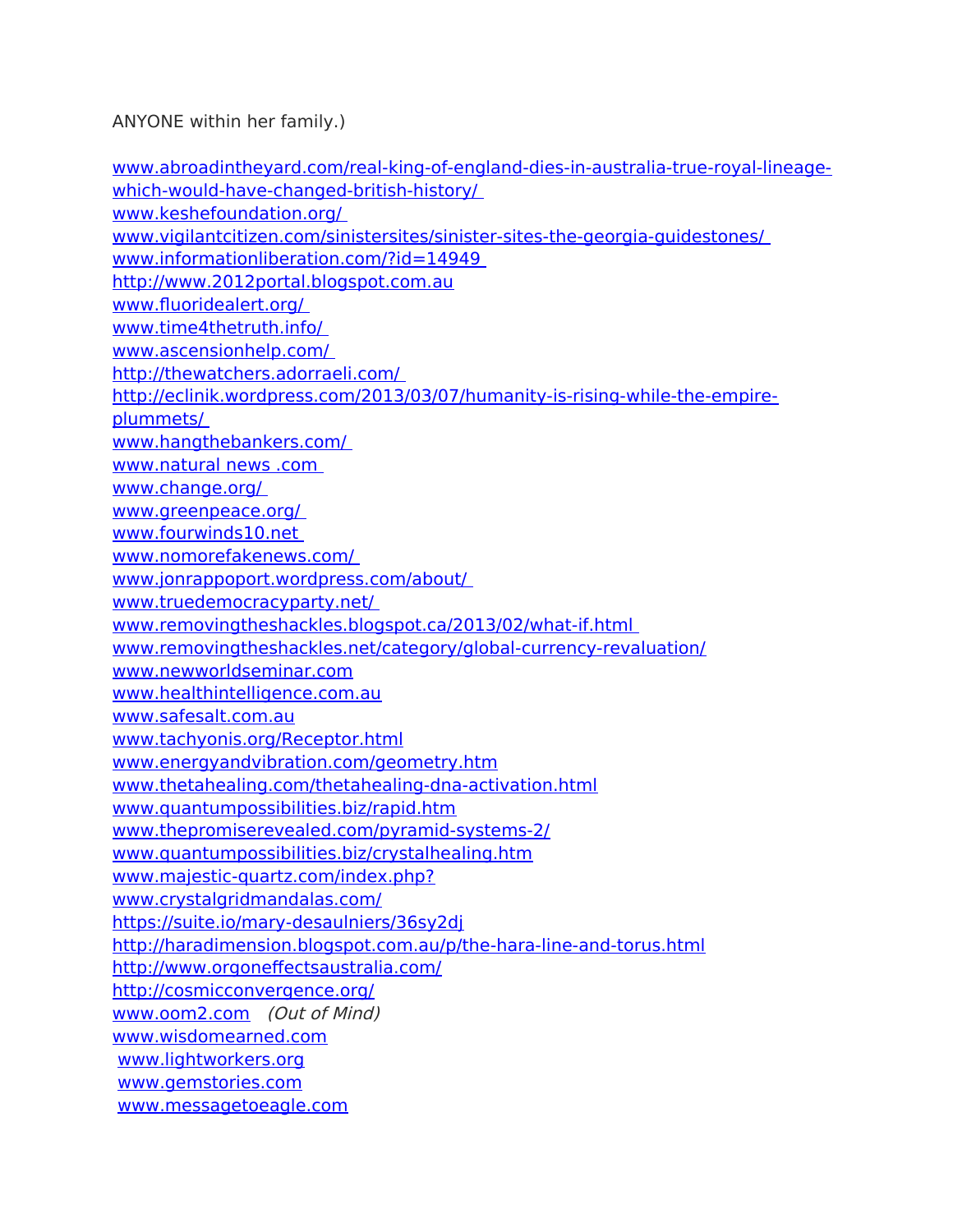[www.jonrappoport.wordpress.com](http://www.jonrappoport.wordpress.com/) [www.whistleblowersupportgroup.blogspot.com.au](http://www.whistleblowersupportgroup.blogspot.com.au/)

[www.itnj.org](http://www.itnj.org/) (The International Tribunal for Natural Justice)

[www.galaconfederationblogspot.com.au](http://www.galaconfederationblogspot.com.au/) [www.childrenofthesun.org](http://www.childrenofthesun.org/) [www.artof4elements.com](http://www.artof4elements.com/) [www.god-messages.com](http://www.god-messages.com/) [www.sitsshow.blogspot.com.es](http://www.sitsshow.blogspot.com.es/) [www.absoluteempowerment.com/Lemuria.php](http://www.absoluteempowerment.com/Lemuria.php) [www.newsunity.com](http://www.newsunity.com/) [http://cultureofawareness.com](http://cultureofawareness.com/) [www.waldorfbooks.com](http://www.waldorfbooks.com/) [https://en.wikipedia.org/wiki/Organic\\_architecture](https://en.wikipedia.org/wiki/Organic_architecture) <https://en.wikipedia.org/wiki/Anthroposophy> [www.cultureofawareness.com](http://www.cultureofawareness.com/) [www.treeofthegoldenlight.com](http://www.treeofthegoldenlight.com/) [www.globalresearch.ca](http://www.globalresearch.ca/) [www.crystalinks.com/12pyrthoth.htm](http://www.crystalinks.com/12pyrthoth.htm) [https://angelstoyou.wordpress.com](https://angelstoyou.wordpress.com/) [www.rt.com](http://www.rt.com/) <http://www.veteranstoday.com/> [www.ancient-origins.net](http://www.ancient-origins.net/) [www.breatharian.com](http://www.breatharian.com/) [www.numerology-thenumbersandthiermeanings.blogspot.com.au](http://www.numerology-thenumbersandthiermeanings.blogspot.com.au/) <https://www.comicdisclosure.com/> [http://drugdangers.com](http://drugdangers.com/) [www.wilderness.org.com](http://www.wilderness.org.com/) [www.indigenousconferences.com](http://www.indigenousconferences.com/) [www.humansarefree.com](http://www.humansarefree.com/) [www.ascensionwithearth.com](http://www.ascensionwithearth.com/) <http://www.telekinesisschool.com/> <http://www.sacredsupplements.com/> [www.aseekersthoughts.com](http://www.aseekersthoughts.com/) [https://ascendingstarseed.wordpress.com](https://ascendingstarseed.wordpress.com/) [www.iammysoul.com](http://www.iammysoul.com/) <https://higherdensity.wordpress.com/> [https://geopolitics.co](https://geopolitics.co/) <http://www.loveinactionnow.com/> [www.thehouseofhealing.com.au](http://www.thehouseofhealing.com.au/) [http://BeInQuantum.me](http://BeInQuantum.me/)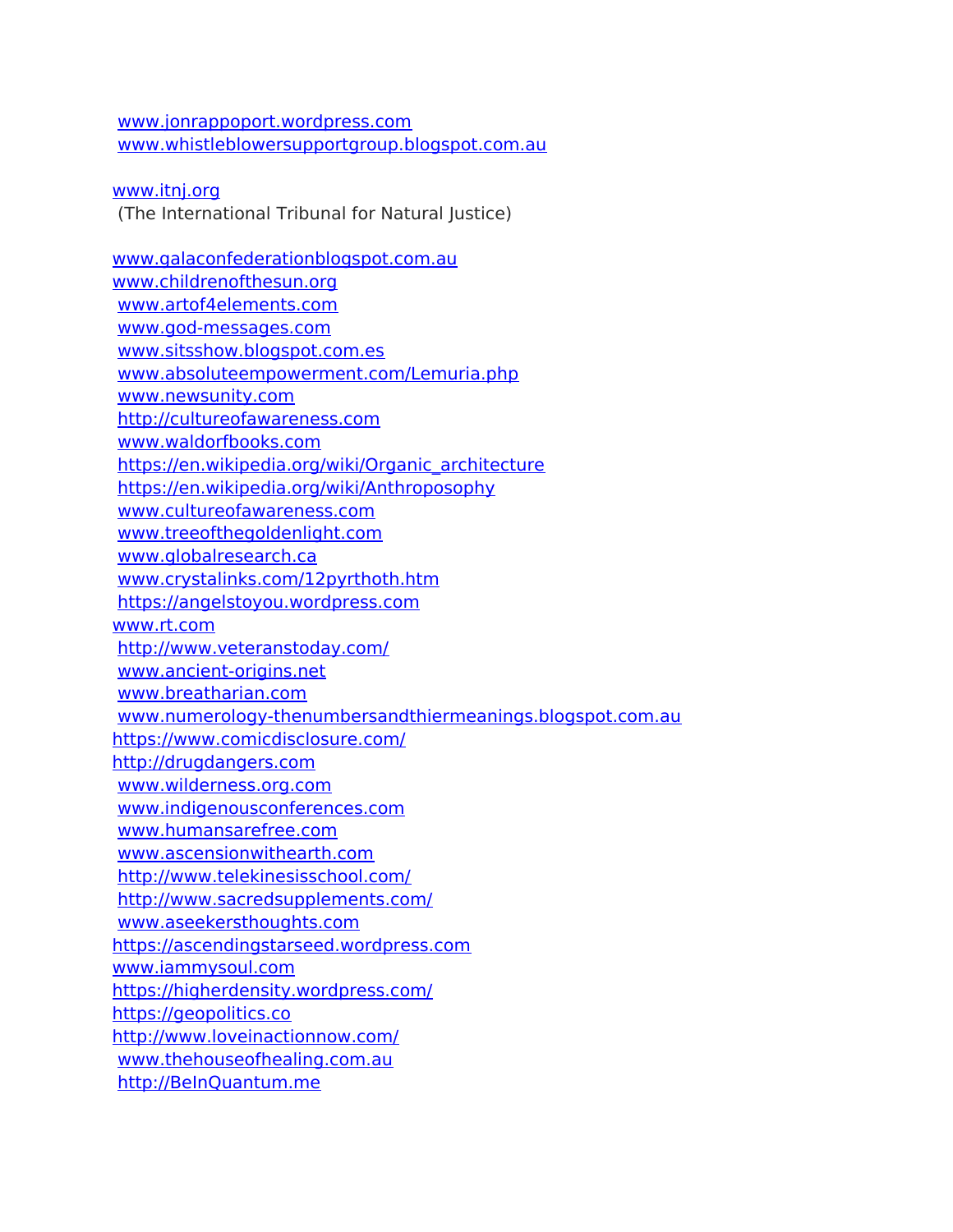[www.andromedacouncil.com](http://www.andromedacouncil.com/) [www.craniosacralschool.com](http://craniosacralschool.us10.list-manage.com/track/click?u=81231429c9655f46f91adf521&id=215b701a4c&e=484b6187e2)

[http://themindunleashed.com](http://themindunleashed.com/)

<http://humansarefree.com/>

[www.aboriginalartstore.com.au/about-us](http://www.aboriginalartstore.com.au/about-us) [www.aboriginalculture.com.au](http://www.aboriginalculture.com.au/) [www.cleverpix.com.au](http://www.cleverpix.com.au/) [www.divinedrawings.com](http://www.divinedrawings.com/)

<http://www.creatingkeepsakes.com/index.html>

Wendy Smith Merricks VIC 3926 Ph: (03) 5989 8865 (Oil Painting and Soft Pastels Mentor, Artist and Teacher)

[www.ben-shoshan.com/en/](http://www.ben-shoshan.com/en/) <http://www.tayloreddots.com.au/about>

[www.greatwebs.com.au](http://www.greatwebs.com.au/)

Unicorn Eye Design (Alleyna Ph: (02) 9533 4282).

[www.rfb.com.au](http://www.rflb.com.auu/) (Rutherford Fine Leather Binding P/L : Peter Lewis)

[www.weebly.com.au](http://www.weebly.com.au/)

<http://www.nea.org/home/37409.htm> (Global Education Resources) [http://web.stanford.edu/class/msande91si/www](http://web.stanford.edu/class/msande91si/www-spr04/readings/week1/InternetWhitepaper.htm)[spr04/readings/week1/InternetWhitepaper.htm](http://web.stanford.edu/class/msande91si/www-spr04/readings/week1/InternetWhitepaper.htm) (How Does the Internet Work?) <http://www.attsavings.com/resources/teaching-telecommunications> (Teaching Telecommunications) <http://www.peacecorpsconnect.org/resources/education/classroom-materials/> (Connect Your Classroom to the Global Community: Classroom Materials) http://kids.nationalgeographic.com/kids/places/find/ (World Culture) <http://www.globalkids.org/#/home> (GlobalKids.org)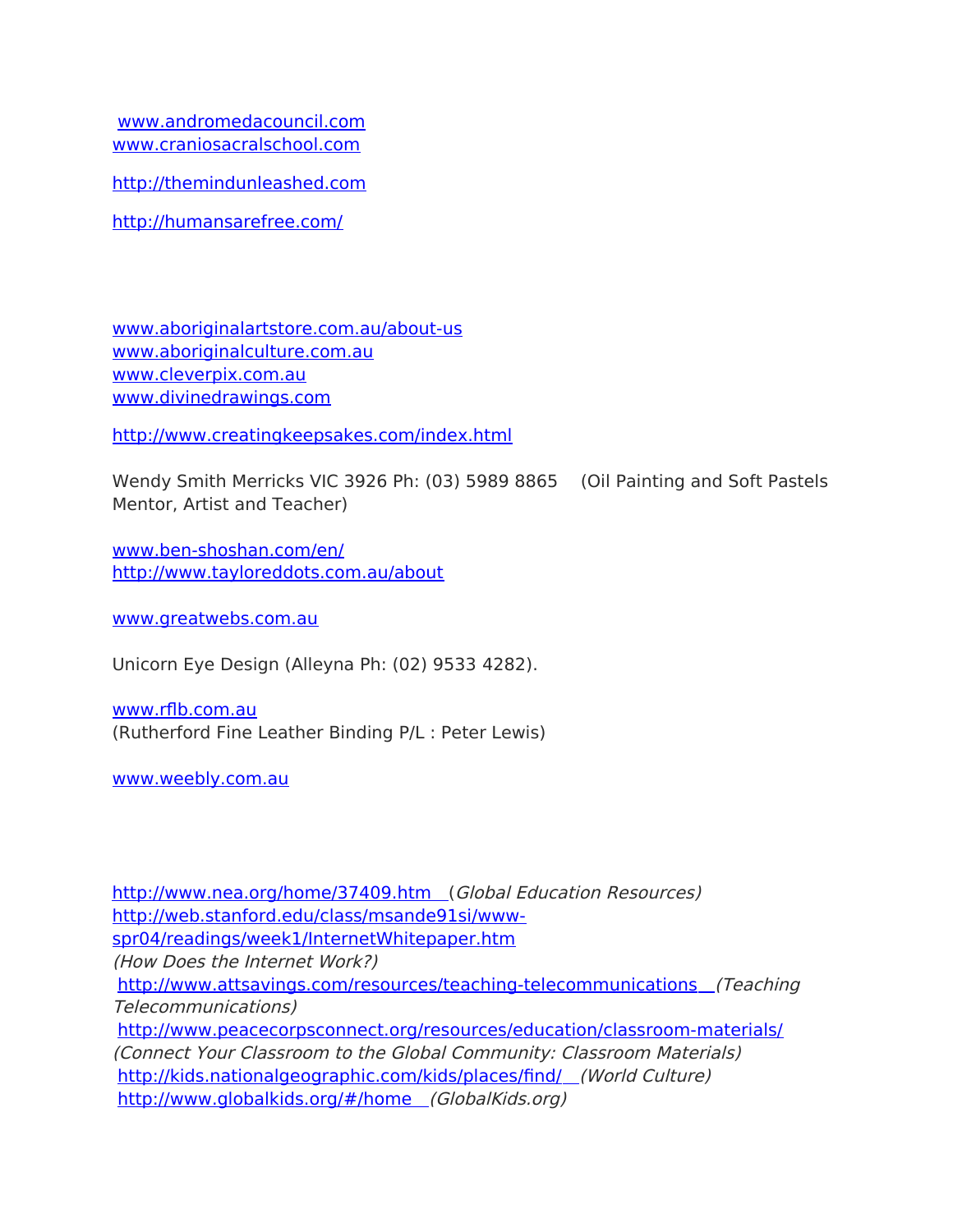<http://www.e-aircraftsupply.com/aircraft-guide-for-kids/> (Aircraft Guide for Kids) [https://www.eaa.org/en/eaa/aviation-education-and-resources/eaa-youth](https://www.eaa.org/en/eaa/aviation-education-and-resources/eaa-youth-education/eaa-young-eagles-program)[education/eaa-young-eagles-program](https://www.eaa.org/en/eaa/aviation-education-and-resources/eaa-youth-education/eaa-young-eagles-program)

(Young Eagles Program)

http://www.physicsclassroom.com/ (The Physics Classroom) <http://scienceworld.wolfram.com/physics/> (Eric Weisstein's World of Physics)  [http://www.calculators.org/math/physics.ph](http://www.calculators.org/math/physics.php) (204 Classical Mechanics Calculators) http://www.feynmanlectures.caltech.edu/ (The Feynman Lectures on Physics) <http://educatorlabs.org/> Jasmine Dyoco [info@educatorlabs.org](mailto:info@educatorlabs.org) <http://cct.edc.org/> [\(Center for Children & Technology](http://cct.edc.org/)) <http://www.netaonline.org/> [\(NETA - National Educational Telecommunications](http://www.netaonline.org/)  [Association](http://www.netaonline.org/))

[http://www.teachhub.com/12-easy-ways-use-technology-your-classroom-even](http://www.teachhub.com/12-easy-ways-use-technology-your-classroom-even-technophobic-teachers)[technophobic-teachers](http://www.teachhub.com/12-easy-ways-use-technology-your-classroom-even-technophobic-teachers)

[\(12 Easy Ways to Use Technology in the Classroom, Even for Technophobic](http://www.teachhub.com/12-easy-ways-use-technology-your-classroom-even-technophobic-teachers)  [Teachers\)](http://www.teachhub.com/12-easy-ways-use-technology-your-classroom-even-technophobic-teachers)

Message to Humanity:

### **Following is a list of the titles of the Messages in PDF format shown further below:**

- The Great Speech Ever Made By Charlie Chaplin
- In Honour of Life (edit version. Full version see Philosophia→expand your awareness  $\rightarrow$  search for truth)
- For all the braves we lost to battle. Your plight was never in vain.
- What are we capable of by Para Kas
- The Truth of a Heart soul Life
- A Massive Wake-Up Call for Humanity ( is on the USB stick files as doc and PDF to choose either format)
- MESSAGES FROM THE REALMS OF LIGHT
- The Mountains are Full of Dragons and They Are Powerful About Dragon Energy
- Man's Search for Meaning
- Follow Your Dreams Quotes
- Pay attention to what's going on around you. By Abraham Hicks
- Don't let someone who gave up on their dreams talk you out of yours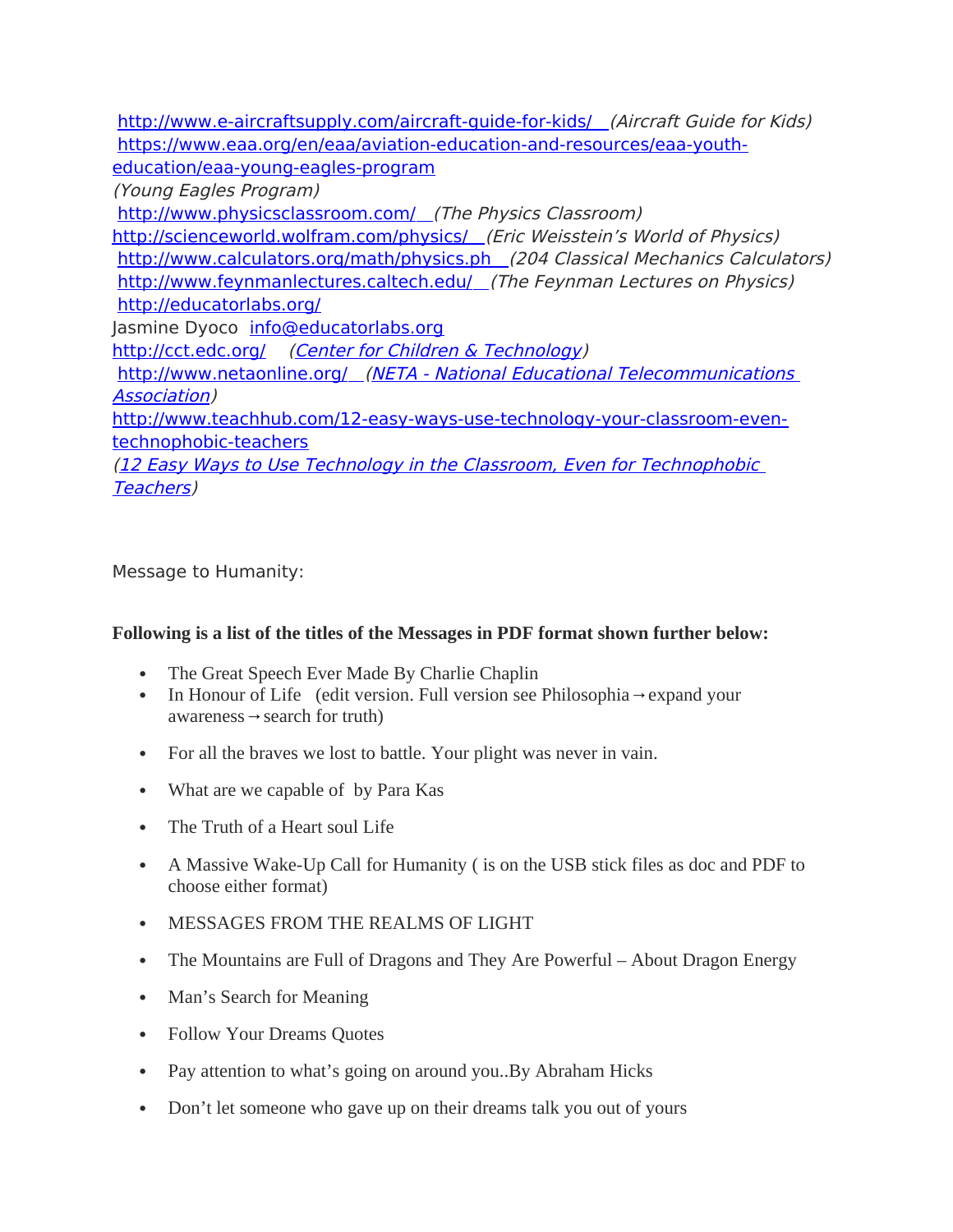- Beautifull words of Hope and Truth written by Lance Schuttler
- Develop your Psychic and Intuitive Ability By Max Highstein
- Pyramid of Principles: Desire  $\rightarrow$  Faith  $\rightarrow$  Action
- Time to learn to create of moral right
- You have the greatest Power
- Millions of people are discovering that they have a Higher Self
- Find Your Moment
- How Thoughts Create Atoms and Emotions Formulate Time
- A Fable The Thornless Rose by Para Kas
- T H R I V E Movement
- 5 Signs Your Third Eye Is Opening
- The Final Wave of Souls is Here & It's Going to Change Everything The Third Wave
- Indigo, Crystal And Rainbow Children (by Doreen Virtue)
- The Transformation Bell Curve
- Initial Public Release Celebrity Cloning, Breakaway Civilizations, Higher-Dimensional Entities, Temporal Operations, Consciousness Transfer Underground Bases, Hybridization, DNA Activation, The Unveiling
- Health Ministers of Australia Para Kas' Open Letter
- Raising Awake Children in a Broken School System

### My Art journey:

Upon reflecting the journey thus far, as I am updating ( $2017$ ) the website I am amazed looking back how many dreams have truly come true. We don't realize this at the time, and sometimes it takes years before we realize how some heart felt dreams or wishes do in fact come true, and my goodness in ways that leave me constantly in awe of how the Universe and Life truly unfold.

I have invested many years counselling, guiding, teaching and healing others, including myself. Doing so has lead to a profound discovery and realization. Music,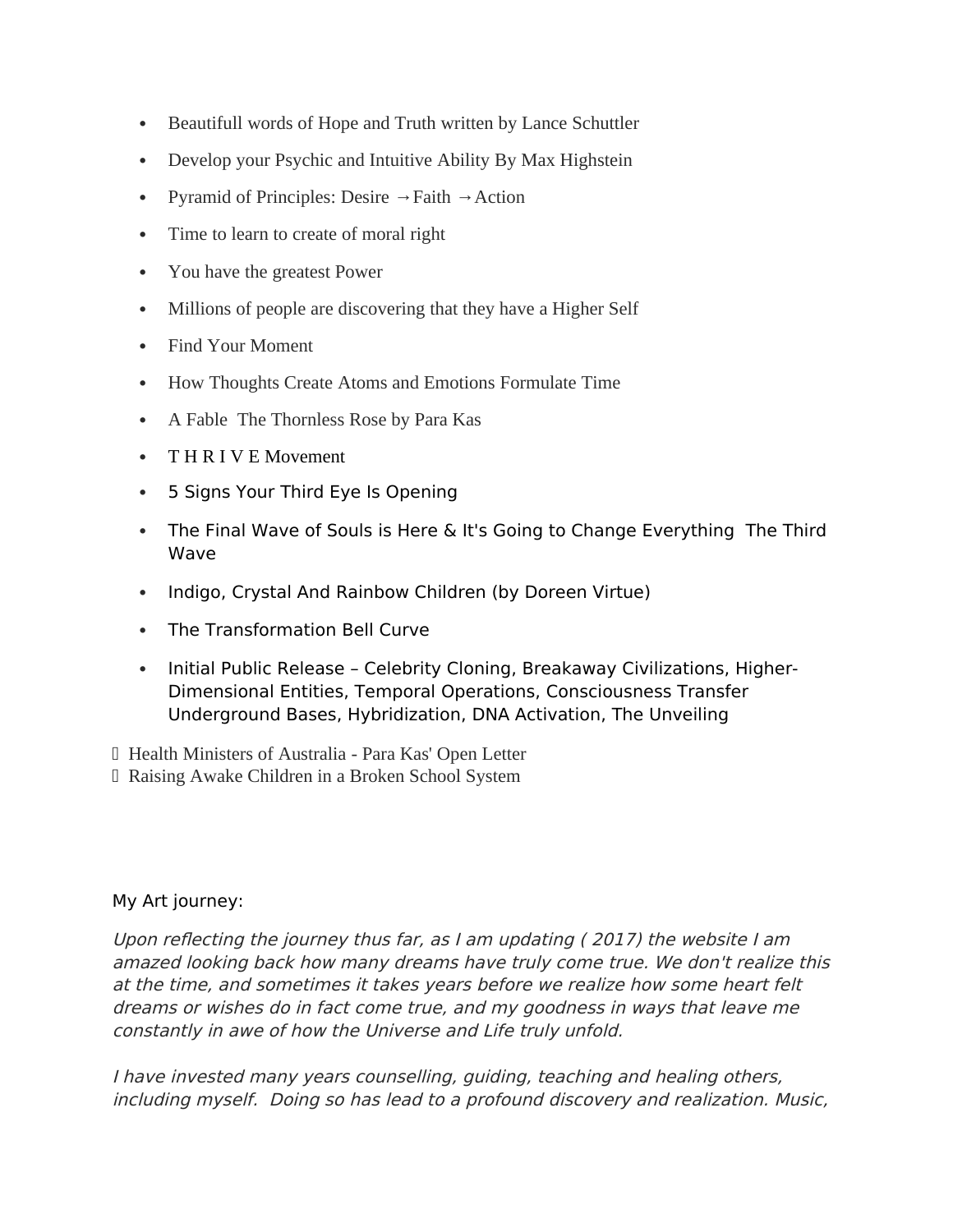Art of various forms that touch my soul, and writings of deep meaning play a remarkable role in restoring our faith, bringing us hope and light, inspiration and joy to our hearts and our souls.

For me Art is an expression of my own inner Soul, whether it be drawing, painting, photography or sculpturing. It inspires, motivates, heals, expresses, brings joy, clarity, and is the voice of my Being, my Soul, my Heart, and Mind. A form of language from a Higher Source...the Universe.

For as long as I can remember, I loved writing, taking photos and molding with clay. I would spend my days and nights writing for hours, poems, stories and in my journal. I would carry my camera everywhere taking endless photos. I would fnd whatever opportunity to also work with clay.

Photography has been a passion of mine for many years. Back in those days I had flm cameras, and most of my life I used a Cannon EOS 500. Imagine everything taken using Film. Now Imagine phenomenal number of flms, sometimes carried in bags, to be developed only to be surprised with what was developed. In those days there were no digital cameras. Either that or I just was not aware or interested for that matter in digital cameras. It has only been recent that I was introduced to a Digital Camera by my husband Otto. It was an experience in itself as I discovered a greater element of the defnition of the word "Creation".

My smiles were eagerly waiting for the flms to be developed so I can see on paper the results of what was captured with the soul…I was Always surprised…Whilst nowadays the opportunity is, at times, missed because of the technology of having to focus on which setting you need to place it on, to take the photo, those days it mattered not. The photo was taken and the moment captured in all its form.

Although Writing and Photography has been a well embraced experience for me for many years, Painting with Oils and drawing has always been a constant desire to do till one day it came true. Art. It has always stirred my soul with extraordinary delight. Like a child so innocently excited over some of Nature's Magical Brilliance, I was always fascinated how Artists who painted with Oil Paints, Soft Pastels and Graphite or Charcoal, produced the most unfathomable Master Pieces that touched my soul to the most extraordinary depths.

For many years I watched my Twin Sister draw and oil-paint the most Phenomenal Art pieces. I was left in total Awe of her magnifcence of what she would produce on paper and utilizing her imagination so profoundly. I was constantly left totally enchanted by the experience.

One day I walked into a soft hearted room of a home flled with soft pastels. I began to deeply cry from the core of My Soul. I was left Spellbound as I found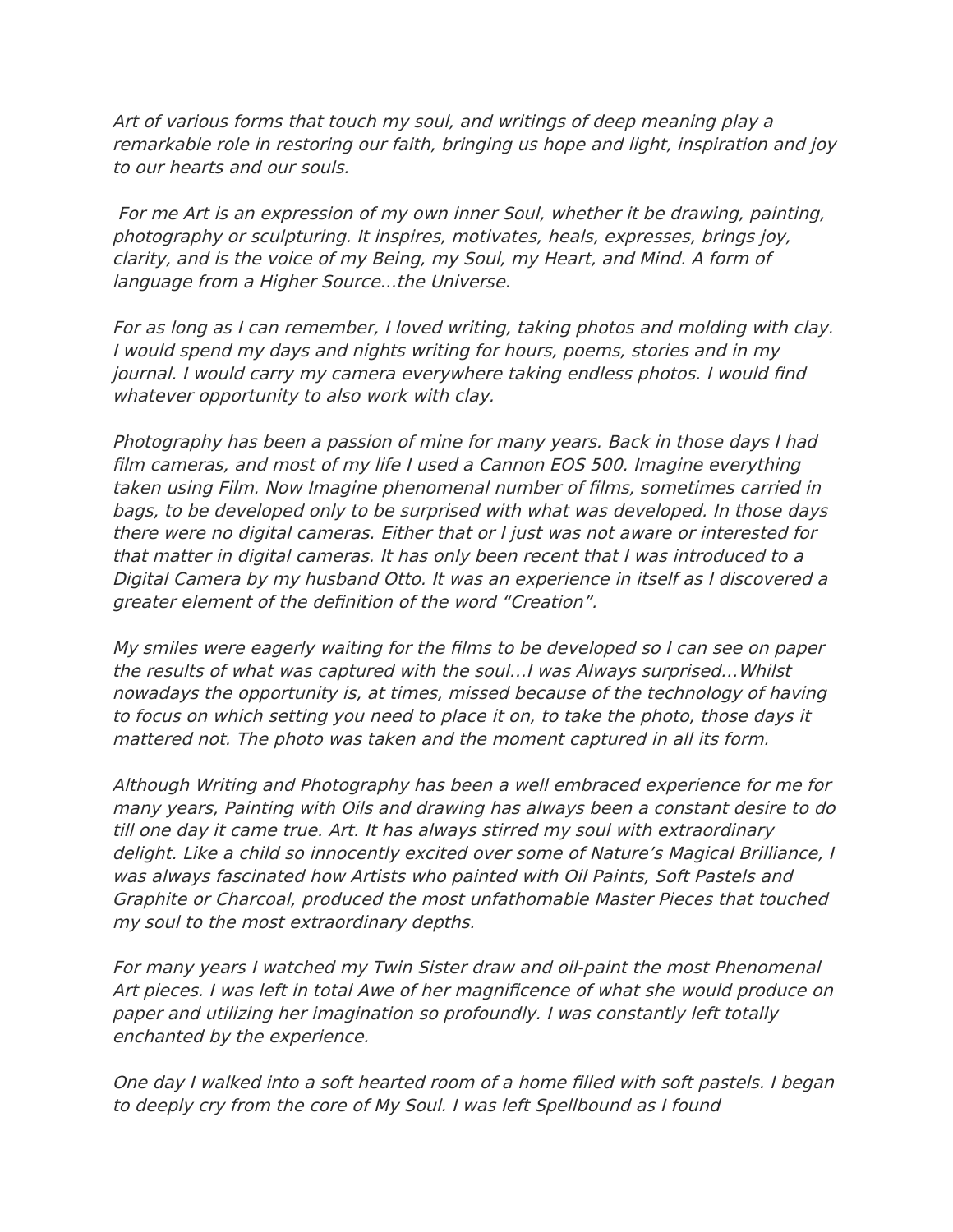extraordinary familiarity in their Essence. I have seen them before. It was one of my most profound turning points of my life of Awakenings. From then on all I could think of was those soft pastel drawings and their familiarity, even though I had never seen them before. All I could think about was also the remembrance of past life experiences and distinct smell of the familiarity of oil paints.

I began to daydream…I began to visualize. Little did I realize at the time I was actually, what they call , Manifesting, drawing with soft pastels, drawing with charcoal or graphite and painting with oil paints. I made a wish to be able to paint and draw.

One morning I was woken up from a book (I had bought on art that was placed on an easel bought for a gift) fallen on the foor. The sound so loud that it surely took my attention. It was opened on the foor to a page with an article titled "Start to Draw"!! I bought white art paper, lots of it, graphite, pencils, charcoal, erasers and a sharpener, and books on how to draw and so I did begin to draw.

One night I thought of those soft pastel drawings I once saw. I thought 'I wonder if I can do something like that?' I just thought to try. Little did I know how truly the path would have unfolded to where I am these days. With some soft oil pastels I began to draw "Heartache of The Soul". It was how I felt at the time. I was in such deep grief and pain over so much and was left amazed I even had motivation let alone strength to do anything. What was starting to unfold suddenly brought a glimpse of hope for me in my Heart. I was left totally amazed as to what I was able to draw.

From that moment onward the excitement grew!! so much so that I Miraculously was guided to attend a Visionary Art workshop using soft pastels run by Wendy Ishewe. What unfolded thereafter was astonishing and began me on the journey that I always dreamt to be on one day.

I drew in the workshop what I titled "Solar Master ". I was thrilled!!!! I was left totally speechless that I actually drew it!! I was also so happy to know that fnally I was understood. Finally I was able to produce on paper what I could feel, see, dream , vision, and channel intuitively. The following day I bought lots and lots more art paper, and lots of soft pastels and that afternoon I drew ……..and drew…….. and drew……..months passed by and I drew and drew and drew so much so I was left totally astounded by the experience of what I thought was only a dream. Thereafter, I attended more of Wendy Ishewe's Amazing workshops.

Then suddenly I stopped. All I knew was that all I wanted to do suddenly was write. And so I did write ………..and write……….. and write ………..till one day I just began to think about oil painting.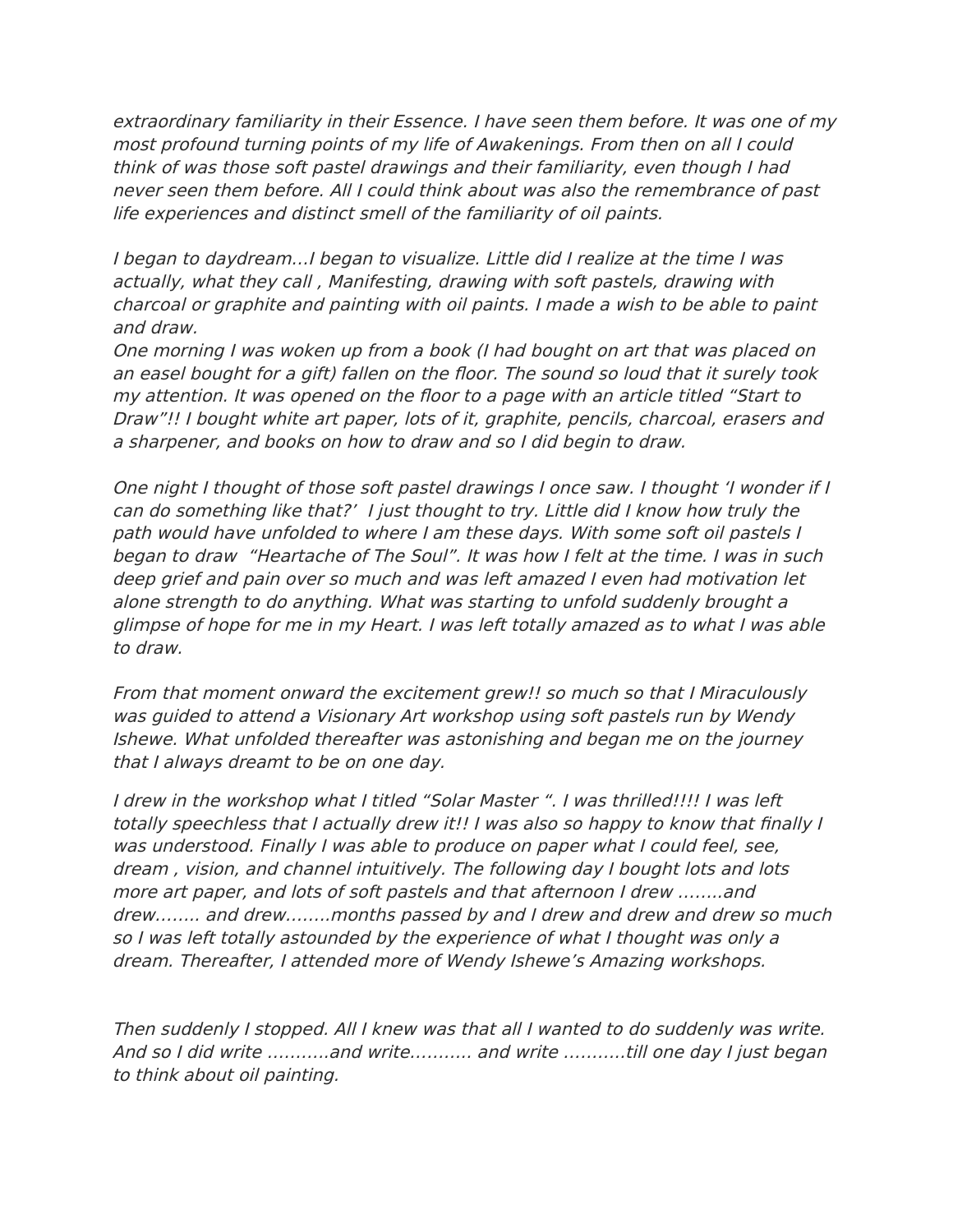I did not know where to begin. I never painted nor knew anything about oil paints. I knew how to daydream and visualize painting with oils but to put into practice was simply I thought just not possible. So I thought!!!!!!

To my surprise my twin sister called me one night asking if I would be interested in her oil paints and easel, and most of her art items. Of course with such joy I responded "YES!!!!!!!" I was so excited!!!!!! Suddenly I had a room full of all that was required to paint with oils.

With great confdence at thinking how simple it would be to paint now that I have everything I need to paint, with such tender care I delicately picked a white colored canvas savoring every moment of it as if it was the most expensive canvas in the world, and began to paint with joy to my soul. Of course I had no idea what to paint unlike with soft pastels that most of it was channeled or imagination utilized. So I just picked colors and added it to the canvas with no thought of anything. What came out was the color brown!! No matter what I did to the art piece what color I painted with , the result was brown. I could not understand. It looked easy when my sister painted with color so how come for me it all turned brown in color? You can imagine my sudden optimism and joy was replaced with a dream it can only be. Of course the Universe was not going to give up so easily on me!! So there I was suddenly in a room full of Art items and all I would do for months was just admire the room and visualize painting with oils.

A year later a dear friend was moving and asked if I was interested in some of her oil paints and brushes and so forth. Of course again my excitement rose and I said yes!!!!! Then I asked Universe for guidance on how to paint with oils.

One day on a drive I noticed a board outside a home . "Oil Painting Classes" was written on a blackboard in chalk. I was totally surprised and the guidance. I did not take the number down. I thought ok now I know where to go when I am ready. However I completely forgot where I saw it days later as I tried to recollect my bearings of that day when I was actually driving for inspiration purposes. Months later I realized I was ready. I asked Universe for help as to where this board was that I saw the words "Oil painting classes"? And so guided to the board I was!!!!! I took the phone number down and that same day made enquiries. I booked my frst 9 weeks classes with Wendy Smith at Merricks Victoria Australia. I never looked back.

With great confidence at thinking how simple it would be to paint now that I have everything I need to paint, with such tender care I delicately picked a white colored canvas savoring every moment of it as if it was the most expensive canvas in the world, and began to paint with joy to my soul. Of course I had no idea what to paint unlike with soft pastels that most of it was channeled or imagination utilized. So I just picked colors and added it to the canvas with no thought of anything. What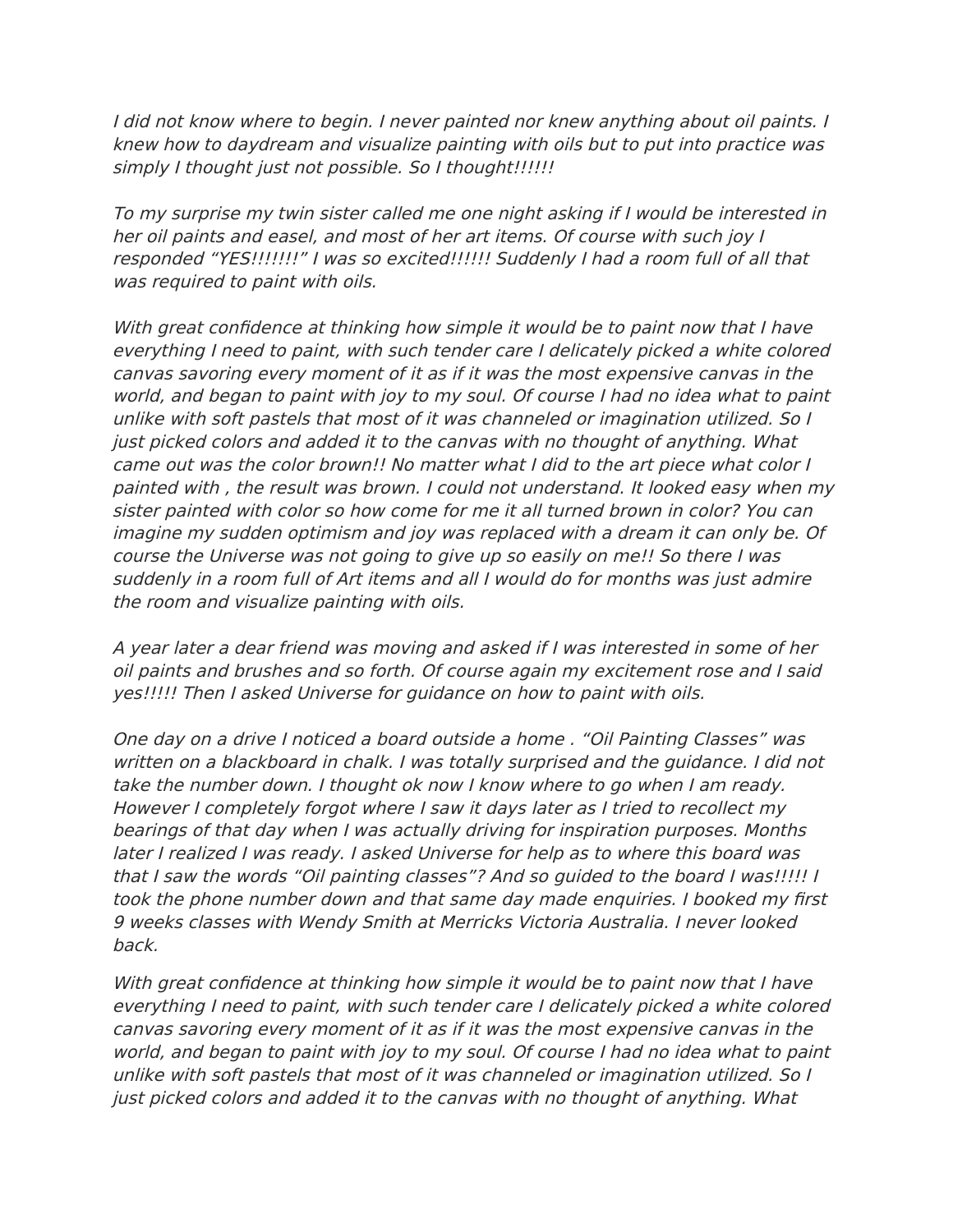came out was the color brown!! No matter what I did to the art piece what color I painted with , the result was brown. I could not understand. It looked easy when my sister painted with color so how come for me it all turned brown in color?

You can imagine my sudden optimism and joy was replaced with a dream it can only be. Of course the Universe was not going to give up so easily on me!! So there I was suddenly in a room full of Art items and all I would do for months was just admire the room and visualize painting with oils, and the thought was how to add colour to the oil painting I had just done. It took ALOT!!!!!!!!!!!! of Oil Paints let me tell you. But I loved it. Ok A VERY!!!!!! Expensive item mind you considering what it took to have the brown turn to some colour at least. HEHEHEHE

A year later a dear friend was moving and asked if I was interested in some of her oil paints and brushes and so forth. Of course again my excitement rose and I said yes!!!!! Then I asked Universe for guidance on how to paint with oils.

One day on a drive I noticed a board outside a home . "Oil Painting Classes" was written on a blackboard in chalk. I was totally surprised and the guidance. I did not take the number down. I thought ok now I know where to go when I am ready. However I completely forgot where I saw it days later as I tried to recollect my bearings of that day when I was actually driving for inspiration purposes. Months later I realized I was ready. I asked Universe for help as to where this board was that I saw the words "Oil painting classes"? And so guided to the board I was!!!!! I took the phone number down and that same day made enquiries. I booked my frst 9 weeks classes with Wendy Smith at Merricks Victoria Australia. I never looked back.

The most funny part of this story is when she was teaching me how to paint with oils. She frst asked me to do one in black and white to learn of the diferent shades of black and white. I had to paint it upside down so that the focus was purely of the shadows and light. You can imagine my excitement when it was turned the right way up!!!! I was left so joyful over seeing what I had painted!!!! It was a dream come true.

With so much joy when I went home I made some changes to it with confdence without Wendy there to help me!!

Then I was asked to do one in color. Wendy Smith chose again a photo from a magazine for me to copy. Again her intention of asking me to paint it upside down was to teach me the color perspective of the diferent shadows and lights of color, rather than focus on what I was actually painting. When it was turned the right way up I was so overwhelmed I was jumping up and down in the classroom hugging her with so much joy. The frst color oil painting. I titled it "Remembrance". It was of a soldier.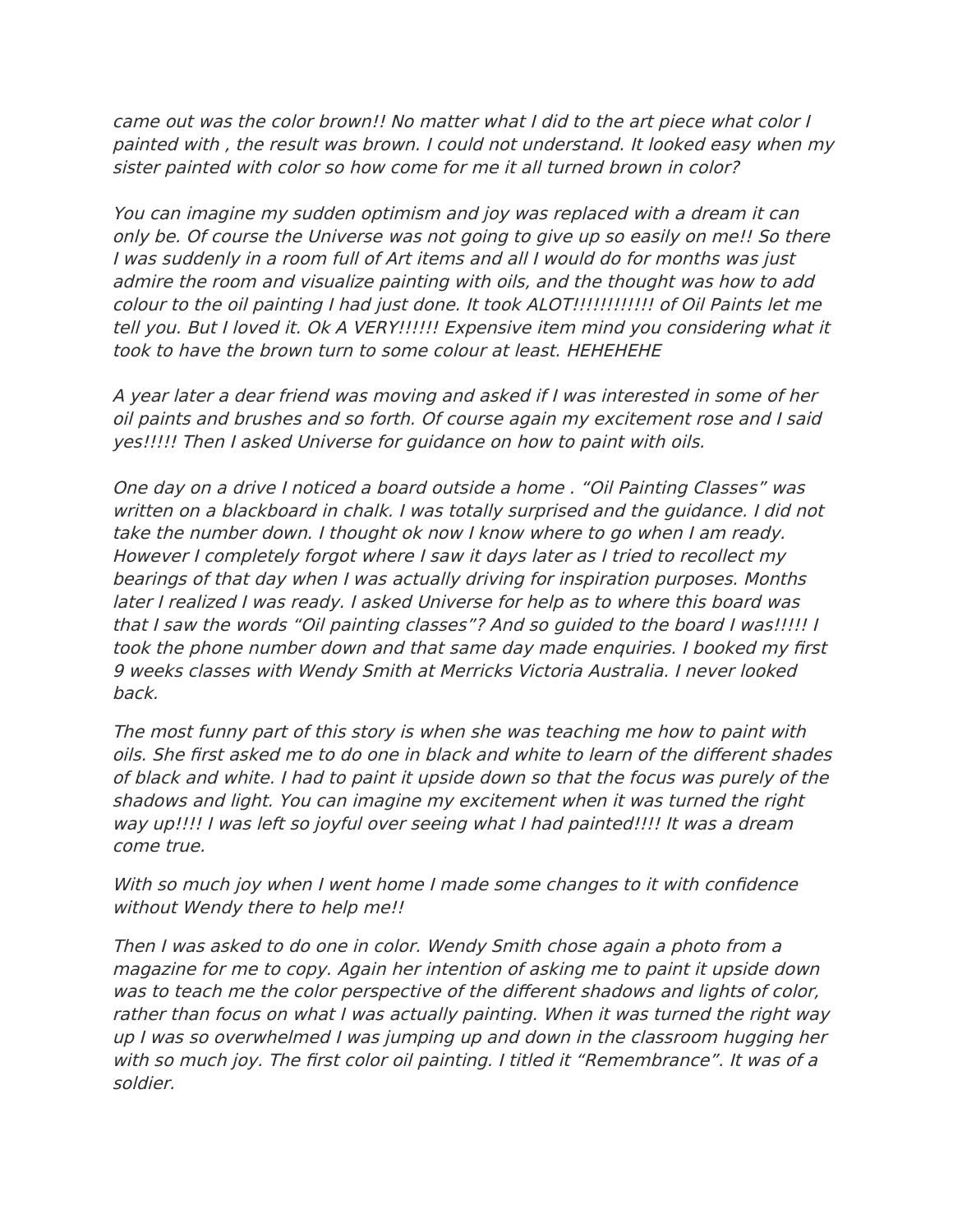Then for my next piece I was asked to paint something else and I could choose whatever I wanted to paint. Well I did and I began to paint……………. "Para what are you doing?" Wendy asked puzzled. "I am painting" I reply confused at her question. "But why are you painting it upside down?" Still confused at her questions I replied "Because you told me to". You can imagine her expression when she thought oh no that is not what I wanted to teach you. "But Para that was only wanting you to understand shadow and light…." It was something like that………."But I cannot paint any other way" ....

She tried to teach me to paint it the right way up. I tried but as soon as I got home I looked at what I did in class and was not at all satisfied. I thought of my Twin Sister Christine, and thought of wanting to give it to her. And so i began to repaint the whole art piece on the same canvas starting all over again, only this time doing it my way. I placed the photo upside down and began to paint. It was so easy and everything flowed. I did not think about what I was painting. I simply only saw the shades of colour. Well what do you think happened when I turned the canvas the right way up? !!!!!!!! Ecstatic beyond words!!!!!!!!!!!!!

Of course i went into class and everyone admired the piece I did. Wendy was so proud of me. The comments: It looks like the photo. With a smile on my face in gratitude I say: " I did it upside down!!!!!!!!!!! " Don't ask how Wendy's face looked hehehehe, and so my journey began……..with such phenomenal joy of knowing how to paint with oils …..and the only way I could was for them to be upside down. I am sure Wendy would be thinking if only I did not teach her to do them initially upside down she would be painting "normal". I giggle at that word. What is normal these days anyway? hehehe.

Let not your doubts limit you to believing you are not capable of what you believe in your heart is possible………..for I have learnt over my journey the endless wishes and dreams that have come true are a results of manifesting, believing, praying, holding on to hope, following guidance and intuition, daydreaming and visualizing, and knowing not only of my worth but that it serves my soul and thus those around. What unfolds does come true. Sometimes it takes longer. Sometimes there are lessons to be learnt frst. Sometimes other pieces of the jigsaw puzzle need to put into place. Sometimes it comes in a diferent form. And sometimes it just takes us by surprise.

What am I Manifesting now? Sculpturing of Angelic Realms, Drawing and Oil-Painting Horses and Trees, and playing the Piano. And lately "DiVinci" and "Michelangelo" have been popping into my thoughts and dreams more constantly for a long time. But do you know what has most amazingly suddenly afterwards begun to unfold?

Everywhere I go, whatever books I began to purchase, and what I have begun to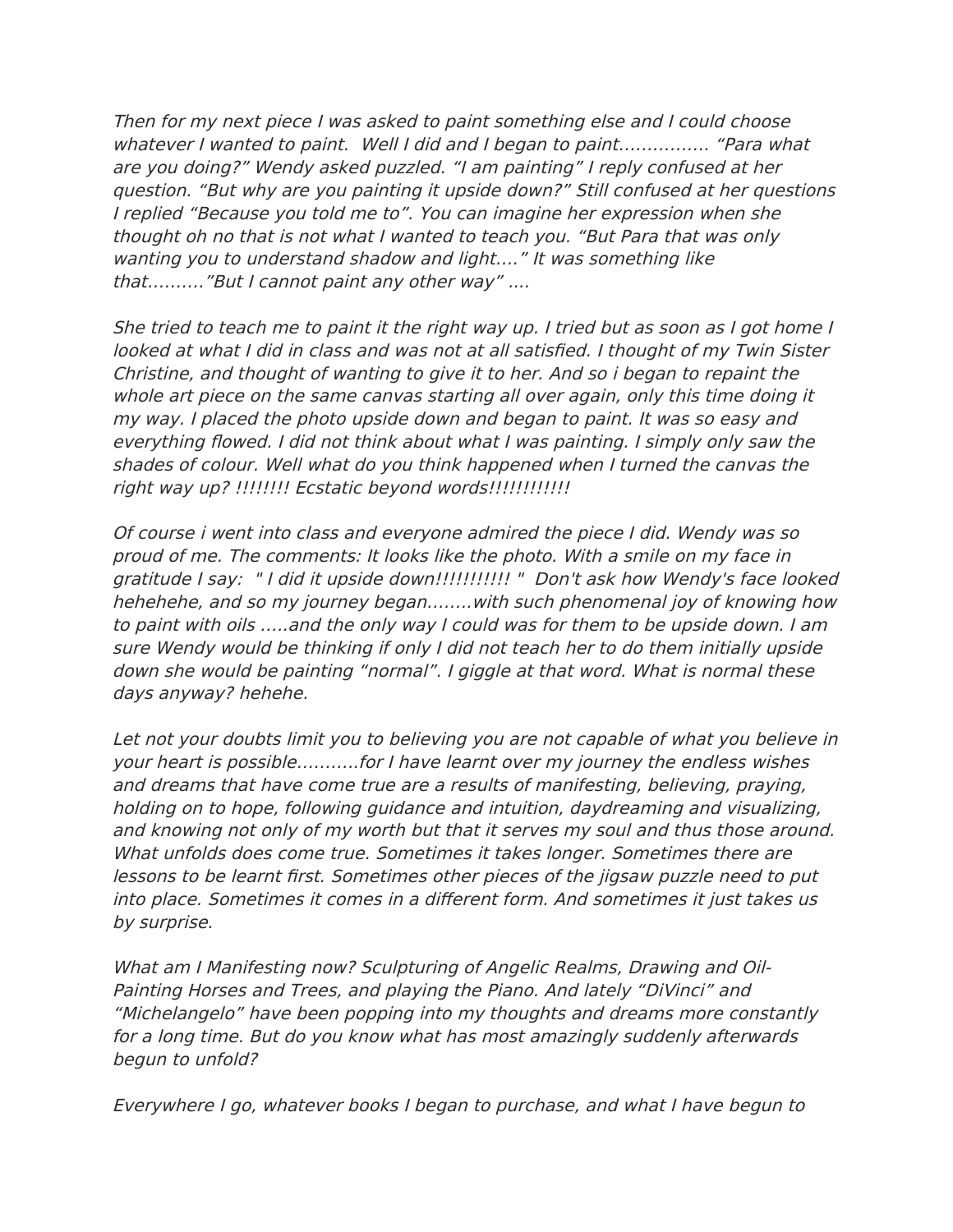notice doing more frequently .................. relates to ALL ABOUT FLOWERS!!!! How to paint them, grow them, understand them. Every guided sign, all about Flowers. And the most incredible part about this new journey about flowers is...........for the frst time I began to actually take note of their Miraculous Magic, seeing them in a way I never ever really thought to or imagined I ever would.

I thank my husband Otto Vetter for helping me to become more aware of the meaning of the word Flowers. He is not a fan of cut flowers as he prefers watching them fourishing in the garden or pots. It actually changed my whole perception of fowers, bringing deeper meaning of of their essence in a way I have never done so before. Since you should see what I am like whenever we see pot plants and in the garden. The funny part is not that it is sooooooooooooooo Romantic when Otto takes me to places just so I can purchase more fowers in pots, but that if the cash is in his wallet HE RUNS!!!!!!!!!!!! hehehehe

Flowers have trully touched me in a way that leaves me speechless. I spend endless time looking after them as best I possibly can and when we see blooms I feel so alive like a little soul jumping up and down as if Santa has just given me a whole bag of surprise presents.

I have no idea what The Universe has planned for me next in terms of my artistic and creative endeavors, but what I do know is it surely is a total surprise as I am lead the way.

### **Lots of love Para Kas**

Services:

### BY APPOINTMENT ONLY

**Face to Face, Phone, Email, Mail** 

## Tarot Readings

Psychic, Alphabet, Numbers, Runes, Tarot, Numerology, Tao I Ching and other such similar Divination Tools will be used.

### **Fees**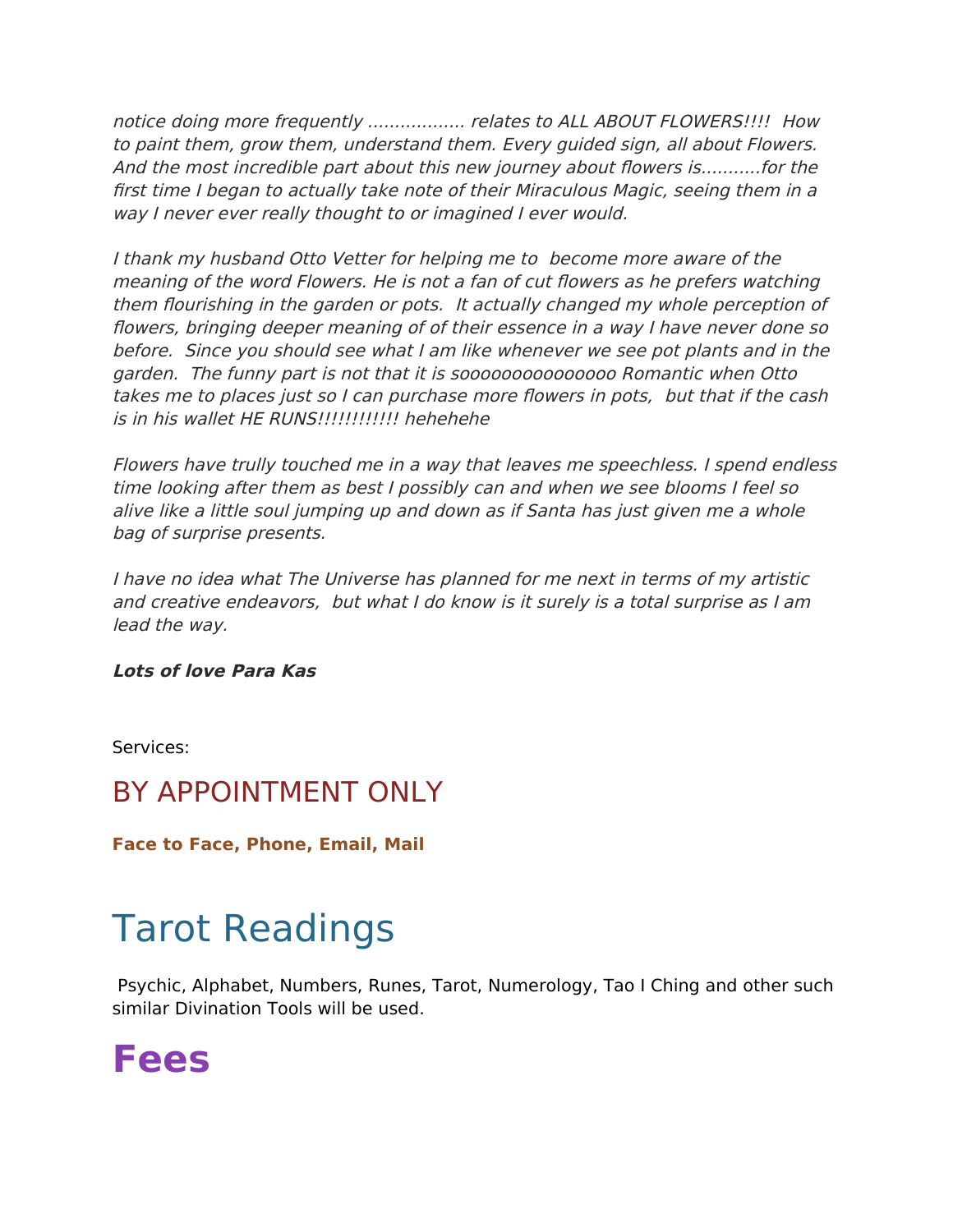### **Standard Readings**

**45 mins (3 - 4pages)...................................................\$40**

**"Numerology" Reports..................................................\$140**

Your name and birthdate are required for the report. (Please note that consideration is taken into account for individuals who may not know due to adoptions and other personal circumstances. In such incidents your name as you are known today and your birthdate by which **you use today**).

Courses and Workshops:

## 10 weeks Tarot Course

**\$40/week** (includes The Raider Waite Tarot Deck, lunch, folder, notes and crystals; **Professional Tarot Reader Certifcate**) **Requirement:** A Tarot Deck of your preference

Tarot has been used for many centuries, as early as 16th Century, in gaining a deep insight and understanding of the Spiritual World, the Soul and the Meaning of Life. It is a powerful tool used for guidance and direction, self-realisation, discovering the "unconscious living" (what we are manifesting and hence creating), and most importantly seeing an overall picture of one's life as it appears "now", and becoming aware that we are in fact, in control of our own destiny.

Tarot is used as a "channel" between the Spiritual World and Earth existence in providing valuable messages, for personal growth and healing, confrmation and reinforcing what we already know. Through Tarot we discover that direct "future" events are a result of our own manifestation, and enable one to become Master of our own Destiny. Tarot helps one able to make the appropriate choices, decisions and action to make positive changes in their lives.

# **Course structure….**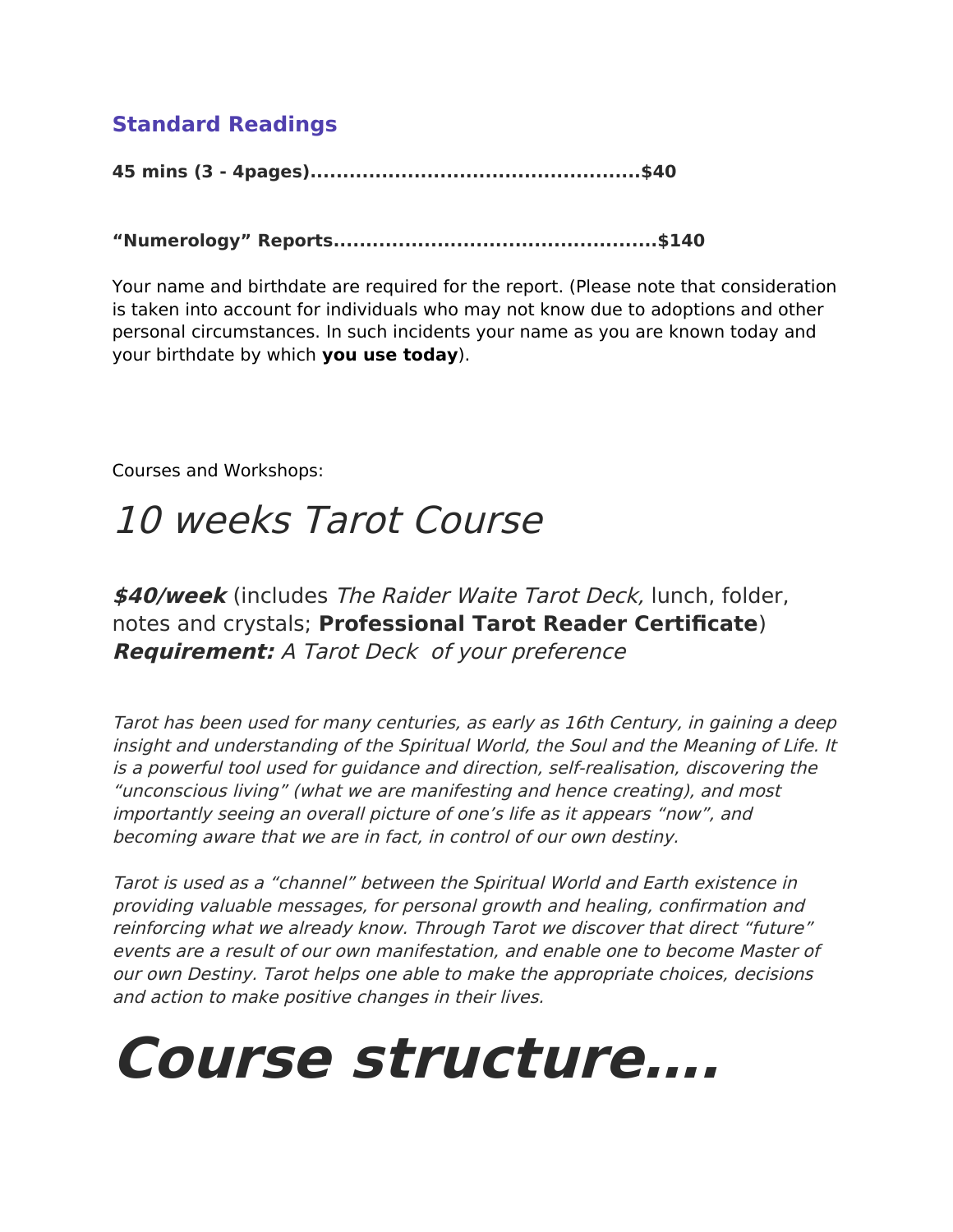### **Week 1**

- Introduction to Tarot
- Tarot Ethics
- Intuition and Psychic Development exercises: (Clair-voyance, audience, -cognizance, -sentience); Shapes
- Benefits of Meditation
- **Resources**

### **Week 2**

- Intuition and Psychic Development Exercises: Crystals, ball gazing, scrying
- Introduction to variety of spreads
- Celtic cross spread
- 3 card spread
- Numbers, colours and tarot

### **Week 3**

- Intuition and Psychic Development Exercises: Crystals, Jewellery Psychometry
- Minor arcana part 1 wands and cups

### **Week 4**

- Intuition and psychic development exercises; pendulums and divining rods
- Minor arcana part 2 swords and pentacles

### **Week 5**

- Intuition and psychic development exercises; photo and paper psychometry
- Court cards

### **Week 6**

- Intuition and psychic development exercises; auras, tea leaf readings
- Practice connecting cards together minor arcana with court cards
- Practice readings
- Revision
- Live reading example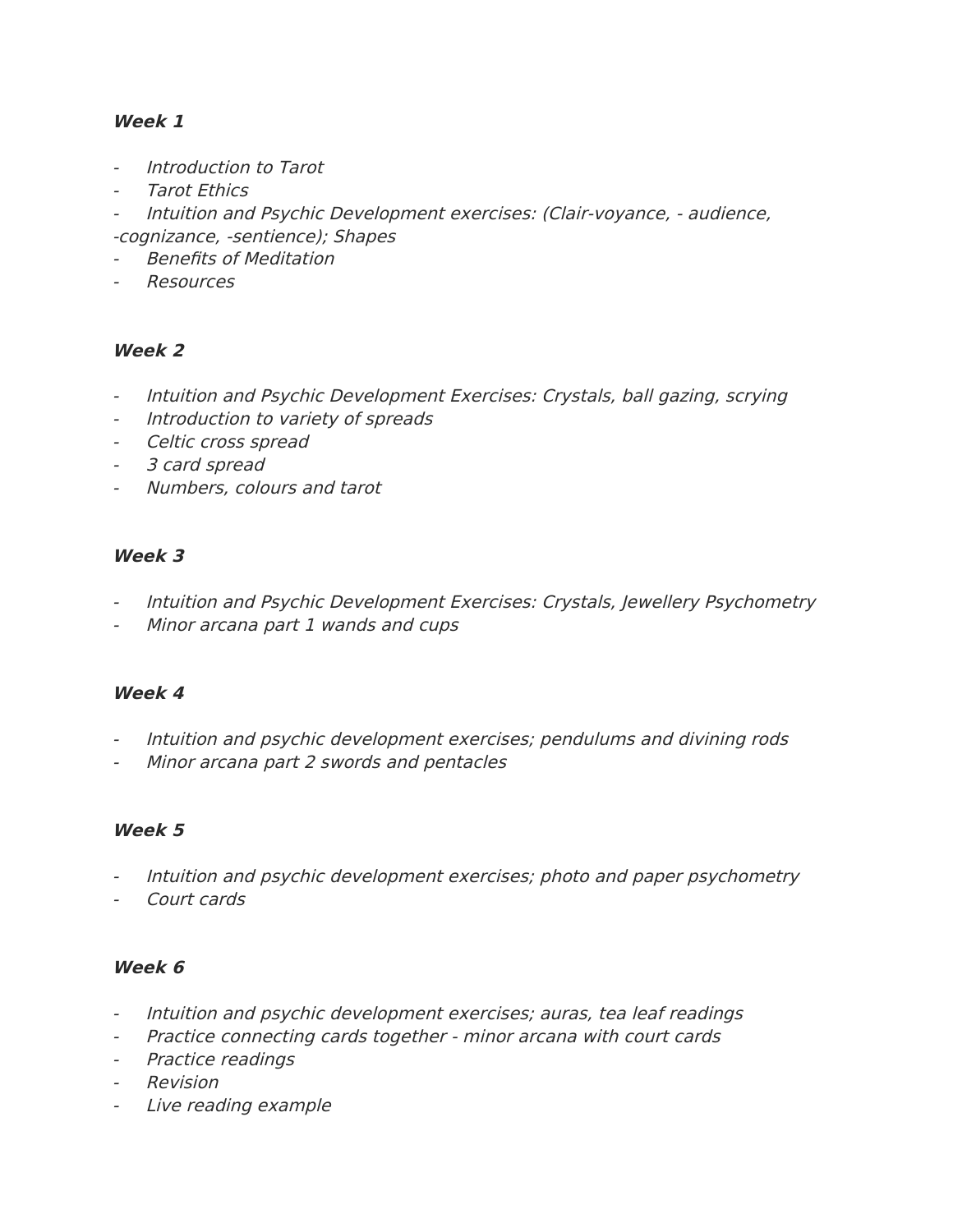### **Week 7**

Major arcana

#### **Week 8**

- Intuition and psychic development exercises; mediumship
- Absent readings
- Counselling skills
- Work opportunities
- Use of other decks incorporated into readings example oracles and angel cards

#### **Week 9**

- Intuition and psychic development exercises: psychic art
- Revision and summaries/Practical
- Practice readings

#### **Week 10**

**FXAM** 

## **Awakening the Soul Workshop**

10am-4.00pm **1 Day, Saturday**

Cost: \$140 (includes lunch, notes, Certifcate and a surprise Gift)

### **Workshop:**

**AIM:** To open the channels to motivation, inspiration, creativity, joy and inner peace, and prepare Souls for the wonders of this world.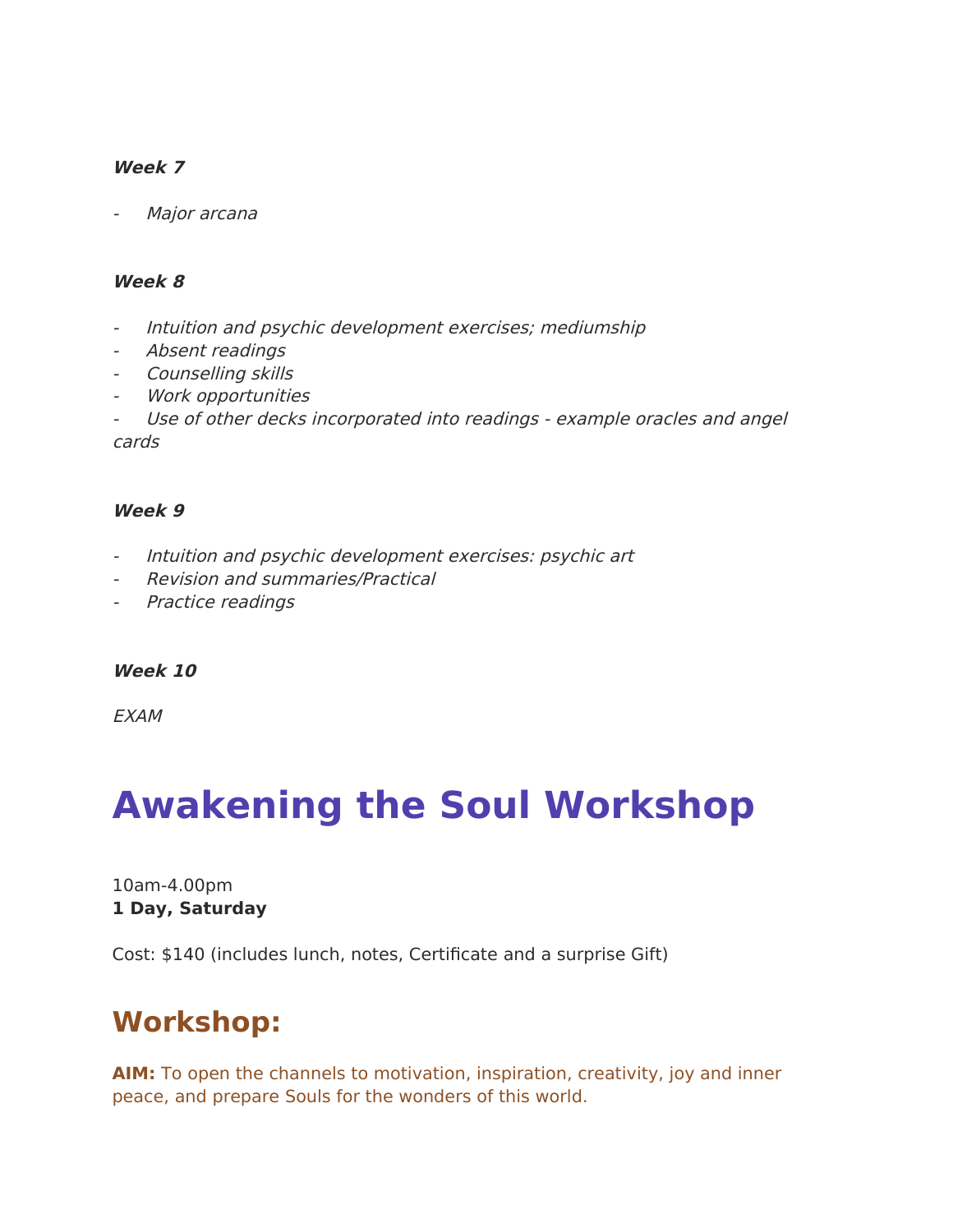An introduction to the most extraordinary tools used for healing, dealing with emotions such as sadness, grief, depression and anger, to build self-esteem and confdence, to gain clarity and understanding in themselves and the world they live in.

The workshops cover also a variety of oracle and tarot /Universal cards, including , Animals, Plants, Unicorns, Fairies and Angels, Crystals, Numerology, Wellbeing and Good health, Charkas, Colours, Visionary Art, White witches, Magic and potions, Refexology, Journal writing, Palmistry, Runes, Tao, and I Ching.

### **Part1: Healing from Within**

Aim: To provide you with a number of resources and strategies, and inform you of the available modalities to well- Being of Mind, Body and Soul; How to heal.

### **Part2: Connecting to the Universe and Angelic Realm**

Aim: Learn the TOOLS to Psychic and intuitive Development, and in communicating with the Universe and Angelic Realm, the Spirit world.

### **Part 3: Universal Signs: The Key to Guidance**

Aim: Provide an understanding and interpretation of Signs, Symbols, Coincidences and Synchronicities and other universal Signs, and their importance to guidance in fnding peace, love, joy and direction in life.

Solance Voyage Gallery:

We simply wish to focus on the Soul in Awakening it to deeper levels. Art is one aspect of having that occur, and this can be any creative pursuit of the soul level (Paintings, Drawings, Sculptures, Woodwork, Crystal designs, Photos, Writings, Music, Crafts...….endless list of creative pursuits) that could bring a tear of hope, joy, awareness, illumination, realization, motivation, a memory, or even a miracle to life from inspiration into the life of a Soul.……even Inventions, those that serve Mankind in a promising and extraordinary way.…… any form of Art that could touch mankind on a deep level are Masterpieces.….. to ignite the Soul's memory of the Truth of life, emotions and feelings, and Being.

There are "multiple interpretations" in any form of Art for "ultimately" it is "in the eye of the beholder."

Note: All pieces by Para Kas have a profound story to tell. Many of the writings and art pieces are extracts from her books.

Certain services the gallery offers include: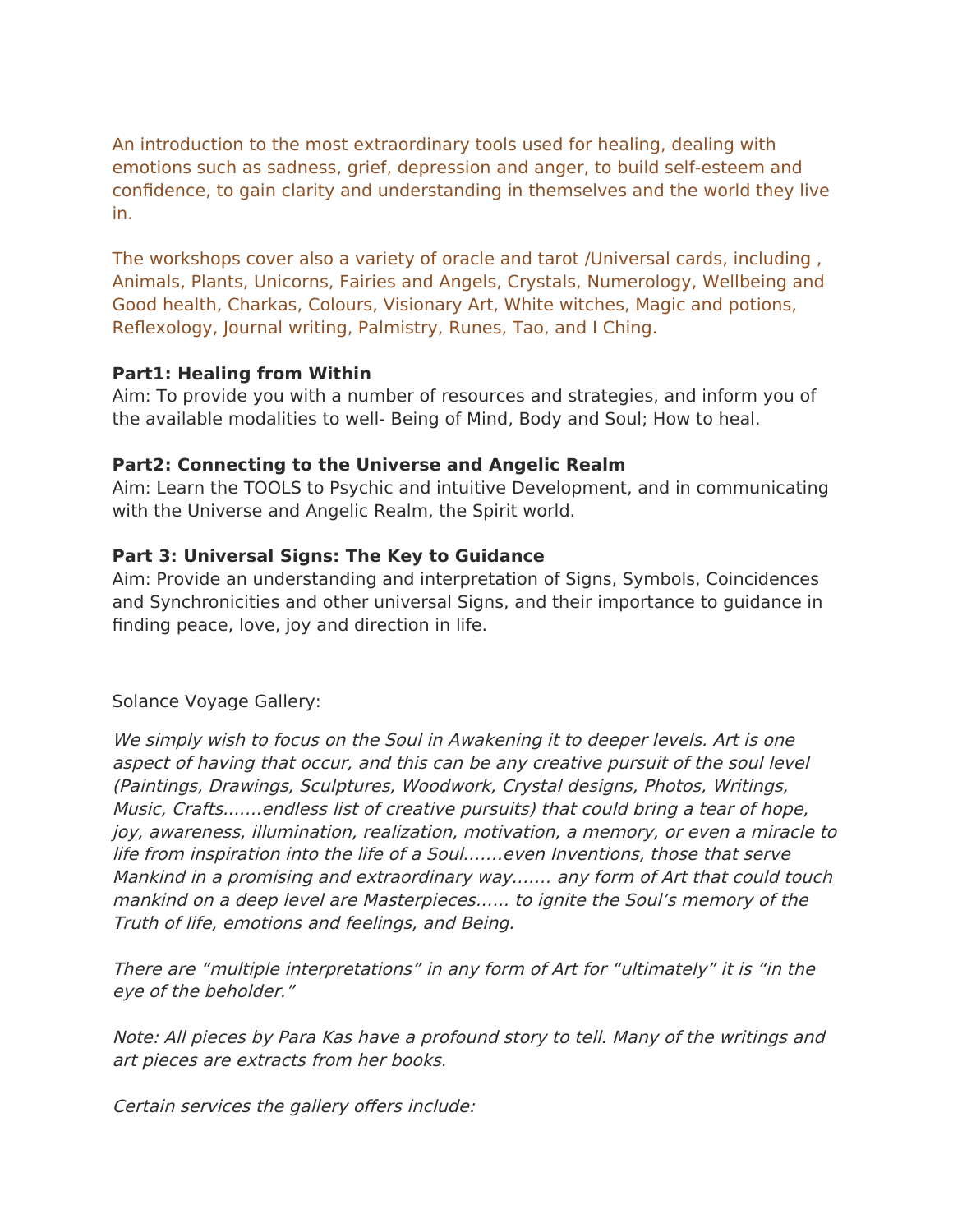Spiritual and Healing Guidance Psychic and Clair Senses Readings Tarot Readings Numerology Reports **Gallery** Photography, Paintings, Drawings, Sculptures, Crystal Jewellery, Woodwork, Writings, Art and Craft and other creative variety from various selected Creators Books from various authors including Para Kas's Workshops / Seminars / Courses Crystal and Himalayan Salt room

Sòlance Voyage Gallery is aimed to Reach the Soul of the Beholder, to Awaken the soul to its own Magnifcence of who they are and what they are able to create within their own life.

Beholder is defned in most dictionaries and websites as a person who becomes aware of things and or events through the senses. It holds the most important part of life, the soul, you, within the temple of life: the body, the mind, the heart. You hold the soul. You are the soul. Thus you hold the key to your Soul.

The soul gives the clarity to be able to vision that which you hold so close to your heart so true. Unlocking the tools to the soul, is our aim to master, to reveal some of the most profound sacred wealth of knowledge in knowing how to live a more authentic life.

The Surprise:

**May the days shine upon you and the nights keep you smiling with warmth. May your heart be full of life and love and your life be fullflled in Magical and Miraculous ways. Smile and know that Surprises are always unfolding and when they do they often do take us by a positive surprise. Dream, Wish, Hope, Believe and know that you have every right to a Beautifull Life with Truth and Honour and Divine Blessings too.**

**Blessings Blessings Blessings to you know I send this with Joy and Love too.**

**Para**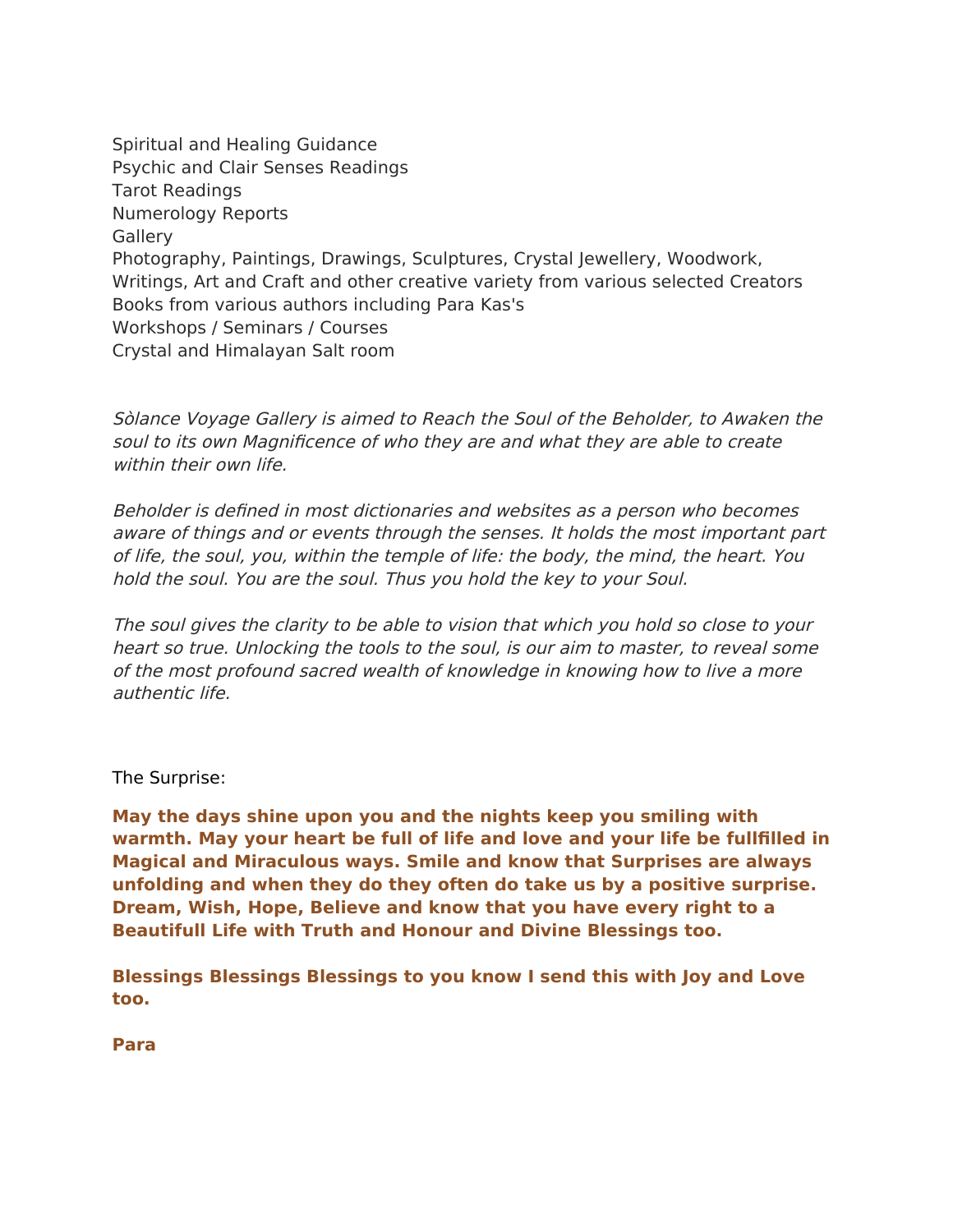#### **Home:**

**"A Silent mind listens to the Whispers of the Soul. Darkness is A JEWEL that allows the LIGHT to BLAZE with Passion. In the name of God PHILANTHROPY!"** Para Kas

#### **"The Earth has Music for those who listen."**

William Shakespeare 1564-1616

"First Day of the Month" MESSAGE

"Time, as we know it, is the Essence of All Healing" Para Kas

#### Insights for the season:

The "Spiritual path of reuniting with the Divine Self" is a "Homecoming seen as intensely powerfull to Native thought". It's a "Soul's Journey Home". Along the journey home there is abundance of "Insights into" the "True Identity" as one "leaves a legacy" behind. Whilst "Rapid and Profound changes in human and planetary evolution" are unfolding, a "revolution" and a "revelation" of the souls are occurring.

"Many of us are familiar with the experience of waking up to the fact that our lives are no longer working the way we have set them up. Sometimes this is due to a shift occurring inside ourselves over time, and sometimes it is part of the larger shift that is currently afecting all humanity…..many old ways of planning out a life are no longer applicable….If we are in tune with the energies around us, we will begin to question ideas that just a few years ago seemed sensible……" **Madisyn Taylor, DailyOM**

**"The truth you cling to makes you unavailable to hear anything new."** Pema Chodron

**"There are only two mistakes one can make along the road to truth; not going all the way, and not starting."** Buddha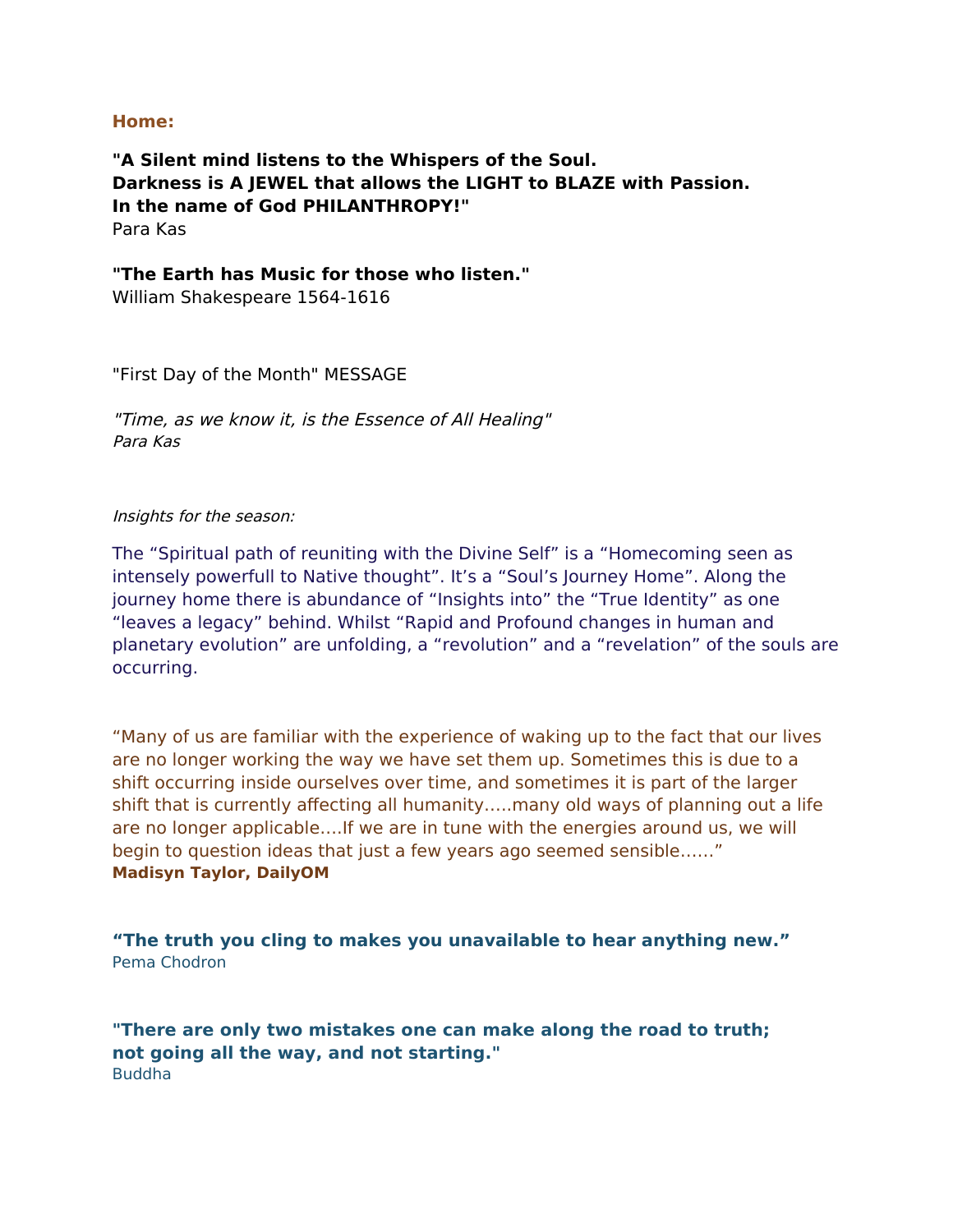**"…….an enormous 'SHIFT' foretold long ago by indigenous cultures."** <http://freetobewealthy.net/>

"LET YOUR MIND START A JOURNEY THROUGH A STRANGE, NEW WORLD. LEAVE ALL THOUGHTS OF the WORLD YOU knew BEFORE. Let your soul take you, where you long to BE AND YOU'LL LIVE AS YOU'VE NEVER LIVED BEFORE." Concetta Rizza, Owner of Marsala Café: Yarra Glen Vic 3775

**"The Transformation of our character is more revolution…. the realization that you are a diferent person than the one who began the journey….changed….forever…."A Revolution of the Soul"…. "The Journey itself will change you forever-not only your priorities but your passions. It alters not only your direction but your desires. It transforms not only your actions but your values. It is nothing less than leaving the fake for the real. There is great risk in abandoning the artifcial in pursuit of the authentic. Yet if we've never known the real thing, its easy to understand why we are mesmerized with the best versions of the limitations."** Erwin Raphael McManus – Stand against the wind: Awaken the Hero within [www.awakenhumanity.org](http://www.awakenhumanity.org/)

**"I now understand the reason for the meeting in the underworld and I realize that I am fnding my way again……..after so long."** Unknown

"When you awaken, what disappears is your interest in maintaining a consistent 'image'….You are awake, You are alive. You are indefnable. You are life. Nothing else matters. Every image of 'you' gets incinerated in the furnace of presence. You are no longer afraid to speak your truth."

Jeff Foster [www.lifewithoutacentre.com;](http://www.lifewithoutacentre.com/) [https://angelstoyou.wordpress.com](https://angelstoyou.wordpress.com/) ; http://www.oom2.com/E38590-awakwning-the-great-divorce-jeff-foster#86975

**The good news is that the stimulus has reached critical mass and we are entering a period of rapid and great change — a period of great transformation in ourselves and our world.**

[http://www.ascensionwithearth.com/2017/03/the-origin-purpose-and-destiny-of](http://www.ascensionwithearth.com/2017/03/the-origin-purpose-and-destiny-of-earth.html#more)[earth.html#more](http://www.ascensionwithearth.com/2017/03/the-origin-purpose-and-destiny-of-earth.html#more)

**"Your very own inner wisdom should be valued more than any other and**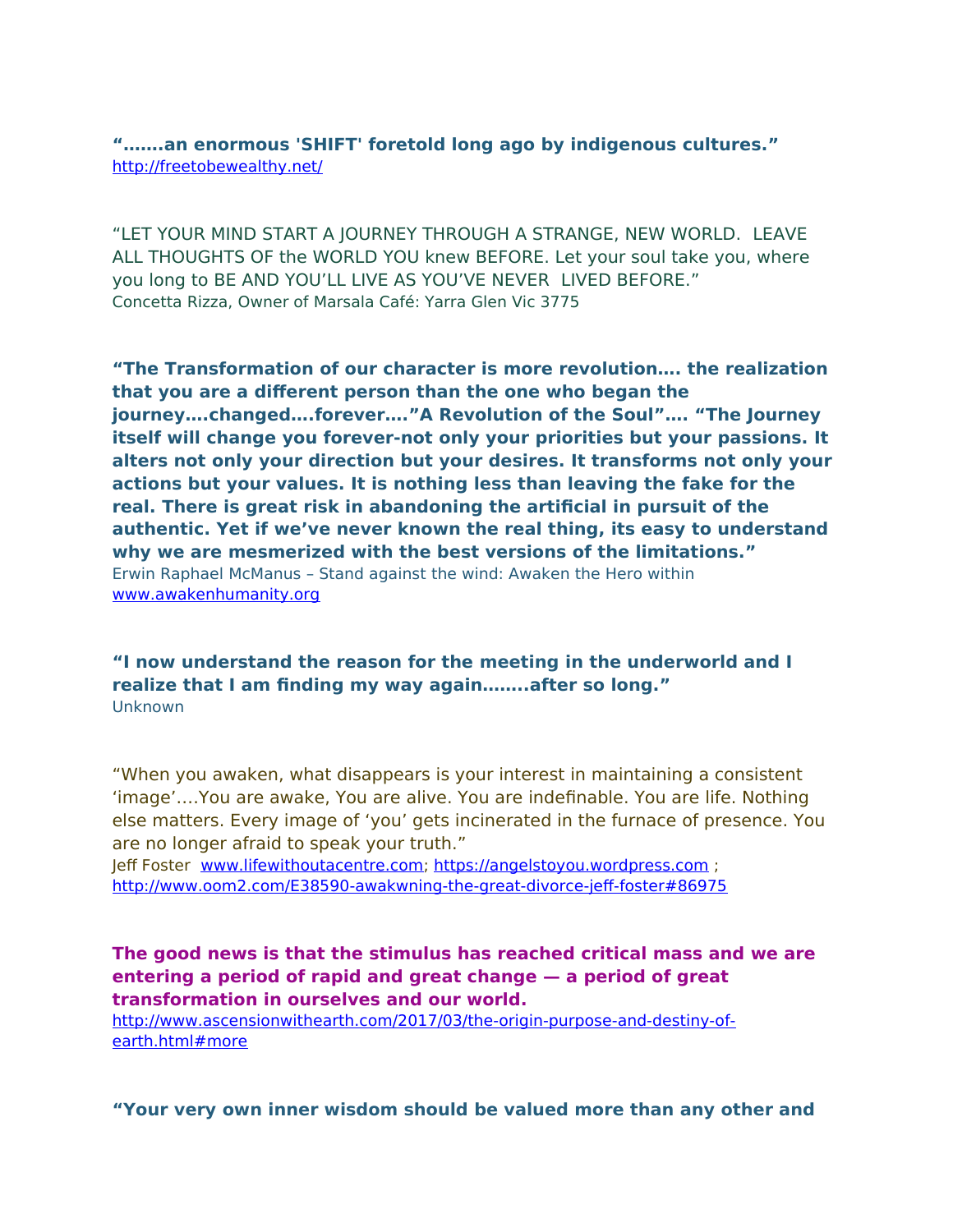**will always guide you in the direction you need to travel… From birth we are blessed with wisdom that cannot be learned or unlearned….it is a gift given to us by….Universe before we chose to experience existence on the earthly plane…It is when we do not use our inborn wisdom that we begin to doubt our personal truths and are driven to outside sources of information because we are afraid…recognize the power of …<YOUR> wisdom."** 

Madisyn Taylor, DailyOM

#### *"In every age, there are those select few who dare to step outside of the known paradigm in search of the truth."* **Anonymous**

**"Sometimes the greatest dreams that come true are the dreams you never knew you had…..paths you didn't know you were meant to walk…..one day you look back and realize you've climbed…..the most Beautifull Mountain top."**

**[h](http://www.vibeenglish.com/sometimes-the-greatest-dreams-that-come-true-are-the-dreams-you-never-even-knew-you-had.html/)ttp://www.vibeenglish.com/**

Footnotes:

### **"If you want to fnd the secrets of the universe, think in terms of energy, frequency, and vibration."**

Nikola Tesla

**---------------------**

**".....imagine a world where you could do anything your heart desires and everyone thinks of this framework ...................not based on what you know now, think outside the square how would you live your life with no boundaries or limitations as we know it now ............"**

'PASKALIA' (Paskalia Giaprakis)

**-------------------------------**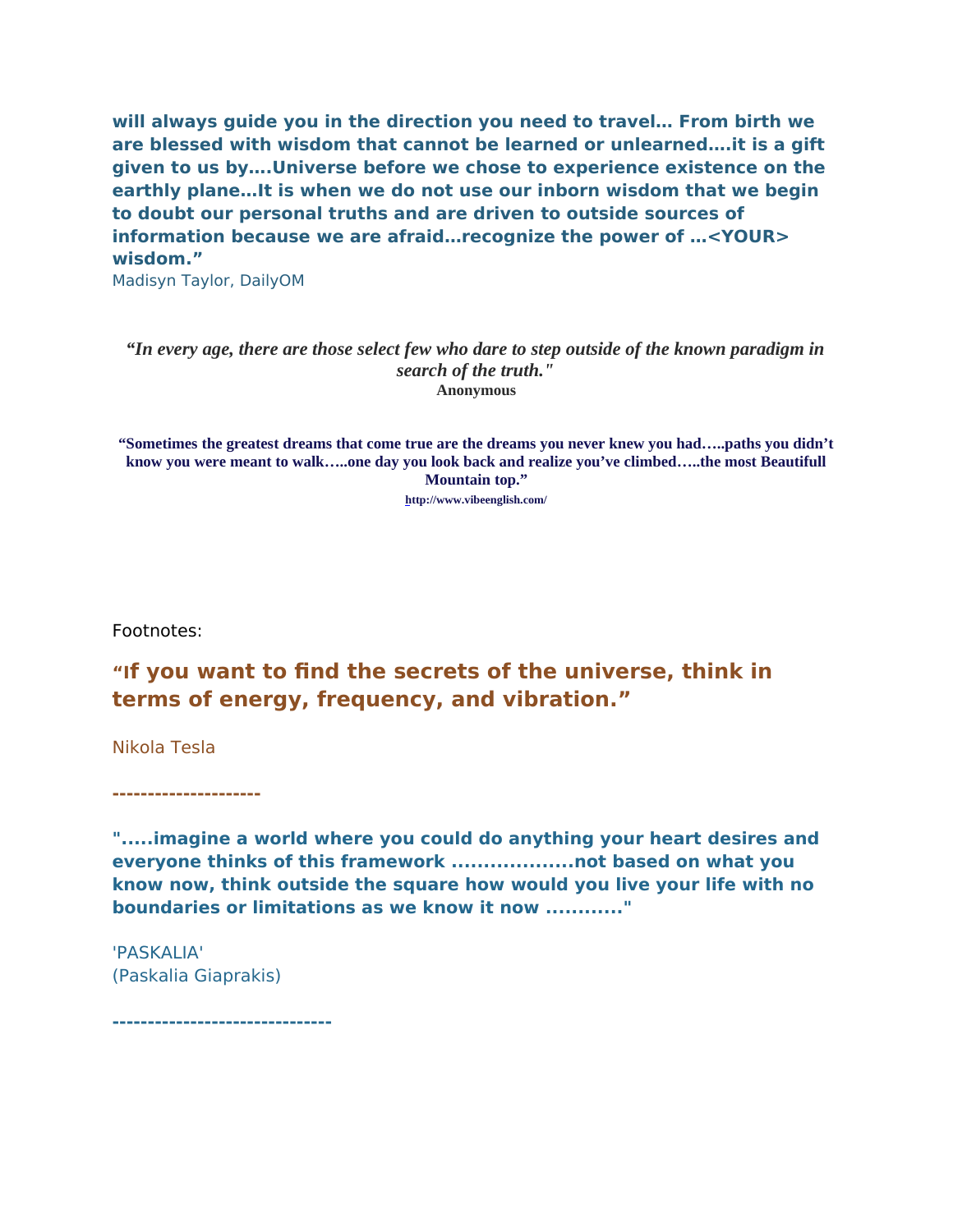### **Writings:**

"My Heart trembles with anticipation at the thought of a long Treasured Dream come true.

------------------------

My heart skips a beat at the Heart felt wish so sound so True.

I joyfully await the Soul to Embrace the unknown unfolding, unfolding of what has laid deeply for sacred time.

I courageously take those devoted faithfull steps, Embracing what once was Embarked from afar.

A path of Depth of Majestic Nature I'm called to accept wholeheartedly."

Para Kas

------------------------

Constructive thinking:

**"In every age, there are those select few who dare to step outside of the known paradigm in search of the truth."** Anonymous, [www.newtommorow.us/index.html](http://www.newtommor.us/inidex.html)

**"The truth you cling to makes you unavailable to hear anything new."** Pema Chodron

"A lot of people feel threatened if they feel they are being asked to question their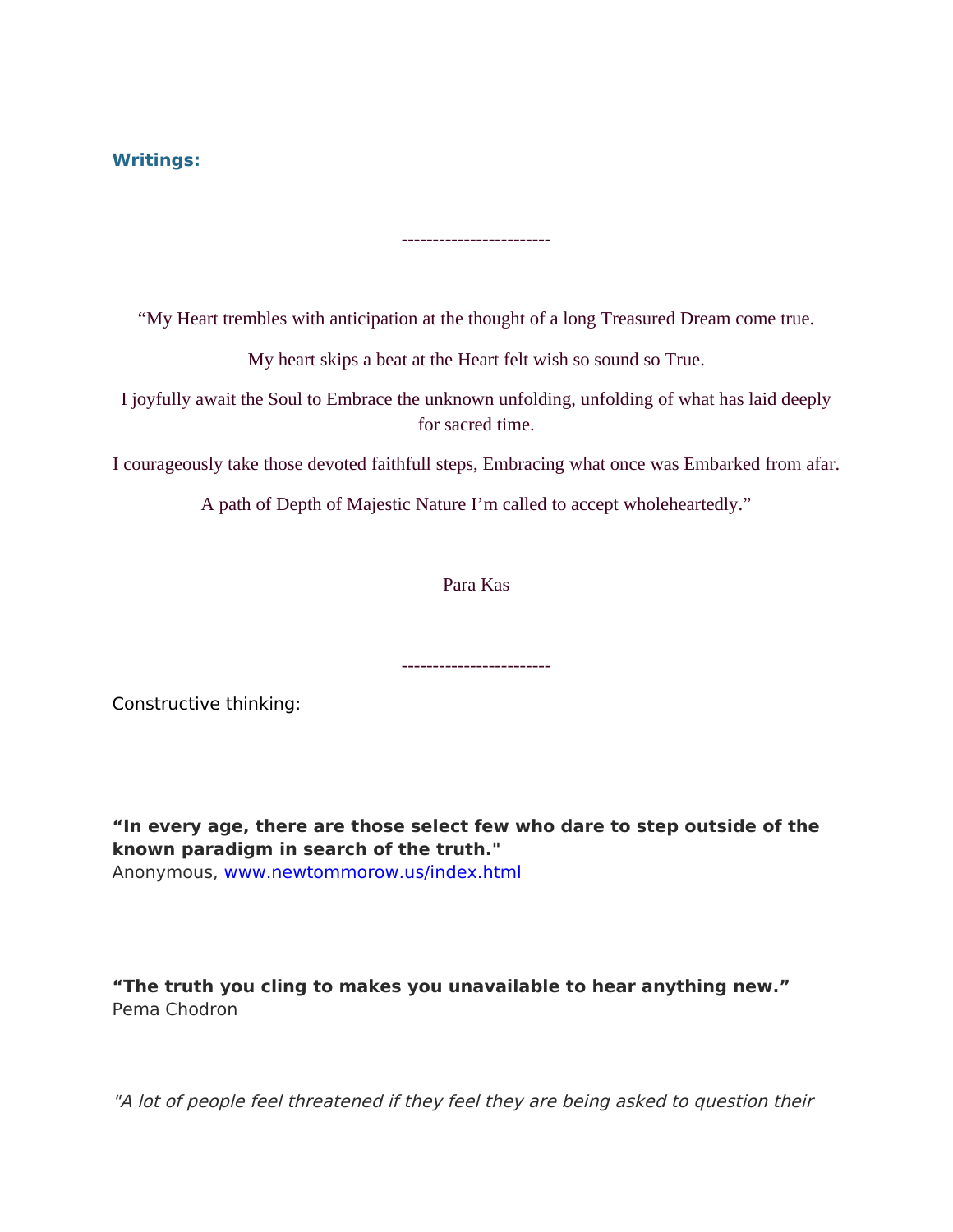cherished beliefs or their perception of reality. Yet questioning is what keeps our minds supple and strong. Simply settling on one way of seeing things and refusing to be open to other possibilities makes the mind rigid and generally creates a restrictive and uncomfortable atmosphere. We all know someone who refuses to budge on one or more issues, and we may have our own sacred cows that could use a little prodding. Being open-minded means that we are willing to question everything, including those things we take for granted.

A willingness to question everything, even things we are sure we are right about, can shake us out of complacency and reinvigorate our minds, opening us up to understanding people and perspectives that were alien to us before. This alone is good reason to remain inquisitive, no matter how much experience we have or how old we get. In the Zen tradition, this willingness to question is known as beginner's mind, and it has a way of generating possibilities we couldn't have seen from the point of view of knowing something with certainty. The willingness to question everything doesn't necessarily mean we don't believe in anything at all, and it doesn't mean we have to question every single thing in the world every minute of the day. It just means that we are humble enough to acknowledge how little we actually know about the mysterious universe we call home.

Nearly every revolutionary change in the history of human progress came about because someone questioned some time-honored belief or tradition and in doing so revealed a new truth, a new way of doing things, or a new standard for ethical and moral behavior. Just so, a commitment to staying open and inquisitive in our own individual lives can lead us to new personal revolutions and truths, truths that we will hopefully, for the sake of our growth, remain open to questioning." January 8, 2016 Madisyn Taylor

### **Speak Up**

I'd rather get over my fear of what someone might think of me than ignore something that could change the quality of life on this planet for everyone.

Kimberly Carter Gamble ([www.thrivemovement.com\)](http://www.thrivemovement.com/)

**"Our lives begin to end the day we become silent about things that matter"** 

Martin Luther King Jr

**" Everywhere in our world we are now seeing the [awakening of humanity](https://100727908-927062318473186452.preview.editmysite.com/editor/main.php)**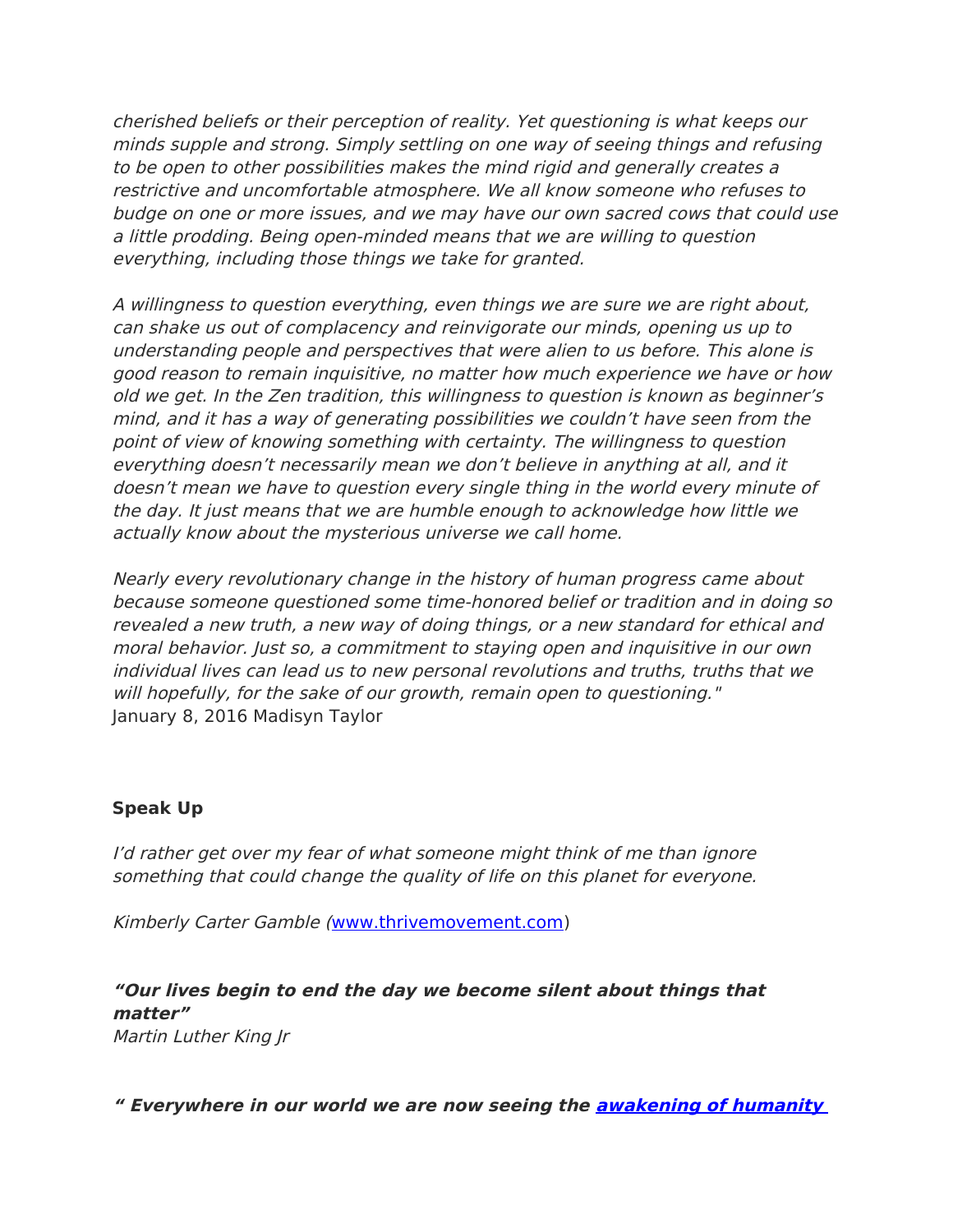**[speed up](https://100727908-927062318473186452.preview.editmysite.com/editor/main.php). We are seeing massive rallies against corruption and rallies for peace spread. We are seeing tyranny, cover-ups and false fags exposed. And more importantly, we are seeing movements converging that ofer solutions to these issues the world faces. People's inner worlds of heart and mind are breaking free and we are seeing this have direct and positive impacts in our outer world."** Dr. Kathy Forti, clinical psychologist

**"All that was great in the past was ridiculed, condemned, combated, suppressed — only to emerge all the more powerfully, all the more triumphantly from the struggle." Nikola Tesla**

**"There are two ways to be fooled. One is to believe what isn't true; the other is to refuse to believe what is true."** Soren Kierkegaard (1813-1855)

**"During 2016 more young people and old people, inside and outside world governments, will speak the truth with greater energy, greater clarity and less fear than ever before in human history. And their words will be heard, preserved and multiplied beyond the reach of establishment suppression. They will tell of many things from their own personal experience. They will tell of Earth changes to come and they will tell of Earth changes past."**

#### **Unknown**

"….The Truth is not new. The Truth is being revealed for us to acknowledge, remedy, and break free from perceived limitations…."

<https://ourgreaterdestiny.wordpress.com/>

### **The Importance of the word "CONSTRUCTIVE"**

"It has become apparently clear that there arises confusion in a lot of articles that simply are aiming at reaching the same goal of World Peace. What one person expresses another states that it is regarded as negative or judgement. The important factor to note here is that the common goal is to express the truth of importance with having the intent to do so in "a usefull or" with "beneficial purpose" so to create world peace, and within ourselves; to bring the truth out to the world so that all are able to live a more authentic and truthfull life." Of course we need to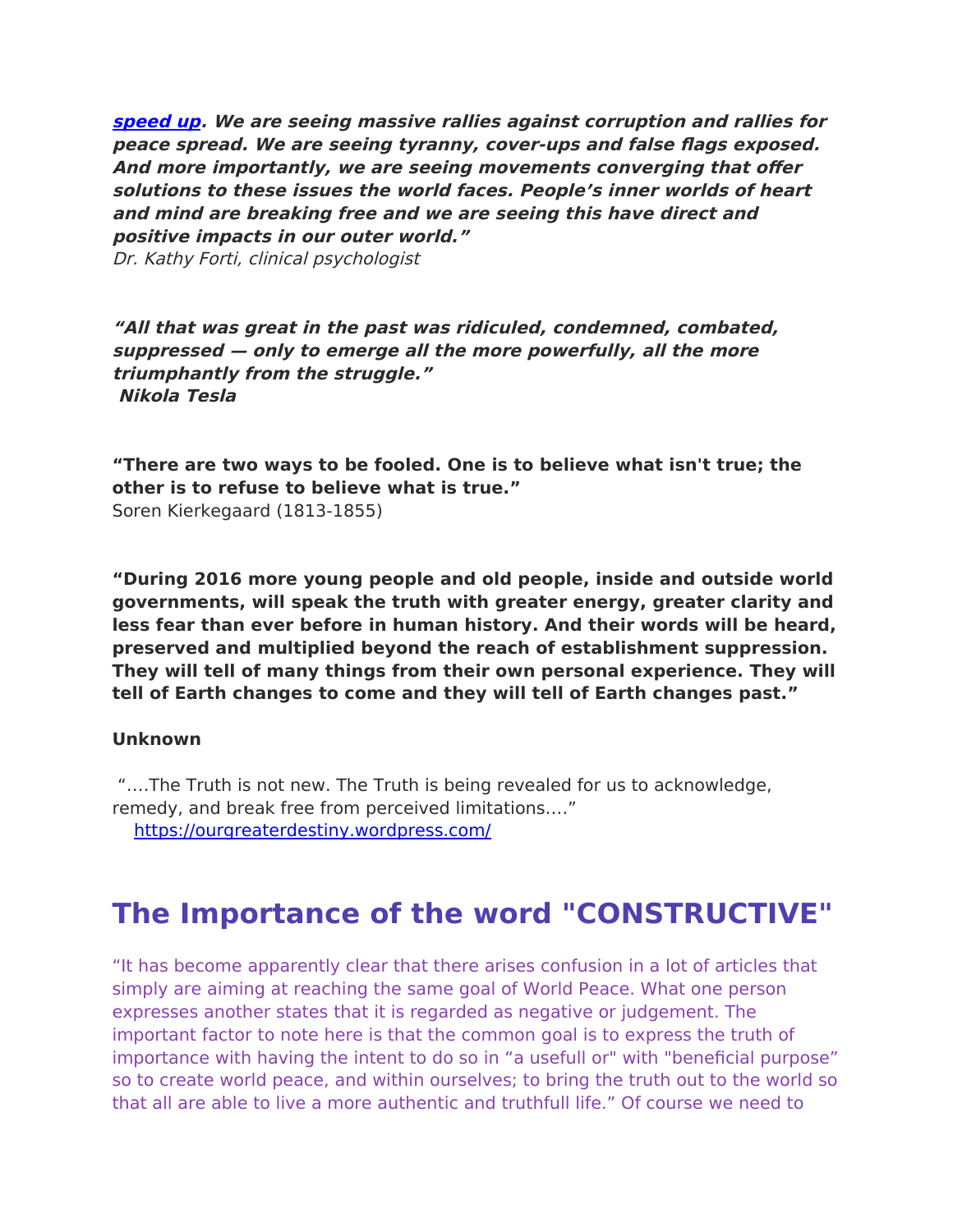ensure that any word that is used that may be negative is "constructive" so as to reach world peace both outside and within ourselves. This goes for actions as well."

Para Kas

### **How the word CONSTRUCTIVE can change something that may appear or come across negative with a positive purpose…..**

**Commenting** : express an opinion or reaction **Criticizing** : indicate the faults of (someone or something) in a disapproving way; form and

express a judgement of

**Sarcasm** : the use of irony to mock or convey contempt

**Judging**: form an opinion or conclusion about

**Viewpoint**: a person's opinion or point of view

**Opinion**: a view or judgement formed about something, not necessarily based on fact or

knowledge

### **Now place the word "CONSTRUCTIVE" before each word of the following words and it actually changes the whole meaning.**

### **CONSTRUCTIVE :**

having or intended to have a useful or beneficial purpose; that is intended and useful to help or improve something, often with an ofer of possible solutions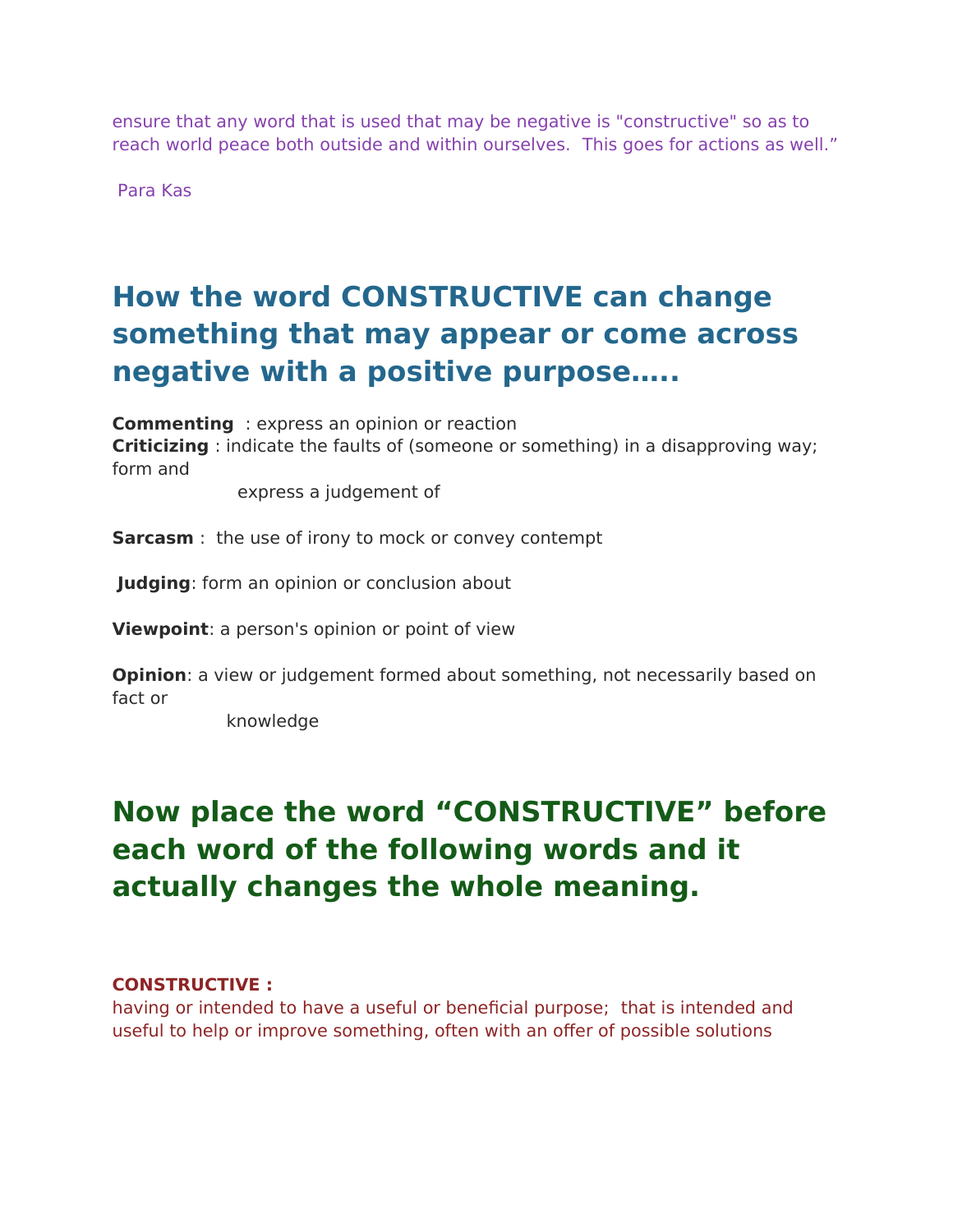**Constructive Commenting**: having or intended to have a useful or beneficial purpose with the intent to help and improve something, often with an offer of possible solutions, in expressing an opinion or reaction

**Constructive Criticizing**: having or intended to have a useful or beneficial purpose with the intent to help and improve something, often with an ofer of possible solutions, when indicating disapproval or expressing a judgement

**Constructive Sarcasm**: having or intended to have a useful or beneficial purpose with the intent to help and improve something, often with an offer of possible solutions, when there is mocking or conveying contempt

**Constructive Judging**: having or intended to have a useful or beneficial purpose with the intent to help and improve something, often with an offer of possible solutions, when forming an opinion or conclusion about something or someone

**Constructive Viewpoint:** having or intended to have a useful or beneficial purpose with the intent to help and improve something, often with an ofer of possible solutions, regarding a person's opinion or point of view about something or someone

**Constructive Opinion**: having or intended to have a useful or beneficial purpose with the intent to help and improve something, often with an offer of possible solutions, regarding a view or judgement formed about something, not necessarily based on fact or knowledge

# **Note:**

**"..become a true independent judge of any source of information, armed with the tools to analyze it sharply and clearly….examine information with logic…..These days, information is a food. There is really no way to pick out the good information by merely relying on the reputation of the author of an article or internet post……We are faced with an undiferentiated mass of material that would take years to digest—and still we wouldn't be able to catch up…..The solution? Set down principles and strategies for rational discourse. Try to distinguish between valid and invalid argument……"**

Jon Rappoport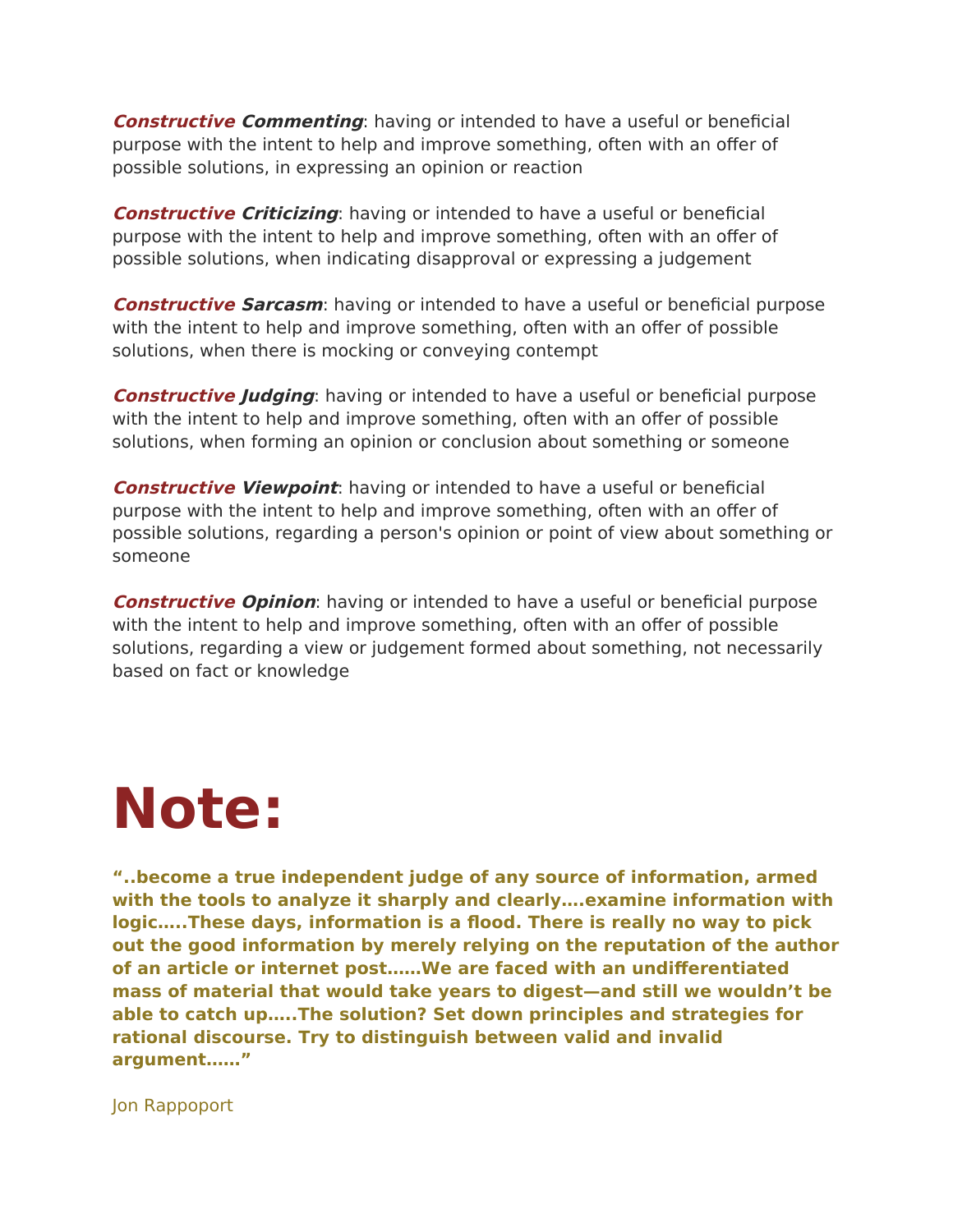**[https://jonrappoport.wordpress.com/2017/02/25/logic-analysis-course](https://jonrappoport.wordpress.com/2017/02/25/logic-analysis-course-home-schooling/)[home-schooling/](https://jonrappoport.wordpress.com/2017/02/25/logic-analysis-course-home-schooling/)**

**purpose of learning to think critically, discovering the truth from within not just believing things blindly because it came from an "authority" or credible source. Instead of telling you what the truth is, we share information from many sources so that you can discern it for yourself.**

**[http://sitsshow.blogspot.com.au/2016/11/Self-Mastery-and-Sovereignty-](http://sitsshow.blogspot.com.au/2016/11/Self-Mastery-and-Sovereignty-Reclaiming-the-Mind-and-Healing-the-Negative-Ego-Free-Your-Mind-from-Negative-Self-talk-Meditation-for-a-Positive-Mind.html)[Reclaiming-the-Mind-and-Healing-the-Negative-Ego-Free-Your-Mind-from-](http://sitsshow.blogspot.com.au/2016/11/Self-Mastery-and-Sovereignty-Reclaiming-the-Mind-and-Healing-the-Negative-Ego-Free-Your-Mind-from-Negative-Self-talk-Meditation-for-a-Positive-Mind.html)[Negative-Self-talk-Meditation-for-a-Positive-Mind.html](http://sitsshow.blogspot.com.au/2016/11/Self-Mastery-and-Sovereignty-Reclaiming-the-Mind-and-Healing-the-Negative-Ego-Free-Your-Mind-from-Negative-Self-talk-Meditation-for-a-Positive-Mind.html)**

**"it's about sharing what's happened for others, then ofering refections so that you may fnd your own way to your own inner gateways. If you can identify roughly where you are on the landscape, and what type of experiences you're having, then it helps transition through much more quickly and efectively."**

**[http://www.ascensionwithearth.com/2017/03/how-to-follow-your-path-of](http://www.ascensionwithearth.com/2017/03/how-to-follow-your-path-of-light.html#more)[light.html#more](http://www.ascensionwithearth.com/2017/03/how-to-follow-your-path-of-light.html#more)**

**According to http://www.thefreedictionary.com/henceforth**

**"henceforth" is defned as:**

**"From this time forth; from now on"**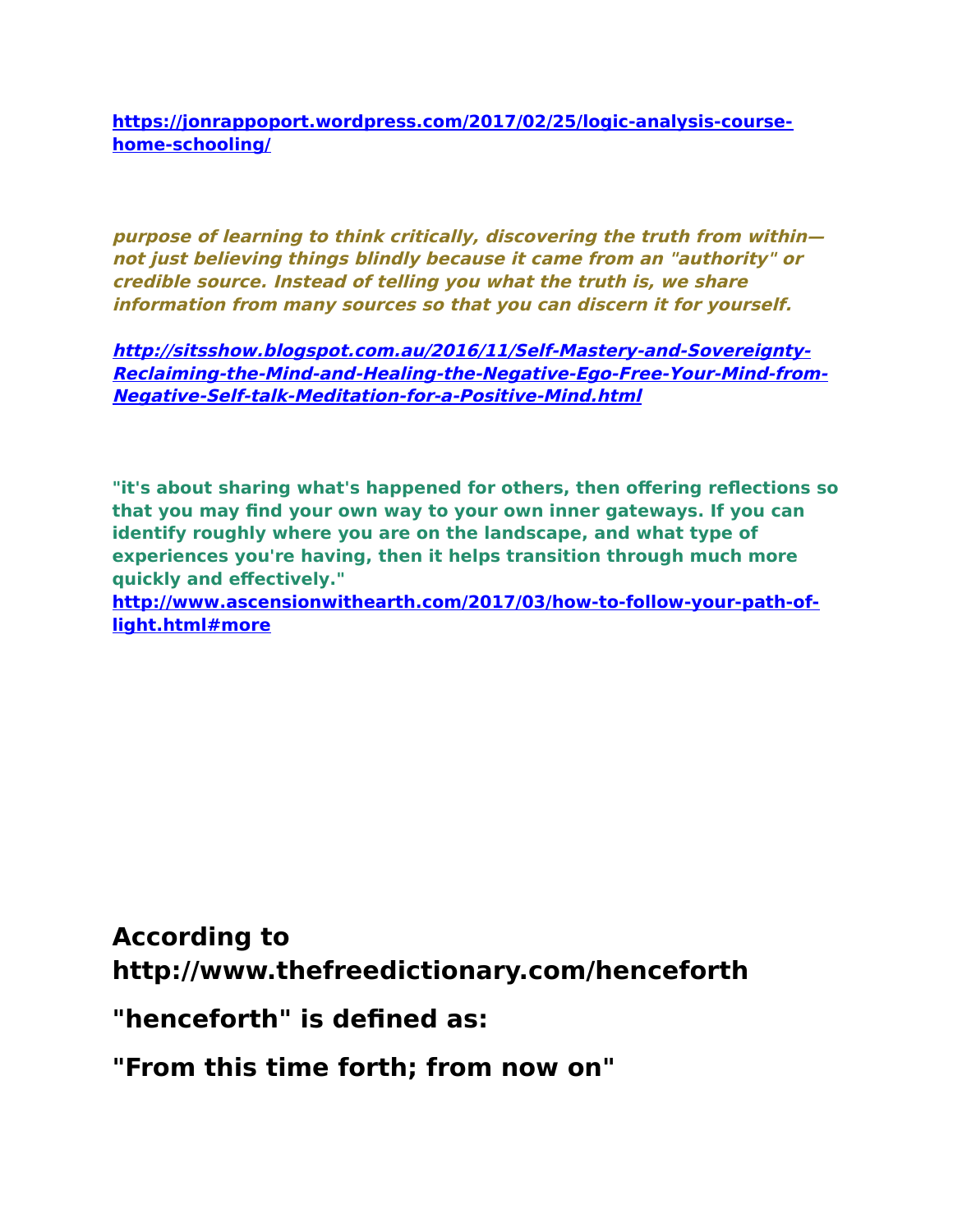**And so from henceforth, equipped with tools, resources, knowledge and wisdom gained, walk a path, pursue or go on a journey of discovering your own truth about you and life.**

**Please note:**

**"The truth was a mirror in the hands of God. It fell, and broke into pieces. Everybody took a piece of it, and they looked at it and thought they had the truth."**

**Jalaluddin Rumi**

**In discovering the WHOLE truth requires joining the puzzles together..............**

### **Note:**

There are wonderful educational, inspiring and motivational beautiful books in the world that adults and adolescents love to read that are for children, or children books that are also intended for adults and adolescents. Hence since it was not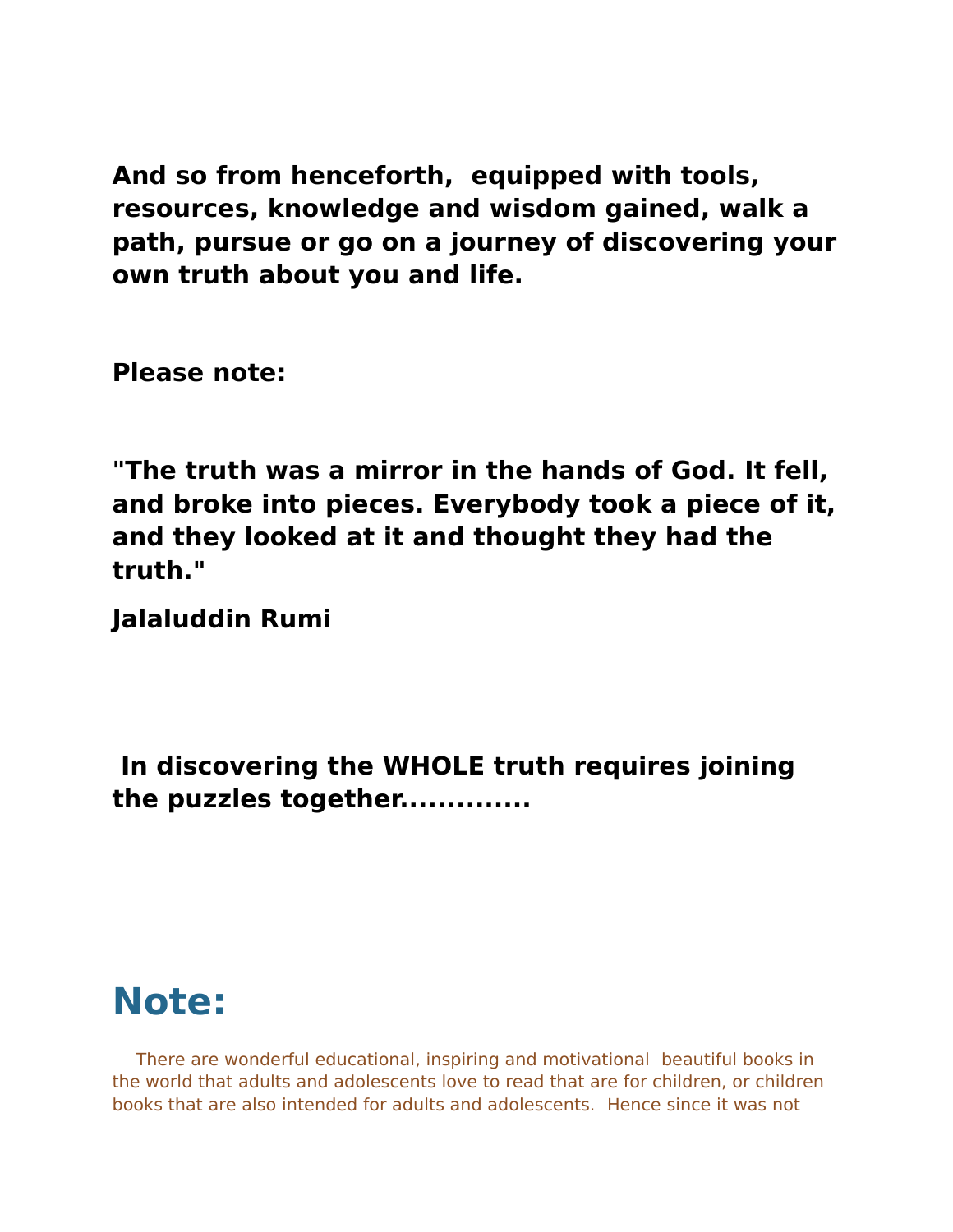easy to decide where some of the books should be placed in terms of audience category, please do feel free to read any of the books by Para Kas, for there are phenomenal messages that are contained within the children's books that are very invaluable for both adults and adolescents. For all ages.....

Try telling one person in the meeting hall a story, and ask him to repeat it quietly to the next and the next person to the next, until it comes back to you. By the time you hear your original story; it will not even be recognizable.

<http://humansarefree.com/2014/11/without-true-knowledge-of-past-there-is.html>

### **Writings/Art/Drawing/Photograph/Illustration by Para Kas**

### **Usage permissions**:

If you need to use any of the Writings/Art/Drawing/Photograph/Illustration by Para Kas from this website on your website or any other media you have our permission to use it as long as you provide an attribution link: www[:solancevoyagegallery.com.au/](http://solancevoyagegallery.com.au/)

Over many years, A lot of effort has been put into writing, creating, editing, proofreading and producing the creations. There are some words within books or writings written by Para Kas, that have been intentionally spelt a certain way; or statements or grammar written in a way to try to reduce ambiguity of the English language. However, if you believe there is a correction/s that I may have overlooked, please do feel free to inform me by email:

para@solancevoyagegallery.com.au with the URL (link) so I can go direct to the correction you are wishing for me to look at that may possibly need correction.

I thank you Sincerely.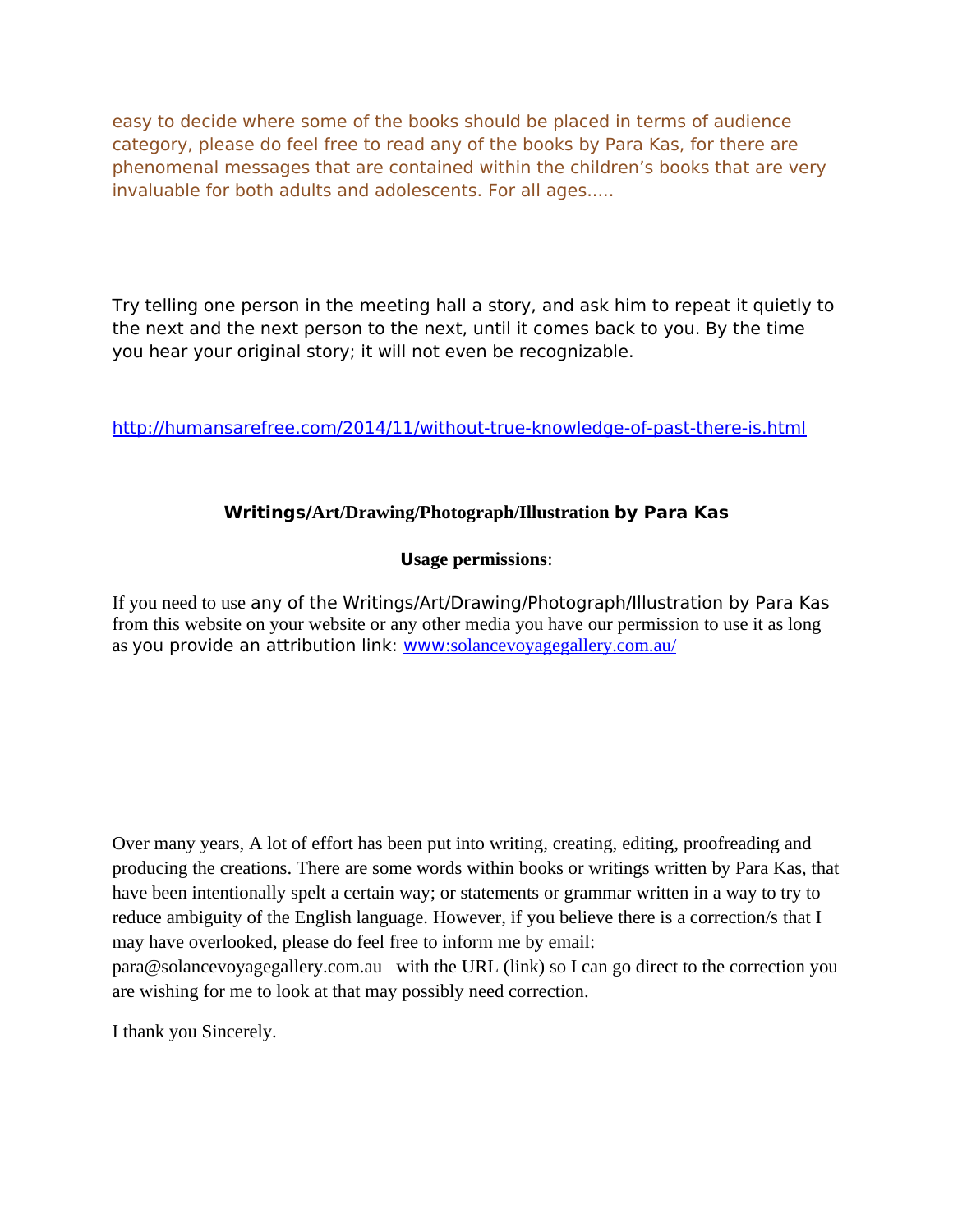# **Copyright © 2017 Para Kas**

# This book is Copyright. Conceived, Created and Produced by Para Kas.

All rights (with the exception of some resources e.g. quotes, photos by other Sources with their own rights and protections) are reserved, including the right of reproduction in whole or in part in any form.

Apart from any fair dealing for ONLY the purposes of your own personal/private: study, growth, inspiration or motivational purposes, no part may be produced, or reproduced by any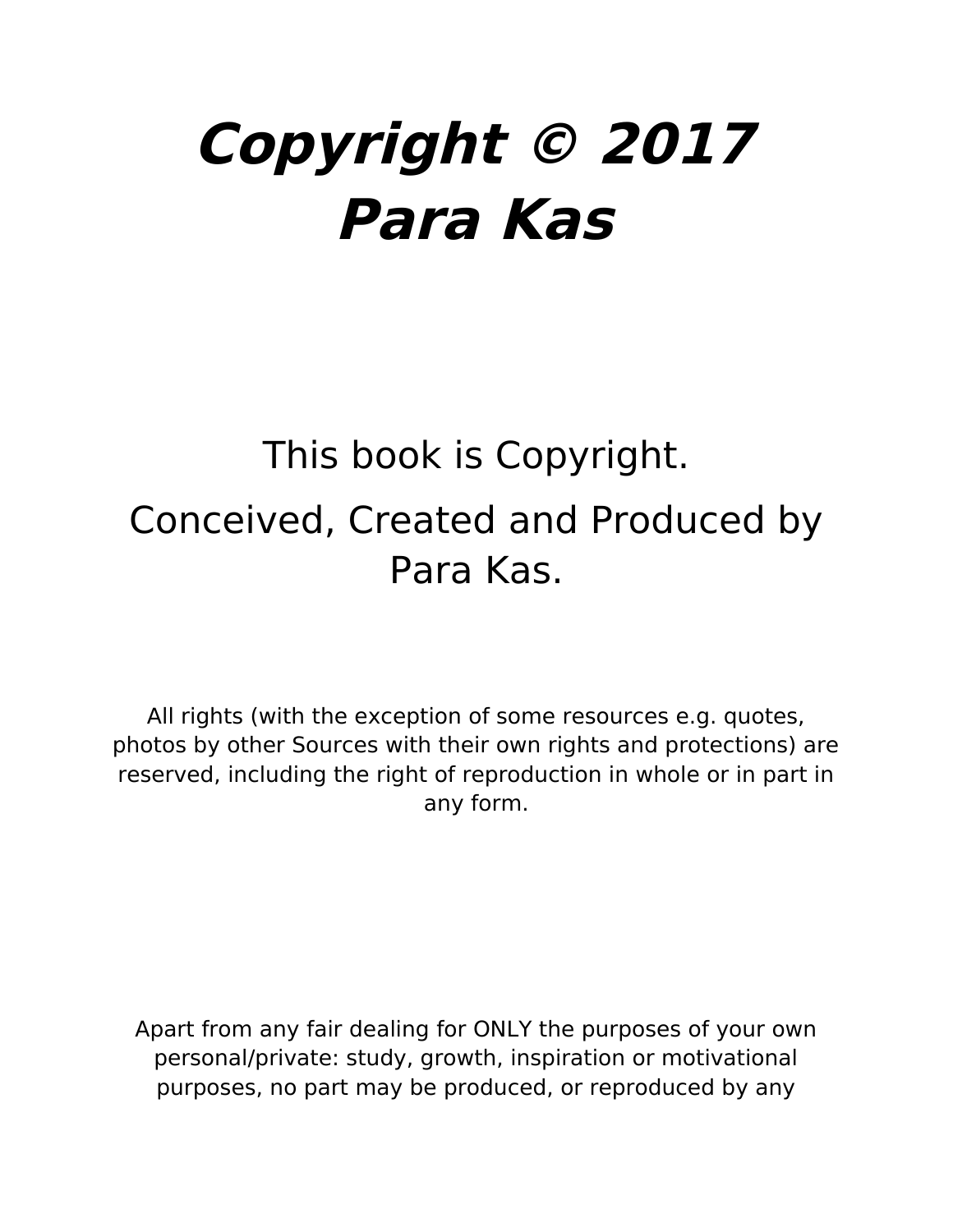process, or by any means, electronic, mechanical, photocopying, recording nor stored in a retrieval system, or transmitted in any form or otherwise for your profit, business, education or other, without first putting in writing your Inquiries or request for permission to the copyright owner,

#### Para Kas

#### para@solancevoyagegallery.com.au

Thank you to Peter Lewis, "Rutherford Fine Leather Binding P/L" ( [www.rfb.com.au\)](http://www.rflb.com.auu/) for his enormous help with fne tuning the details of the design shown above that I was inspired to draw, and organizing through his networks, "Graphic Metal Plates" (QLD) to create the plates for this special logo design. This logo was frst used to stamp and imprint on all the frst set of volumes of books produced.

# **Note that the design/logo above is Copyright and specifcally designed and intended for Para Kas**

# **Copyright © 2017 Para Kas**

The works Conceived, Created, Written, Designed and Produced by Para Kas is Copyright.

All rights (with the exception of some resources e.g. quotes, photos by other Sources with their own rights and protections) are reserved, including the right of reproduction in whole or in part in any form.

Apart from any fair dealing for ONLY the purposes of your own personal/private: study, growth, inspiration or motivational purposes, no part may be produced, or reproduced by any process, or by any means, electronic, mechanical, photocopying,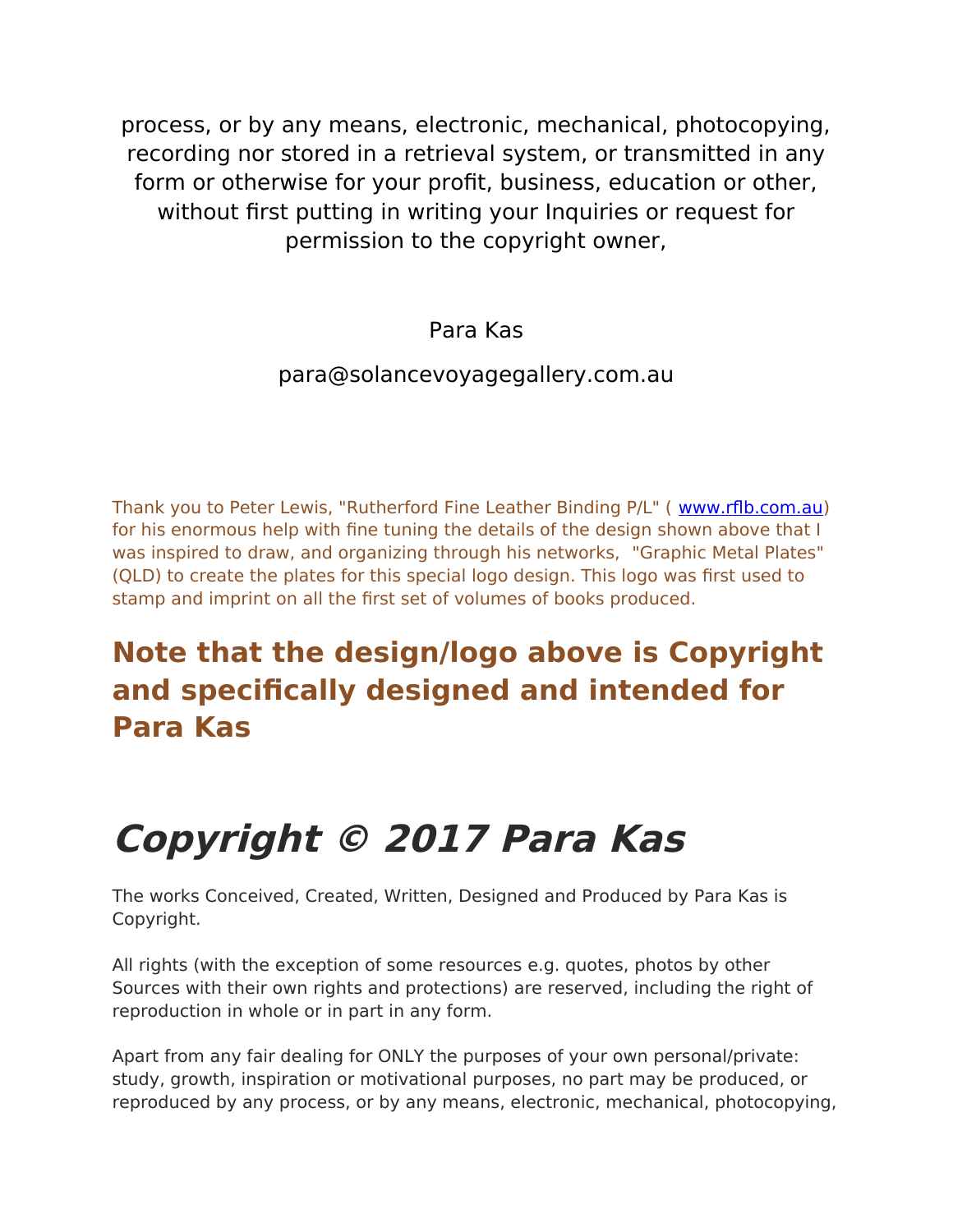recording nor stored in a retrieval system, or transmitted in any form or otherwise for your profit, business, education or other, without first putting in writing your Inquiries or request for permission to the copyright owner,

Para Kas para@solancevoyagegallery.com.au

# **I dedicate this book to**

## **Karen Walsh-Smith**

Karen Walsh-Smith who I have Known since I was little girl. I Treasure you and an Honour to call you my beautiful angel sister. You are a Light to all the children you Guide on this World, singing and dancing your heart's content and teaching them that is what life ought to be all about. To me you are My Angel of Joy and to all the children of this world. Karen I love you. Bless your Soul for all that you do for the Children of this World. You give so much of your Light. May it also fulfl you with Extraordinary Blessings that you so deserve.

#### **A Special dedication to Karen Walsh-Smith's Husband Adam and the Families**

May all the Universal Energies of Eternal Life, Guide you All and keep you All safe and well, and fulflled in All ways.

**Joshua and Chloe**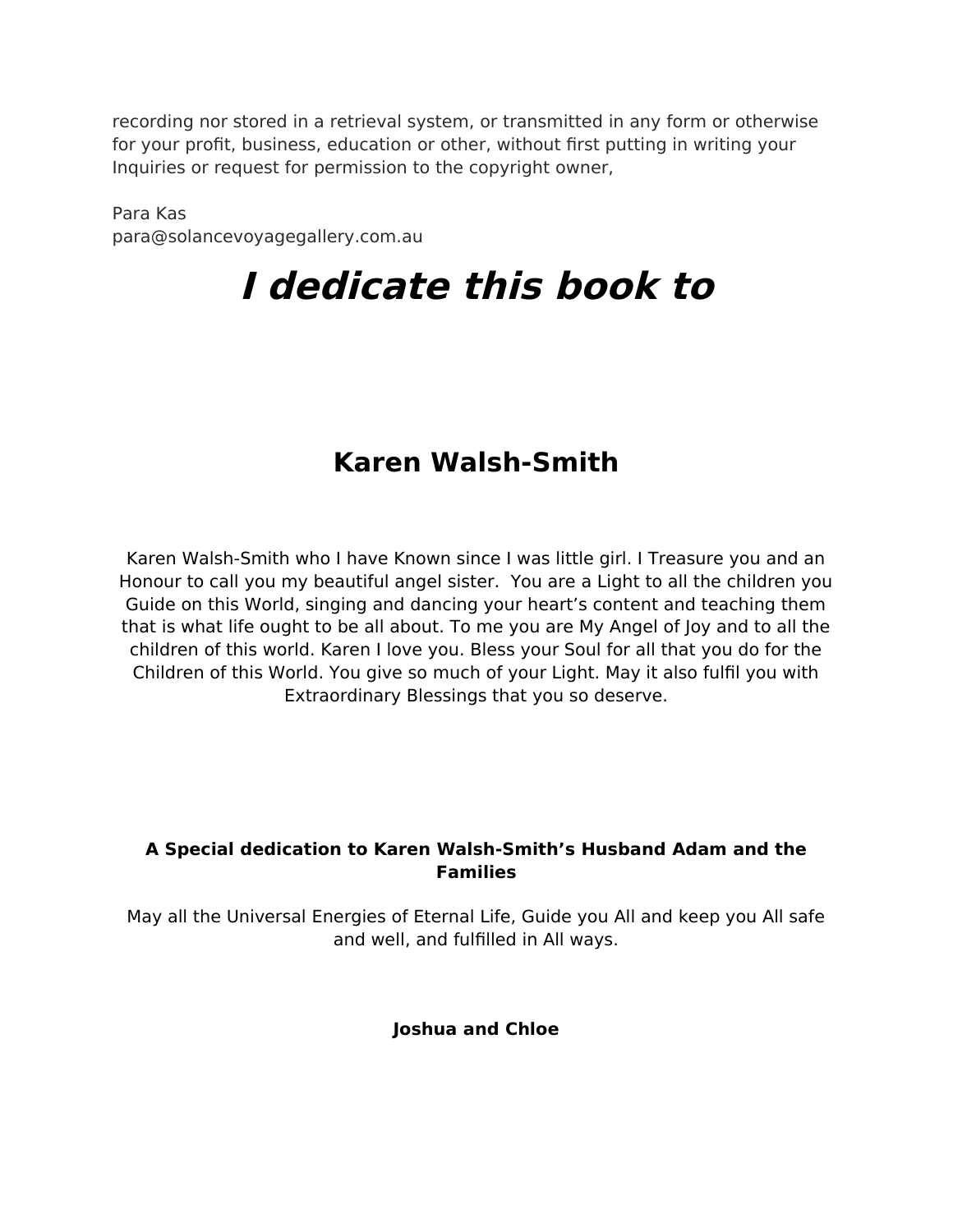May the world ofer you both all the Blessings of protection and opportunity to create wonder for this world. May your joy of laughter echo to everlasting freedom to be who you truly were born to be.....

#### **Thomas and Margaret Walsh**

#### **(In loving memory of)**

God I Miss your both so much. Life is not the same without you both on Earth. I know that Life has not been easy for all of us, but you both showed so much love to this world because of who you always were and ARE!!!!! I Love you Both Sooooooo Much with all my Heart and Soul. I deeply and so dearly so very very honoured that I have felt deeply close to both of you.

Mum Walsh I know you can hear me, and I know you know how much I absolutely adore you. I Thank you from the core of My Soul for loving me like one of your daughters. I know that I have always had the most utmost admiration for how deeply Karen has been Blessed and I must say, you always made me feel home to your heart............I love you both you and dad Walsh lots. Know your both in my thoughts................................

# **I dedicate this book to**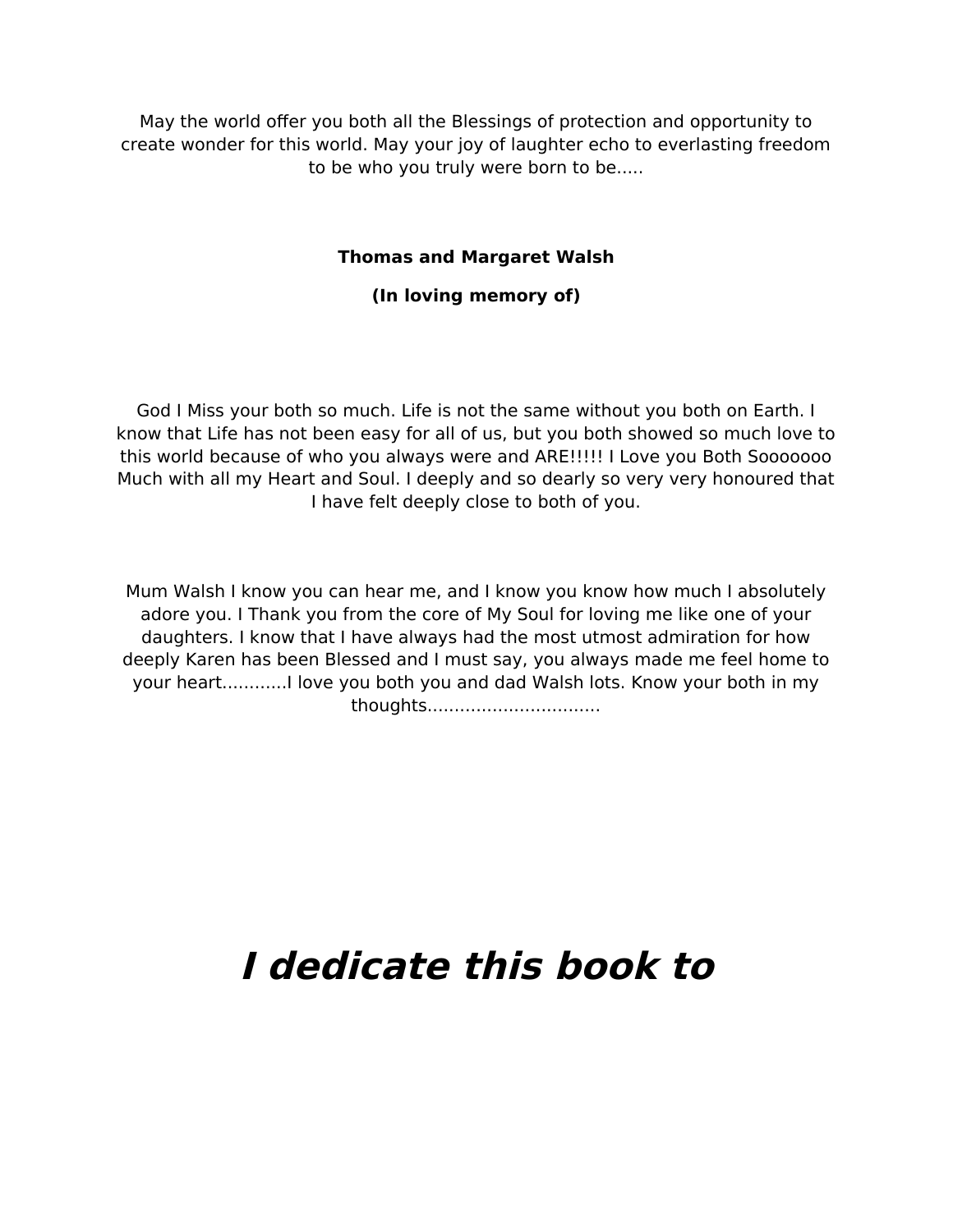#### The Precious Souls **Max(Maxi) and Zoe( in Loving Memory of)**

You both are my smile of life. My smile of Love. My smile of Heart. My Smile of Soul. I love you both so MUCH !!!!!

**Max** I Thank you so Much For your Strength, Determination, And Extraordinary Guidance and Healing which is Remarkable!!!!!! No Matter What you Sure Brighten My Days. The Love you and Zoe have shared for one another was something so Beautifull to have watched.........And it sure has changed my Perspectives of so many things about aspects of life that once I did not even give a thought of.

I hold you So Close to My Heart and Soul. I Thank You So So much for being in All of our lives. I Love you So Much Max. I Love you So So Much.

The way you hold my Hand and Hug to show How much you Love me Absolutely Makes My Heart Beat So Fast with So much HeartFelt Joy Feeling So Blessed and So So Very Gratefull. I Love You So Much And Thank you So So Much Max Thank You So So Much ......

## A Special Thankyou to

**Otto Vetter** for Zoe, A Special Gift of Soul Heart Love xxooxx

**Kurt Andrew McEnaney** for your Precious Gift of Maxi. Maxi has helped me in so many ways in all aspects of my life. I Thank you dearly for Maxi. He is Truly God Sent just like Zoe beyond words!!!!!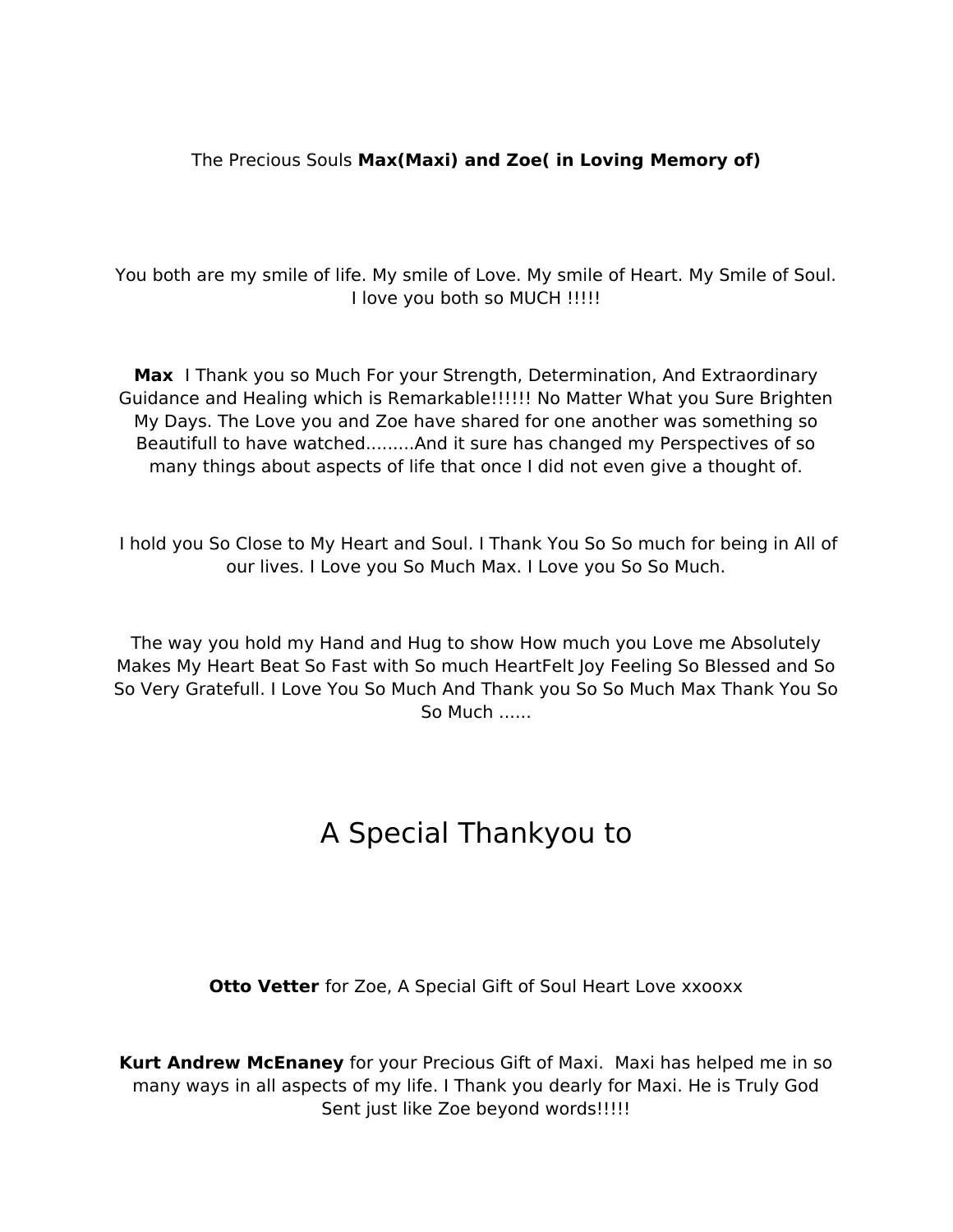**Dr. Corrie Pinkster** for saving Max. Bless your Soul.

# **I dedicate this book to**

### **Amanda Taylor, her son Lincoln Jakobsson, their pet Looney,**

### **and pet Cerridwen (In Loving Memory of)**

Amanda Taylor, My spiritual mum who gave life to me on a Spiritual Realm Many Lifepaths ago, gave me reason to return to this world to embrace her presence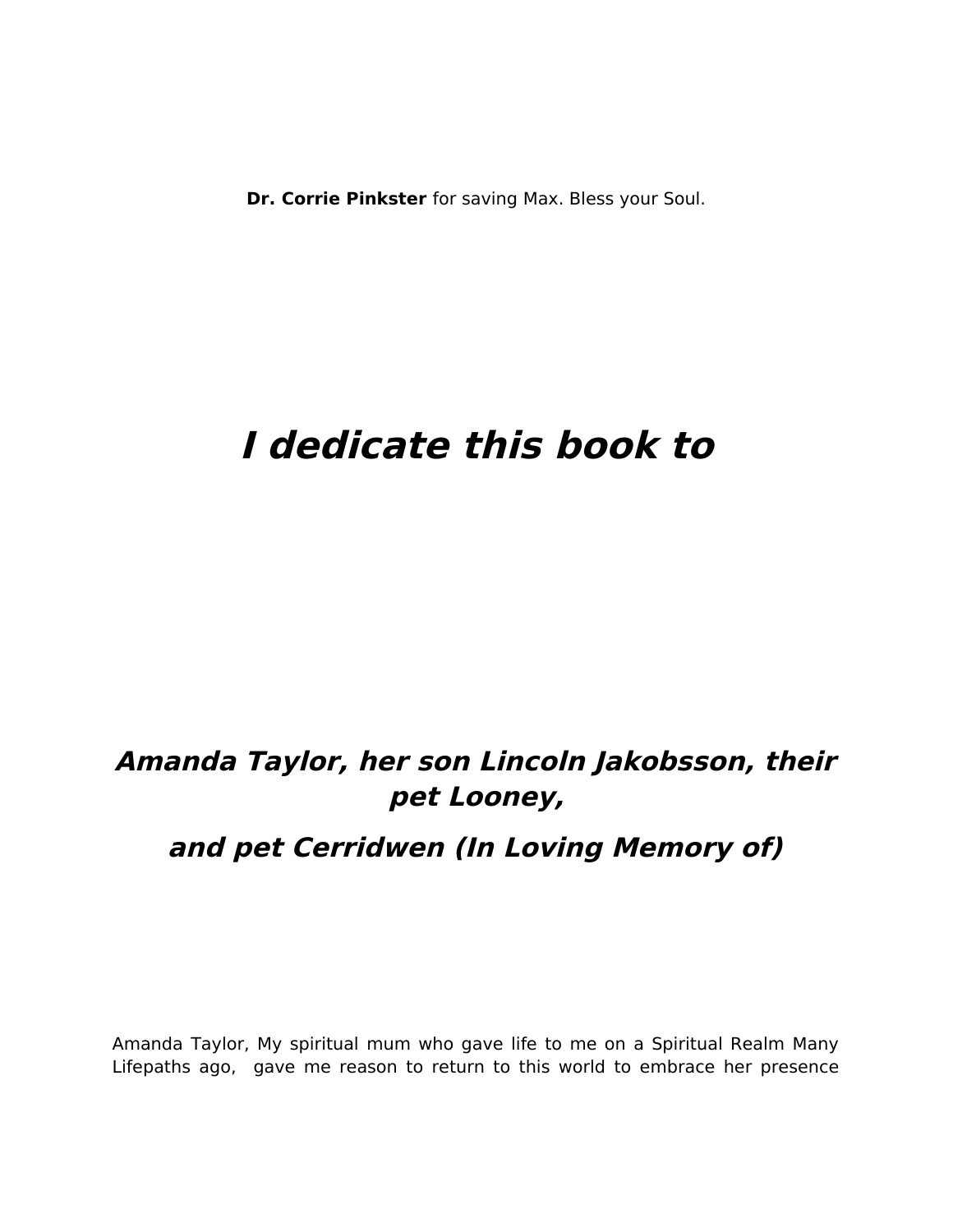again. Our Union was very overwhelmingly special, with a Beautiful connection and a remembrance of one another.

You gave me a beautiful gift: your Motherly Love and giving birth to your Amazing son Lincoln Jakobsson. He always fnds a way to put a smile of Hope for me. He always brought such phenomenal Joy to my own soul. You both held me in my most Deepest Adversities; your commitment to help me hold onto Hope is the more reason why I love you both.

Your phenomenal commitment to caring and fostering animals speaks volumes about who you truly are!!!!! Truly Beautifull!! Love to the adorable Looney!! and My Love to Cerridwen (In Loving Memory of) who always sat by my side.

Love also to your Love Ones and All your Pets. May all that you Hope for and wish for be Fully Fulfilled with Phenomenal Glory!!!!!! I love you!!!!!!

# **I dedicate this book to**

# Those striving for Answers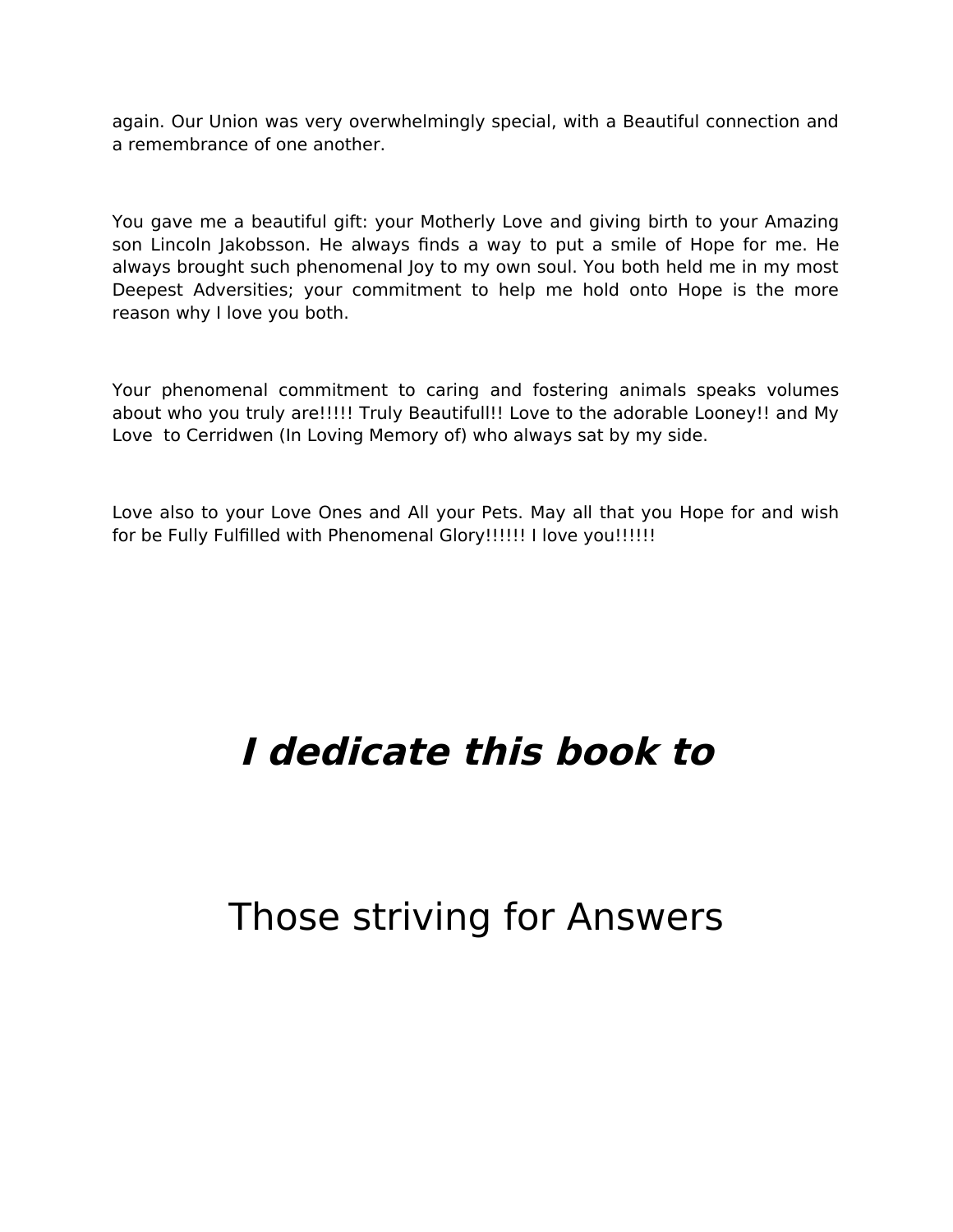### **To Beautiful Soul Gabrielle Day**

You are truly are Blessing to this world!

I Hope with all my Soul that your world is full of Blessings in Abundance in Return.

My love to you for Always!!!!!! xoxoxox

# **I dedicate this book to**

All of the Universal Galaxies far and beyond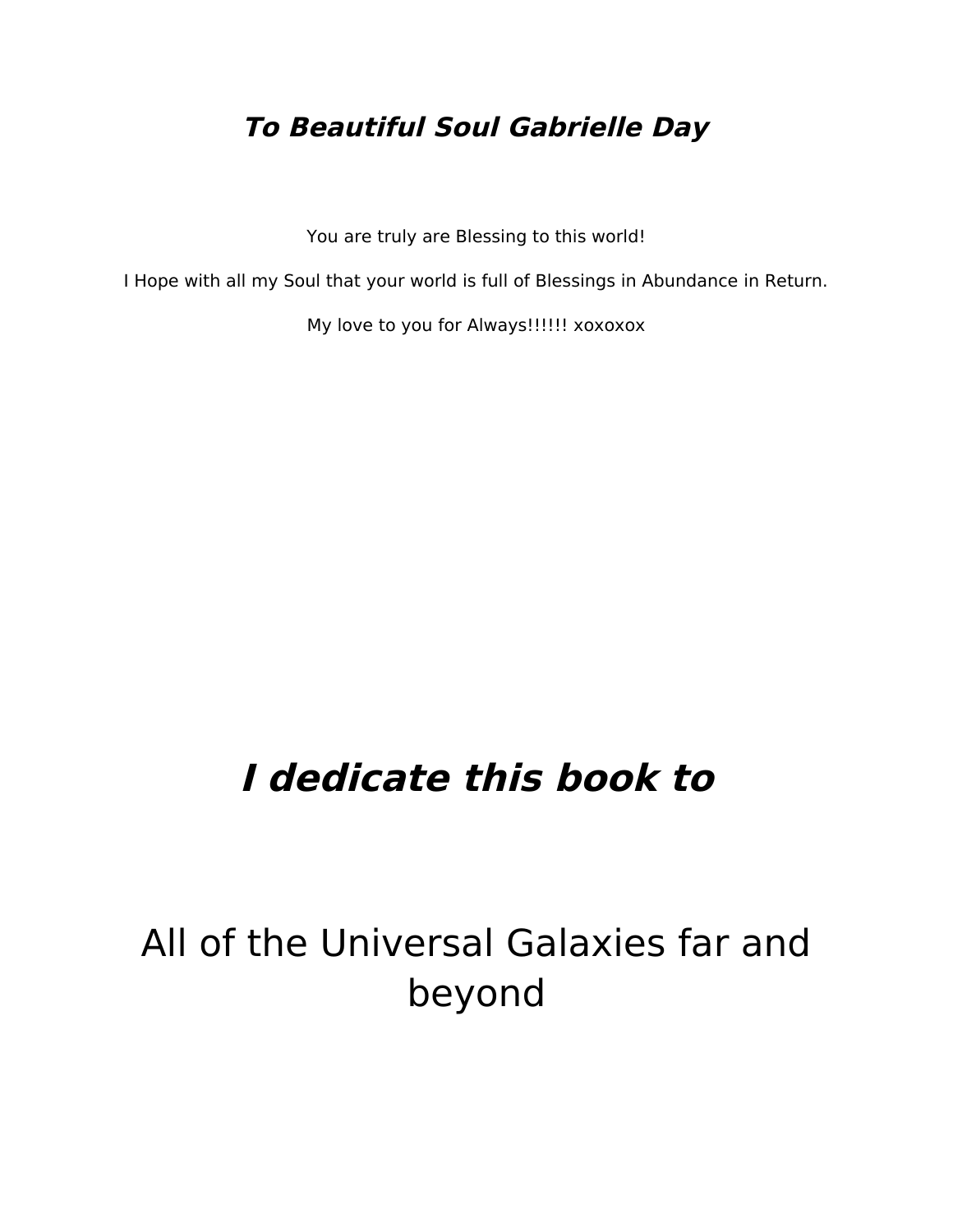# **To my Beautifull Twin Sister Christine Kas**

Whose great Love And Support for me over the years during her adversities of life, has offered me opportunity to love fully. Her Extraordinary, Creative and Connection to Higher Forces, Abilities I'm Astounded By. Your concept of life is so special and although I was always wanting to love and protect you, I smile to know you were always wanting to Love and Protect me. I love you so Much for your constant Support though moments I was not Aware.

I know my Soul Always wants to be so strong for You. Always wants to show you the World to be so Good and FULL of Life, though you Already know from your Hopes you hold so close to your own Soul also.

I know my life was always shared from the day I was born with you close by, and I know that although both our paths are on a whole new world, I always, going to have you, closeby.

Hold onto what you hold so true to your own worth, for I know all that is for Soul Purpose does always come forth. Christine Kas I love you.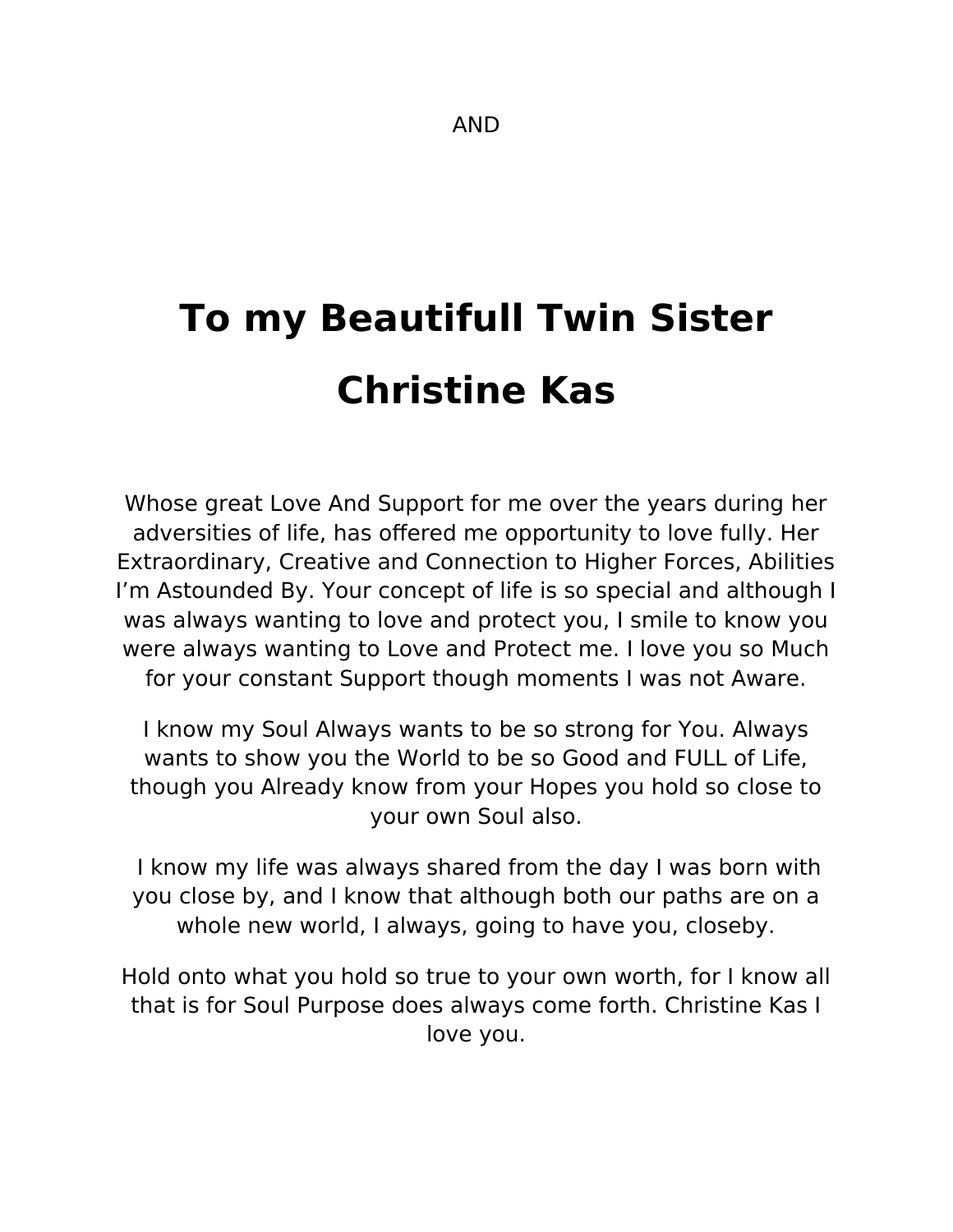**Special Dedications to:**

**The Gurdies and Yarra Glen VIC Australia**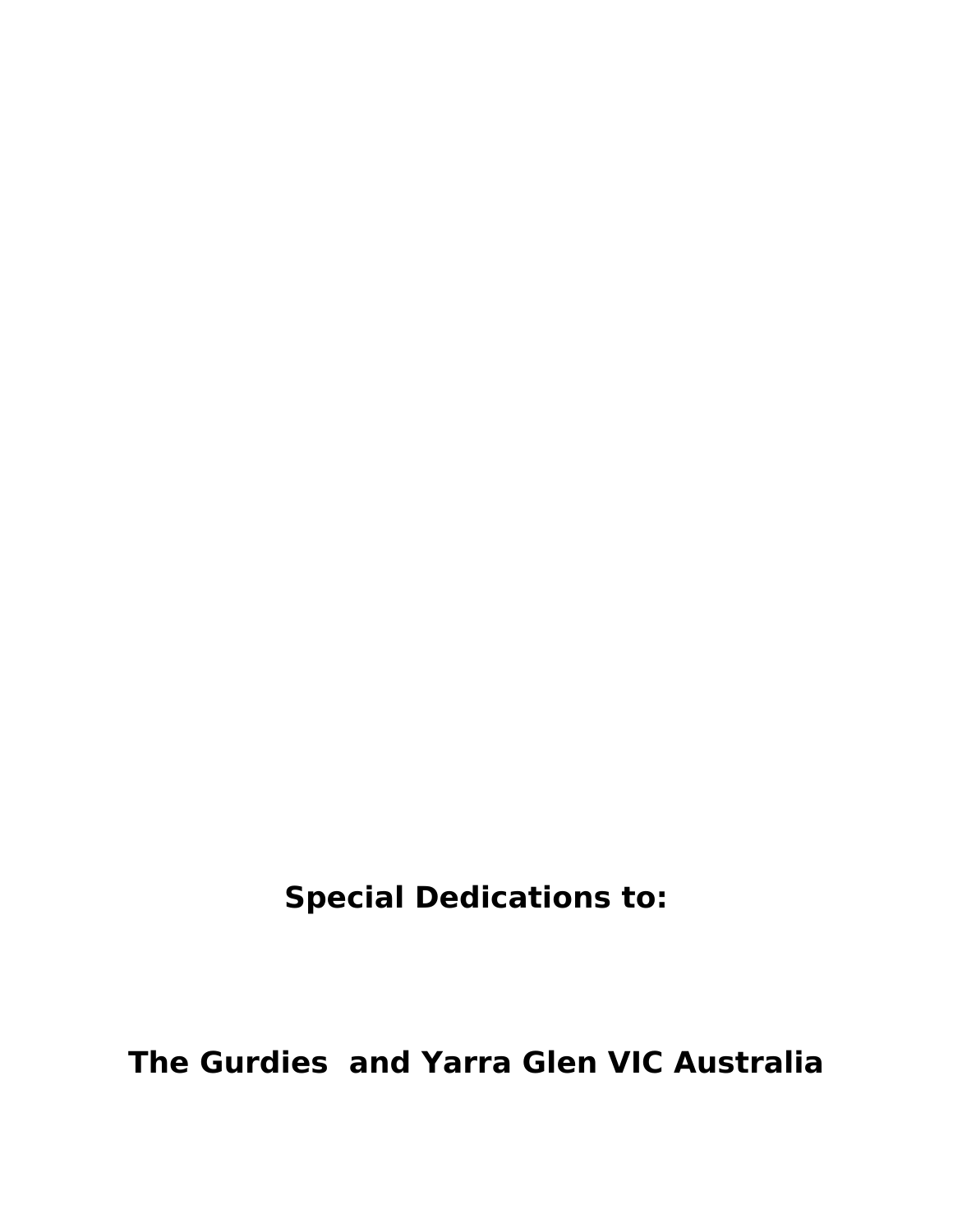The Gurdies had Been our Sanctuary in midst of adversity and Yarra Glen Our Sacred Private World for the time that it was meant for; where we Fullflled what otherwise would not have been possible. Both will forever be Treasured as a Special Private Sanctuary, and the Memories Built there will Be Long Remembered.

As we watched The Gurdies' major transformation from a tranquil with lots of trees becoming very busy with nature disappearing, and sadly unjustifable adversities forcing us to leave our 'Sanctuary', lead us to follow our next part of our Precious Dreams to Yarra Glen and what a Divine experience and Joy it has been.

Although we have visioned and on the way to be Nestled in the Sacredness of a Special Place far away, where our souls yearn to be for what seems to have been for so long, where the Majestic Nature sing and Thrive so Freely with the birds' Songs, and the Tranquillity so Immense that you can hear the rivers trickling amongst closeness with the rocks. A Heaven on Earth where the Sacredness of Country and Ocean, and Nature all United are thought of and Preserved. Our Precious Treasure.

The Gurdies and Gippsland, Yarra Glen and Yarra Ranges: The Special People, The Precious Souls we have formed the most Dearest Bonds with, The Sacred Sights visited, The Awakenings, The truths learnt, The Lessons, The fear faced, The Soul Evolution, The Dreams told and fulflled, The Adventures and The Miracles Unfolded, The Profound Discoveries, The Realisations, The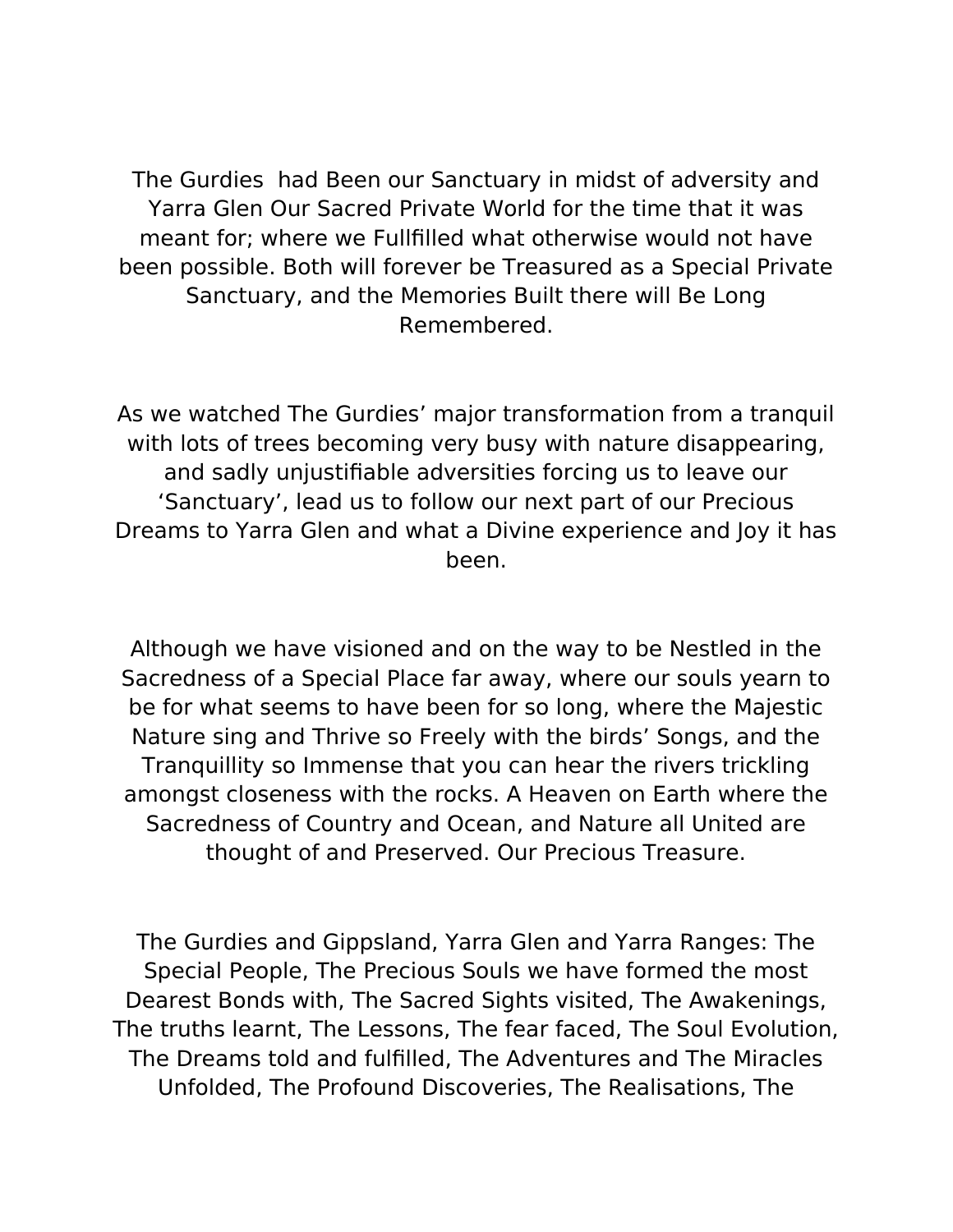Illuminations, The Books completed, The Appreciations, The Magic, The Power of Love, The Healings, The Awareness, The Joys, The Knowledge and Wisdom Gained, The Contributions, Unconditional True Love. It was where for my husband Otto and I changed our lives immeasurably.

### **I dedicate this book to:**

**Nieces Madeleine and Sophie Kas (God daughter)**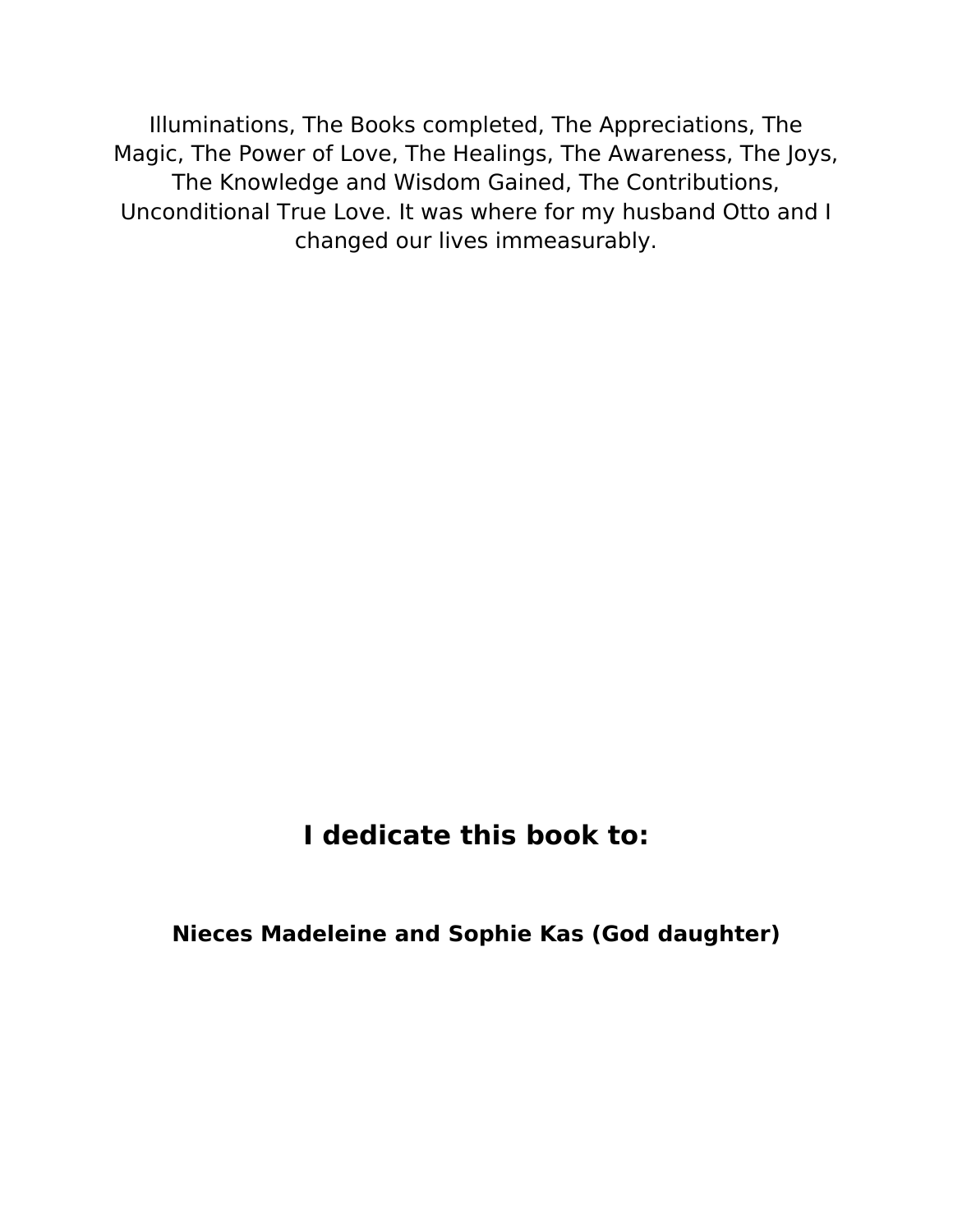And to My Beautiful **Nieces Madeleine and Sophie Kas (God daughter)** who I love So Much, Adore and Hold So Sooooooo close to my Soul. I Love you Both Lots!!!!!!!!!!!!!!!! Thankyou so much to God that you Are Both Part of my Life xxxxxxxxxooooooxxxxx

Through true form of appreciation one fnd themselves mesmerised to a more deeper, Soul level of knowing how Blessed one is. No worth of the most precious metal on Earth (Gold) could measure close, to comparison, what can only be felt with the Soul of the Heart to form life so Magical. The True Fragrance: to Appreciate and Acknowledge.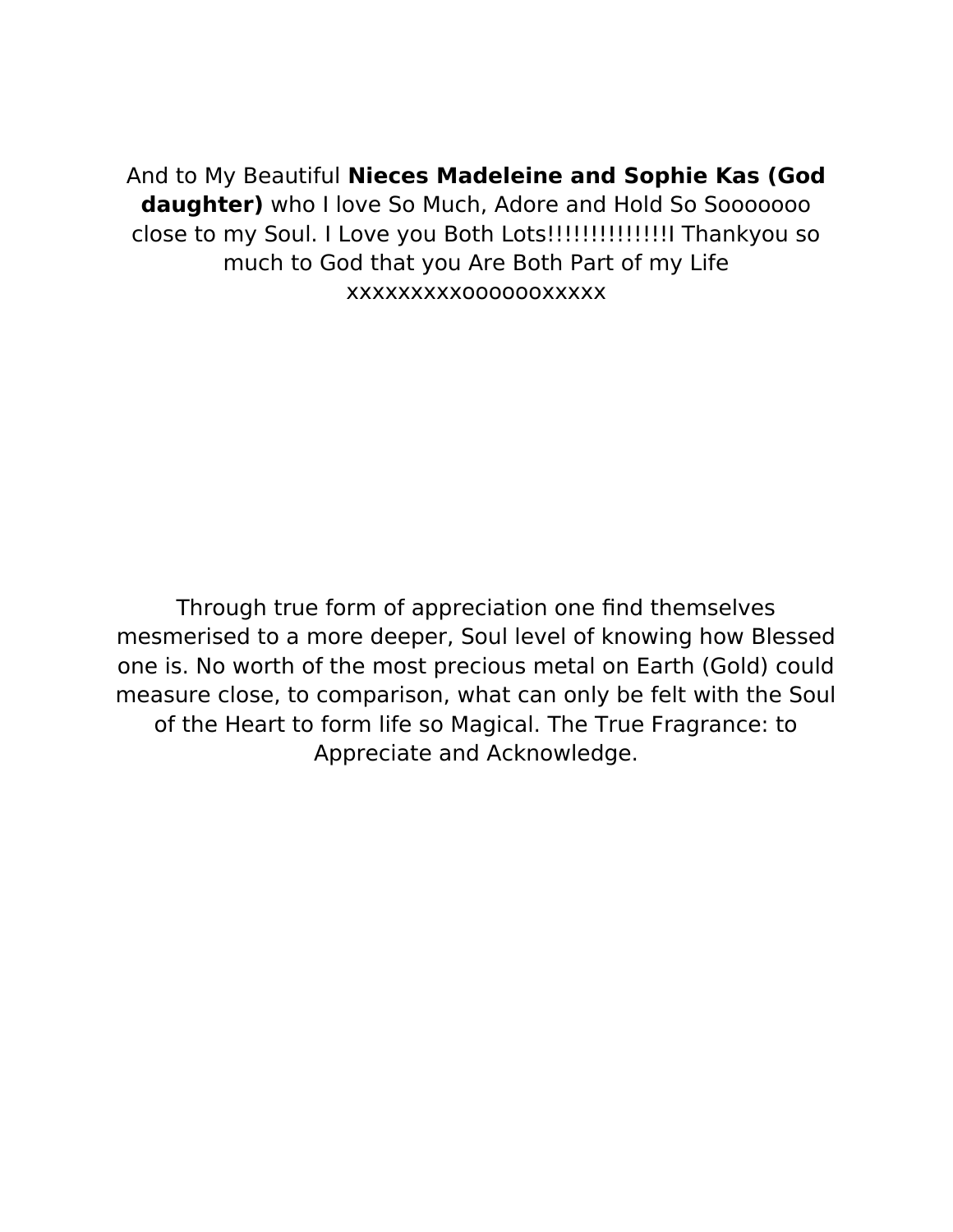# **The Name "SÒLANCE VOYAGE" ™**

# **SÒLANCE**

SÒLANCE *was conceived in 2012, inspired upon our travels, by a name 'Solace' on a gate (Coast of South Gippsland, Victoria, Australia).* 

*The creation of the word* SÒLANCE *is a combination of:*

*The letter N (14) where our interpretation of the alphabetical letter in numerology stands for Love, Comforting, Natural Elements of Healing*

*and*

#### *The significant meanings of the following words:*

- *Sòl*
- *Soul*
- *Solar*
- *Solar Master (Guide)*
- *The Sun.*

*The word* SÒLANCE *\*'thereafter' (to our awareness)\* is recognised as a word and or name and has become widely used in many forms. This gave a wonderfull opportunity to provide further definition and accuracy thus of what we stand for:*

*"Solance, known ...for.....compassion, wisdom and sense of justice proved time again....." <http://scarteleu.wikia.com/wiki/Solance>*

*"The name of Solance creates a happy, versatile, and expressive nature, with good business*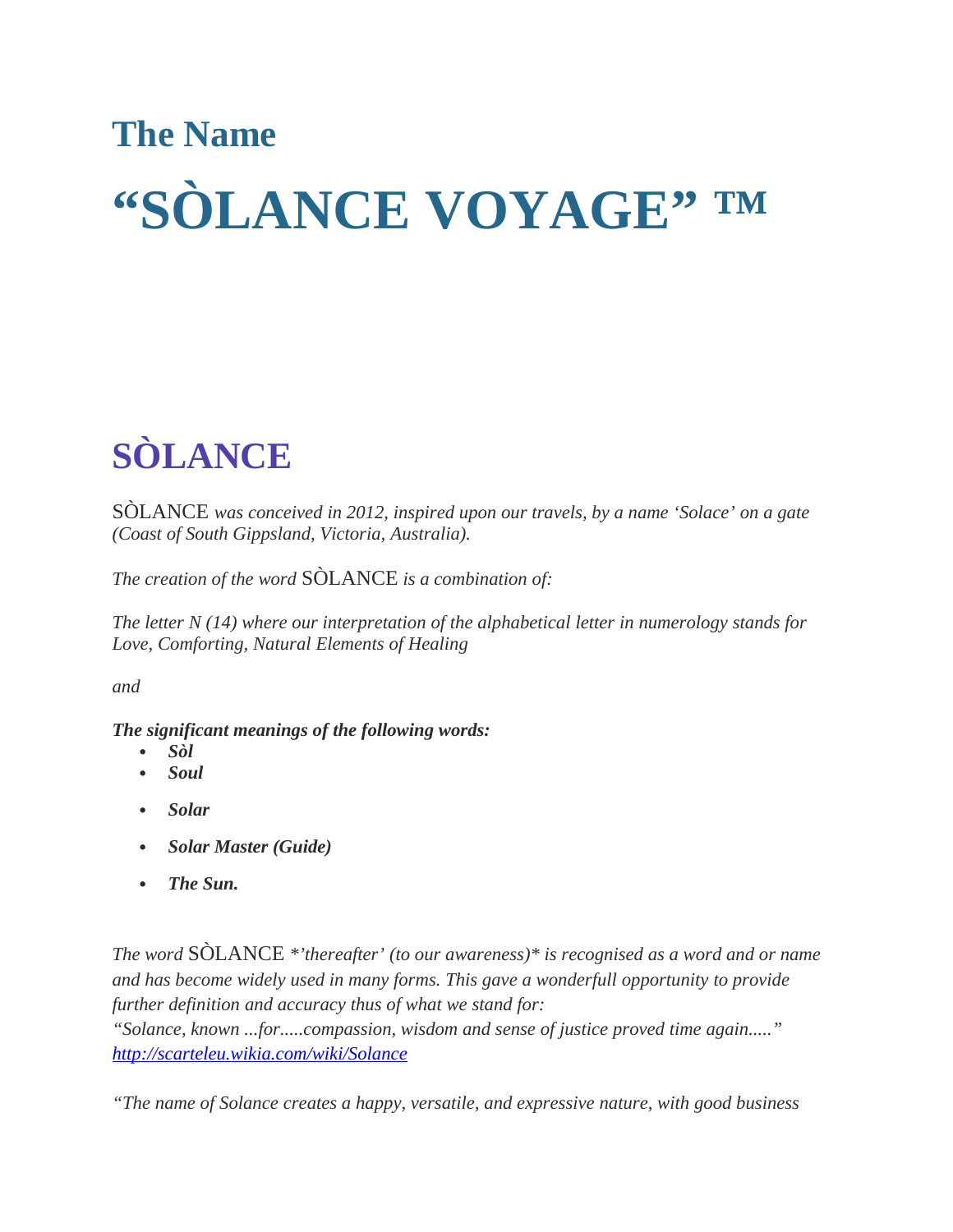*judgement and a fine sense of responsibility, which should enable you to establish congenial relationships in positions of trust where you are dealing with the public. You have a cleaver, quick mind, with the ability to accomplish a great deal in a short period of time........... This name could allow expression along musical and artistic lines and gives you the desire to entertain and to meet and mix with people of refinement and culture. It also brings out your love of home and family, and in close association you are able to show understanding and affection. Others are attracted by your generosity and your consideration of their interests......" <http://www.abalarians.com/Female/solance.htm>*

# *VOYAGE*

*The VOYAGE is the Journey itself.*

*The Voyage has been undeniably the most unimaginable challenge we have ever encountered. The reason being that upon uniting, Otto and myself, Para, lead us to the most Profound Phenomenal Discoveries, Profound Awakenings, Illuminations, Adventures, Wonderfull Positive Surprises, Gifts and Extraordinary Precious Treasures, Enormous Accomplishments and Immense Deeper Soul Evolution beyond words!!!!! Thus, a greater perspective of Fullfillment. A Magical Miraculous Blessing!!!!!*

*The Voyage continues and along the way provides Extraordinary Surprises.*

SÒLANCE VOYAGE is Precious to us.

For so many reasons it offers also not only Love, Journey, Surprises...... but also Astoundingly an image of a sailing vintage boat/small ship sailing on the waters far beyond the horizons.........The significance of Great Importance.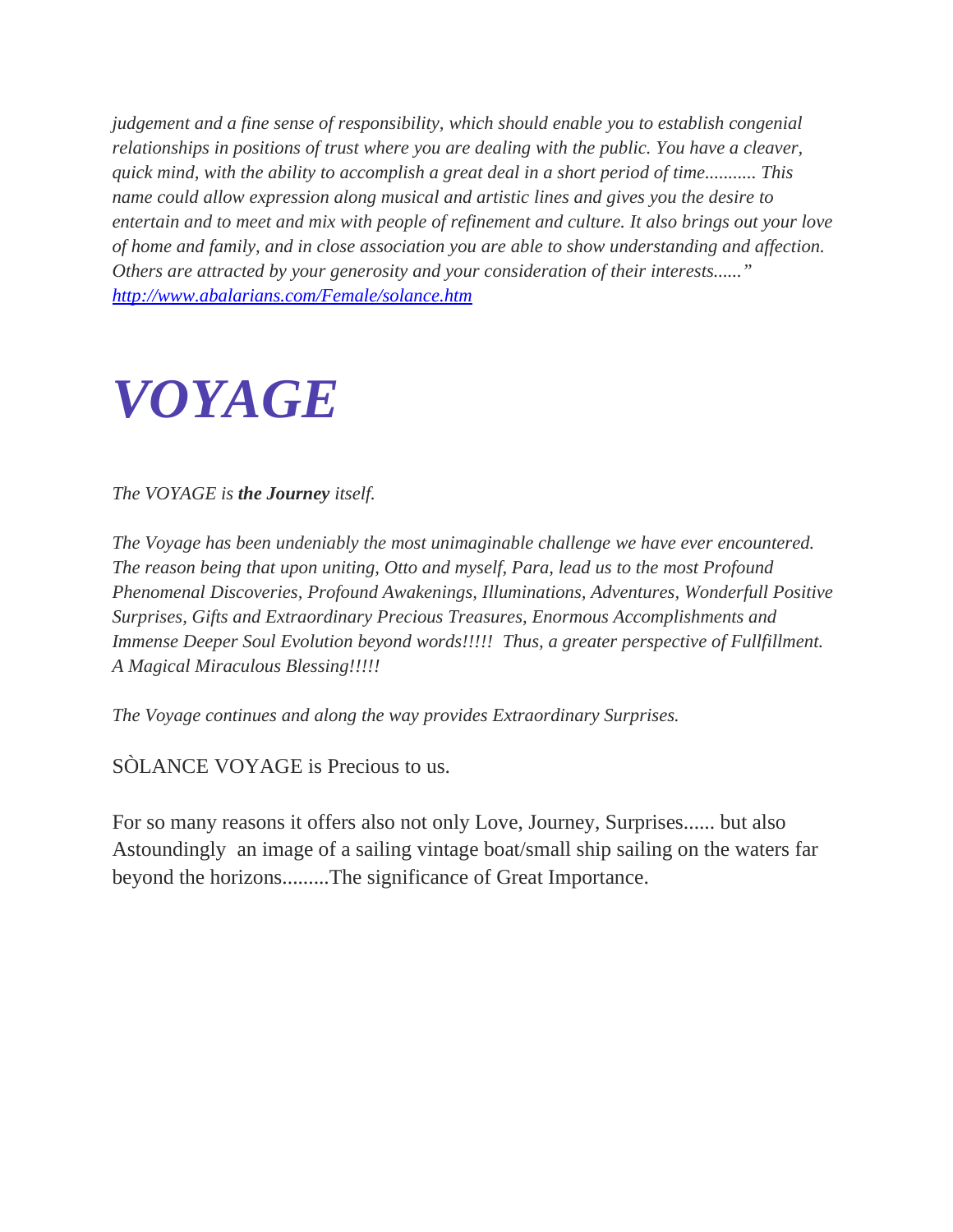**Please note:** some words that have an ending with 'ful' are not misspelled. I have deliberately spelt them with their ending being 'FULL'. This is to emphasize the importance and **fullness** and thus, Energy of the word. Since I have always associated "full" with complete, I fnd it at times not easy to read words that end in 'ful' because the mind sees it as incomplete. Although we are starting to learn the truth about the purpose of the English language, hence, its ambiguity and inconsistency in its grammar and spelling, I felt important to ensure the Energy to certain words with the 'ful' at the end of them by spelling them with 'FULL" instead. Examples: beautiful to BeautiFULL, wonderful to WonderFULL, grateful to GrateFULL and so on. Also note that there are words in middle of sentences or paragraphs that start with a capital letter. Again this is not a spelling error. It is to simply accentuate the importance behind the word, its energy or power.

Over 'Astronomical' many years, A lot of efort has been put into writing, creating, editing, proofreading and producing the First Set of Books, "Set 1: The 27 Books". There are some words within books or writings written by Para Kas, that have been intentionally spelt a certain way; or statements or grammar written in a way to try to reduce ambiguity of the English language. However, if you believe there is a correction/s that I may have overlooked, please do feel free to inform me by email: [para@solancevoyagegallery.com.au](mailto:para@solancevoyagegallery.com.au) with the URL (link) so I can go direct to the correction you are wishing for me to look at that may possibly need correction. I thank you Sincerely.

#### **Excerpt of each of the following books includes:**

Reasons for writing the book/Introductions; Acknowledgements/Dedications; Note that the First Set of 27 Books are listed in the order that they were conceived/created.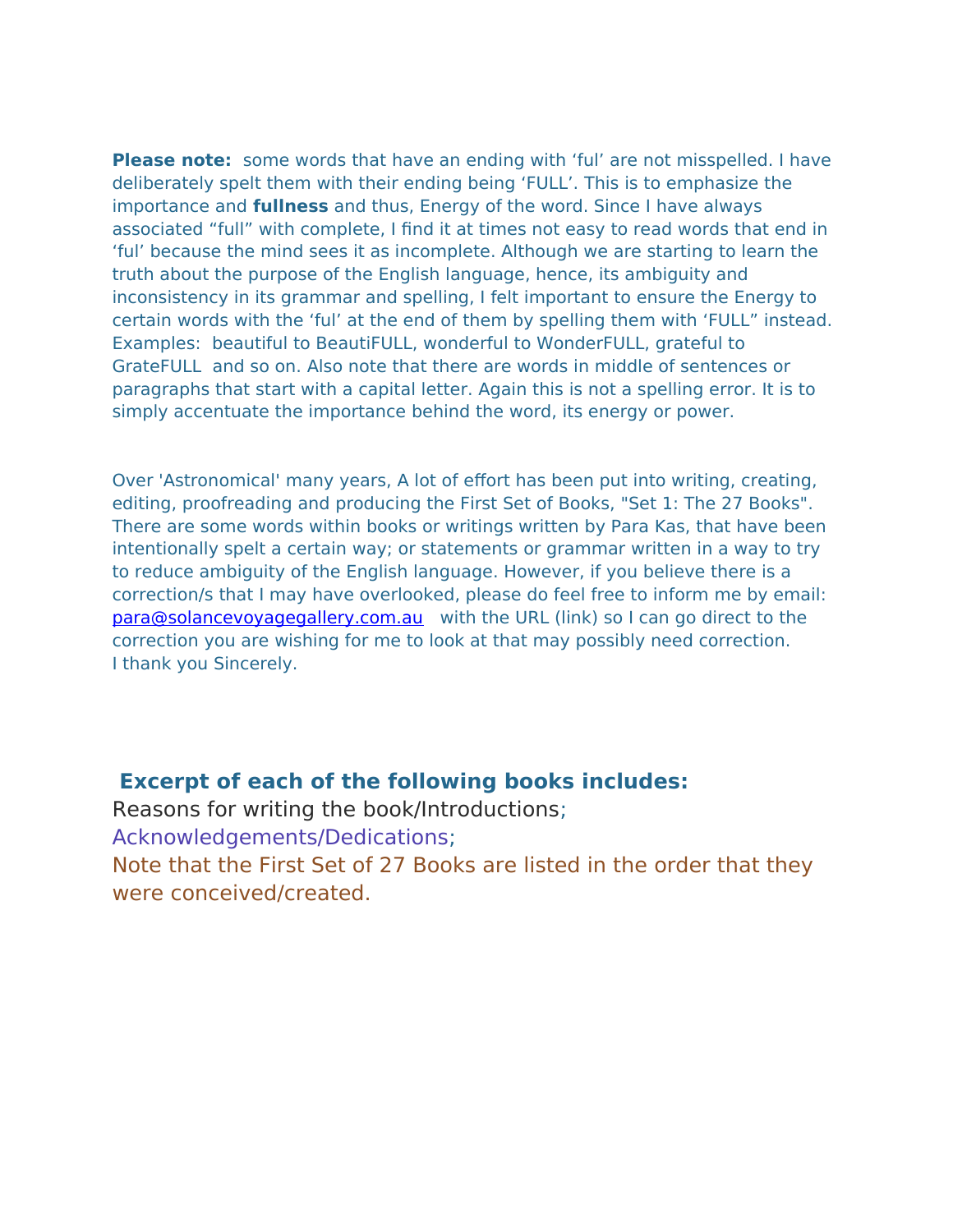### **I dedicate this book to**

#### **My Beautifull Mother Sofa Kas**

Because of you I learnt what the true defnition of Determination is. It takes enormous strength, courage and will power, and total devotion to life through all its great trials and tribulations. It sure gives rise to a whole new level the meaning of the word Hope. It brought me to the Truth of the TRUE Defnition of Faith. Thankyou for believing in me so much that you were prepared and did so, do everything to save my Precious life that special day I was born, when all the medical department at the time gave up on me. I am most grateful. I am left astounded by How Immigrants let alone Aboriginals were treated in Australia. I am only now starting to learn the truth. I am so dearly sorry by all that you have faced in life. I am so sorry that we were all faced with people that did not know what Love and Respect meant. One thing does remain Love Always Wins I was once told. And I see this happening more and more each moment of my own True life. I pray all the time that you and all my Love ones are protected and kept safe, are Healthy and fnd True meaning of how to live life. I hope your heart has now found harmony mum. I love you So Much.......

**Dr. Marshall Donnelly, Otto Vetter, Professor Peter Kas, and FRAN** A special Honour to you all for your Profound Support. Your Extraordinary determination to ensure those wanting support receive it should be widely recognised. Your support, devotion to helping others astounds me. You all are the reason why I have learnt so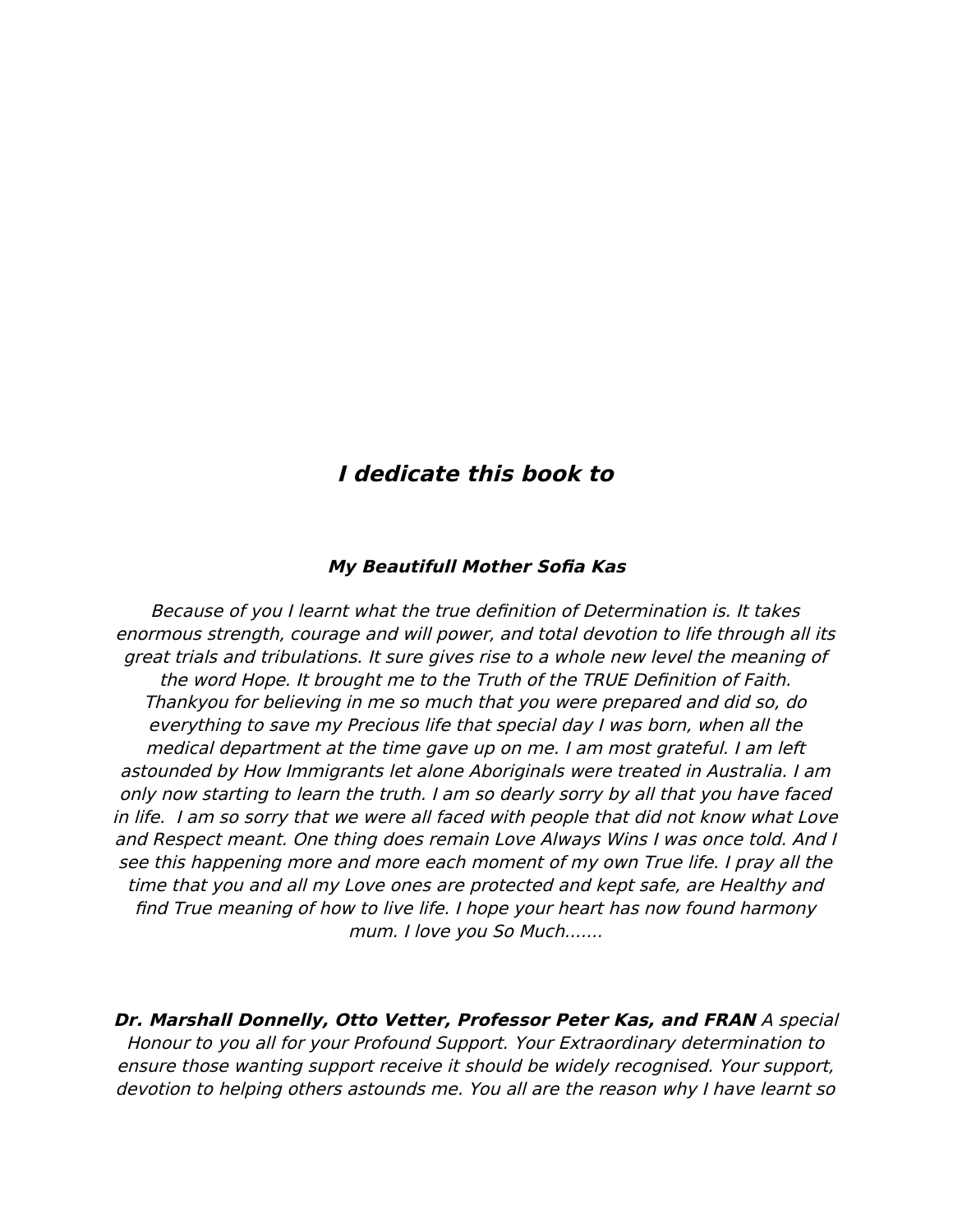much about the truth of the wealth of health. Your knowledge and expertise, your help and guidance I am Phenomenally so so gratefull for. You are all worth more than all the most precious elements on earth for all you do for those wanting help!! Bless your Souls!!!!!!!!!!!!!!!!

**Professor Peter Kas** I Absolutely Adore you. You are Precious to me and My Only Brother and I Think the World of You. I Am Always Totally Amazed By the Incredible Devotion to what you do with such Depth of Honour and Intergrity to the Highest Possible Level that I know of. I Am so very Blessed you are in Our Lives. I love you so much and Hold you so Dear to me. You Have done so much for this world. And you have given all you possibly can with such profound dedication to True Essence of Life. We wish the adversities we have faced did not have to be to shape us into who we are today. We wished that life was more harmonious and the lessons that needed to be learnt were more nurturing and more gentle to us. Life I am still learning its Whole concept. However I know this, That all of us know one most Precious element in life and that is that we would do anything for our love ones. We would absolutely do anything because all we want is the best for them and all we want is the best of life. For me Family and Love have become two of the Most Crucial Signifcance of My Life. And it is through some of the most unfathomable adversities that have lead me to hold on so much more tighter and more deeper into the meaning of Family and Love. I Love you So Much Peter and Only want the best that Life Should Offer you !!!!!!!!!!!!!!

**Penny Kas** (My Sister and Sister-in-Law) Beautiful Penny Kas, I hope with all my Heart only Good comes to you. I Hope that All your Hopes are fulflled and All that you Hope for Offers you more Joy than you thought possible. I hope with All of my Heart and Soul that your world is full of hope fulflment. For You Sure Do Deserve It!!! You Sure do deserve good in your Life Penny!!!!!I You sure have done alot for Maddy and Sophie. I love you all dearly. I love you Lots!!!!!!!!!!!!

#### **My Beautifull Twin Sister Christine Kas**

Thankyou so much for looking after mum whilst I was on my journey to Discovery, Illumination and Awakening, of fulflling a journey that was so so precious to my own soul. Thank you for your support and love also. Your devotion is evident in itself. You love numbers and so this book and your idea of what you were searching for, is in the pages of this book to now be embraced by what you wanted for so long. I love you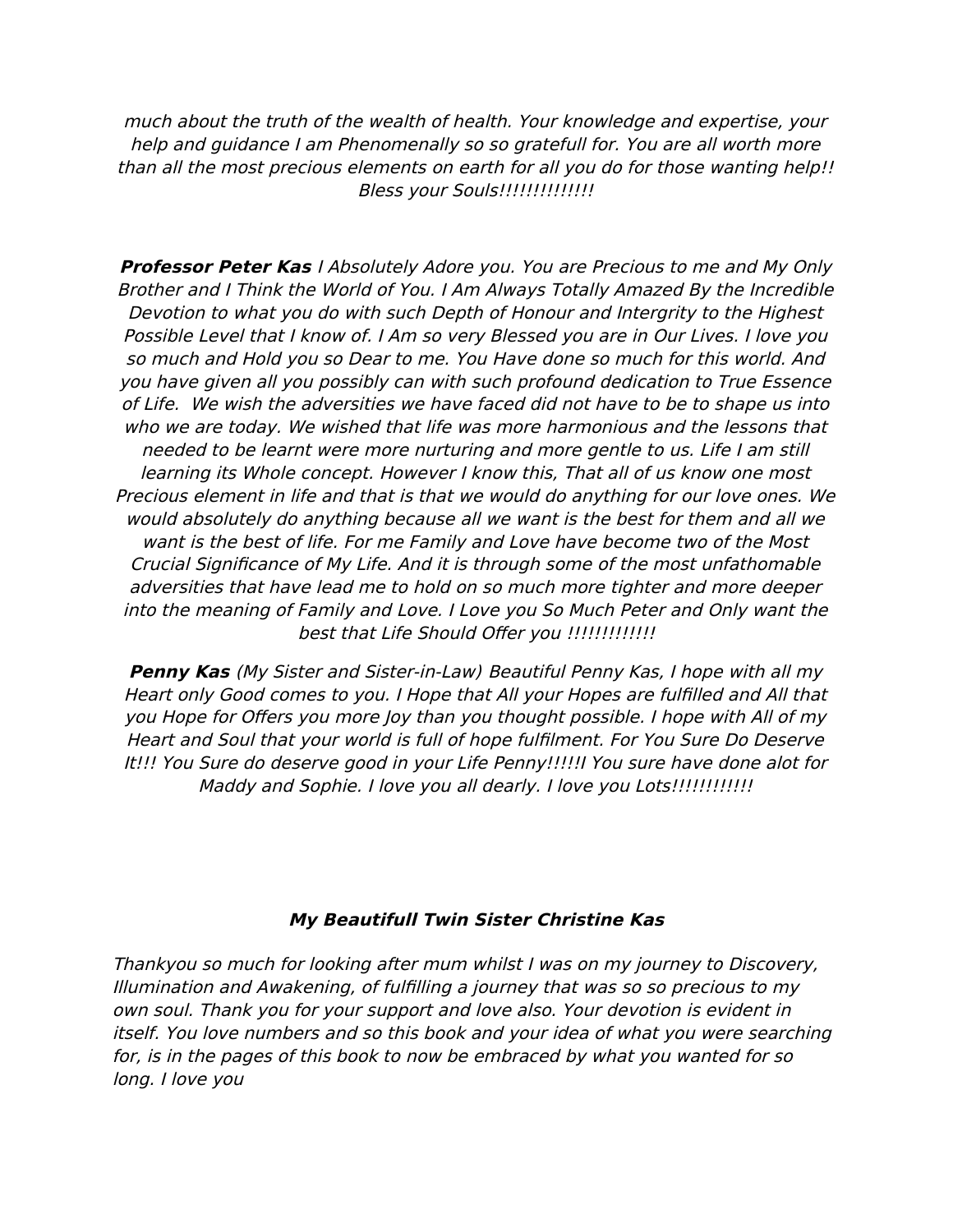"Tati" Thank you. I realised one valuable awareness on your 102<sup>nd</sup> Birthday Celebrated on the  $2^{nd}$  of May of 2013....how Special you are. I would have been Honoured to have known you on Earth. I totally understand the Signifcance of why Otto grew up in the Depths of the Forest and Surrounding Lake. The Importance of the Need for the World to Understand The Pure Silence, of the Innocence of Nature that needs to be left untouched by Civilization....it is so as to be fully Appreciated and Deeply Respected for what it Trully is as it is Perfect. It is the very core element of Knowledge that you so dearly wanted, and have with Great Success I must say, wanted, to pass on. I can see now why your Son loves you so so much. You showed him the Truth of True Existence of Life and in doing so, you taught him the True Values of Life. In the world that we came to experience watching the changes unfold to its New formed World. The enormous trials and tribulations faced can cause one to lose themselves and for a moment or so forget not only the Truth of their Existence but also the Morals and Values of life. However the Soul never forgets. It knows that some day one will remember again, and that is what is happening right now what is called Awakenings on Earth. I am sure you are smiling and so joyfull of that. And so I know in my own Soul your desire for Forest and Lake, Nature and Pure Silence to Return to its Truth of what they ought to be on Earth, is fnally becoming so........That in itself is a Liberating Joy to Know!! The words that your son Otto speaks of you are the most Exceptional. Thank you for Otto. Thank you for allowing me to fully Understand. I love life.

How many of us when we were young, though many of us still do today, have made a wish upon a shooting star, or held onto a special talisman in hope that it would bring us luck, or looked at a picture of a favourite toy and imagined it to come true? How many of us have made wishes burning a candle and performing magic in hope that that which is for our highest good comes true? Magic such as engraving what we desire on a candle and letting it burn, or writing the name of a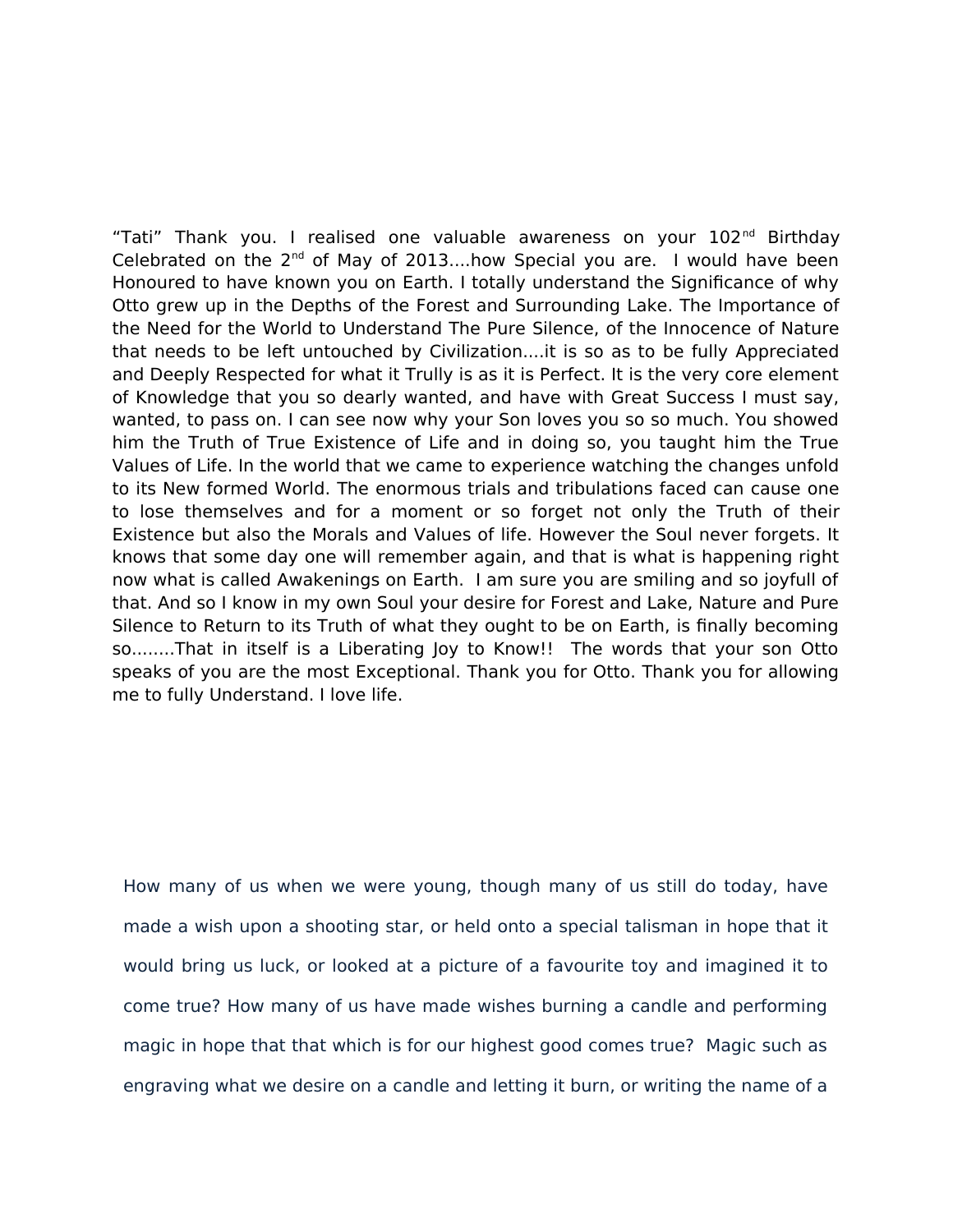true love in the sands and hope that it unfolds to a deeper loving commitment? How many of us fantasized being the prince or princess and dreaming big, holding onto a favourite object that held such truth, such love, such meaning for us? How many of us have actually performed Magic using some of the most amazing elements in nature, holding them close or leaving them by our bedside, and placing all our wishful energies into them in hope that they come true?

I believe most of us, if not all of us, have done one or more of the above when we were young and even as an adult. Many children, who once were forgotten and abused, are only now starting to be protected again and allowed to dream big; to feel the excitement to believing again.

We are all children at Heart. It matters not how old we are. How wonderful though to be able to allow children to dream again, to believe and to perform magic that is good magic, magic of make believe that often astounds us when they come true. We are left overwhelmed by its miracle.

This book is to give children the opportunity to know that magic is good if we use it for the good of all mankind and Earth. Magic should be used to promote imagination, daydreaming, visualization, to hope and know that miracles and wishes are possible, and that all things for our highest good are of a promise.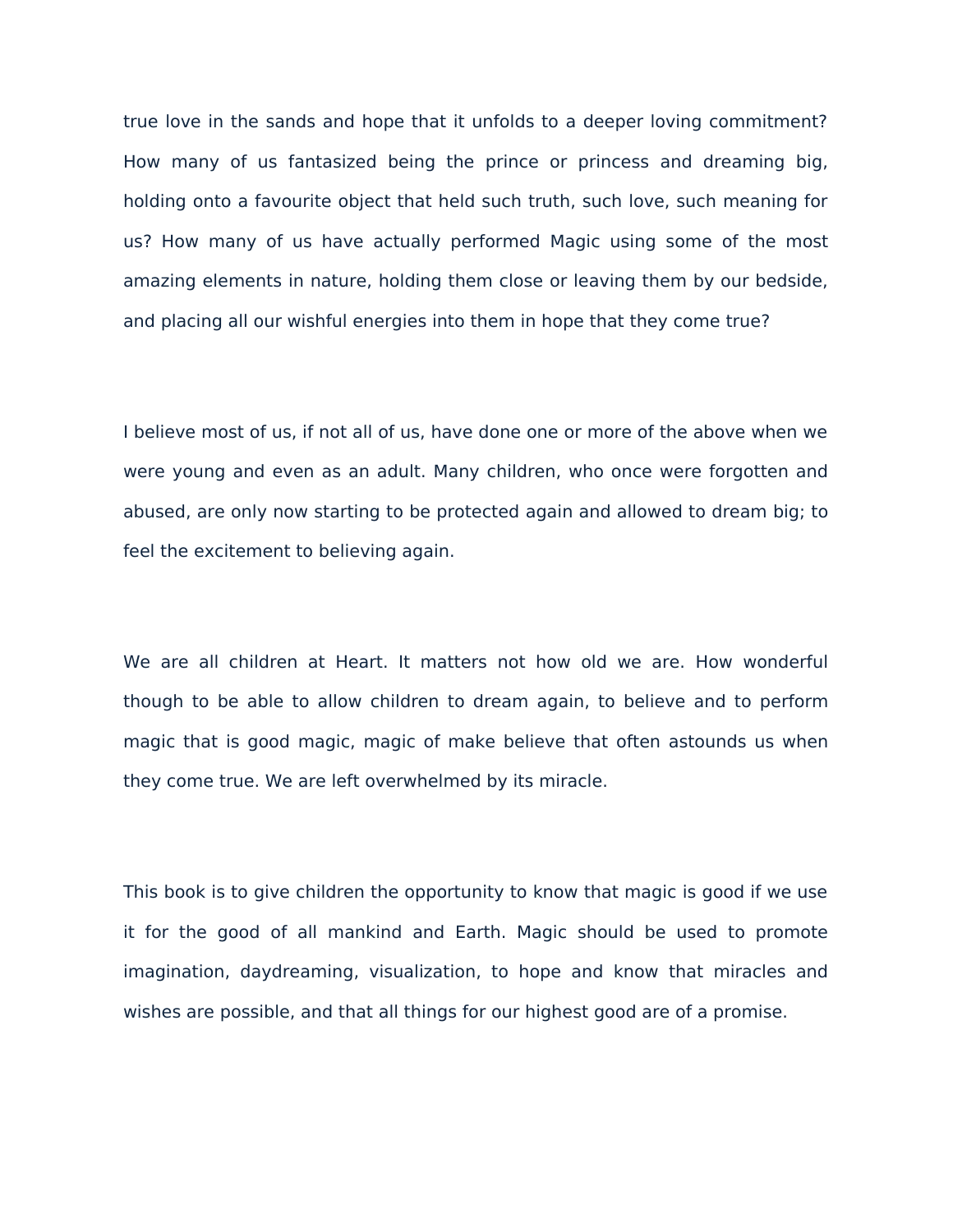Allow the child to dream again. Allow a child to create. Allow a child to perform magic for what a wonderful world to see a child, that once upon a time in the Old World were deprived of their true existence of life, live again.....let them fy, let them create and bring back a world of light. And, set a good example for children to use magic and dream big with love, for in doing so what a wonderful world it would be to be full of love and light Again.

"Awakening the Soul" book

#### **Welcome**

*12th July 2017*

"Art is an expression of my Soul, whether it be drawing, painting, photography or sculpturing. It inspires, motivates, heals, expresses, brings joy, clarity, and is the voice of my Being, my Soul, my Heart, and Mind. For me it also is a form of language from a Higher Source...the Universe."

For as long as I can remember, I loved writing. I would spend my days and nights writing for hours, poems, stories ..................I would also spend many hours with my camera taking endless photos, mostly Sunsets with ocean views.................................. Photography has been a passion of mine for many years. As a Spiritual Healer, the opportunity and potential to capture such a Beautiful moment acts as a re-vitalising agent to my Soul.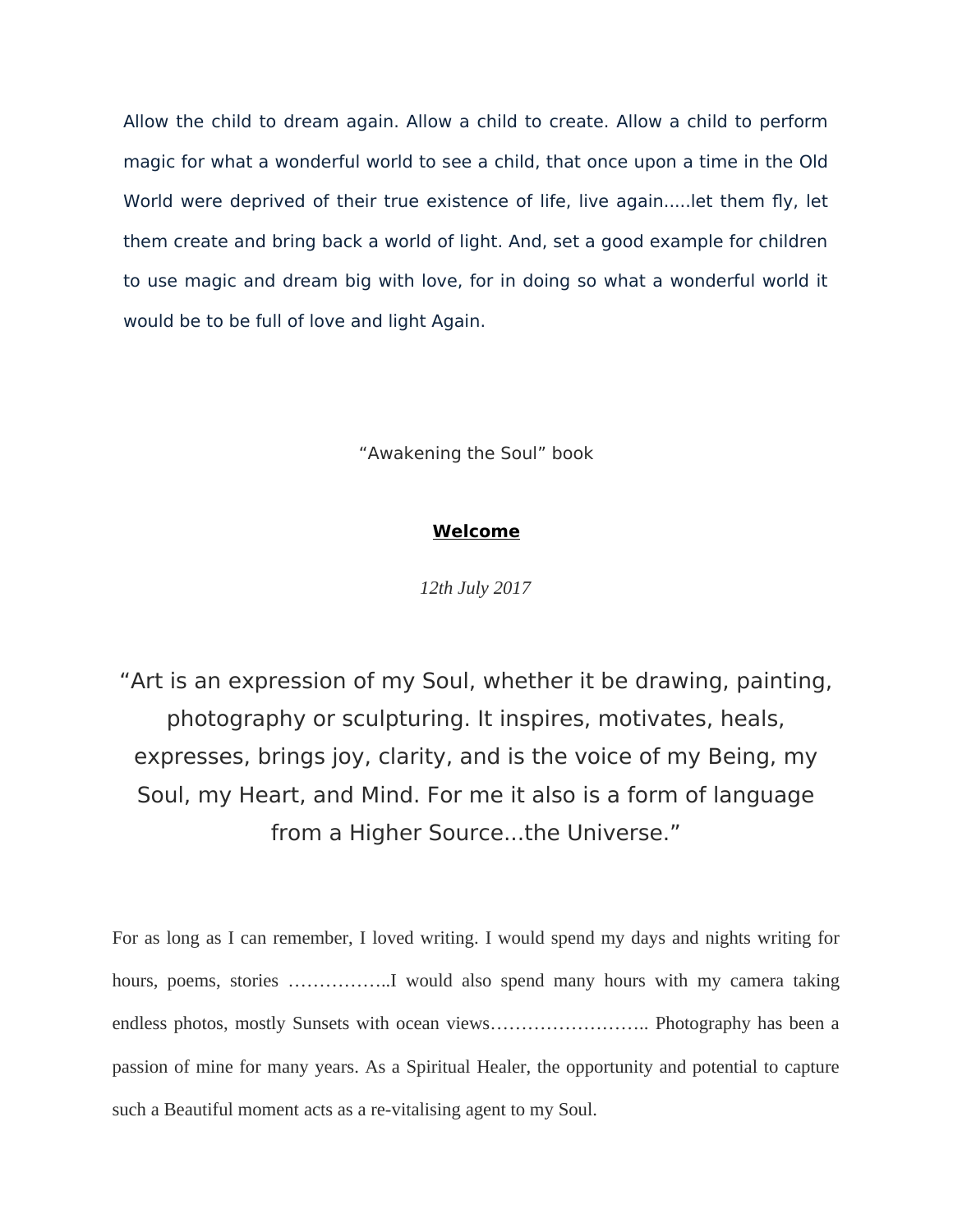When I showed my photos, writings and poems to others, it would spark a start of their own journey onto something their heart and soul yearned for. It brought them just like for me, also hope, inspiration and guidance. This brought about a catalyst that began me on a journey in anticipation and eagerness, to one day produce a book filled with love and light, hope and joy, peace and clarity, wisdom and so much more. Little did I know at the time that I would one night find myself woken to begin that thought so strong. It lead me to begin a journey I never imagined.

We all need love, support, guidance, hope, strength. We all need companionship, laughter, and fulfilled dreams. We all need harmony, peace, and acknowledgement, to freely be able to and with expression of our emotions without fear. I know that I also have an inexplicable desire to always want to connect with Universe/Higher Realms……………...

Upon initially embarking on this journey, I honestly either had no idea or was ignorant to want to know that doing so meant facing the deepest awakenings along the way, immense sacrifice, losses and some of the most unjustifiable challenges, and huge lessons too. Many times I wanted to get of the path I found myself on. But remarkably every single time My Heart, My Soul would call to me, reminding me that regardless of all the odds against me from every level for all reasons, to hold onto that desire, that soul depth desire, that soul depth dream. But it was more than those words reminding me. It was this most Extraordinary Powerfull Photo that would stir immense hope, knowingness, harmony, peace and faith within the core of my being that would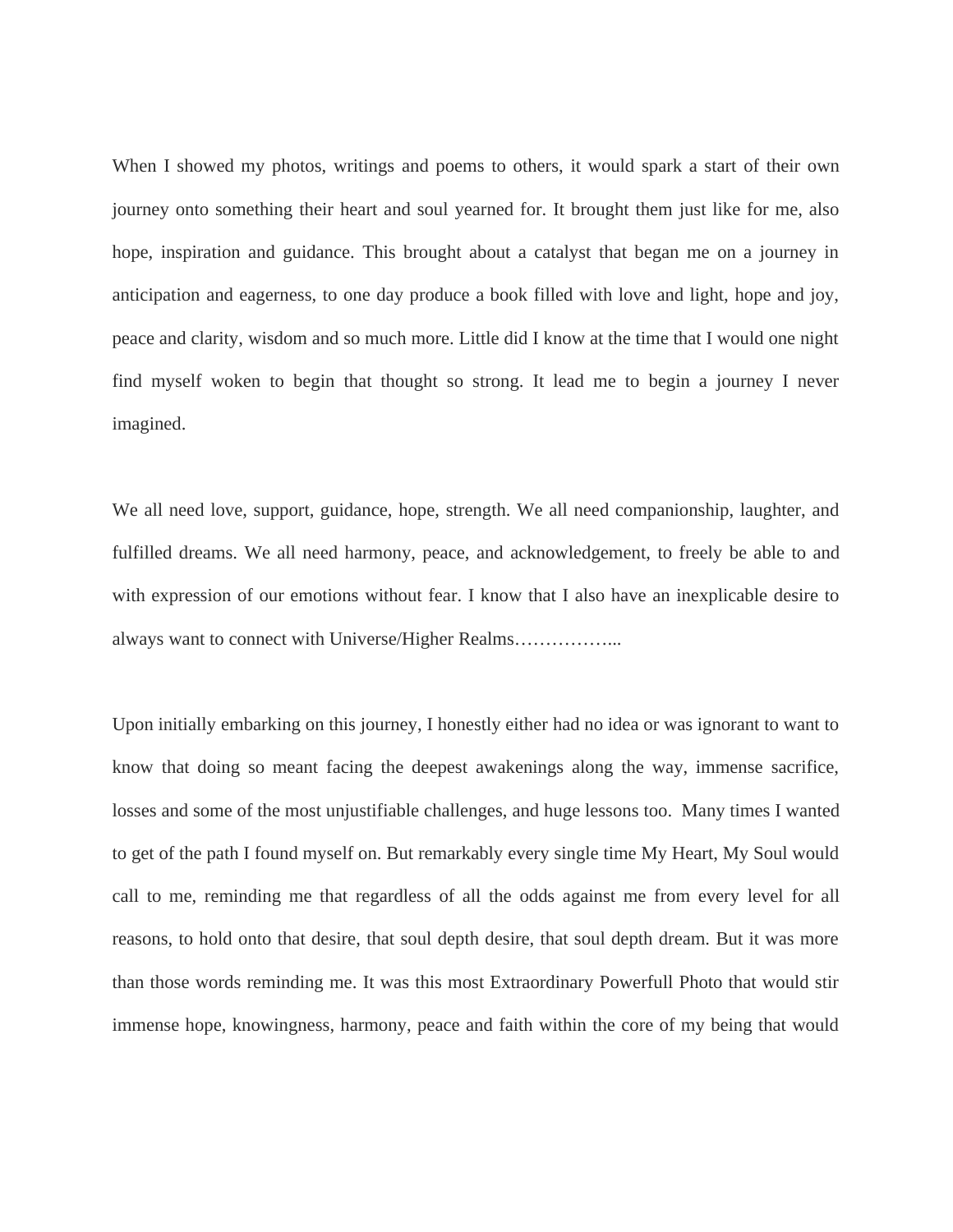draw enormous strength to pull it through. Remarkably on this colored textured paper I am typing on!

Like music, art and words play an extraordinary role in restoring our faith, bringing us hope and light, inspiration and joy to our hearts and our souls. Life is so precious. Once in a while it just takes a few words or some form of art, to inspire and motivate us, to truly help us back on track, to allow ourselves to courageously walk forward in life, to see clearly again. Sometimes a bump on the road causes one to trip, stumble or fall, Universe sends us Angels to just touch our hand, say a warm gesture, a reminder of who we are, to effortlessly jump up so high saying what was that? A stumble? To teach us lessons, to look where we are walking and to help one grow wiser, stronger and lighter.

I don't know why this one particular photo would have such a Profound affect on me. Every single time I wanted to throw the towel in and not complete my passion, the books, because of the heartache along the way, this one photo found a way to fill my whole soul with enormous hope beyond words………………… And here I am realizing I am finalizing the last of the first set of 27 books, to which in fact is the first book I began my journey upon ……………

The truth is that I do not remember where and when exactly I took the photo. It was such a very long time ago now. But the photo would always make me feel safe, and fill my Heart with Hope. Somehow it was Home for me………. And it gave me strength to carry on……………..Remarkably I think always of the 12 Apostles at Great Ocean Road in Victoria, Australia.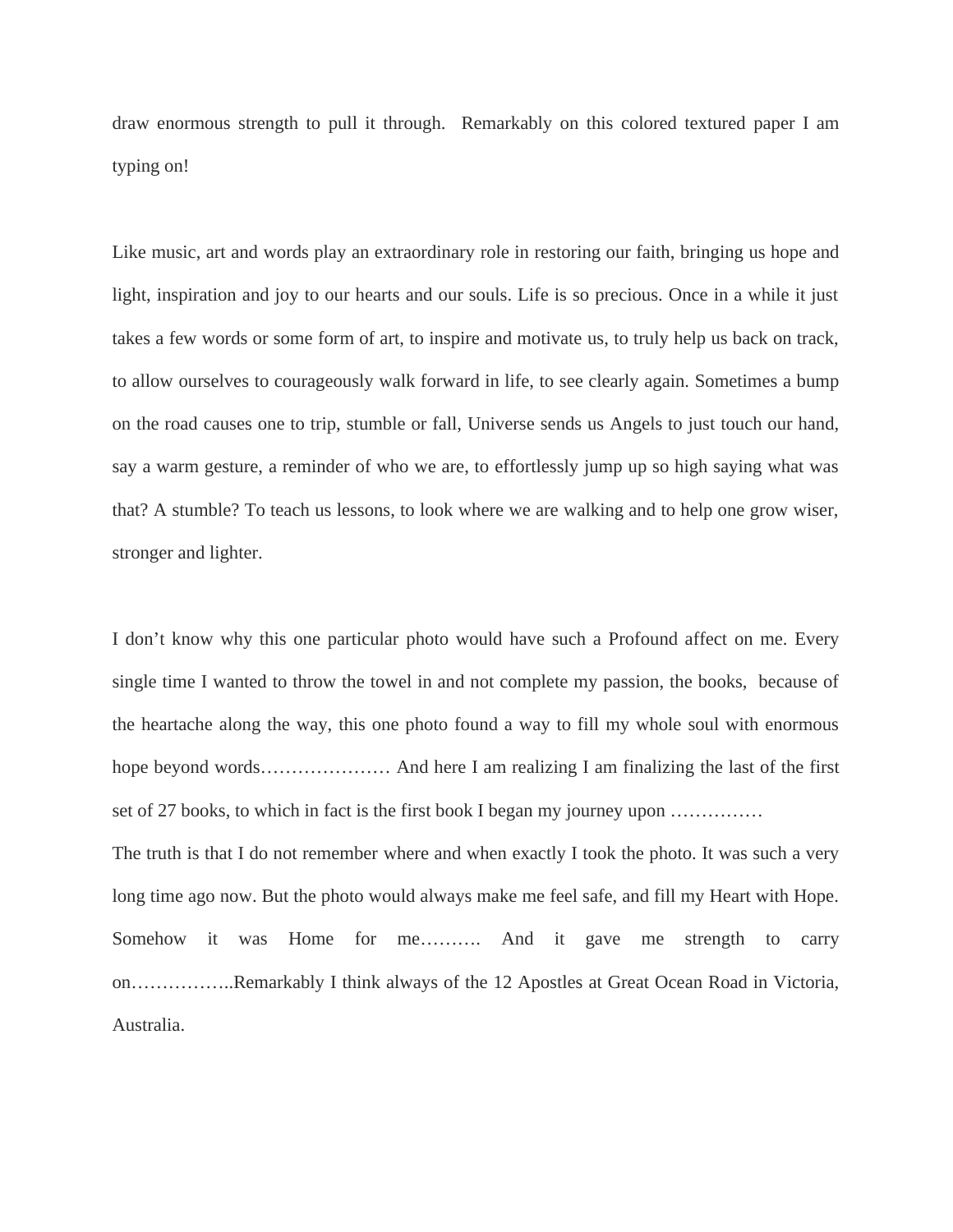I recall a time when I was living at Flinders, Victoria, Australia, a flash of a past life there. I was sitting on the beach on some rocks and suddenly I saw myself in a very long ancient looking dress, and married to a sailor, and all I can recall is seeing myself living high on a hill with ocean views, and seeing an old ancient sailing ship or boat and the waves in full motion. There is more to the story, but I often wondered about the photo that kept me going, and the flash remembrance of a past life……….

Regardless, the photo has been my hope, my strength, my guidance……. I wonder if finalizing this last book of the first set, that was the first book I first began this journey on, means something significance ……….time will tell……………(Funnily, everywhere I go I always see signs of 'The Last Supper - The 12 Apostles" from the Biblical story. Let's hope it's not my last supper on earth in producing to the world the first set of books, fulfilling a Promise.)

May this book bring you a level of peace and harmony into your life and into your heart and soul as it has for me and those close to me.

> *Let me be your Inspiration Let me into your Soul Let us dream Let us walk Hand in hand. Let me help you,*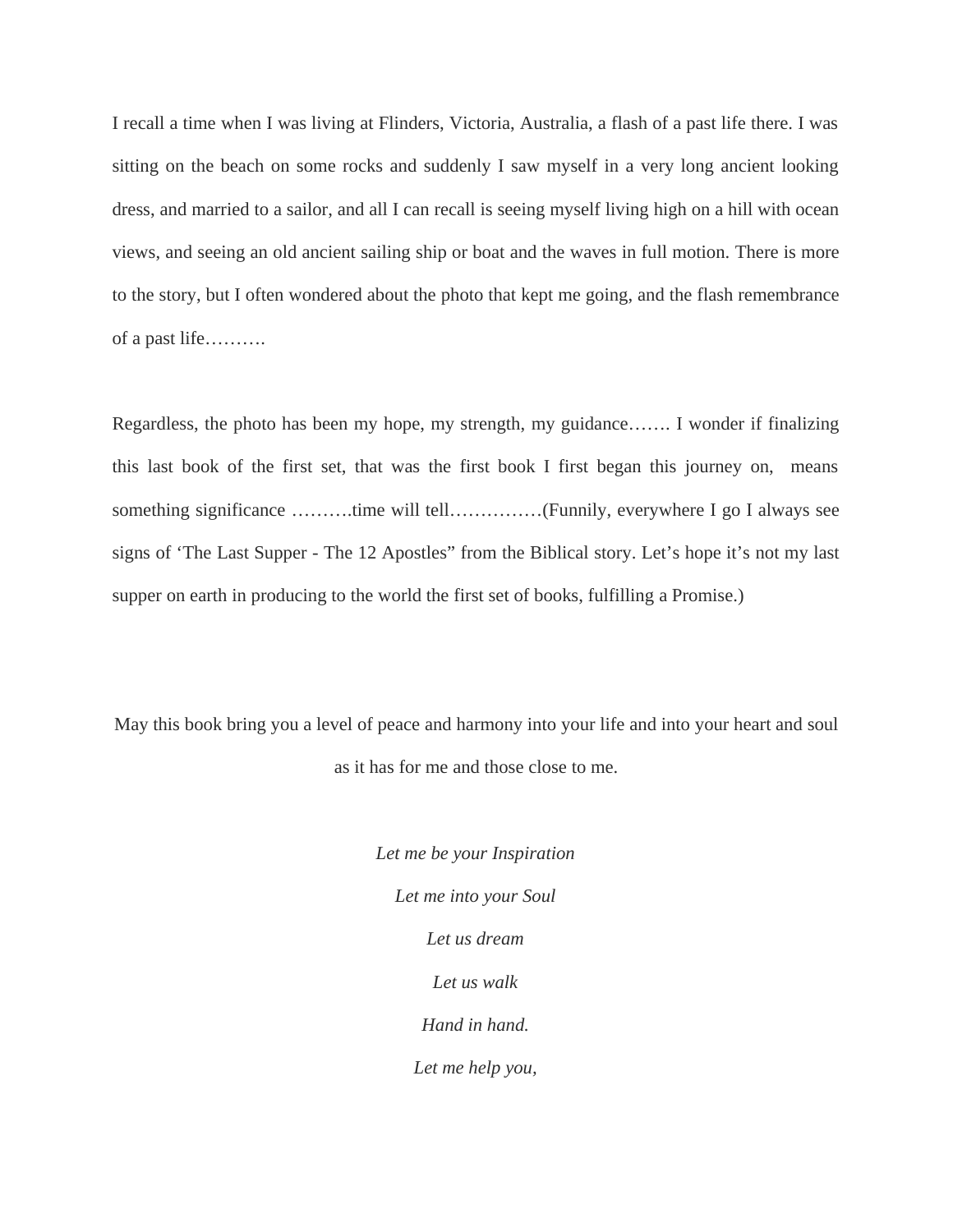*Let not fear Step in its way. I Believe Let me be your Light Let no one Cloud your sight Follow your Heart Follow those Dreams No longer do you have to Walk alone this path. I rejoice in your achievements I cry at your fears I try to show you many Signs To reassure Your yearnings Are real.*

*Oh dear soul*

*Believe all is so*

*Surrender to the Heavens above*

*And dream your dreams*

*That your soul yearns for....*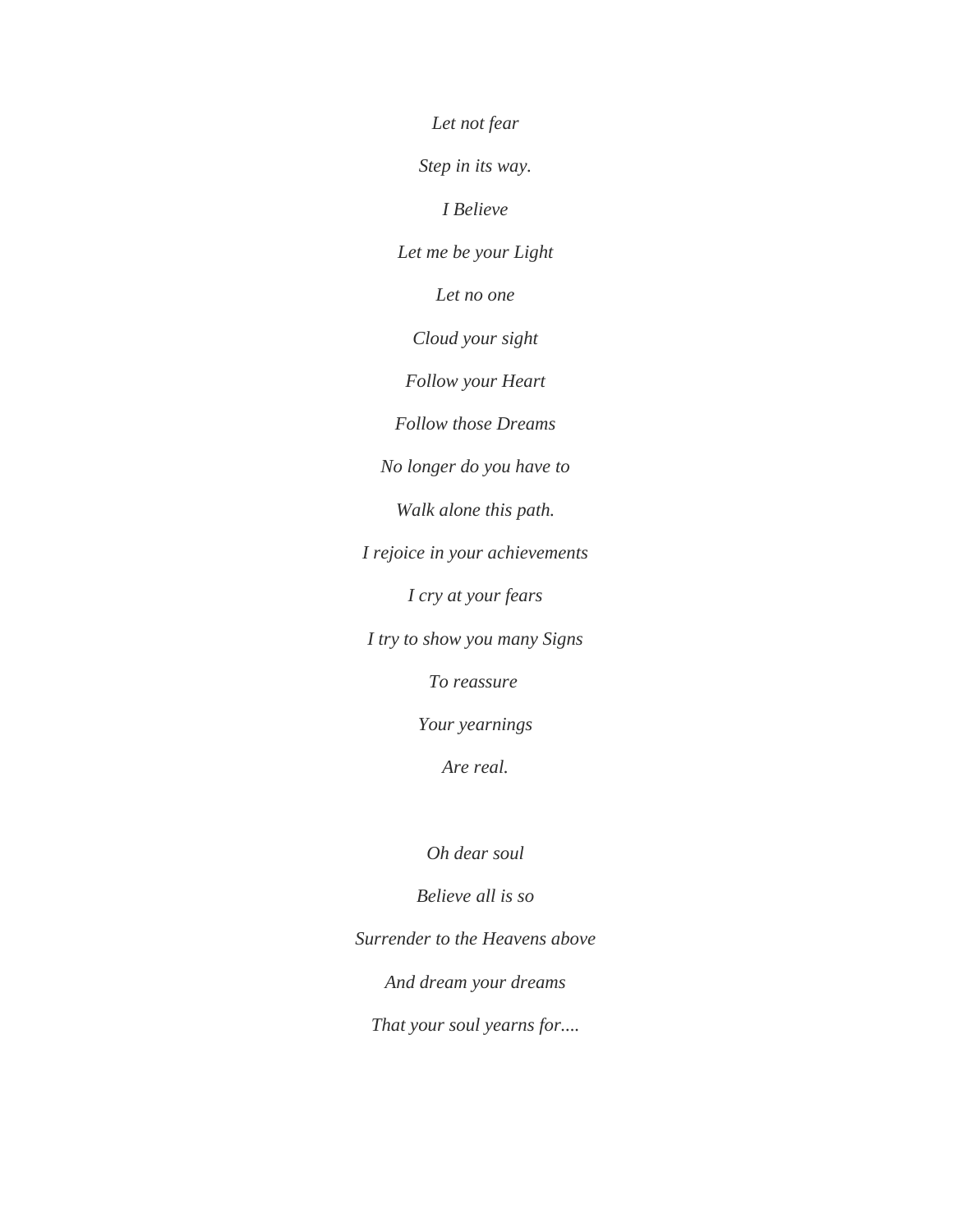*Let it all unfold*

*For all is all possible...........*

*Guide* 

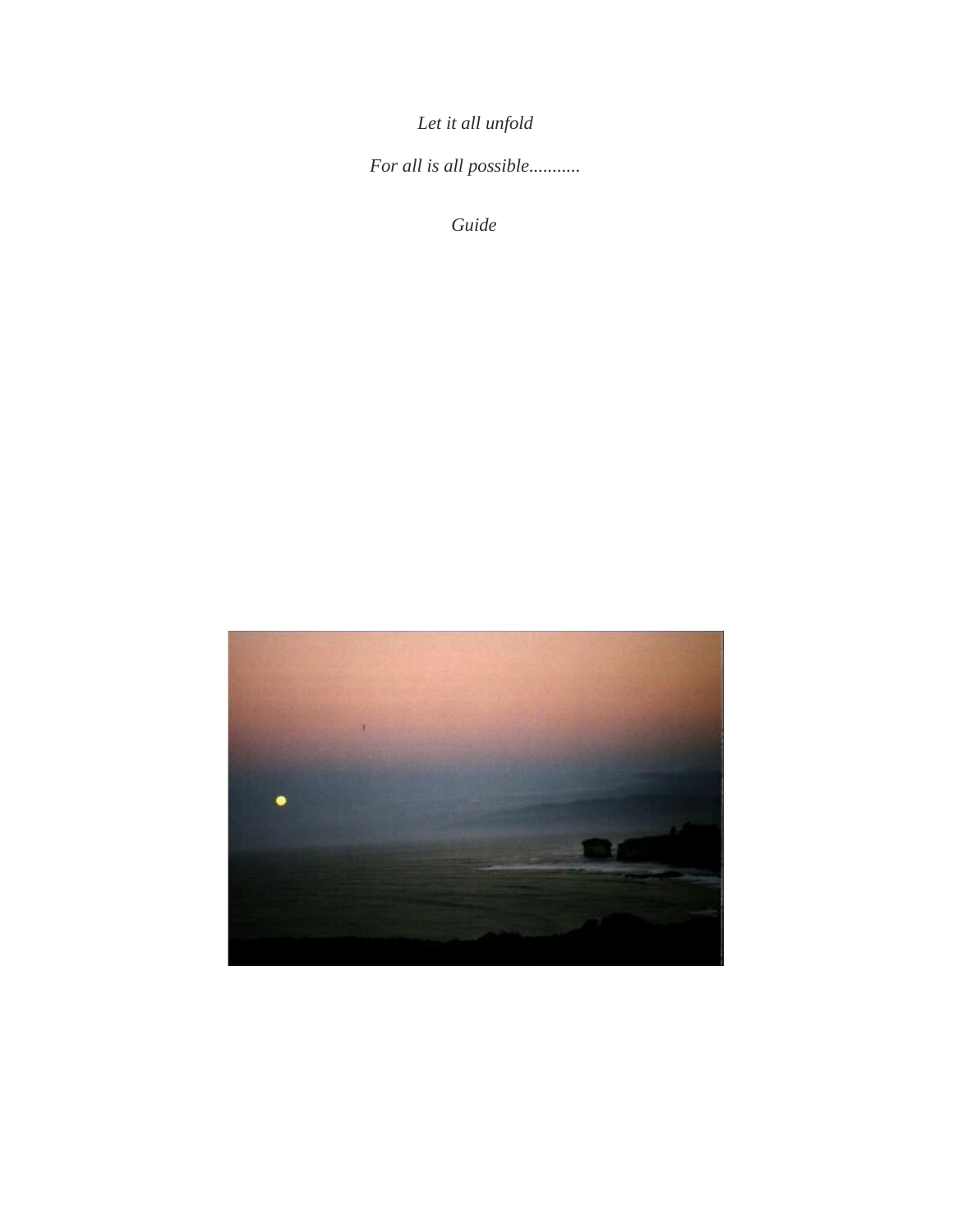# **Important Notice:**

Guidance lead us to Yarra Glen, Vic Australia, where we are currently and have now stayed for over a year, which has been a total positive surprise for us. The time at Yarra Glen has become an Astounding Experience. The Love, generosity and welcome from the people has left us totally Amazed. The connection and bonds formed will forever be deeply remembered, as well those we have formed in surrounding towns.

We have traveled extensively over the years but the time has arrived where there is a Special 'calling' for us to now go 'home'. And so we are in the process of planning a Special move whilst the new website is being activated.

Once settled to the new address, further contact details will surely be provided to the new website.

Till then we would be most deeply appreciated if you could please email us if you wish to contact us.

Blessings All of your Souls Thank you!!!!!

23rd July 2017

### **I dedicate this book to**

**Isabella** who since a little toddler gave me Abundance of White feathers to show me the way. And to this day, a grown Stunning young Lady who is SO Very Special, A very gifted and Pure Soul that makes my Heart SOOOOOO warm BEYOND WORDS!!!!! My Beautifull Isabella, you would always fnd a way liven my Heart with such warmth, such enormous Love and deep respect that I am profoundly humbled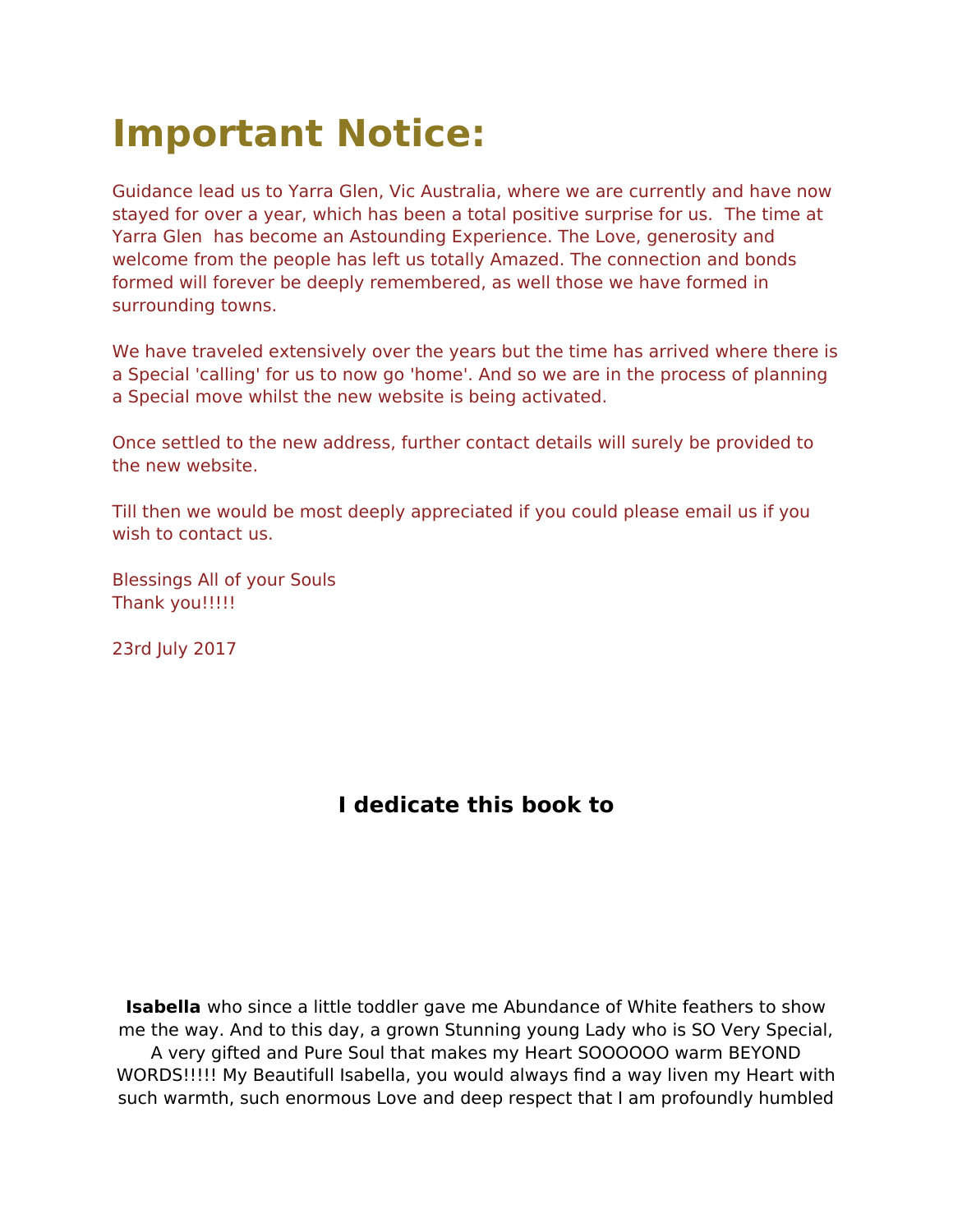and Blessed.....May all the days and nights of your Life for Always and Always be protecting and guiding you in return..........I love you SOOOOOOOOOO much!!!!!!!!!!!!!!!!!!!!!!!!!

**Jascha** who has Also brought smiles to my face from the very first time we met. He was tiny then. And as the years have passed me by so fast, he has grown into a most glorious young man. You have no idea how very proud of you I am Jascha!!!!!!! And I am SOOOOOOOOOOO happy you are still connected and around horses. You and horses makes my heart beat so fast!!!! It is so joyfull to know and may forever the horses continue to carry your way with such love effortlessly that they do.

**Catherine Narayan**, a rare Goddesses, A Beautifull Mother with a gifted Heart. It is no wonder the children are the way they are and have always been. Special. I hear your Precious Music in my Soul and has made my soul dance with joy. Keep playing your violin. It is so beautifull to know. **Neel Narayan** whose Great determination to want the Best for your Family leaves me Always Amazed. Both you and Catherine have done such an extraordinary parenting to raise such Amazing souls. God Bless both of your souls!!!!!!!!!!!!!!!!

I am So Blessed to Have you All in my Life. All of my love to all of you!!!!!

#### **Dearest Catherine a message to you from All the Gods Above**

The sun Shines through wind storm and rain

The Heart beats fast knowing it has Worth

The Love of Joy Whole

Knowing you are Gold

And as these words come flowing right now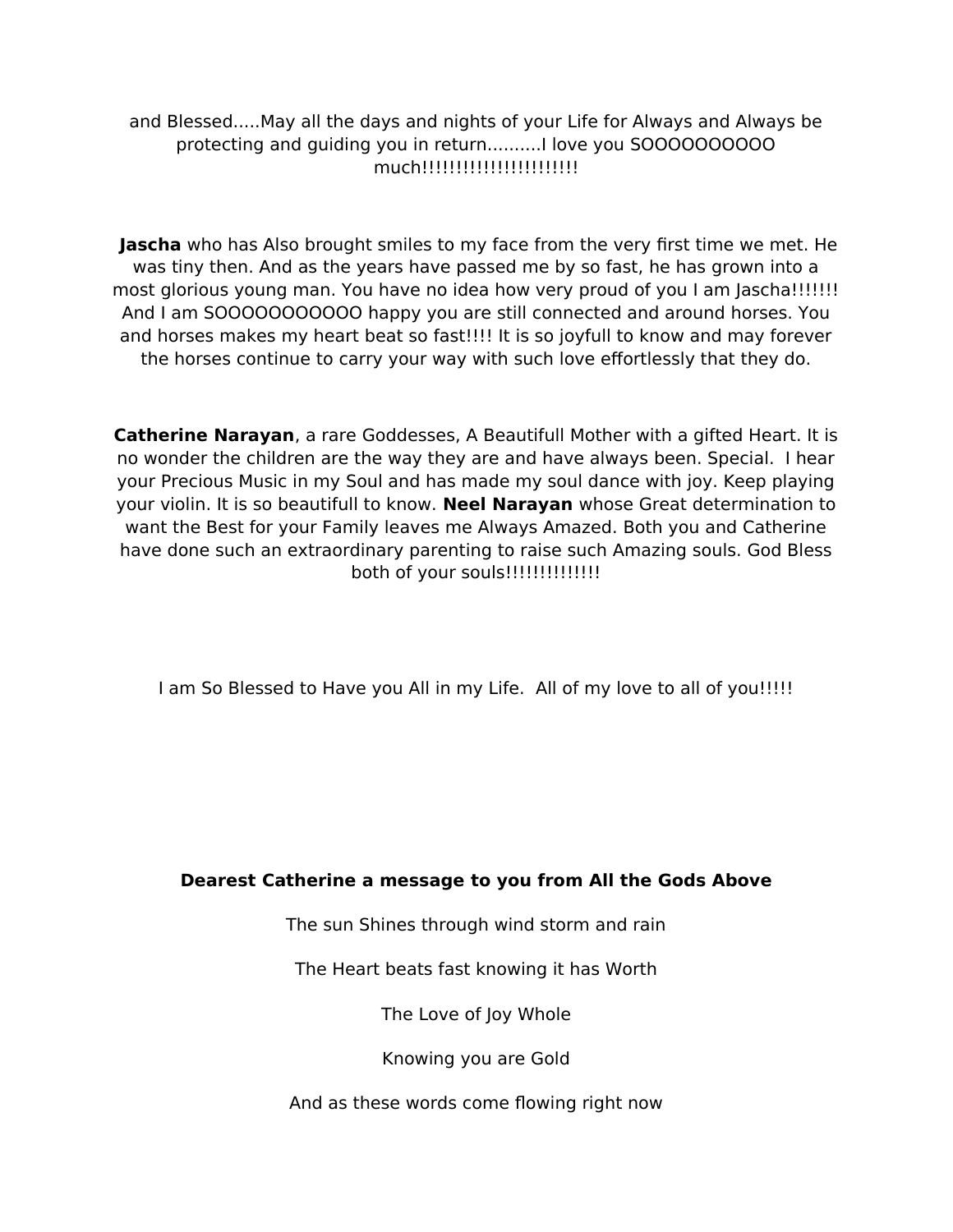I send My Heart Felt Joy....

### **I dedicate this book to:**

#### **Nieces Madeleine and Sophie Kas (also my God daughter)**

To My Beautiful **Nieces Madeleine and Sophie Kas (also my God daughter),** I love you both So Much, Adore and Hold So Sooooooo close to my Soul. There will never be any words to deeply express to you both how much I love you Both. You have no idea how much I hold you both in my Heart and what I have had to endure when I was so far and apart from you both, in a time when I had to go on a Special Journey, A Promise that I had to fullfill. I will forever continue to embrace the memories we create and the Love I share. I Love you Both sooooooooooooo much!!!!!!!!!!!!!! I am only so sorry I missed some of those years of your growing. I know there were circumstances that were out of my control, but I know one fact I love you both forever. xxxxxxxxxooooooxxxxx

Through true form of appreciation one fnd themselves mesmerised to a more deeper, Soul level of knowing how Blessed one is. No worth of the most precious metal on Earth (such as Gold) could measure close, to comparison, what can only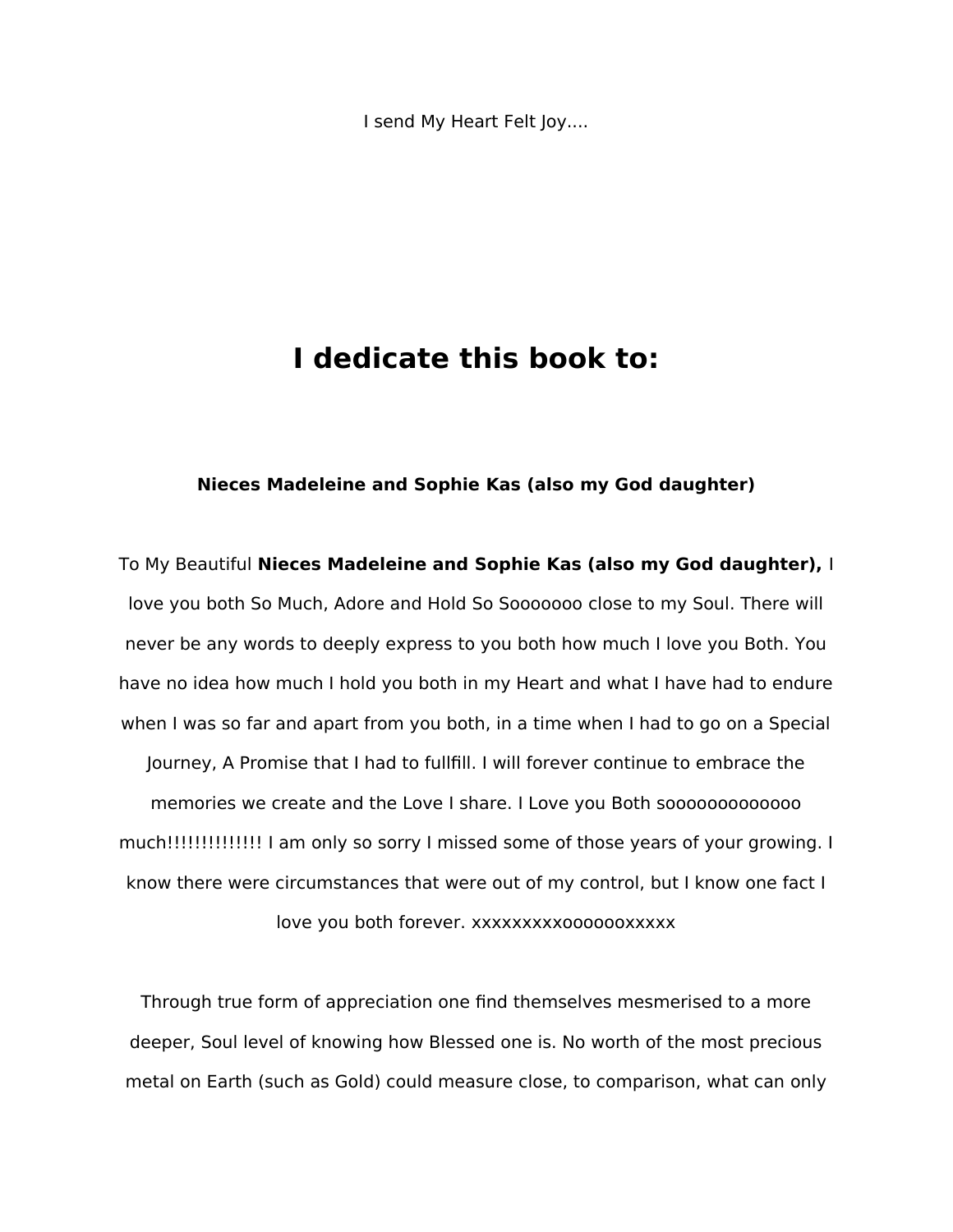be felt with the Soul of the Heart to form life so Magical. The True Fragrance: to

Appreciate and Acknowledge.

#### **'In person' Tarot Courses are held. New Address will be provided soon. Accepting 1- 4(Maximum Number of) Students per 'in person' Tarot Course**

#### **For 'in person' Tarot Course - Prerequisite: Email Cover letter answering following questions**

- Why do you wish to attend this course in particular?

- What do you wish to achieve in attending this course in particular?

- What is the purpose of doing this Tarot course?

Please provide full name and date of Tarot Course you are requesting about/wish to book in for?

**I, Para Kas-Vetter, will reply asap.** 

#### **Awakening The Soul Workshop Accepting 1- 12(Maximum Number of) Students**

**Courses/workshop via online (i.e. Video/Utube) available soon.**

Next **10 Week Tarot Course** available **March 10th, 2018 August 4th, 2018** They will be held on **Saturdays 10am-2pm**

Next **Awakening The Soul Workshop** Available **February 24th, 2018 July 28th, 2018** They will be held on **Saturdays 10am-4pm**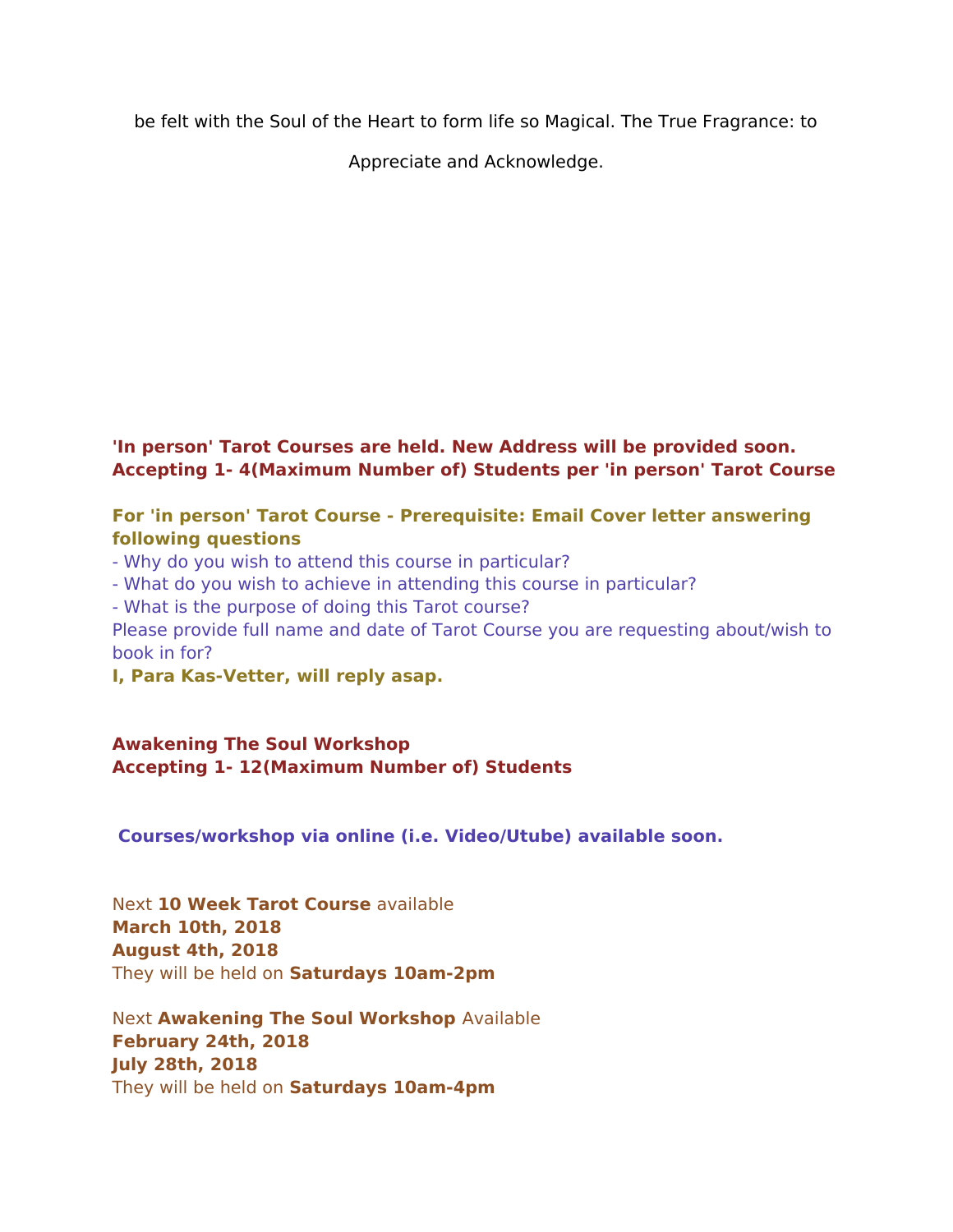**For further details please email para@solancevoyagegallery.com.au**

### **Bookings are required.**

**For in person courses, Payments can be made per week or in advance. For online courses, payments will be required in advance per week. Full payment in advance is welcomed.**

### **['Payment Options'](http://weebly-link/172549522160625332)**

Please click on 'Payment Options' to take you to Contact page

# **"Divination Journal" Readings**

### BY APPOINTMENT ONLY

(Please click on ['Contact'](http://www.solancevoyagegallery.com.au/contactpayment-options.html) for contact details )

# **Fees \$40 (forty dollars)**

**(**the number of pages will vary for each individual as each "Divination Journal" handwritten is unique; personalized**)**

Please note Payments will be required in advance prior to sending "Divination Journal" **[Click here on 'Payment Options'](http://weebly-link/172549522160625332)**

### **A Postal Address is required to send your "Divination Journal" reading.**

Allow for 1-2 weeks for delivery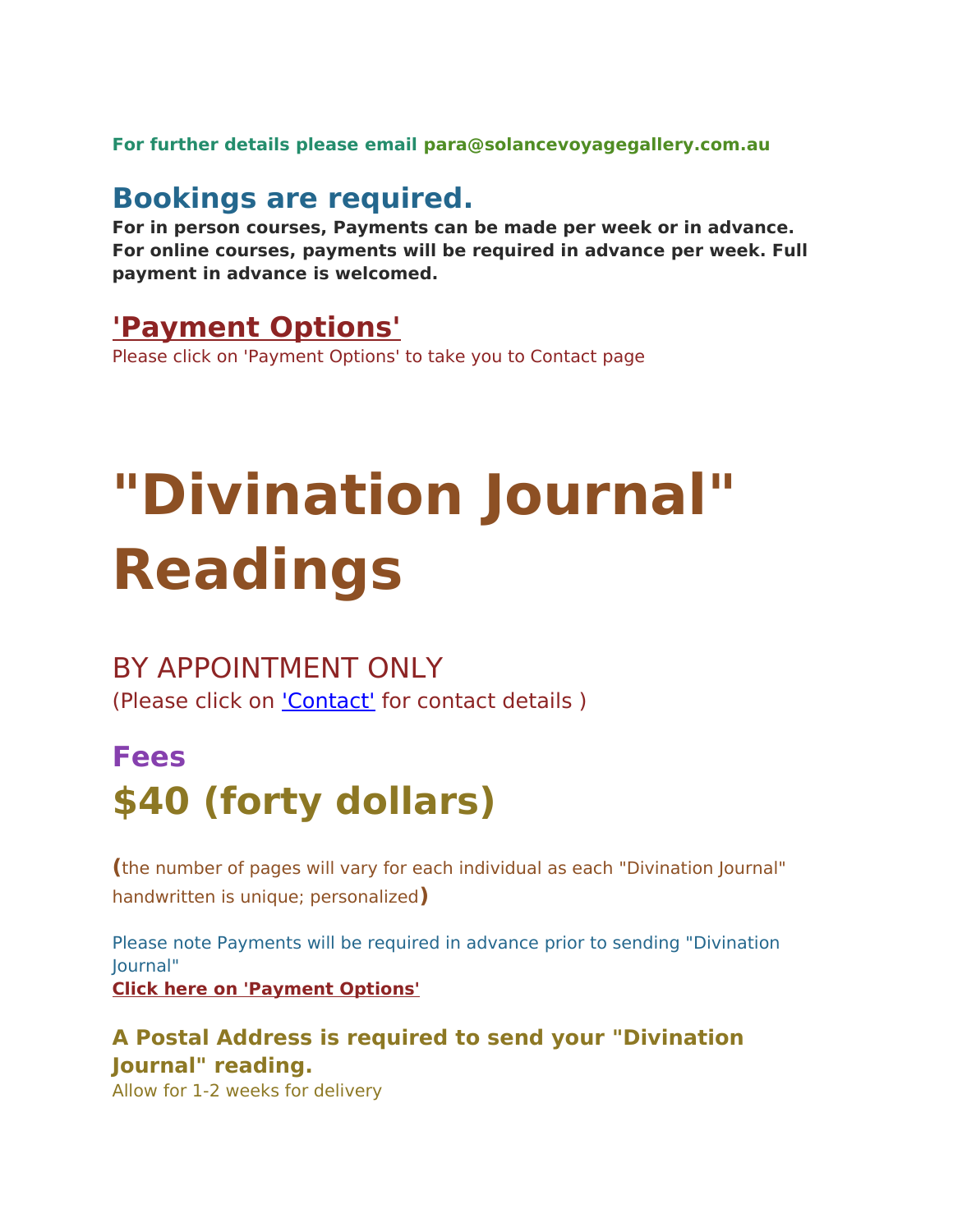# "Divination Journal" Readings

A Combination of Intuition/Psychic with one or more of the following Guided Divination Tools are used for each individual:

Tarot, Numerology/Numbers, Runes, Oracles, Signs/Symbology, Ancient/Wisdom Knowledge of various Sources, Angels, Tao I Ching, Maya, 22 Zodiac Signs, Animals, Plants/Flowers/Herbs, Aztec/Sun Stone, Colour, Alphabet, Other.

## **Requirements:**

As part of the "Divination Journal" Reading, could you please provide your frst name that you use and are known by currently, and either a birth date or age (the age of your next coming up birthday). It would be most appreciated as this information would be able to help me provide you an even deeper insight of your reading in terms of using also letters and numbers.

Consideration has been taken into account for individuals who are adopted, or have had their name changed for personal, private or other reasons.

# **Welcome to My new revolution in readings: The hand written 'Divination Journal' readings.**

Having invested many years doing 'face to face' and 'phone readings' in the past, I came to realize my love for writing and the great thought in writing readings. It was for this reason that lead to some time ago in emailing readings. Upon trying to return to the face to face and phone readings, I felt the love of doing something 'everyone does' was not creative any more, inspiring and motivational for me. I wanted to do something so diferent, so unique in the way I do readings. Upon writing a "journal" reading to yet another love one, an epiphany and thus, strong guidance on the night of 16th of October 2017 gave way to a new revolution in how I want to do now readings.

I understand that there are those who are blind or cannot read and would prefer face to face or phone readings. I apologize that I cannot meet everyone's needs.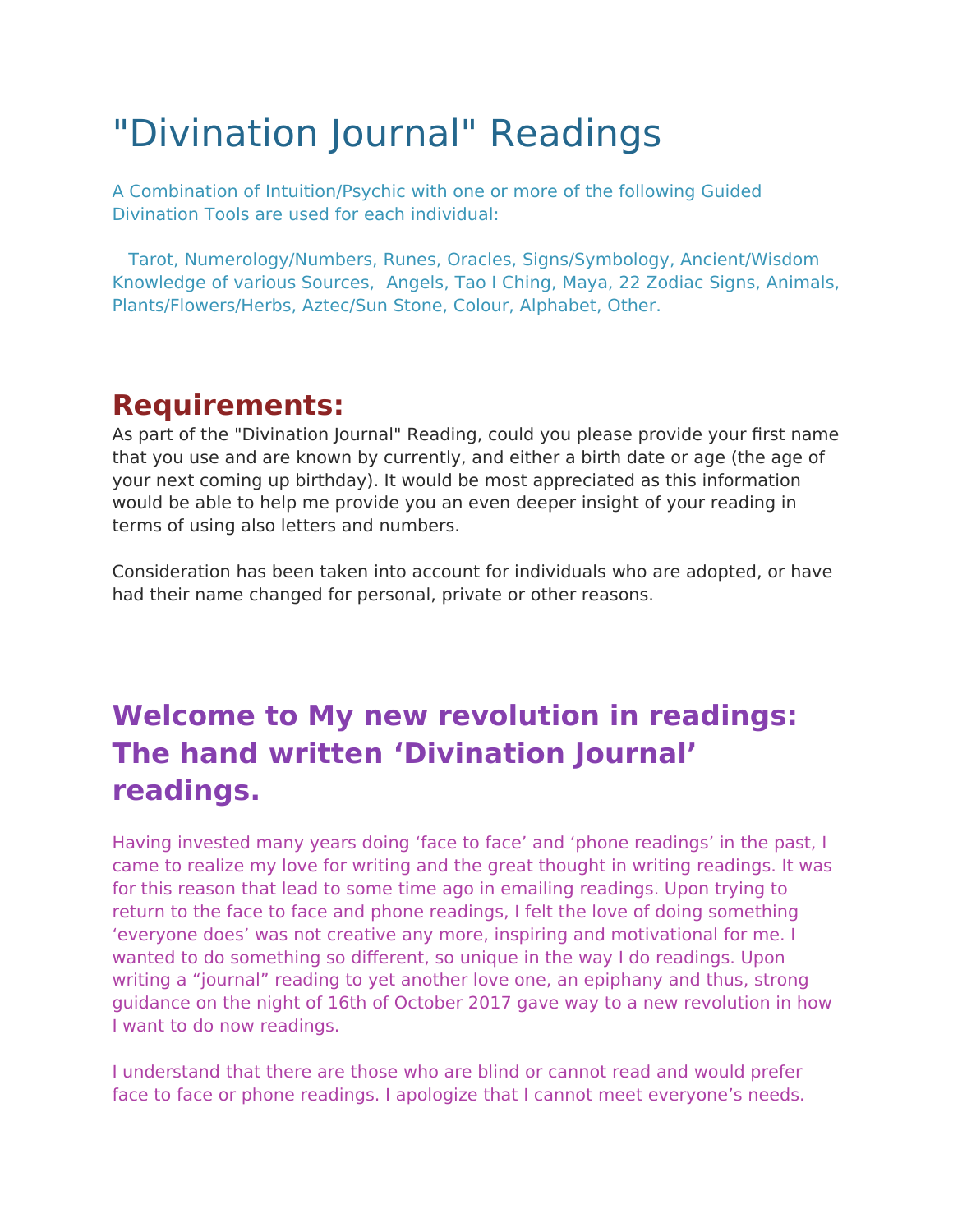Although I have accommodated many needs of others in the past, I must also ensure I fully stand true to my own calling of my own heart if I am to perform in an ability that I so dearly resonate well with.

<http://www.teachingsofthemasters.org/>

### **<https://rebeccacampbell.me/>**

**[https://www.ffty8magazine.com/about/](https://www.fifty8magazine.com/about/)**

Please note:

- Allow for 1-2 weeks for delivery
- Number of pages will vary for each individual as each Divination Journal written is unique; personalized

### **Universal Language of Life Guidance**

Universal Language of Life Guidance are free and will be available to the public as follows:

1st December 2017 for "December 2017-February 2018" 1st March 2018 for "March - May 2018" 1st June 2018 for "June - August 2018" 1st September 2018 for "September - November 2018" 1st December 2018 for "December 2018 - February 2019"

I have been for months trying to think what to call this section. I could not for the life of me think of what would describe what I am guided to do on this section of the website. So I thought maybe by calling it "World" Readings it would explain it. Then I realised it would cover an array of Divination tools or elements to guiding. So I then re-titled it The "ULTIMATE" Reading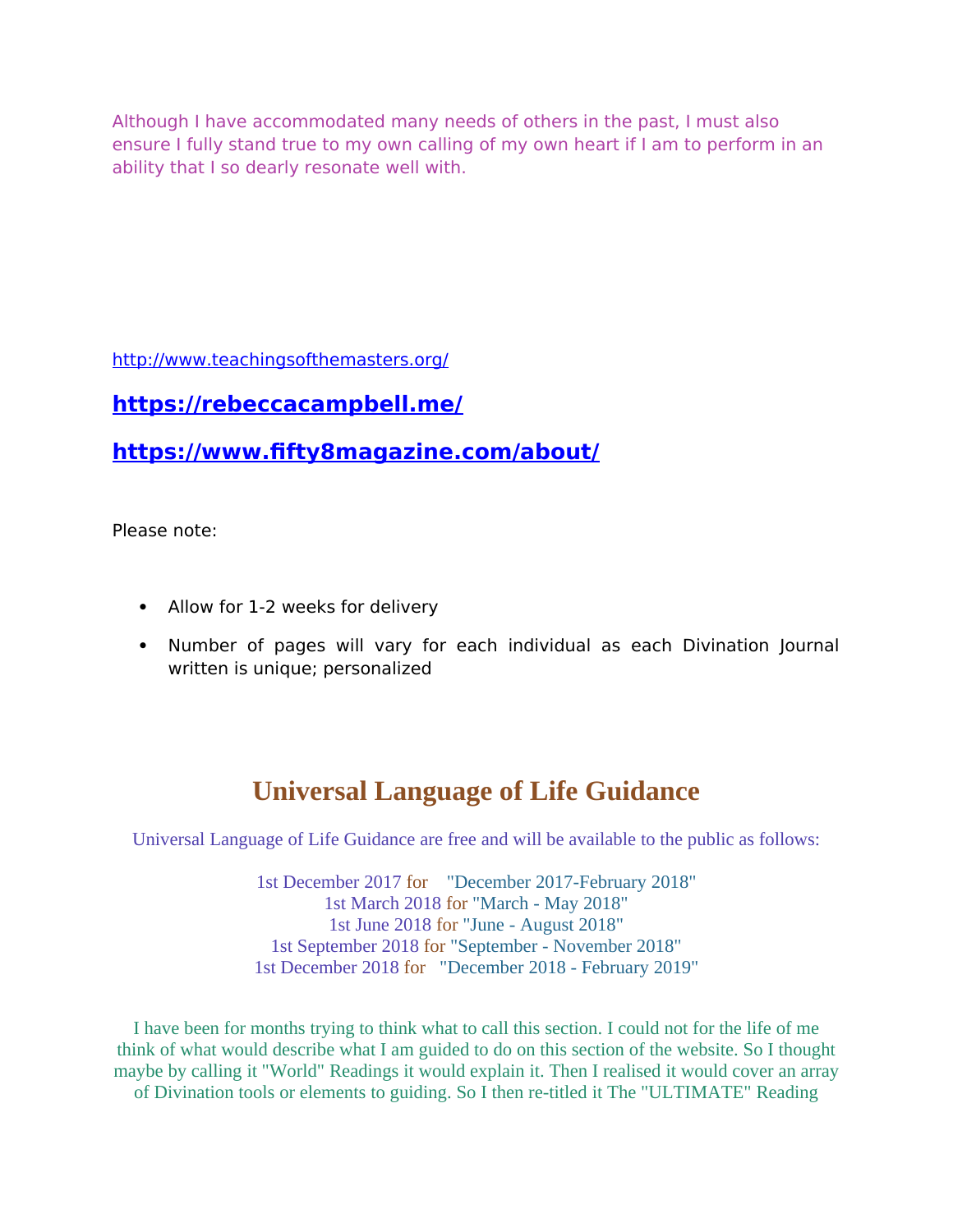trying to explain what I am guided to do for this section of the website. Still I was not completely content. It was not until past midnight on the 2nd of November 2017 upon writing that the words were loudly calling me!!!!! And it all made sense. Thus, "Universal Language of Life Guidance".

# **I welcome DONATIONS**

### **['Payment Options'](http://www.solancevoyagegallery.com.au/contactpayment-options.html)**

Please click on 'Payment Options' to take you to Contact page



The Spiritual Responsibility of Freedom

The tree revolution has begun. Healthy Brain Function Linked with Close Proximity to Forests

Human Brain-Galactic Star Map

Rhonda Byrne What I am Not Gratefull for.....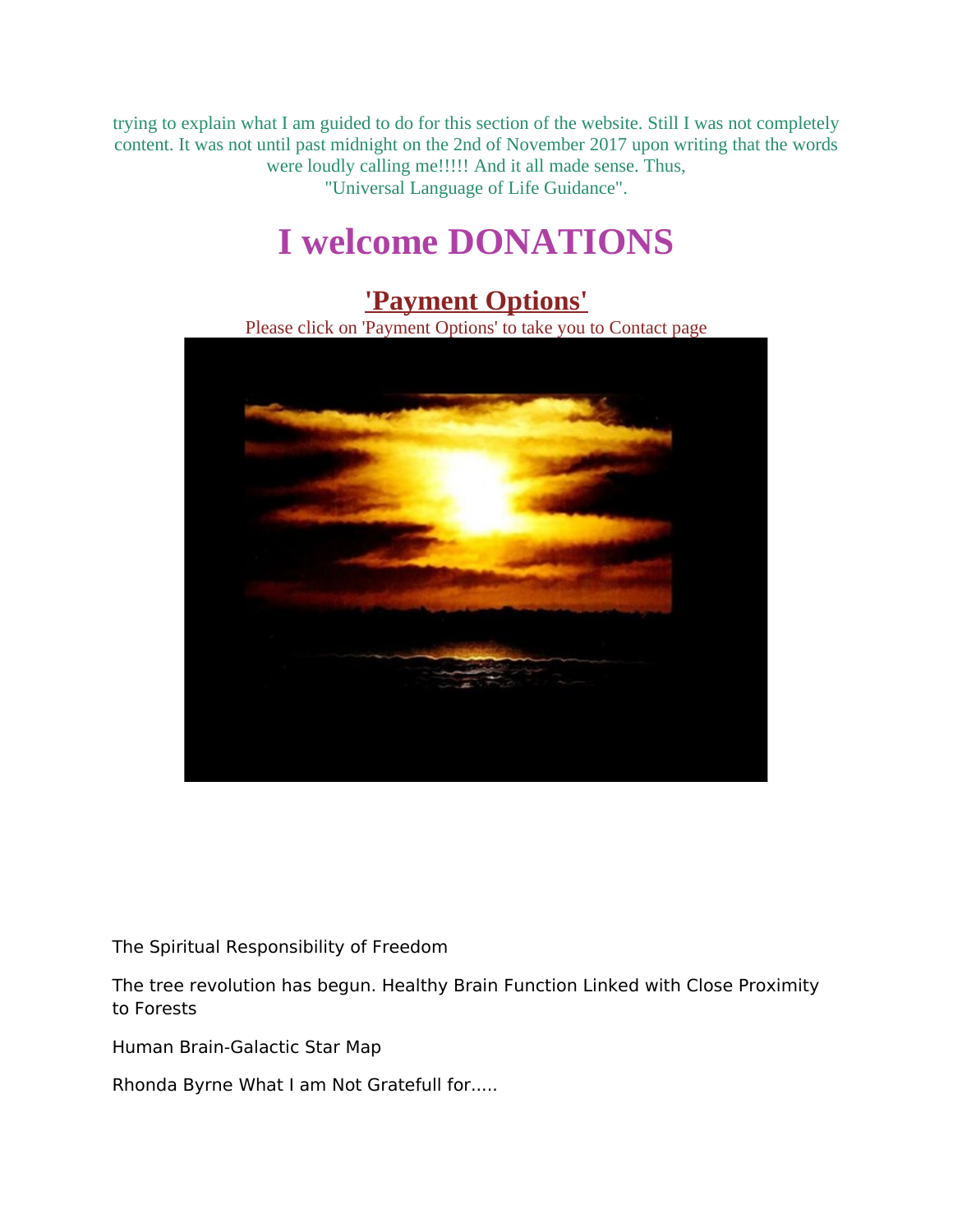Music is Rewiring your Brain Here's How Music Changes you

Dramatic Visual Medical Proof Of EMF Electromagnetic Hypersensitivity In EHS Patients

Solar Storms causing Anxiety, Fatigue & Energy Shifts by Alex Myles

SPIRAL sacred sign

Life Without Food with Ray Maor The Breatharian

The Microcosm of the Macrocosm - Personal Responsibility and Self Mastery by James Gilliland

To Those of us who are fnally Following our Intuition by Sarah Norrad

Ice-Cold Baths or Showers Can Reinforce Immune System to Fight Colds, Flu and Even Prevent Cancer

The Chi Energy of Trees Can be Used to Heal Yourself According to Taoist Masters

We have no Planet B

The Top 10 Conspiracy Theories that Turned Fact in 2017

John Lennon- Working Class Hero

The Loneliness of Being Human -- Individuality and Universality

We are all One, only our Egos, Beliefs and Fears Separate Us

There is No Normal Anymore

Native American Parable - It is the last place they will look

This Precious Present

THE TRUTH IS WITHIN

<https://acosmicride.wordpress.com/>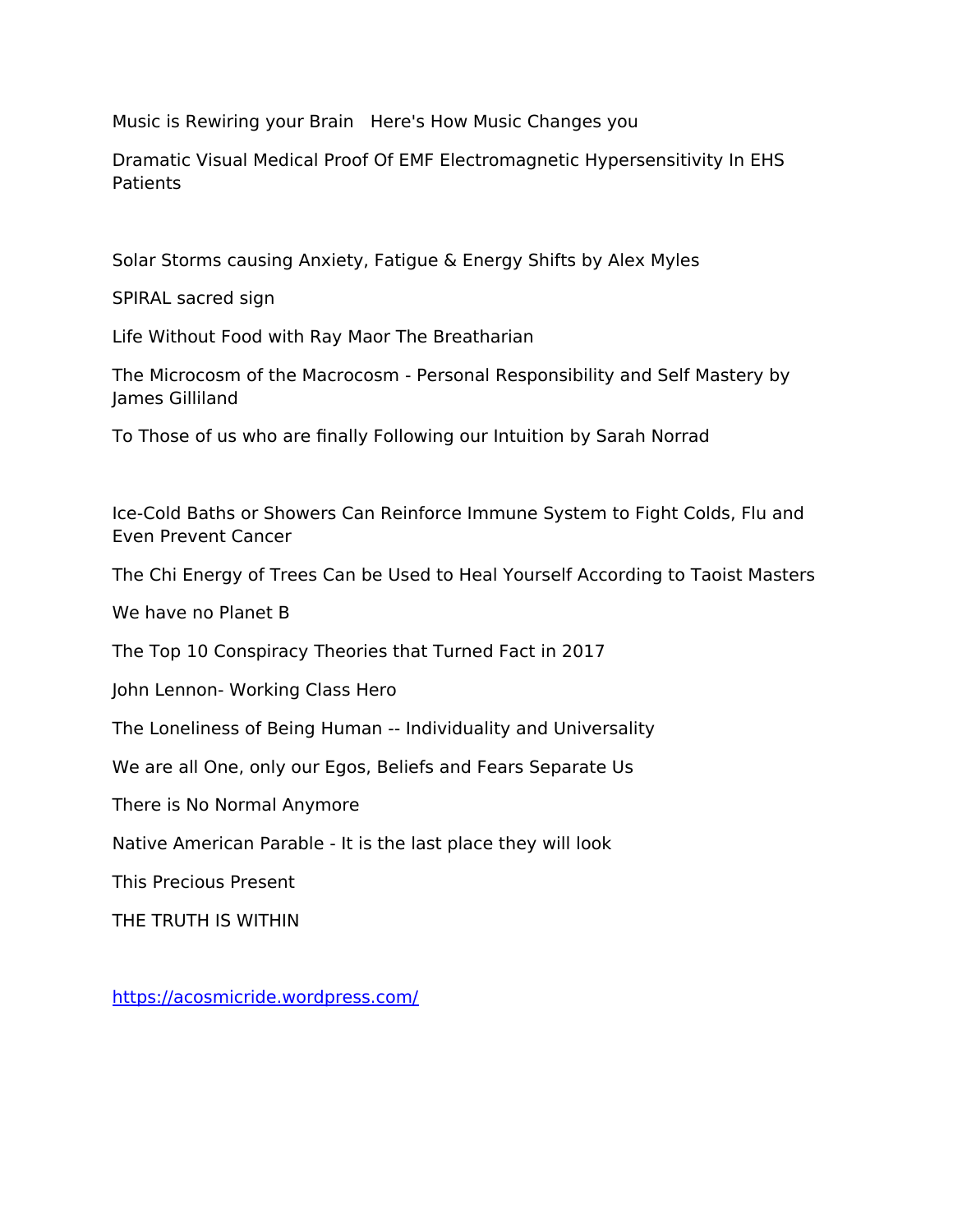"….nature is so important…. we are able to observe the Creator in its perfect state…..the sacred patterns in nature…. reminds us of our own divinity."

**<http://www.lindageorgeastrology.com/the-philosophy/>**

# **"Sentimental Journey"**

The Journey, no matter how you word it, whether you want to call it Soul Searchers, Truth Seekers,

Travelers, Nomads (NO mad), or other, has deepened in its reason.

It serves as a **pilgrimage, '**a journey or search of moral or spiritual signifcance'; a phenomenal Soul purpose.

Enriched with experience, it is meant to be for a Higher purpose, not for malevolence intentions.

Such a "Sentimental Journey" can be unexpected, a choice, due to unforeseen circumstances, or as a result of an Epiphany. Once you begin it, it changes you forever and it redefines you. And in the whole process the benefits are Remarkable.

Knowledge, wisdom, illumination, awakenings, discoveries, evolving, growth, insights, awareness, expanding on horizons, advancing on skills, talents, abilities, inventions, virtues of deeper quality, new beginnings, bestowed Blessings, and builds a vast network.

"…There are four goals which philosophy… (1) to know itself; (2) to know its Overself (Soul); (3) to know the Universe;(4) to know its relation to the Universe. The search for these goals constitutes the Quest."

#### **Paul Brunton**

 "…. there is a Universal Spirit of immense consciousness which both inter-penetrates and transcends the world and all life forms within it….'an ethereal body of primordial universal light' from which everything is generated and to which everything ultimately returns and that the human spirit possesses in itself the revelation of this truth. Behind all of the religions and spiritual belief systems of antiquity - there has been this 'perennial philosophy'. It is an 'esoteric'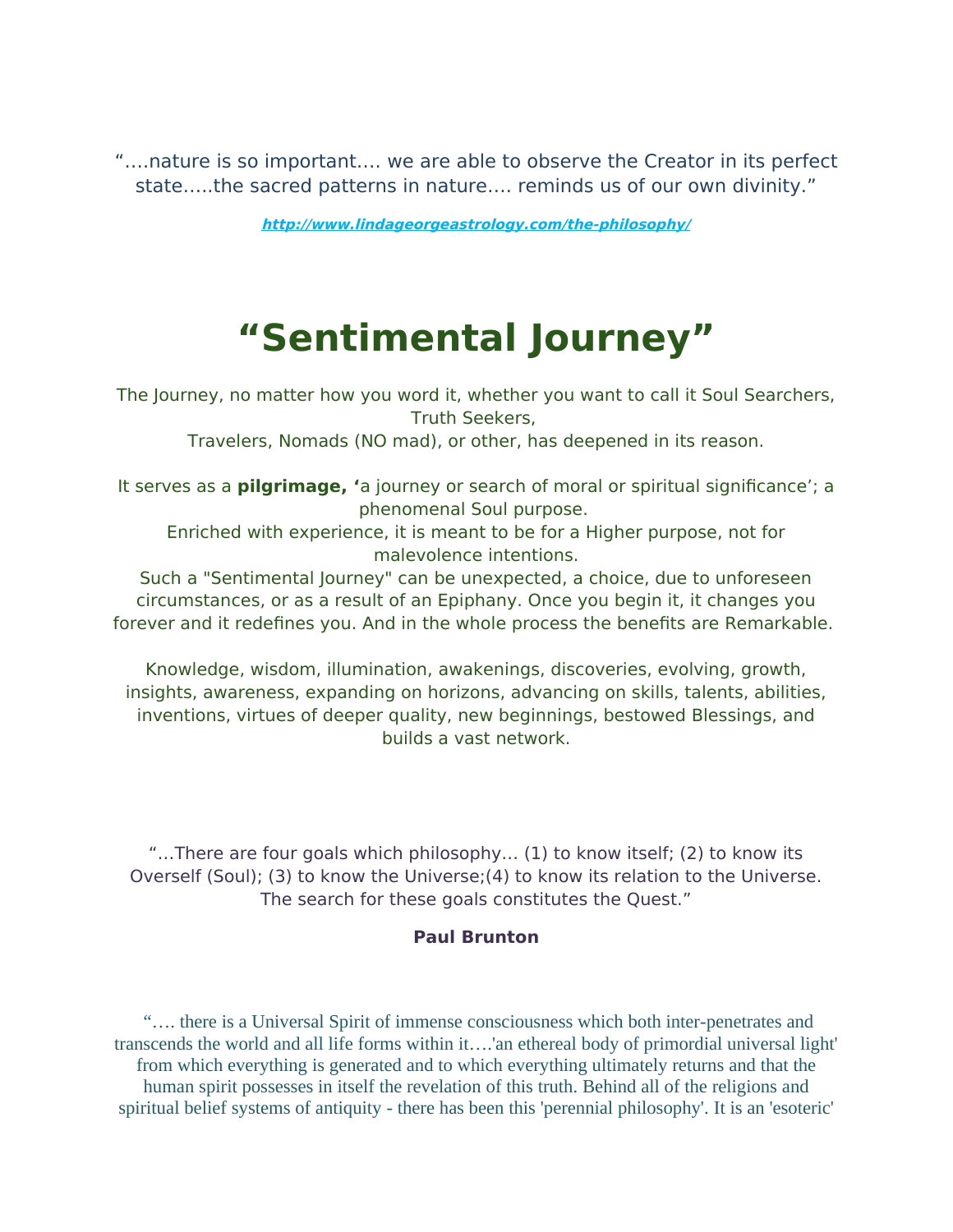philosophy - meaning it is the study of the *essential* nature and interrelationships between all aspects or expressions of existence……………..."

#### **<http://www.lindageorgeastrology.com/the-philosophy/>**